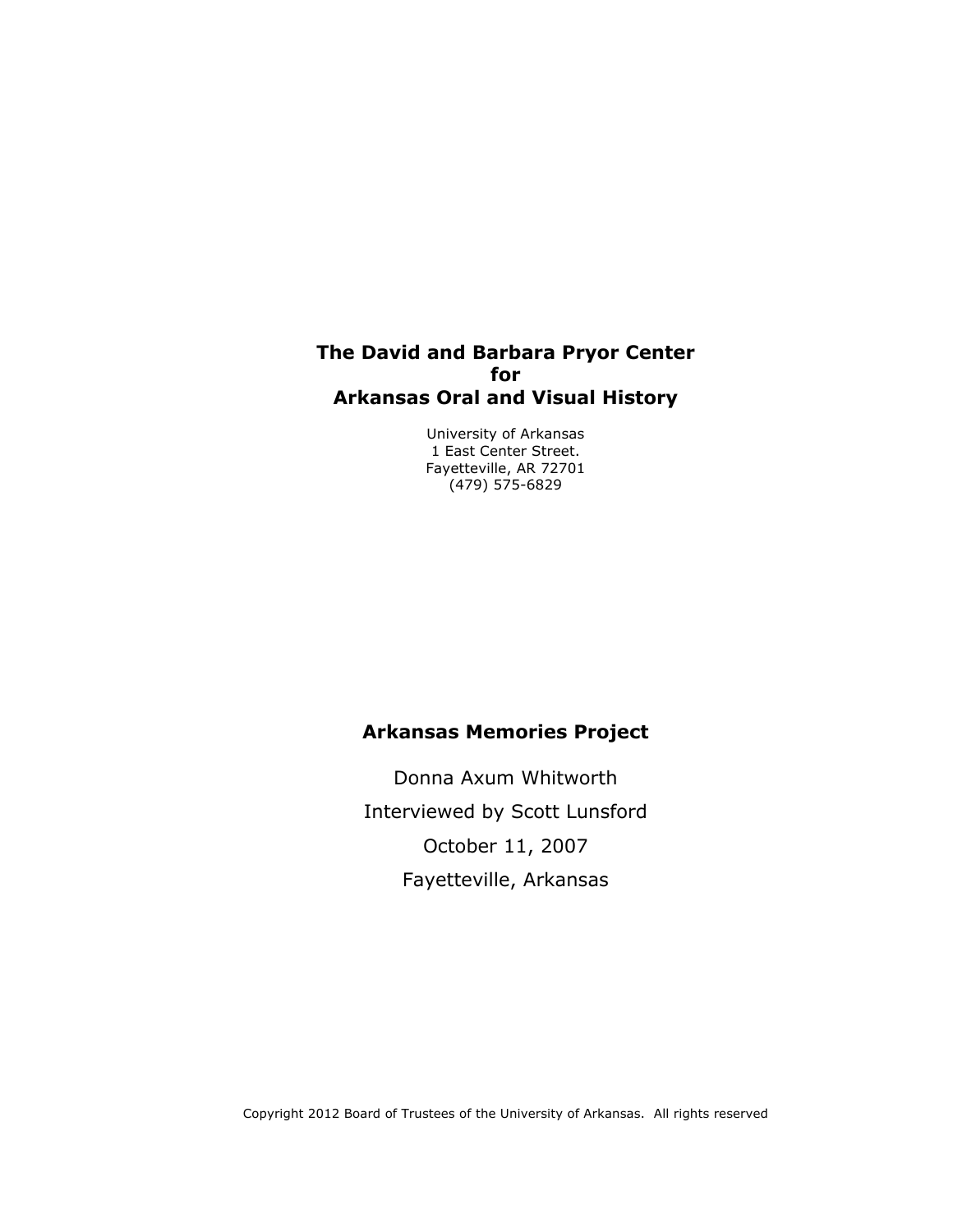## **Objective**

Oral history is a collection of an individual's memories and opinions. As such, it is subject to the innate fallibility of memory and is susceptible to inaccuracy. All researchers using these interviews should be aware of this reality and are encouraged to seek corroborating documentation when using any oral history interview.

The Pryor Center's objective is to collect audio and video recordings of interviews along with scanned images of family photographs and documents. These donated materials are carefully preserved, catalogued, and deposited in the Special Collections Department, University of Arkansas Libraries, Fayetteville. The transcripts, audio files, video highlight clips, and photographs are made available on the Pryor Center Web site at http://pryorcenter.uark.edu. The Pryor Center recommends that researchers utilize the audio recordings and highlight clips, in addition to the transcripts, to enhance their connection with the interviewee.

## **Transcript Methodology**

The Pryor Center recognizes that we cannot reproduce the spoken word in a written document; however, we strive to produce a transcript that represents the characteristics and unique qualities of the interviewee's speech pattern, style of speech, regional dialect, and personality. For the first twenty minutes of the interview, we attempt to transcribe verbatim all words and utterances that are spoken, such as uhs and ahs, false starts, and repetitions. Some of these elements are omitted after the first twenty minutes to improve readability.

The Pryor Center transcripts are prepared utilizing the *University of Arkansas Style Manual* for proper names, titles, and terms specific to the university. For all other style elements, we refer to the *Pryor Center Style Manual*, which is based primarily on *The Chicago Manual of Style 16th Edition*. We employ the following guidelines for consistency and readability:

- Em dashes separate repeated/false starts and incomplete/redirected sentences.
- Ellipses indicate the interruption of one speaker by another.
- Italics identify foreign words or terms and words emphasized by the speaker.
- Question marks enclose proper nouns for which we cannot verify the spelling and words that we cannot understand with certainty.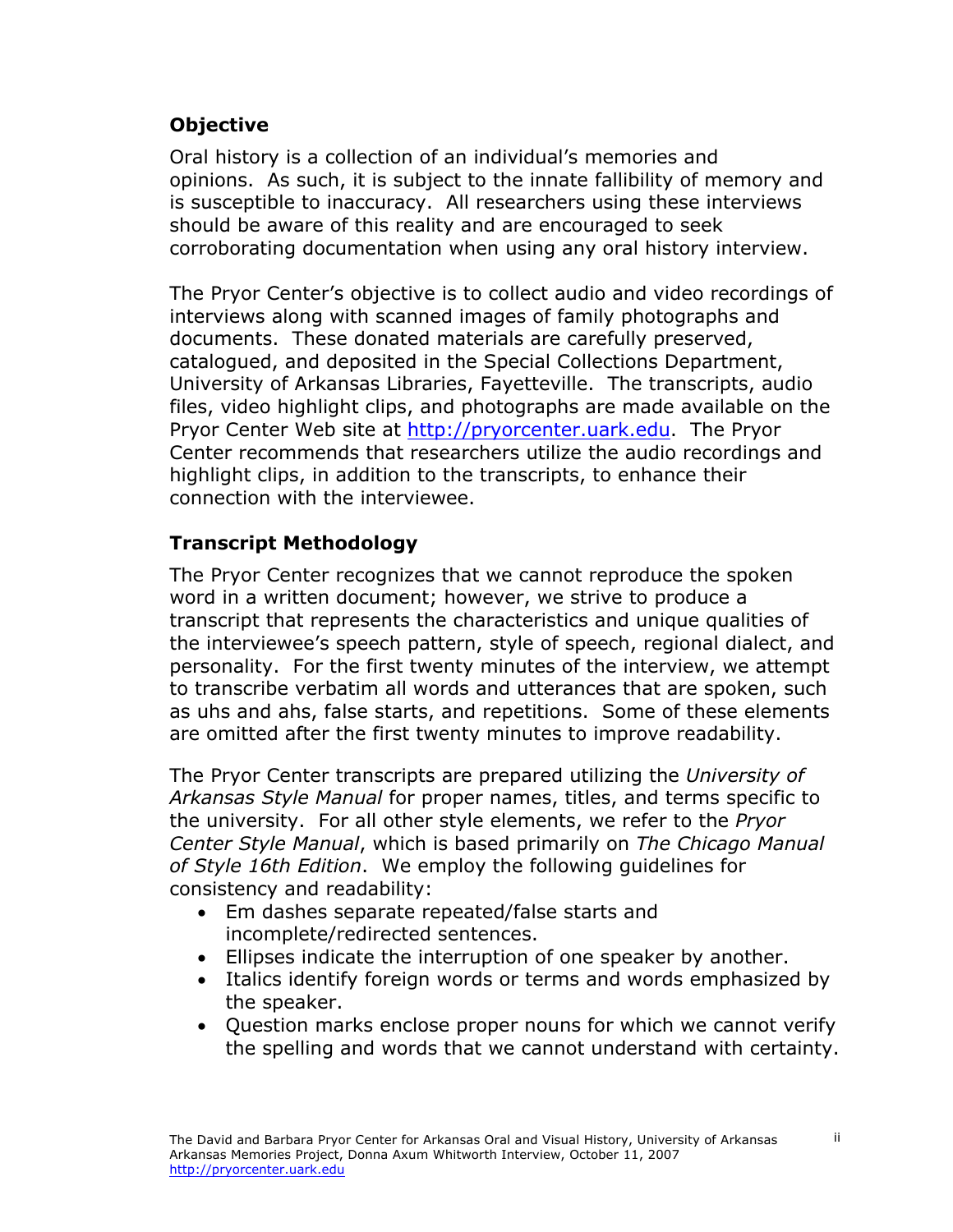- Brackets enclose
	- o italicized annotations of nonverbal sounds, such as laughter, and audible sounds, such as a doorbell ringing
	- o annotations for clarification and identification
	- o standard English spelling of informal words for the first twenty minutes of the interview; thereafter, these notations are used only when necessary
- Commas are used in a conventional manner where possible to aid in readability.

## **Citation Information**

See the Citation Guide at http://pryorcenter.uark.edu/about.php.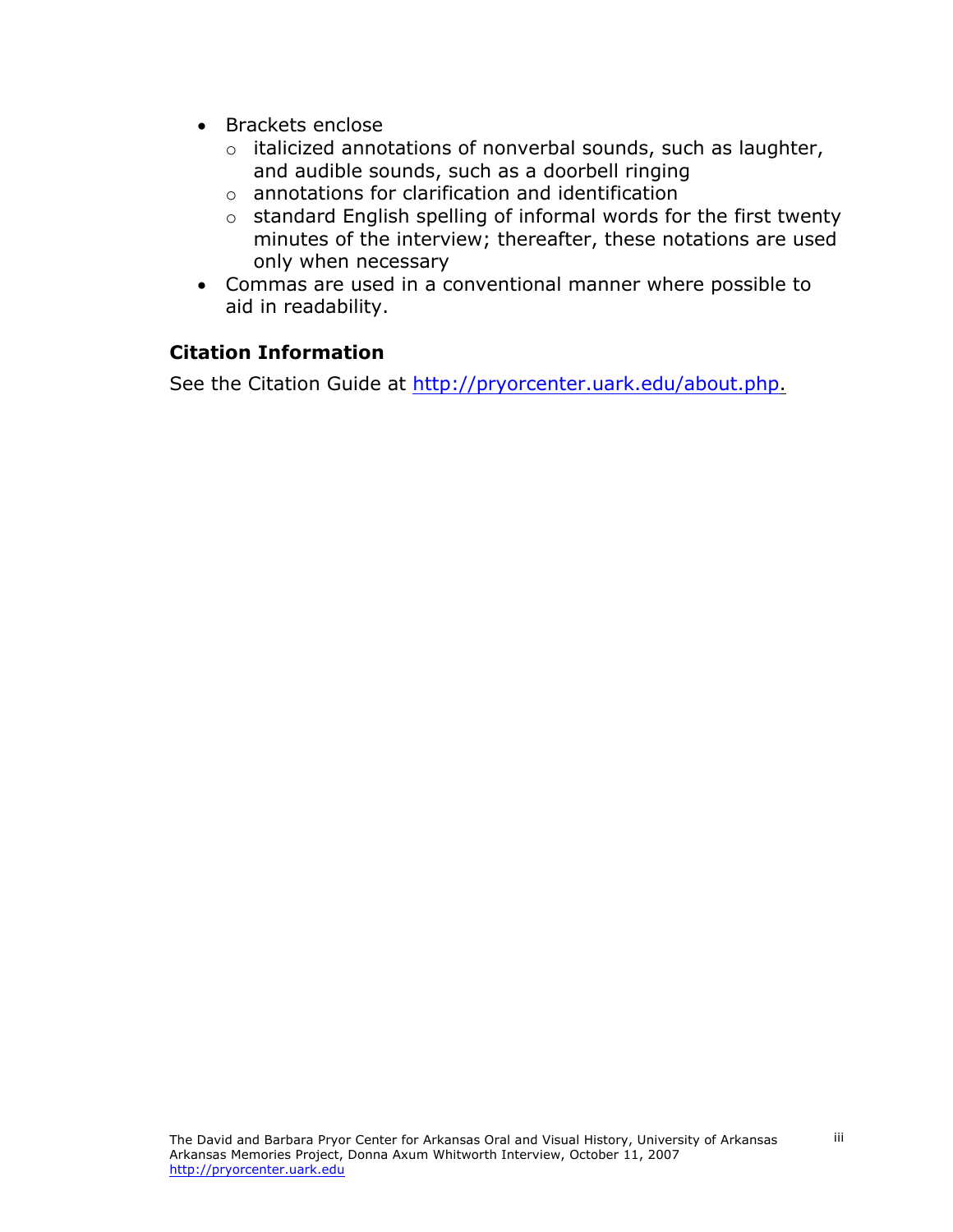# **Scott Lunsford interviewed Donna Axum Whitworth on October 11, 2007, in Fayetteville, Arkansas.**

[00:00:00]

Scott Lunsford: Um—first of all, I have to say that—um— I'm Scott Lunsford. You're Donna Axum Whitworth.

Donna Axum Whitworth: Yes.

- SL: We're in the Sandy Edwards residence in Fayetteville, Arkansas. This is the—October the eleventh. The year is 2007. And we're here—uh—recording an interview with you, Donna, for the Pryor Center—uh—for Arkansas Oral and Visual History. Uh—it is a part of the Mullins Library, Special Collections Department. Uh these recordings will be housed in the Special Collections Department on the University of Arkansas—uh—Fayetteville campus. And I have to ask you if that's clear to you and if it's okay with you that we are doing this interview.
- DW: Absolutely. I give my total approval and am thrilled to be a part of it.
- SL: Well, I can't tell you what—it's—it's a great honor.
- DW: And today is m—would—is my father's birthday.
- SL: That makes this very . . .
- DW: Very special.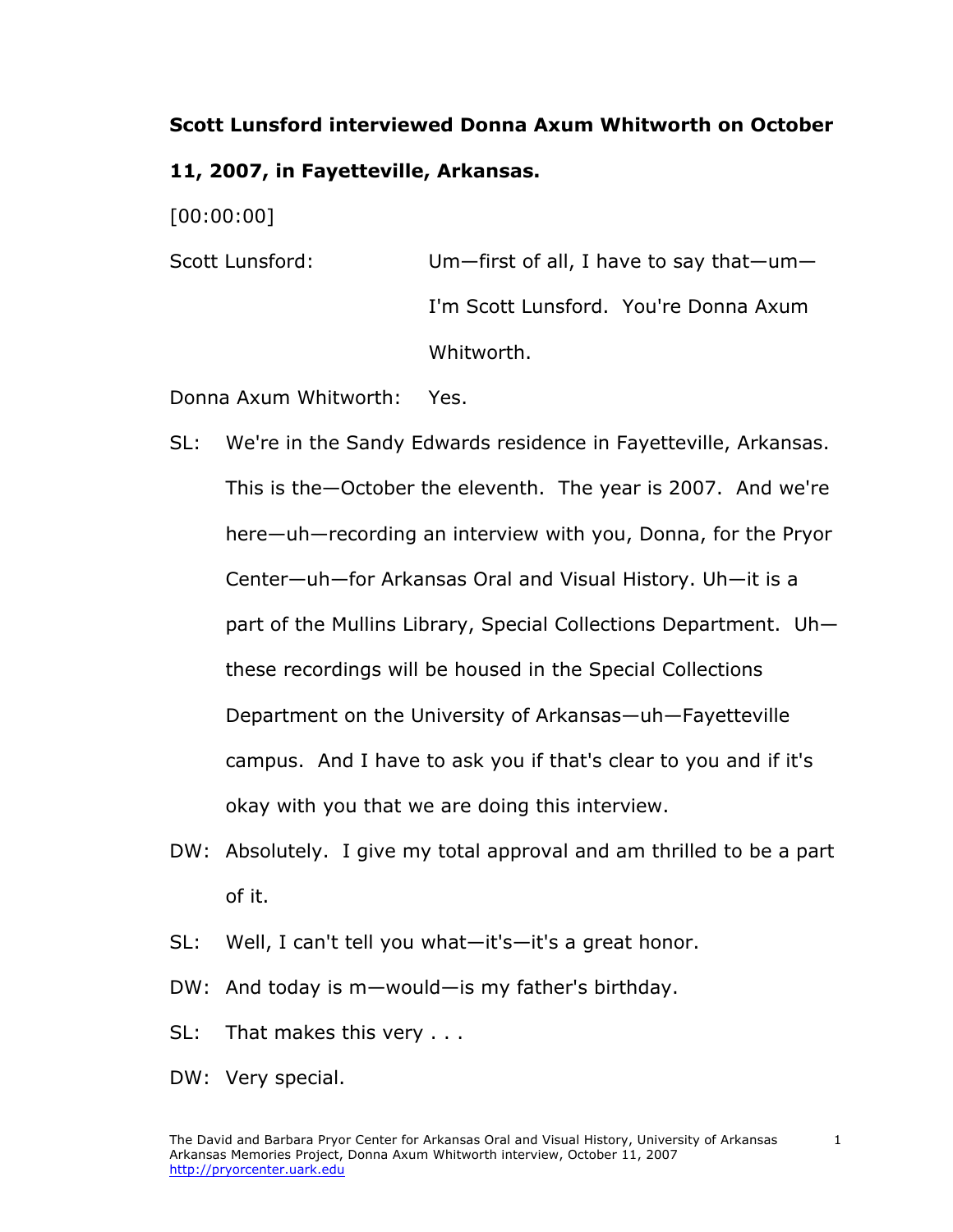- SL: Very special.
- DW: He died in 1970.
- SL: We're gonna to talk about your dad.
- DW: Mh-hmm.
- SL: Yeah, quite a bit. Um—let's see, Joy, is there something else I'm supposed to say? I think that's it, isn't it?

Joy Endicott: Um—releasing it—that was it.

[00:01:09]SL: Yeah, that's it. Okay. Well, I know that I—I told you over the phone that I have this belief that people kind of are set with the foundations of their life very early on in—in—in the way that they are raised. And—um—it seems to me that a lot of it happens even before the time that we can ever remember. So what I like to do is I like to start with your earliest memory, and it—it doesn't have to be particularly—you know, a great story or anything. It could be any image—um—just to kind of get us back to those er—early days, and—um—um—actually, you know what? There is something else I have to talk about. I need to know—um—first of all—um—where you were born and when, and then I'll need to know—uh—where your parents were born and when, if you—if you know that, and if they attended any uh—what their level of education was—and what their occupations were.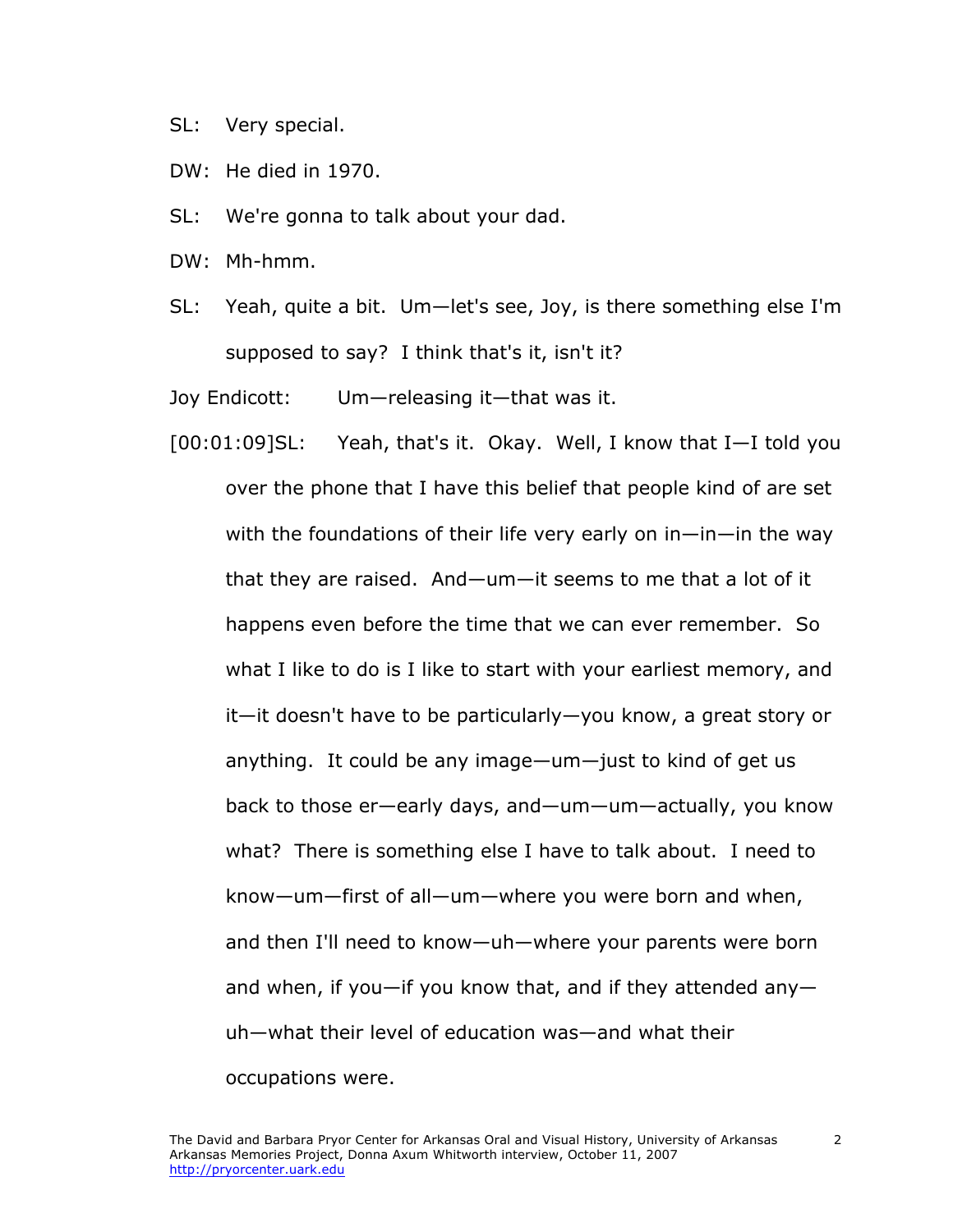- DW: Okay. Well, I was born in El Dorado, Arkansas, in 1942. In fact, I was born January the third, and I was the first baby born in El Dorado that year, so I won all the prizes from the merchants. [*SL laughs*] January 3, 1942. Uh—my parents—uh—were born—and my father was born—uh—in Lawson, Arkansas, which is just a—a bit south of El Dorado—a tiny community. And—uh my mother was born in Orvisburg, Mississippi.
- [00:02:52] SL: And—uh—what was it that your father did for a living?
- DW: After my father graduated from El Dorado High School, he started working at the Exchange Bank & Trust Company as a messenger, and that was his entry-level job. And over his fortyseven-year career, he worked up to the presidency of that bank. Mother was—um—basically a homemaker. She did work in the early part of their marriage at a furniture store.
- SL: Mh-hmm.
- DW: Hanna furniture store in El Dorado. But—um—um—all of her life, she was an excellent cook and homemaker and provider for the two girls.
- [00:03:26] SL: Uh—do you remember or know much about your grandparents—both sides of the family there?
- DW: My grandfather Axum—Redrick Bartley Axum—uh—arrived in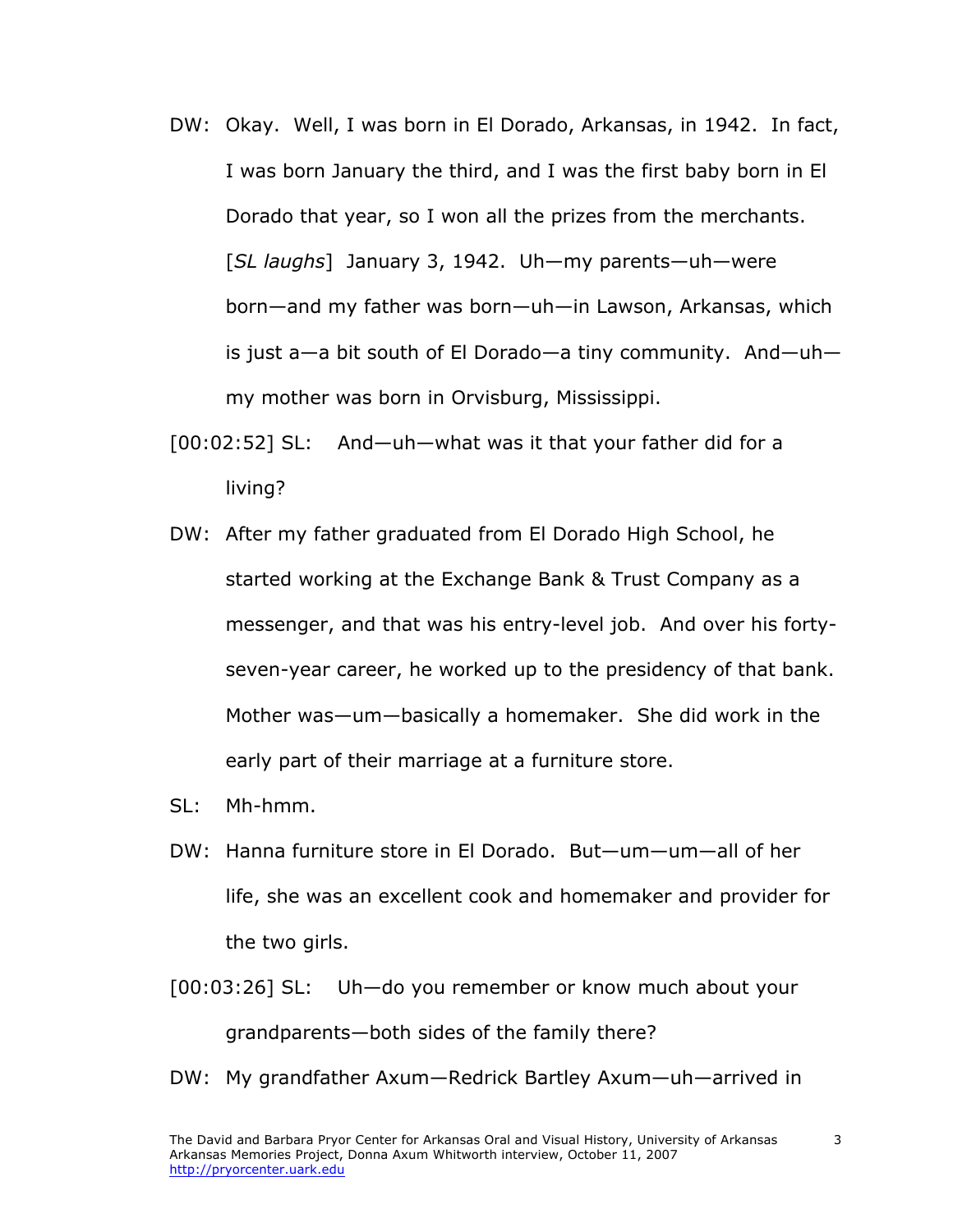south Arkansas—uh—I am told—uh—on rudimentary type of a transportation. It co—possibly coulda [could have] been the late 1800s on a—a wagon train, but maybe it was something else. But—uh—they came from Monroe, North Carolina, which was also Union County, North Carolina. And so some of my relatives ar—are buried over there in that area. But they heard that land was very cheap and heavily forested—beautiful land in south Arkansas. And so they hitched their wagon to a star and moved from . . .

- SL: Hmm.
- DW: . . . North Carolina to Union County, Arkansas, and they had they bought property there—bought it for a very m—m—m minimal amount of money. Uh—and, obviously, they were in Lawson and Strong an—heavily, heavily forested area. And my

fa—grandfather had a little convenience store in Lawson.

[00:04:31] SL: Oh, so he wa—he was a merchant.

- DW: He was a merchant of sorts, yes.
- SL: [*unclear*]
- DW: My grandfather Wheat—my mother's name was Idelle Priscilla Wheat—and—uh—he was—uh—worked in a lumberyard. And in his early thirties was killed in a logging accident.
- SL: Mmm.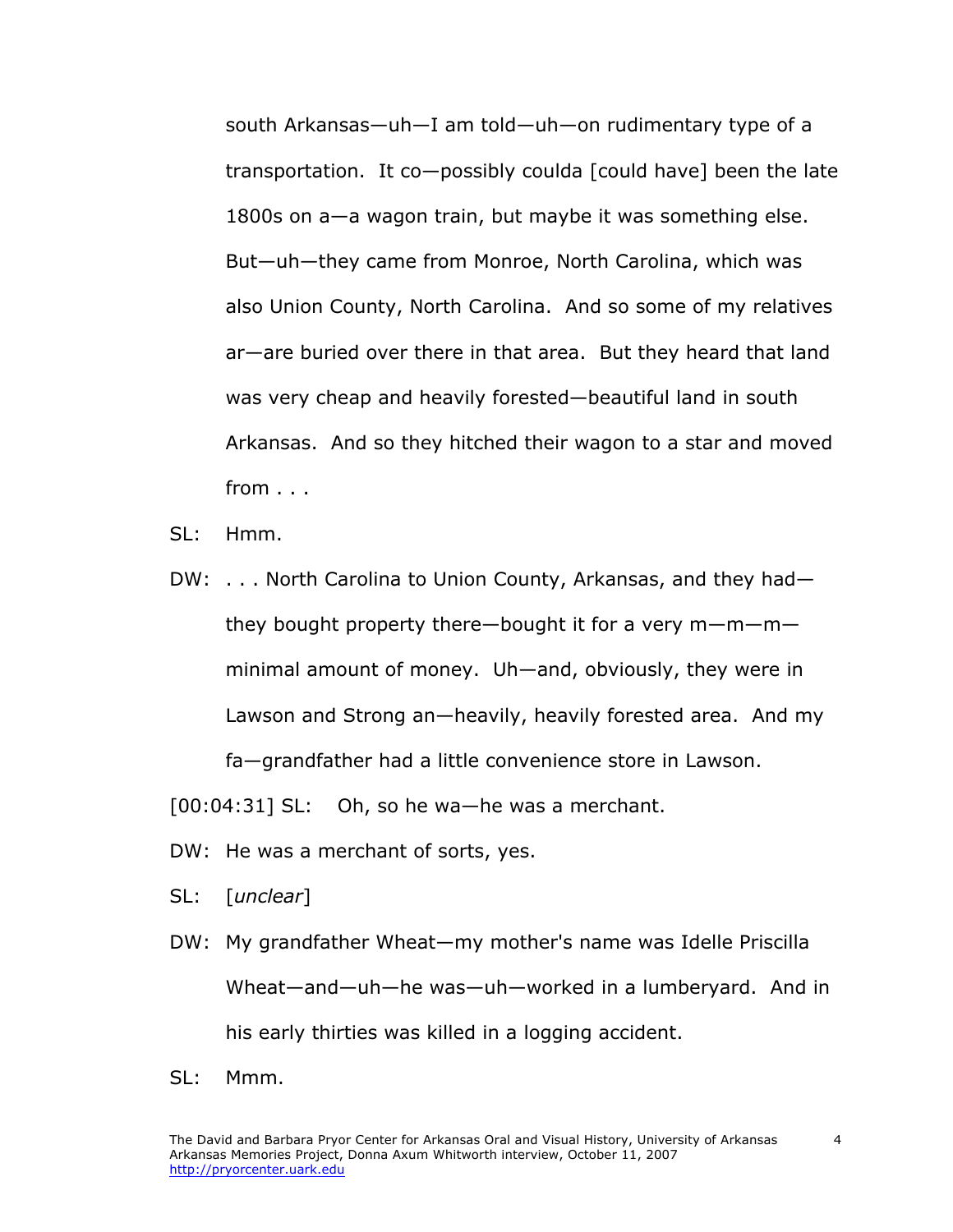- DW: A logging—a log fell on him and—uh—and killed him. So, certainly, I've only seen one—one picture of him that was available in our family. Uh—obviously, smoking a pipe . . .
- SL: Mh-hmm.
- DW: . . . and standing in a—in the mill yard. But—um—my mother and her mother and siblings then were—were widowed and had a very difficult time at that point. Even sp—some of the children even had to be placed in an orphanage because the mother could not afford to—to feed the children, so . . .
- SL: And this was in El Dorado?
- DW: It was in Mississippi, I think, where Mother was in the orphanage.
- SL: Uh-huh. And—um—but your—um—mother's father—the logging accident—was that in Mississippi?
- DW: It was in Mississippi.
- SL: Mississippi. Mh-hmm.
- [00:05:37] DW: Yes. And an interesting part of my heritage—I'm told that he was part Cherokee Indian.
- SL: Mh-hmm.
- DW: So when the Trail of Tears took place, coming from Florida up to Oklahoma—coming through Mississippi—um—somewhere along the way there is, like, maybe an eighth Cherokee Indian, which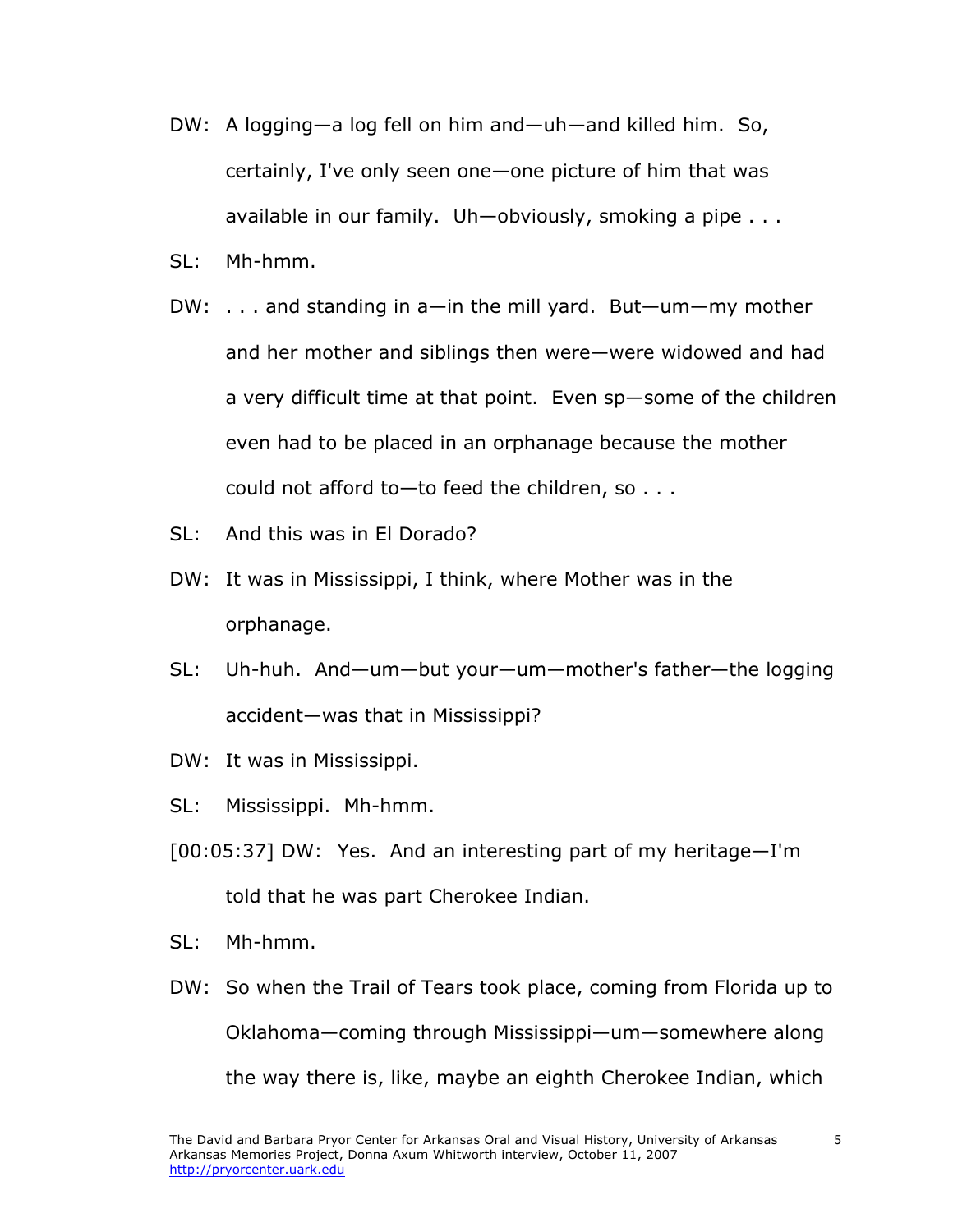I'm very proud of. You can see the cheekbones here.

- SL: Yes. Uh-huh. That's great. Well this . . .
- JE: Scott, you need to—um—spell her name. That's what we forgot. SL: Oh.

Trey Marley: Say and spell the name, I guess . . .

- SL: Go ahead. I guess we need to spell your full name—um . . .
- DW: Donna. *D-O-N-N-A A-X-U-M*. Whitworth. *W-H-I-T-W-O-R-T-H*.
- SL: Thank you.
- DW: And Axum, of course, is my maiden name. My middle name given name—is—uh—Idelle, just like my mother. *I-D-E-L-L-E*.
- SL: Okay, thank you. Thanks, Joy. Um—well, let's get back to um—talkin' about your—uh—dad first. Um—what do you what's your earliest memory you have of your father?

[00:06:40] DW: My father was a very—uh—very kind, loving, likeable—uh—um—man—a very—uh—honorable man, very uh—well, he was a deacon in the church. He was a Christian man—he was a—he was devoted to his community, his family, and to his church. And that—that was Daddy. And you would see that in the activities of his life. Um—he was a high school graduate. He went on to banking school in Madison, Wisconsin, but never went to college. Neither of my parents have a college degree.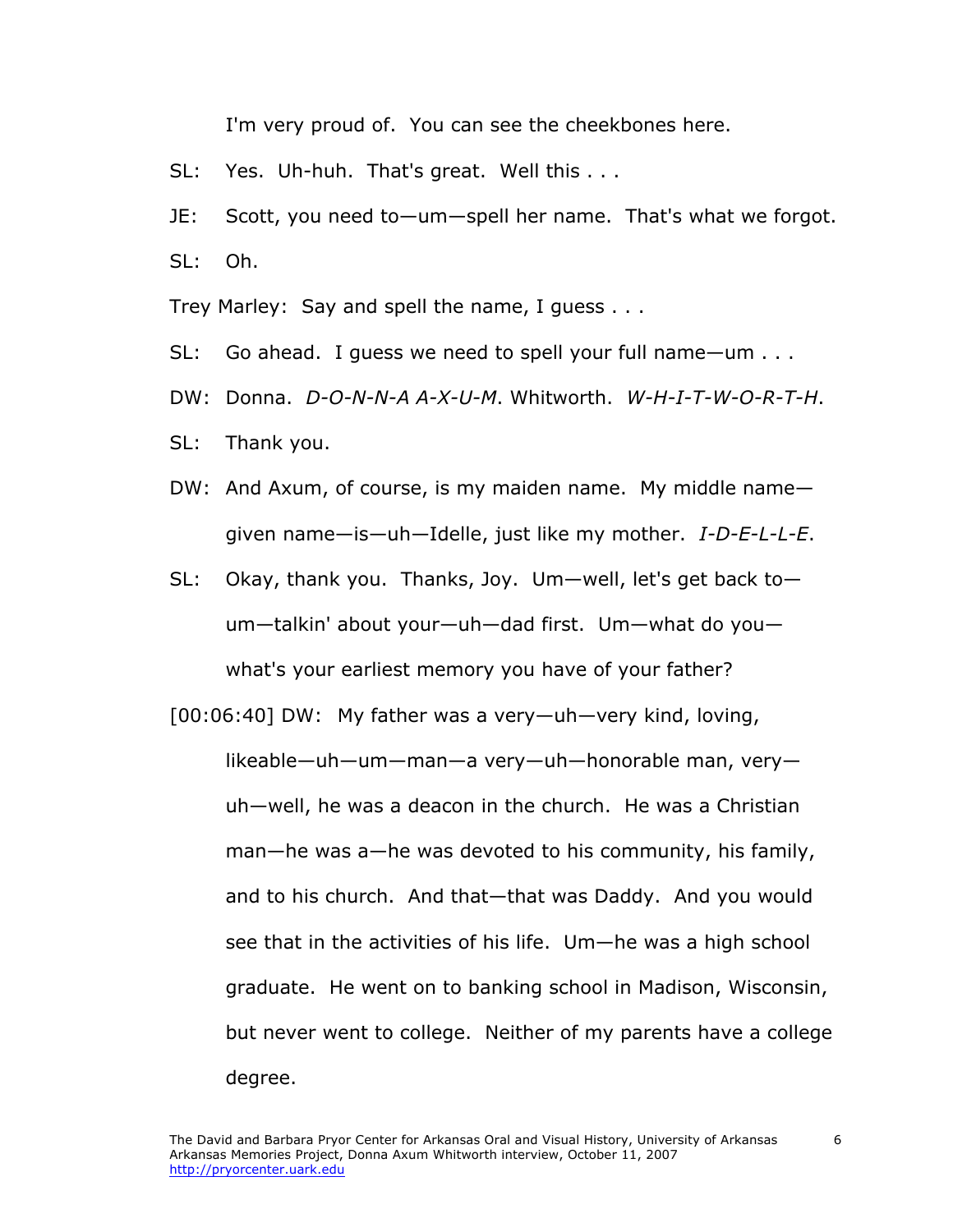DW: So . . .

SL: Hmm.

- DW: . . . I was really the first to—to earn a degree in my family, other than my uncle—uh—so . . .
- SL: Your dad's brother or . . .
- DW: My—my fa—father's brother, Uncle R.—R. B. Axum, who was up at the university in the [19]40s.
- [00:07:33] SL: Um—so let's see now, your parents, like my parents, lived through the Depression.
- DW: Absolutely. And I w—I was reminded of that in so many ways [*SL laughs*] in th—the things that they saved and the frugality of—in which they approached life. And—um—of course, money went a long way back in the days when I was raised. Um—I can remember, for instance, my tuition was a hundred dollars a semester here at the university when I started . . .
- SL: Mh-hmm.
- DW: . . . in 1959. And my voice lessons were fifty dollars a semester, which we thought were—was just outrageous. Uh—so, you know, a thousand-dollar scholarship would take you a long way back in those days.
- [00:08:17] SL: Um—well, paint me a—a picture—um—of any—of an early moment you had with your father. I mean, can you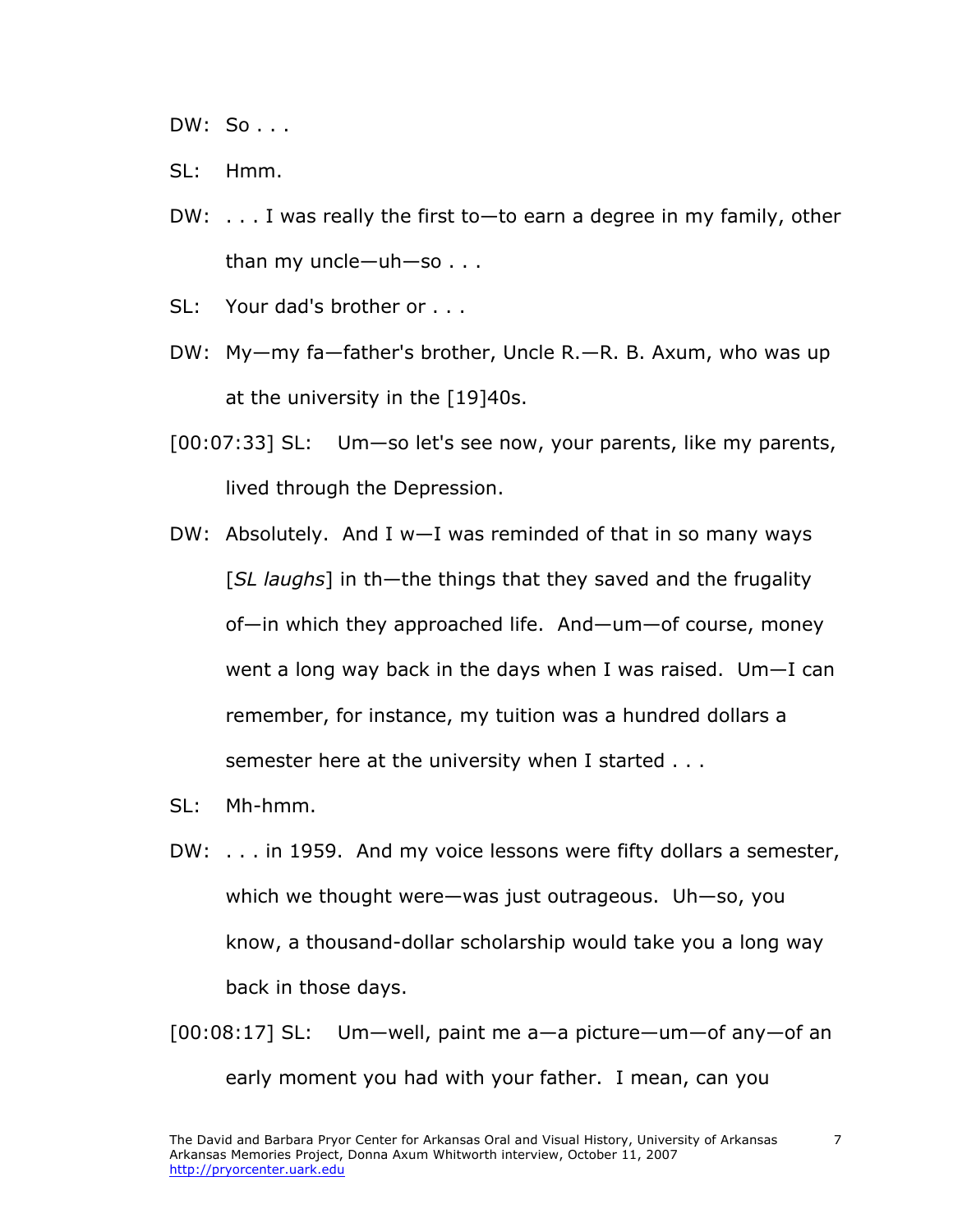remember—um—and it could be anything—um—what were some—wh—what did your father do when he wasn't working?

- DW: Daddy loved to fish and hunt.
	- SL: Mh-hmm.
	- DW: And so, 'course, I never did any hunting with him, but I would go with Mother and Daddy who—they both loved to fish. And we'd go down to Calion Lake as a family and—uh—fish out of a boat, and we'd use cane poles and those little red bobble things up the—at the end.
	- SL: Mh-hmm.
	- DW: And—uh—so I learned to be a pretty good fisherwoman myself. Mother could out-fish Daddy, actually, but they both enjoyed it as an activity. Uh—I guess a fond memory with Daddy would always be at Christmastime when, after church, we would go out into the woods and cut down our Christmas tree.
	- SL: Oh, yeah.

[00:09:16] DW: Now, y—there were no Christmas tree stands or . . .

- SL: Mh-hmm.
- DW: . . . lots where you could go buy a Christmas tree. You always went into the woods to buy a—to—to cut down your own Christmas tree. And it was always a cedar tree . . .
- SL: Mh-hmm.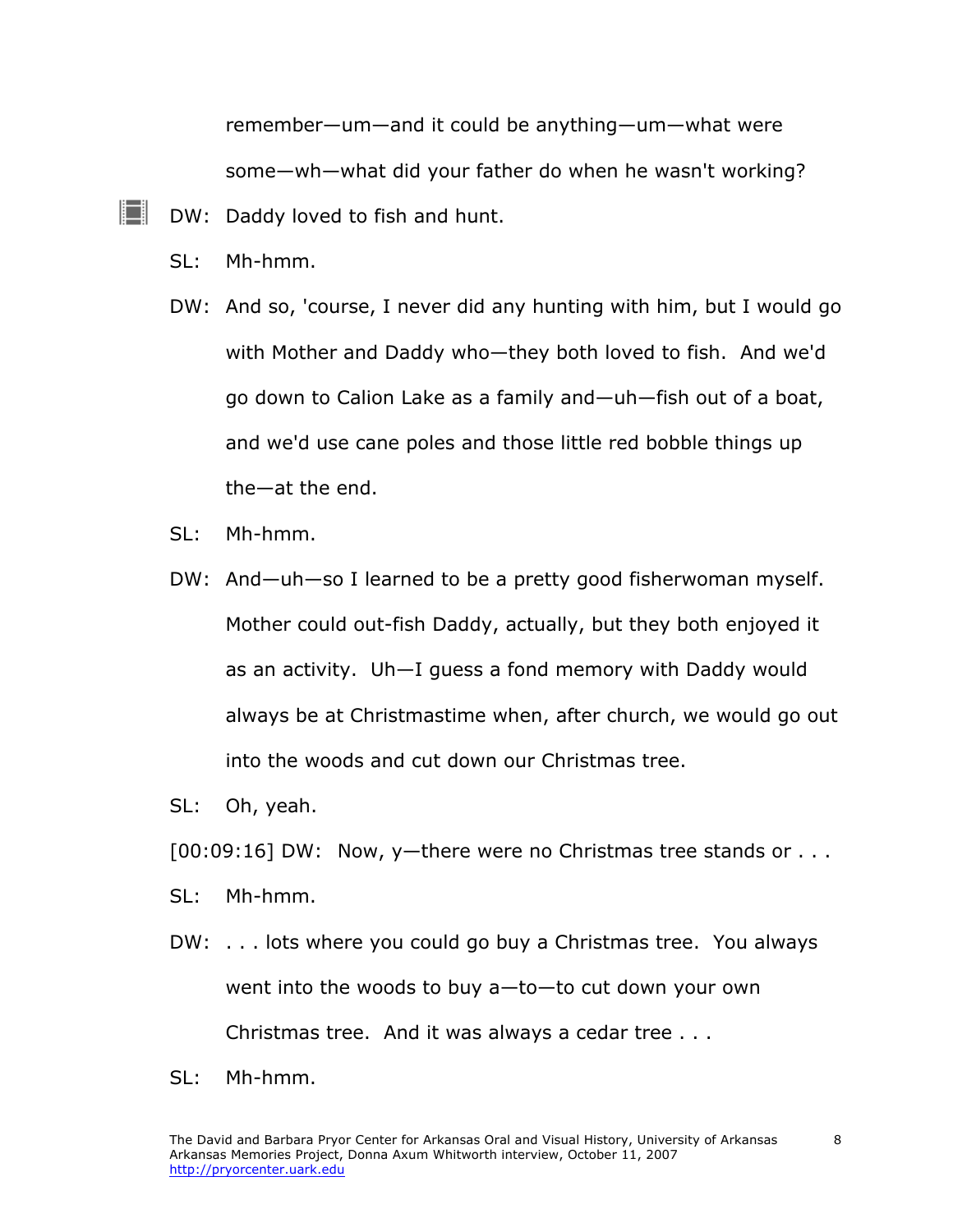- DW: . . . and there was always great excitement surrounded by that. But the a—activities with Mother and Daddy were centered around home and school and—and church in El Dorado. And El Dorado was a marvelous place to grow up in. Uh—it had a lotta culture for a town that size, and—uh—looking back, I—I really appreciate particularly the arts education that I received and all of the—the choirs and the vocal instruction and the theater, because that was sort of my early training ground for my performance—uh—career and my ability to compete—uh—for Miss America.
- [00:10:07] SL: Well, when was it that the oil boom was happening in that . . .
- DW: 1921.
- SL: Uh-huh.
- DW: And—uh—I am told through history books and oral history that El Dorado really turned into a boomtown. In fact, H. L. Hunt and his family lived there for a while—uh—seeking their fortunes. And it was sort of a rowdy town at that particular point—uh—in the [19]20s, but it—uh—certainly impacted the city uh—and—in many ways. But I would say that it created—um—an affluent culture or society that was probably unique in the South in  $a$ a—in a town of that size.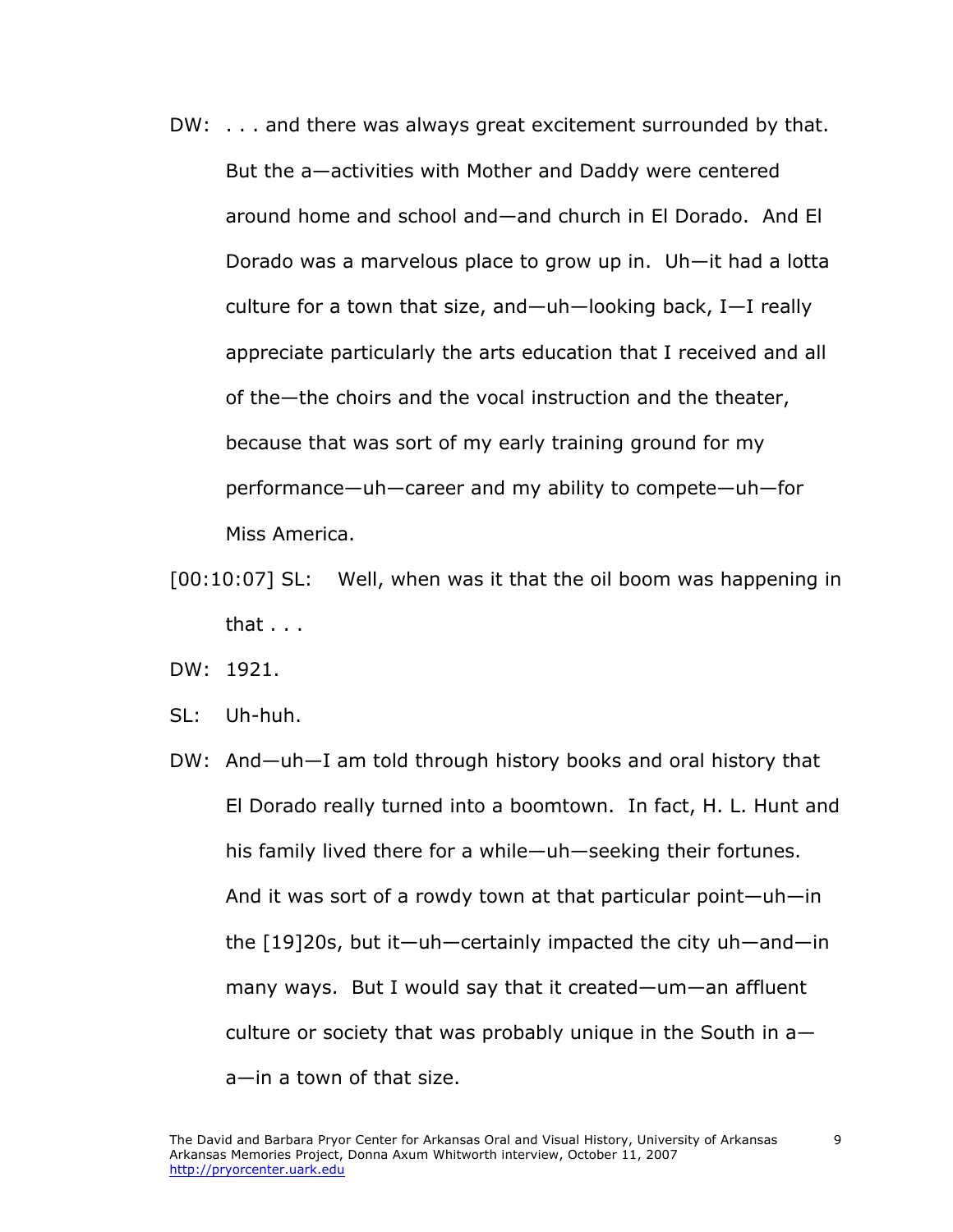- SL: And I—I would guess that that probably—uh—continued even up into the—in—into the [19]40s.
- DW: Well, sure. You know—uh—Lion Oil Company was there for years . . .
- SL: Mh-hmm.
- DW: . . . until it was purchased by Monsanto, and Murphy Oil is there. So oil—oil is still an—an integral part of the city of El Dorado even today . . .
- SL: Mh-hmm.
- DW: . . . uh—internationally.
- [00:11:10] SL: Um—let's talk a little bit about music in the early Axum home.
- DW: Okay.
- $\blacksquare$ SL: Did y'all have a piano in the house?

DW: Yes. My sister and I both took piano—I took for eight years, and our next-door neighbor was our piano teacher—Mrs. Gilbert. And—uh—the windows were always open because we didn't have air-conditioning in those early days, and so we could always hear the piano music coming from next door and Mrs. Gilbert. And um—Mother always used to get tickled at me—I—I didn't like to rehearse that much, but I would certainly do it. Uh—and she would put a—a kitchen timer on the piano and [*SL laughs*] uh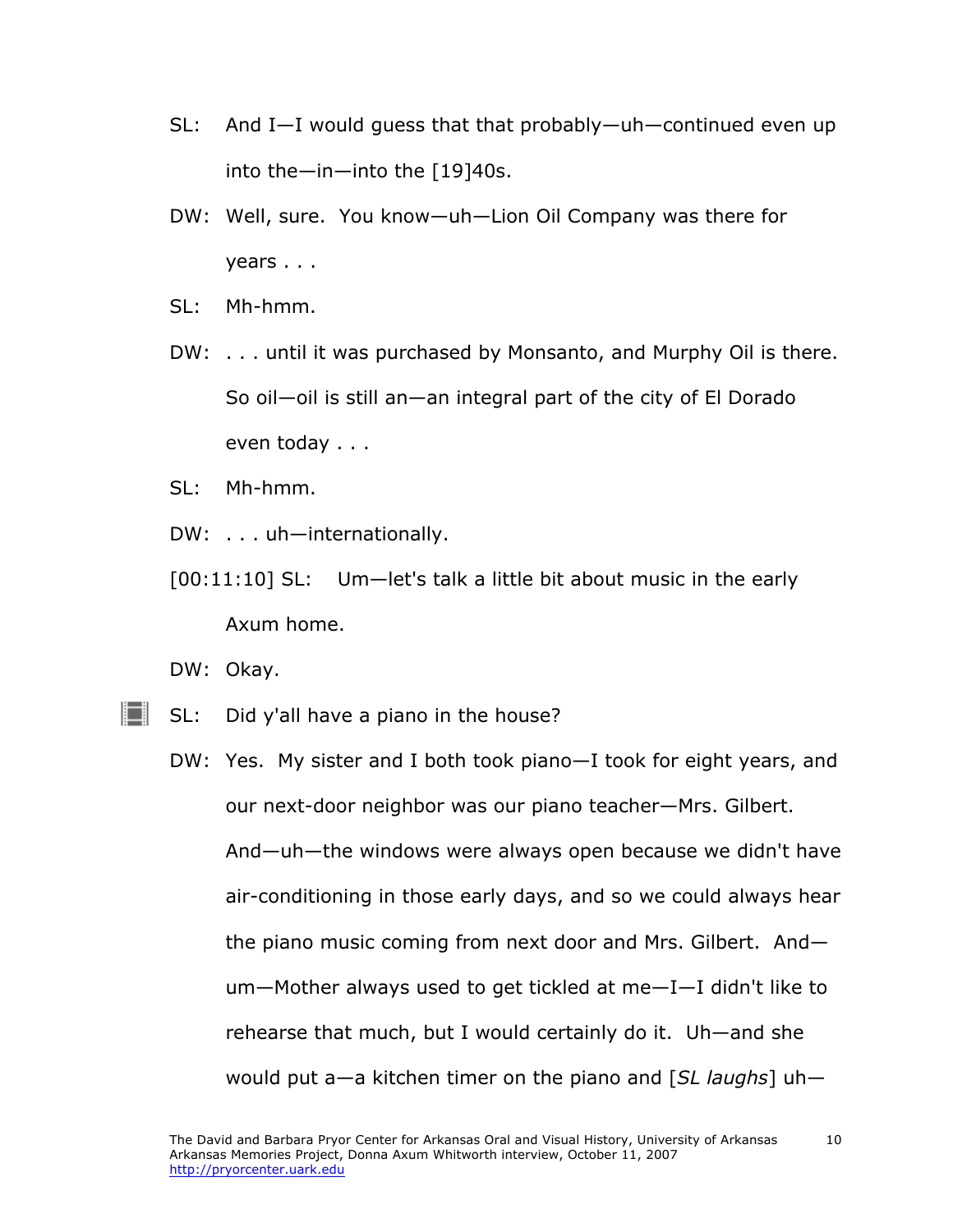set it for thirty or forty-five minutes a day. And I would just go sort of inch it up [*laughs*] just a little bit . . .

- SL: Oh. [*Laughs*]
- DW: . . . a little bit, and after fifteen minutes, the dinger would go off, and she always would knew—would know for some reason that I had not completed my full practice time. But—um—I enjoyed taking for about eight years—uh, but then in the ninth grade um—I really started singing a lot through a group called the Phyllidons—Phyllis, Linda, and Donna. [*SL laughs*] And we sang everywhere. In fact, we competed in a talent show—uh—that was—uh—countywide, called—sponsored by the Knights of the Pythias, and that was in 1957 or 1958, and we won the talent show. And the prize was an all-expense-paid trip to New York City and an audition for the Ted Mack *Amateur Hour*, which was a prelude to *American Idol* in these days.
- SL: Mh-hmm.
- DW: Uh—and it was a radio show. Uh—they said, "Don't call us, we'll call you." And they, 'course, they never called, but we—we were a popular trio like the McGuire Sisters.

[00:12:59] SL: Well, is this in—in junior high—high school?

- DW: We started in the ninth grade and sang all the way through . . .
- SL: Mh-hmm.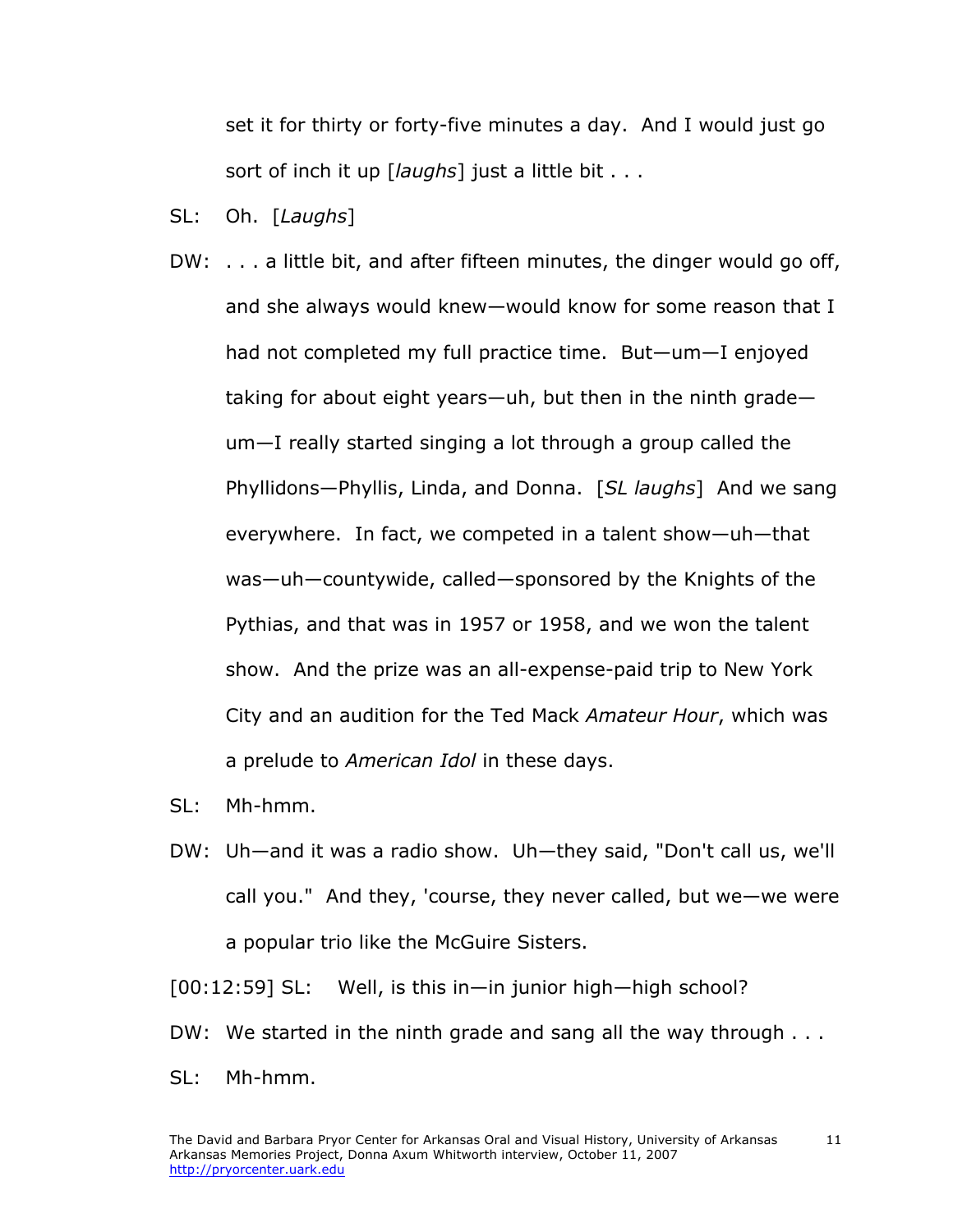- DW: . . . our senior year in high school. And, of course, then we went to different colleges. I was the only one of—of seven girls that were close that came to the University of Arkansas. The others went to—uh—Ouachita and one went to Baylor.
- SL: Mh-hmm. Um—so would your mom or dad or—uh—the other parents—would—did you all travel when you were in high school going to different . . .
- $\iiint$  [00:13:30] DW: We didn't travel that much because the money was not bountiful.
	- SL: Mh-hmm.
	- DW: Uh—in fact, we didn't do spring break vacations. Uh—I think usually our one vacation was to come up here to the Arkansas Bankers Association [*laughs*] convention in Fayetteville, and we would drive. And we would certainly look forward to that every year and going out to the trout farms and catching the trout and bringing them back to this kitchen at Carnall Hall and having the chef prepare them, and my love of the Ozark Mountains started at—at that age—six and seven years of age. And that's when I was first introduced to the university.
	- SL: So—uh—the Bankers Association meetings—you—you were coming up there that early when . . .

DW: Yes.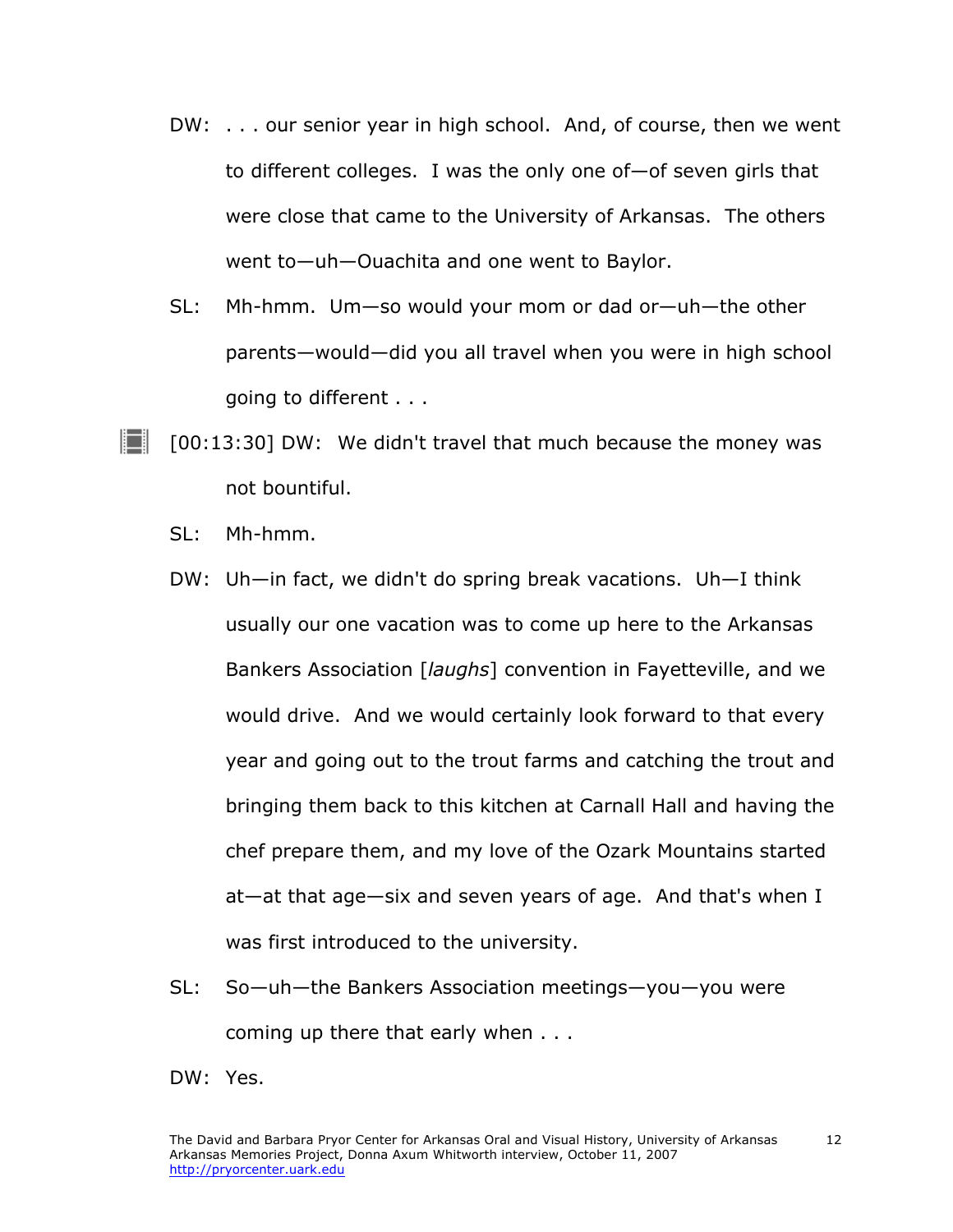SL: . . . you were that young?

- [00:14:15] DW: Yes. Definitely. And I would bring my roller skates, which were the kind that had the little key.
- SL: Yeah, absolutely.
- DW: You just strapped them on, and the key—and I would get out there on Senior Walk—walk all the way up to the top to the—to the start of Old Main and strap them on and skate all the way down with my pigtails flying [*SL laughs*] to the bo—bottom of the hill—take them off—walk back up again. And I would do that over and over again. And sometimes I would stop along the way and look at all the names on Senior Walk. And you know, at the age of six and seven, I told Mom and Dad—I said, "I want my name on that walk, and I wanna come here." Well, Daddy tried to convince me to go elsewhere because he thought I was—I was gonna be a young seventeen-year-old going off to college.
- SL: Mh-hmm.
- DW: And I was even accepted at Hendrix College, but I said, "No, I wanna go to the biggest and the best this state has to offer." And so I—I ended up arriving in Fayetteville at the age of seventeen in 1959 and absolutely fell in love with the area and uh—spent some of the greatest years of my life here at the University of Arkansas.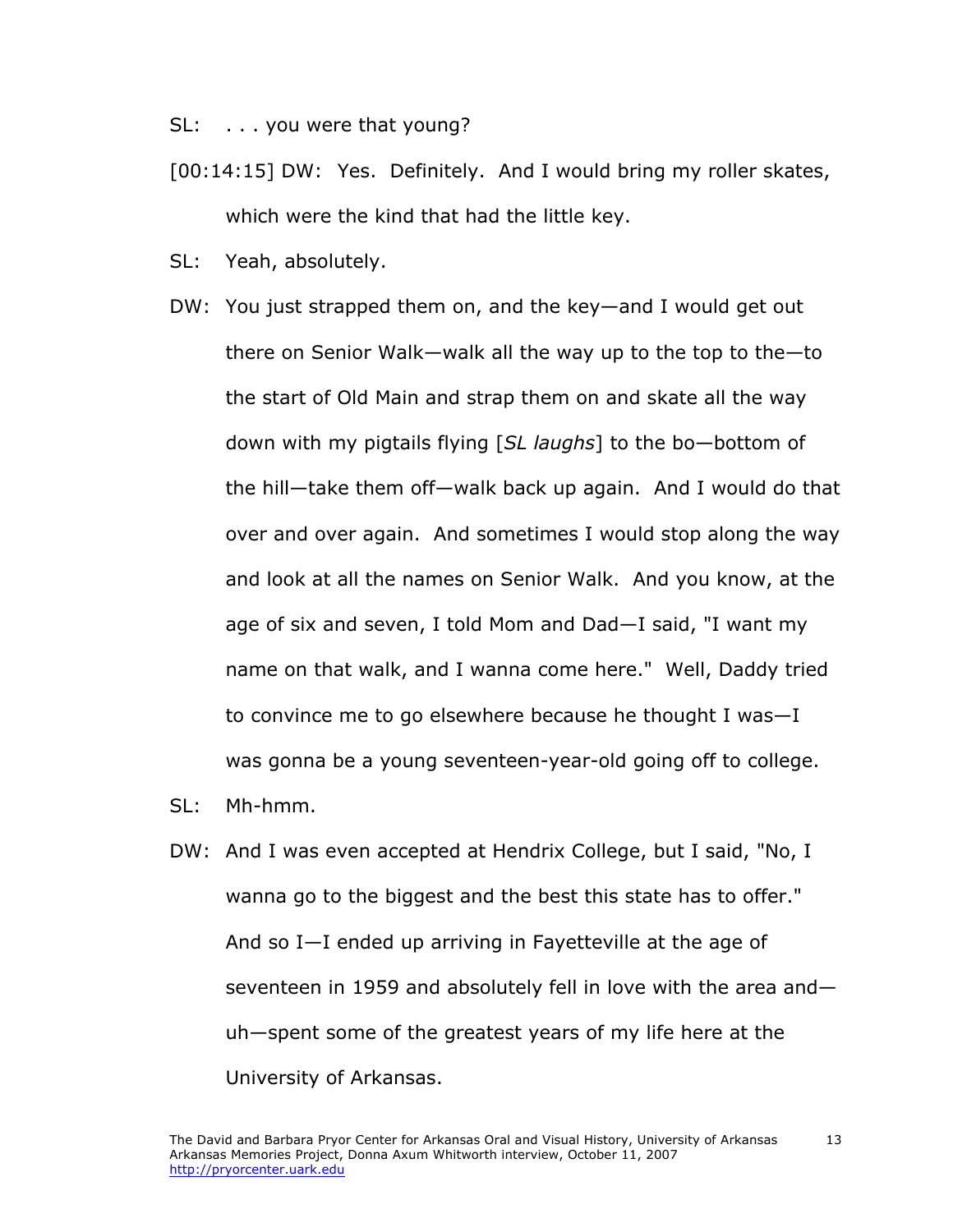- [00:15:23] SL: Let's—let's get back to El Dorado and—and—uh—we haven't really talked much about your mom . . .
- DW: Okay.
- SL: . . . except that she put a kitchen timer on the piano to make sure you rehearsed the piano. [*DW laughs*] Um—and she was basically homemaker, ra—ra . . .
- DW: Mother was an excellent cook—uh—an excellent seamstress. She would—she would often—uh—make dresses for us, and um—she w—she was very precise in everything that she did. Um—she was not the type to go play cards or things of that nature.
- SL: Mh-hmm.
- DW: She—she loved to be with her family and to go fishing with Daddy and—and that w—that w—the family was the whole focus of Mother's life.
- SL: What were some of your favorite . . .
- JE: Just cover it with the foam because I can hear it.
- SL: What were some of your—um—um—favorite dishes that your mom would make?
- DW: Oh, fried chicken, turnip greens, —uh—st—steak with smothered gravy—uh—hot water cornbread, cornbread, fried okra, fried fish. You name it. Mother was a great cook.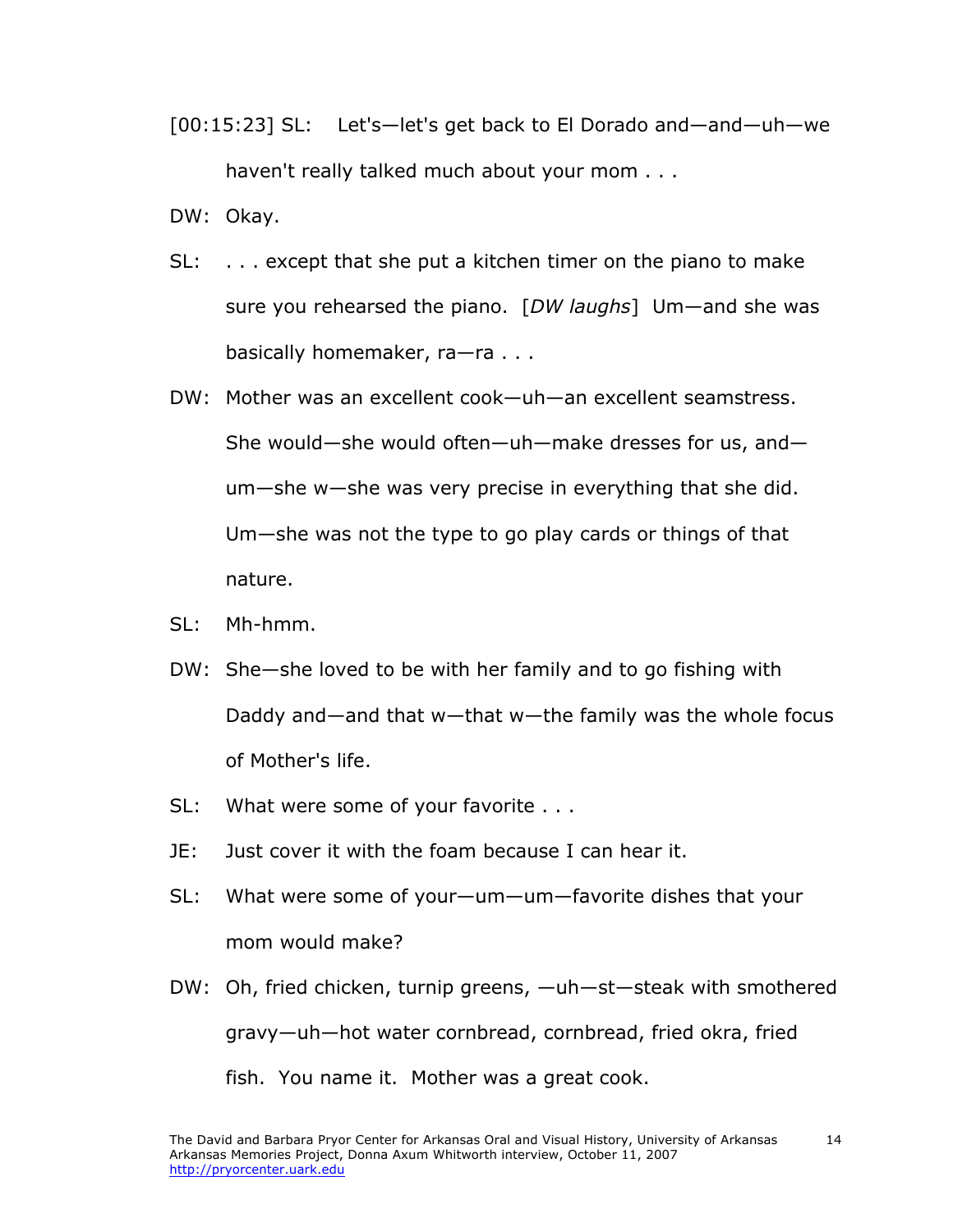- [00:16:32] SL: Was the—um—was it always a—a—uh—so top of the morning, did everyone sit—come to breakfast or was it—you know, nowadays the kids just kind of . . .
- DW: Mh-hmm.
- SL: . . . . grab food on the way out the door, maybe, but . . .
- DW: No, we were a very typical—um—*Leave it to Beaver* type of a family . . .
- SL: Uh-huh.
- DW: . . . —uh—back in those days in the [19]40s and the [19]50s. Now, remember, my sister is eight years older than I am, so there's a—a part of this process where she'd already left home.
- SL: Mh-hmm.
- DW: And—uh—come up here to the University of Arkansas. But we were very normal in everything that we did. We grew up in a very conservative, strict household. We—we belonged to First Baptist Church.
- SL: Uh-huh.
- DW: And Mother and Daddy—uh—did not believe in going to movies on Sunday and playing cards on Sunday, and even when they were at church—uh—GA bunking parties at the church sponsor's house . . .
- SL: GA?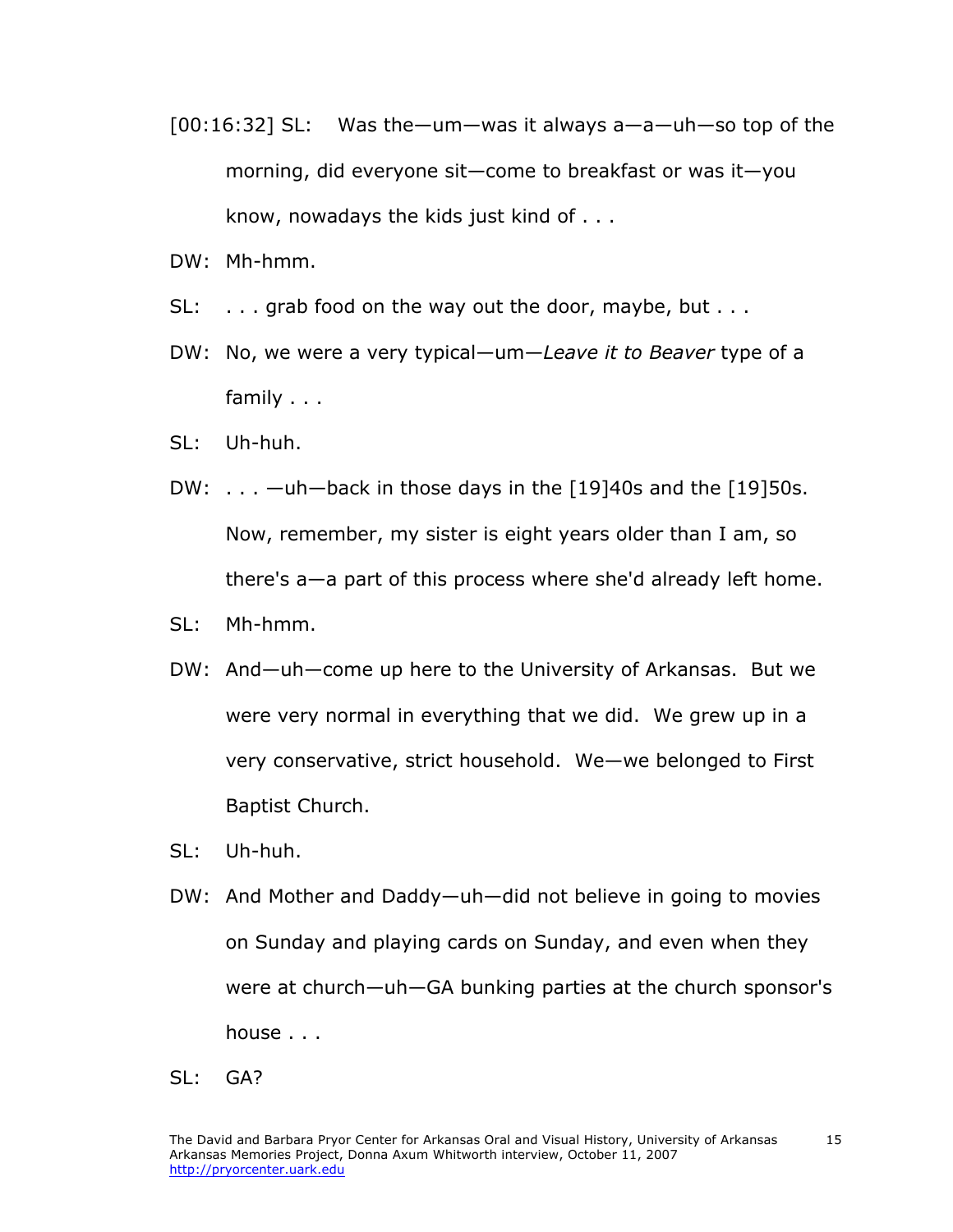DW: Girls Auxiliary.

SL: Okay.

- DW: We couldn't spend the night. We had to come home. [*Laughs*] So we were—we were raised in a really, really strict family environment.
- SL: So there wasn't any dancing or . . .
- DW: Oh we—we danced. Yes.
- SL: Uh-huh.
- DW: Yes, we danced, but—but only at school functions at the TAC House in El Dorado—teenage club.
- [00:17:55] SL: Did y'all—were there—um—so basically the family did gather at the table pretty much . . .
- DW: Yes.
- SL: for every meal . . .
- DW: Yes. Daddy—Daddy came home for lunch.
- SL: . . . except during school you'd have lunch at . . .
- DW: Daddy came home for lunch every day. Mother cooked . . .
- SL: Uh-huh.
- DW: . . . lunch, and so Mother's whole life was focused around her family. Daddy's life was focused around his banking business.
- SL: Uh-huh.
- DW: The church . . .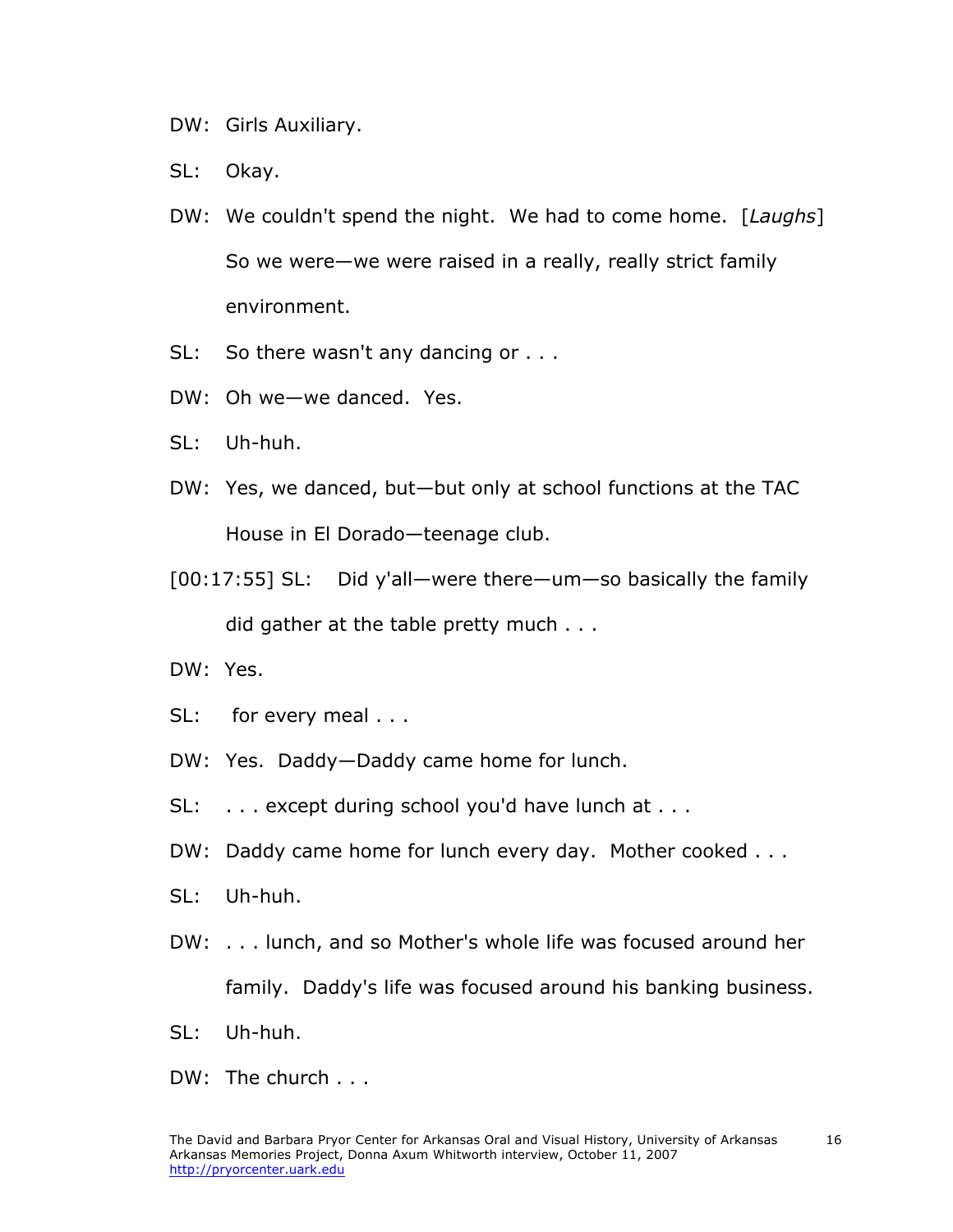- SL: Mh-hmm.
- DW: He was a deacon at First Baptist Church.
- SL: Mh-hmm.
- DW: And his community activities. And—uh—Governor Faubus appointed him to the Arkansas wildlife commission, so his—his interests in his hobbies extended into service to the state.
- SL: Mh-hmm.
- DW: And—uh—my sister, Mona, has a beautiful singing voice, and she was always active in school choirs and church choirs. She—and she sung in church choirs all of her life—to this day, still singing in church choirs. And that's where I got a lot of my early training, too, was in church choirs from very earliest days on through—uh—through college, actually. So it was my church and my school that provided the vocal training and the theatrical training that I received early on.
- [00:19:02] SL: Um—let's talk a little bit about the high school—I—I assume the theater—high school theater was the first time that you were introduced to theater or . . .
- DW: Yes.
- SL: And—uh—let's talk about that program. Is this at El Dorado High School?
- DW: El Dorado High School, yes.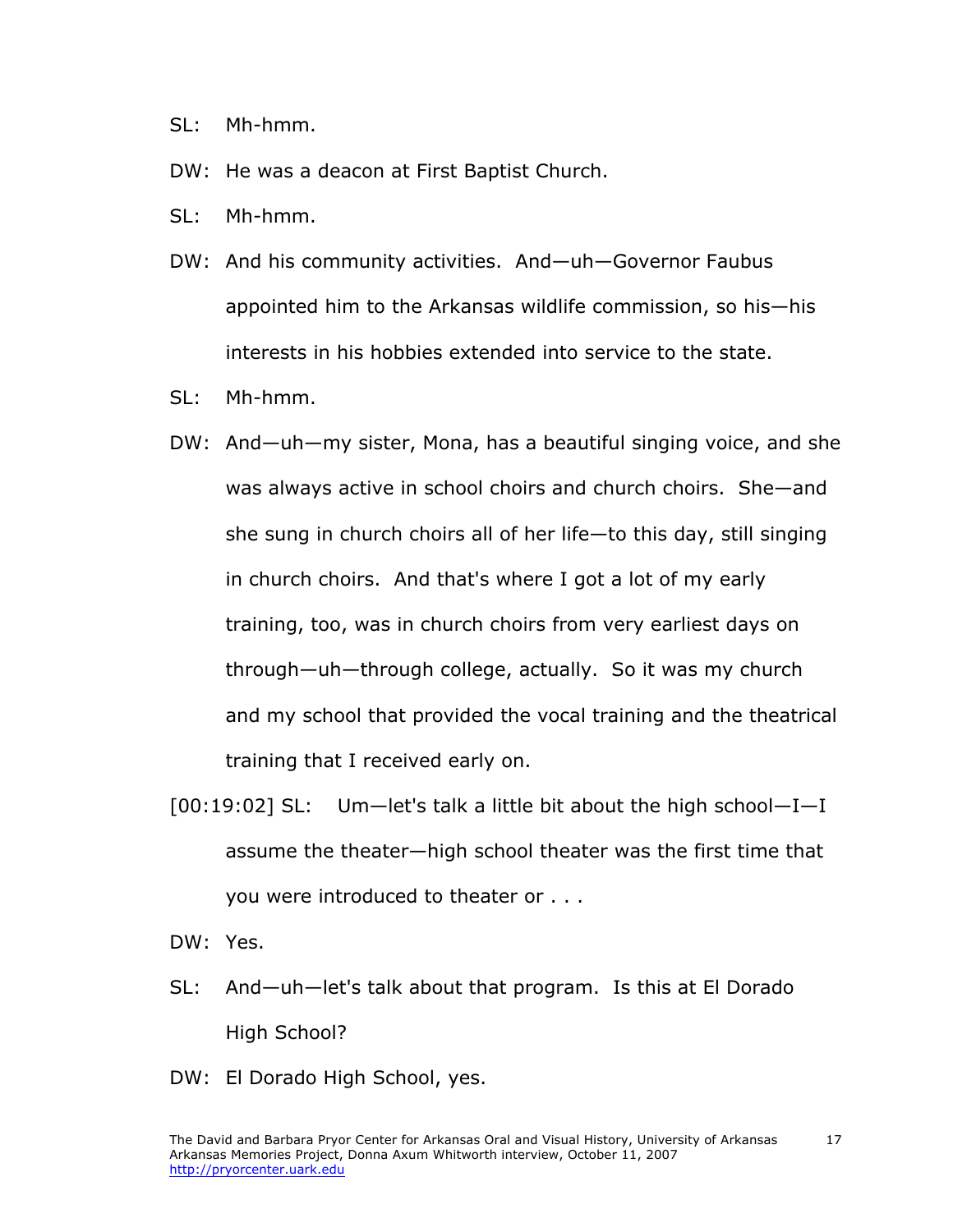- SL: Let's talk about that program just a little bit. Um—uh—do you remember—I'm sure you remember who the teachers were and . . .
- [00:19:28] DW: Well, I remember who some of the teachers—uh were . . .
- SL: Mh-hmm.
- $\Box$  DW: ... but—uh—the theater program was an opportunity for me to—uh—get over some shyness that I had, because I—I felt uh—that I was—I was very skinny when I was growing up, very skinny. And so I had low self-esteem, so th—the opportunities in theater gave me an opportunity to take on a different character and to get out on stage and perform before—for people. And I knew that I had been given some God-given talents in the—in the stage and vocal areas, and when you're shy or when you have feelings of inadequacy, you really have to work hard to overcome that in order to develop and fulfill those God-given talents that you're given. So I kept working at that, just trying to better myself. Because I did enjoy both the theater and singing and performing. And William Treego was our choir director there.
	- SL: Mh-hmm.

[End of verbatim transcription]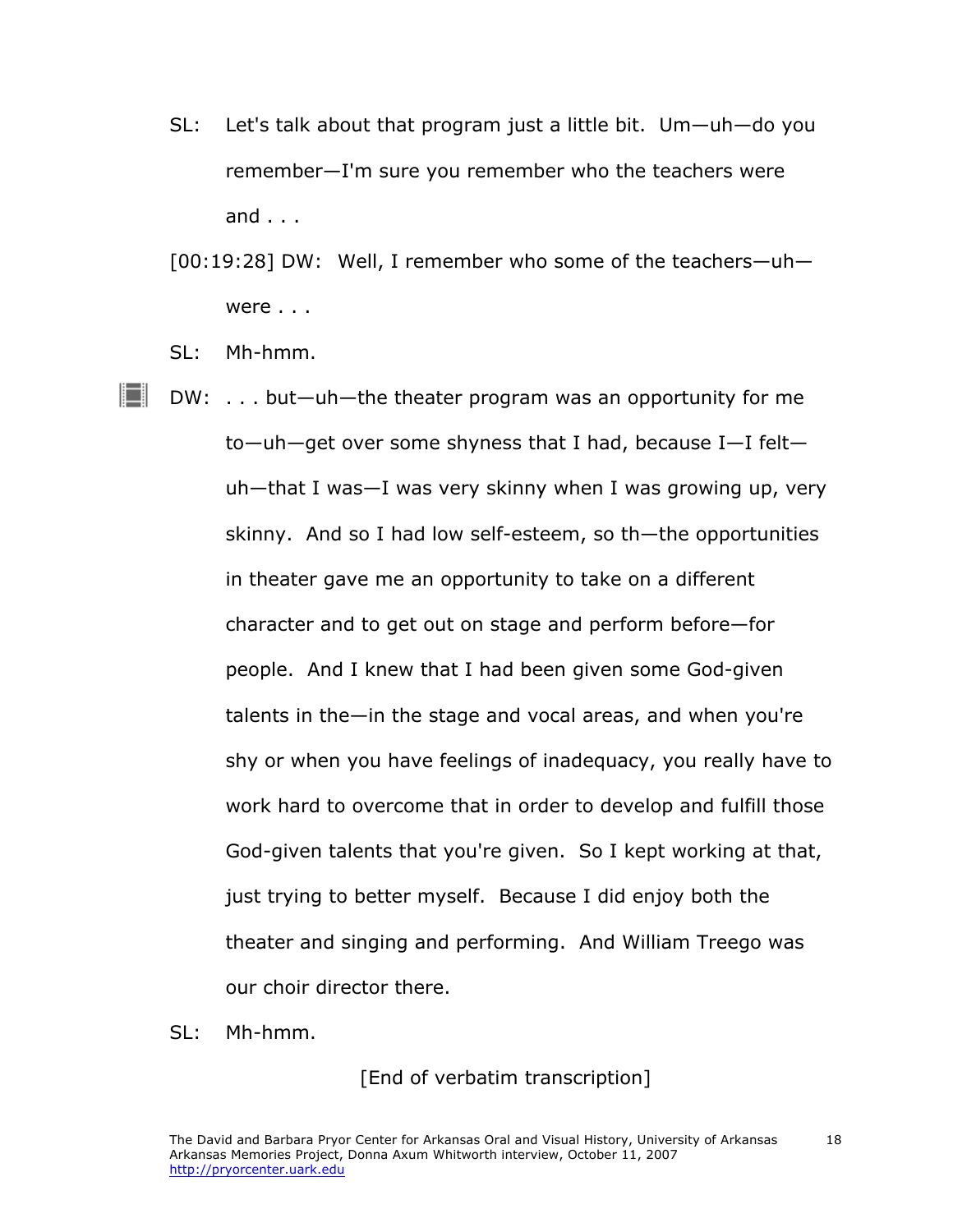- [00:20:26] DW: And, God bless him, he was so influential from the junior high school through my senior year in high school in the vocal training that I received and the ability to express what I was singing facially. And he was a graduate of Westminster Choir College. Everyone thought so highly of Bill Treego that—I think it was probably ten or fifteen years ago—we had a reunion of all of his choir members in El Dorado, and he came down for that. And I remember talking to him on the phone, and I said, "I want to tell you, Mr. Treego"—I could never call him Bill. [*Laughter*] "Mr. Treego, how much impact you had on my life, and I just want to thank you for that. And don't ever think that a teacher doesn't have impact. You were the one."
- [00:21:14] SL: They do. They have—I mean, outside the parents, that's where you learn. Do you remember the first show you did in the theater department?
- DW: *Cheaper by the Dozen*.
- SL: Mh-hmm. And did you have a minor role?
- DW: I was one of the children.
- SL: One of the children?
- DW: Yeah.
- SL: Mh-hmm, mh-hmm. Was there a favorite show that you did when you were in high school?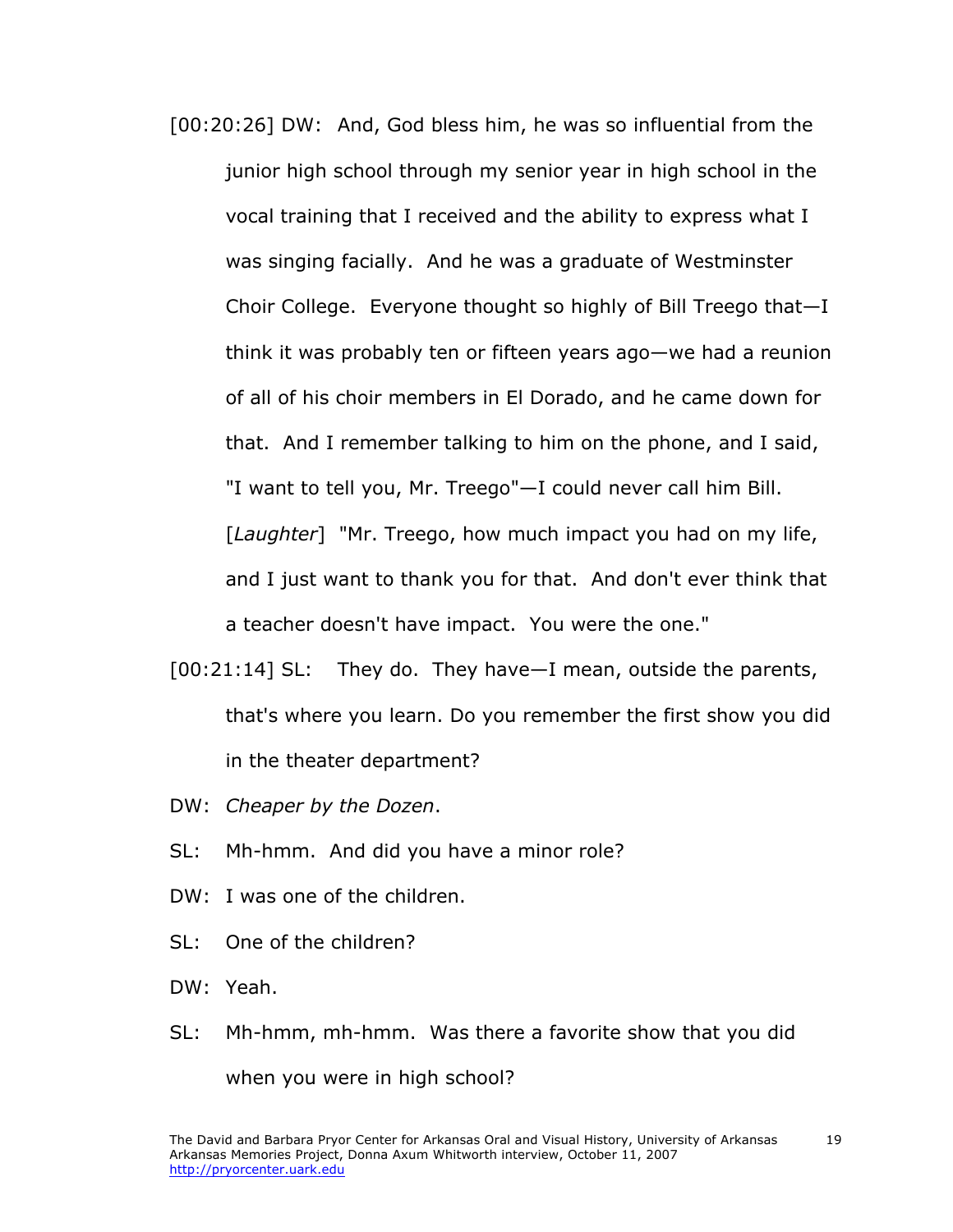- DW: I didn't do that many, actually.
- SL: Mh-hmm. What about musical performances—the choral . . .
- DW: They were always with the choir. And, of course, I did sing solos with the choir. And I started singing solos in ninth grade, too, at junior high school assemblies. So I was beginning my singing career in the ninth grade.
- SL: Was there a favorite composer that you liked or . . .
- DW: All the show tunes were favorites of mine back in those days, and they seemed to fit my voice well. But the first song that I ever sang as a solo in the ninth grade was "A Dream is a Wish Your Heart Makes," and I think it's from *Cinderella*.
- SL: Were you nervous?
- DW: And that was rather prophetic, wasn't it?
- [00:22:26] SL: Yeah. It was. It was. That's interesting. Well, what about—let's go back to the home again. What did you all do for entertainment around the house?
- DW: Well, I was seven years old before we bought our first television. And that was revolutionary, so we just, you know, played and played with dolls and toys and the things that normal kids would do back in those days—listen to the radio. But the television back in the late [19]40s came on about six o'clock, and it was all live, and the commercials were all live. And it was things like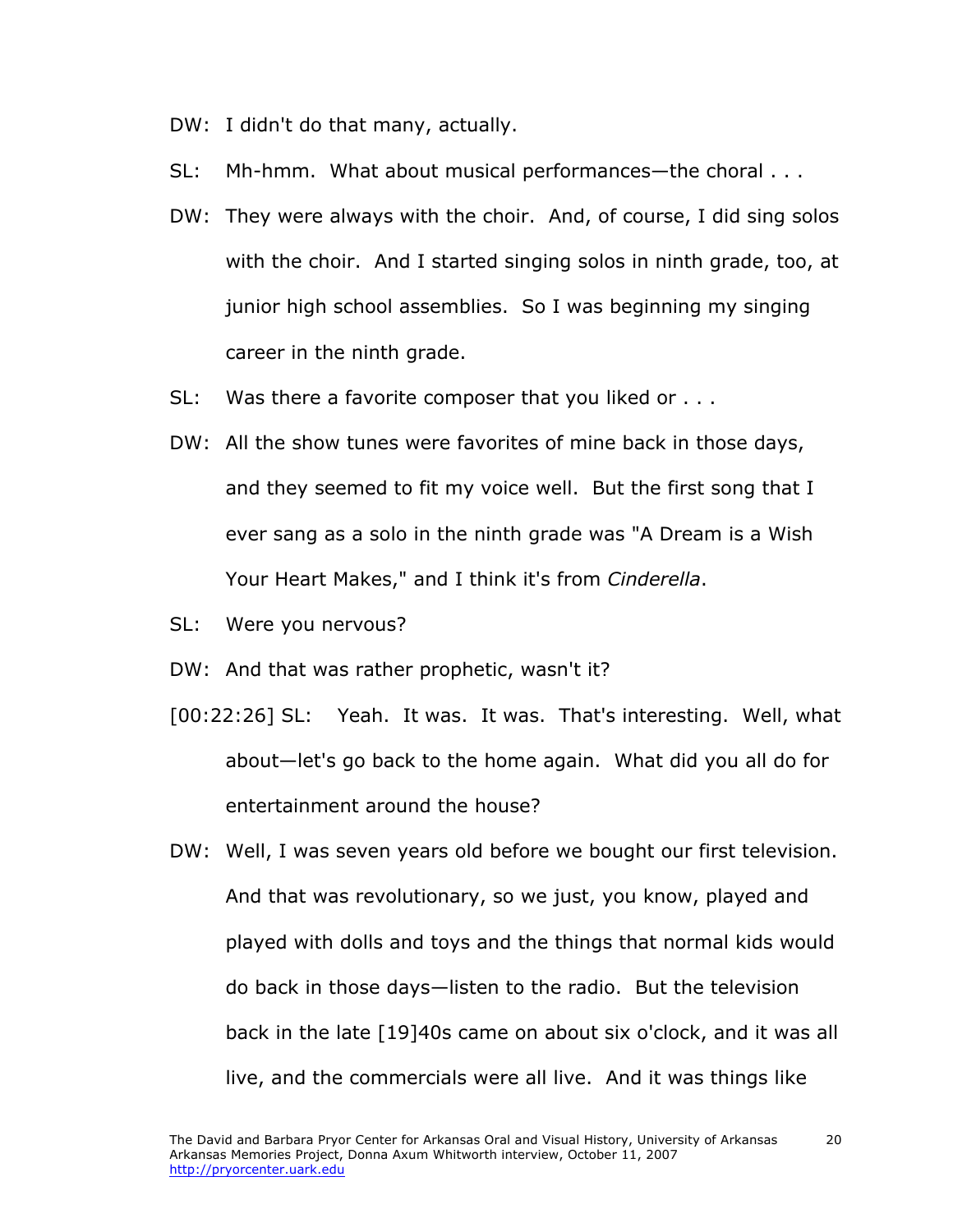*Howdy Doody* and *The Lone Ranger* and, I mean, I had the schedule memorized nightly as to what was on. So you wanted to get your homework done right after you got home from school so you could watch a little television in the evening before you went to bed. But we—it was just a very normal upbringing very conservative home values. You know, it was terrific. It was a great training ground for me from a character-building point of view, a morals point of view, community-mindedness point of view. It was just a great time. My daughter refers to it as the happy days.

- SL: Yeah.
- DW: Because most of my junior high and high school years were in the [19]50s.
- [00:23:50] SL: Mh-hmm. Do you remember any of the radio programs that you listened to?
- DW: There were some drama programs that I would listen to on Saturday morning when I was helping Mother clean the house, but I can't remember the names.
- SL: *The Shadow*, maybe?
- DW: I can't remember the names of them.
- [00:24:08] SL: Uh-huh. I'm just wondering where the musical

fascination and influence first started for you.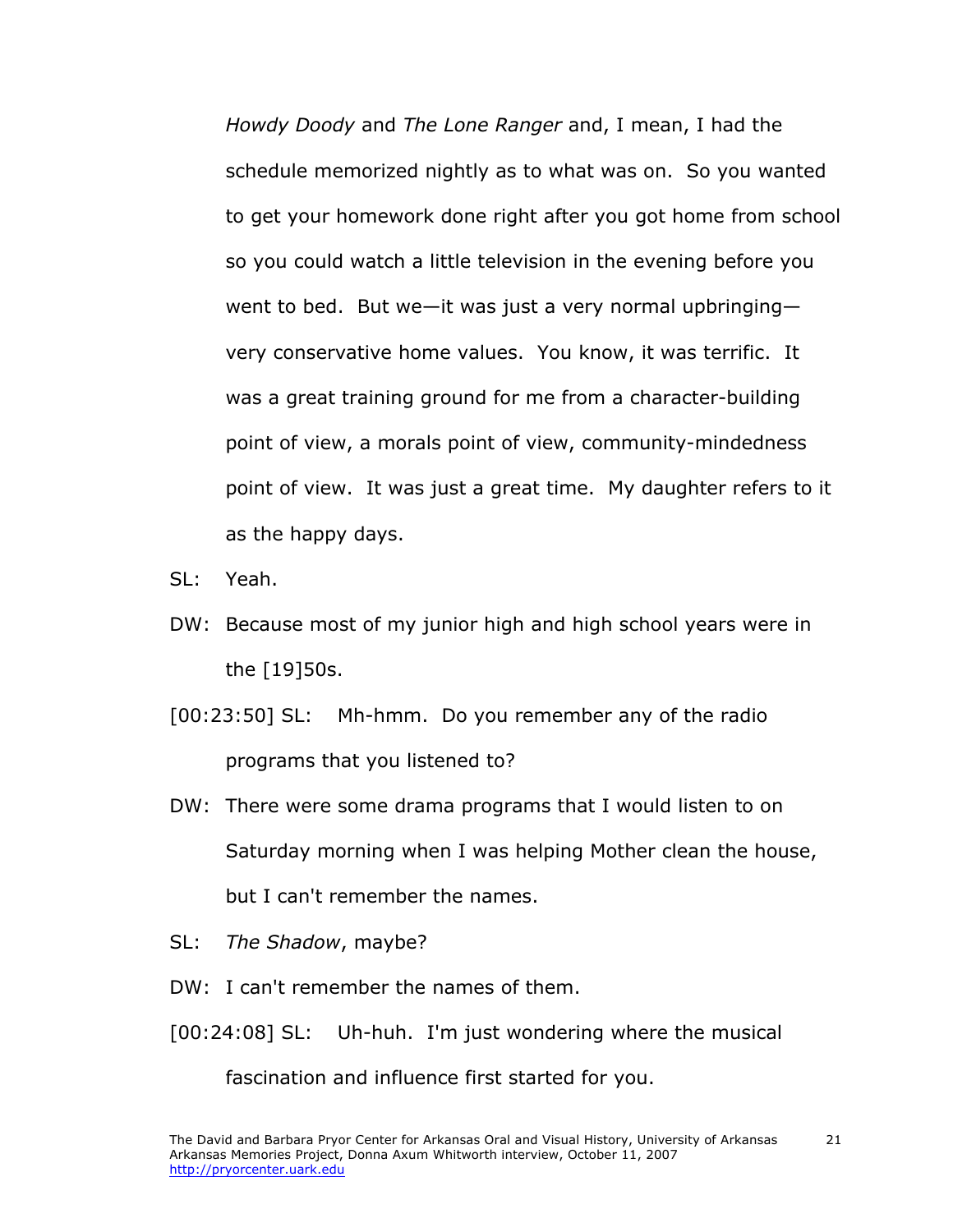DW: Well, it had to be in church.

- SL: Think so?
- DW: And then in the—what music programs we had in public schools . . .

SL: Uh-huh.

. . . which we did have in the elementary schools as well.

- SL: Well, I guess I'm just wonder—you know, for me, when I got involved with music it was because of The Beatles. You know, they just . . .
- DW: Well, The Beatles were just coming on the scene the year I was Miss America. In fact, I remember they—I was in Boston the night they kind of landed in Boston. And there was quite the thrill that The Beatles were in the United States and . . .
- SL: Right. But I was just wondering—you know, I know you liked the show tunes early on . . .
- DW: Mh-hmm.
- [00:25:00] SL: . . . . I'm just wondering if you-if there were programs out there on the radio that you heard some music and you—I mean, do you remember having favorite music off the radio back then or . . .
- DW: Not really. I can't remember musical programs, per se—more drama programs that I remember listening to.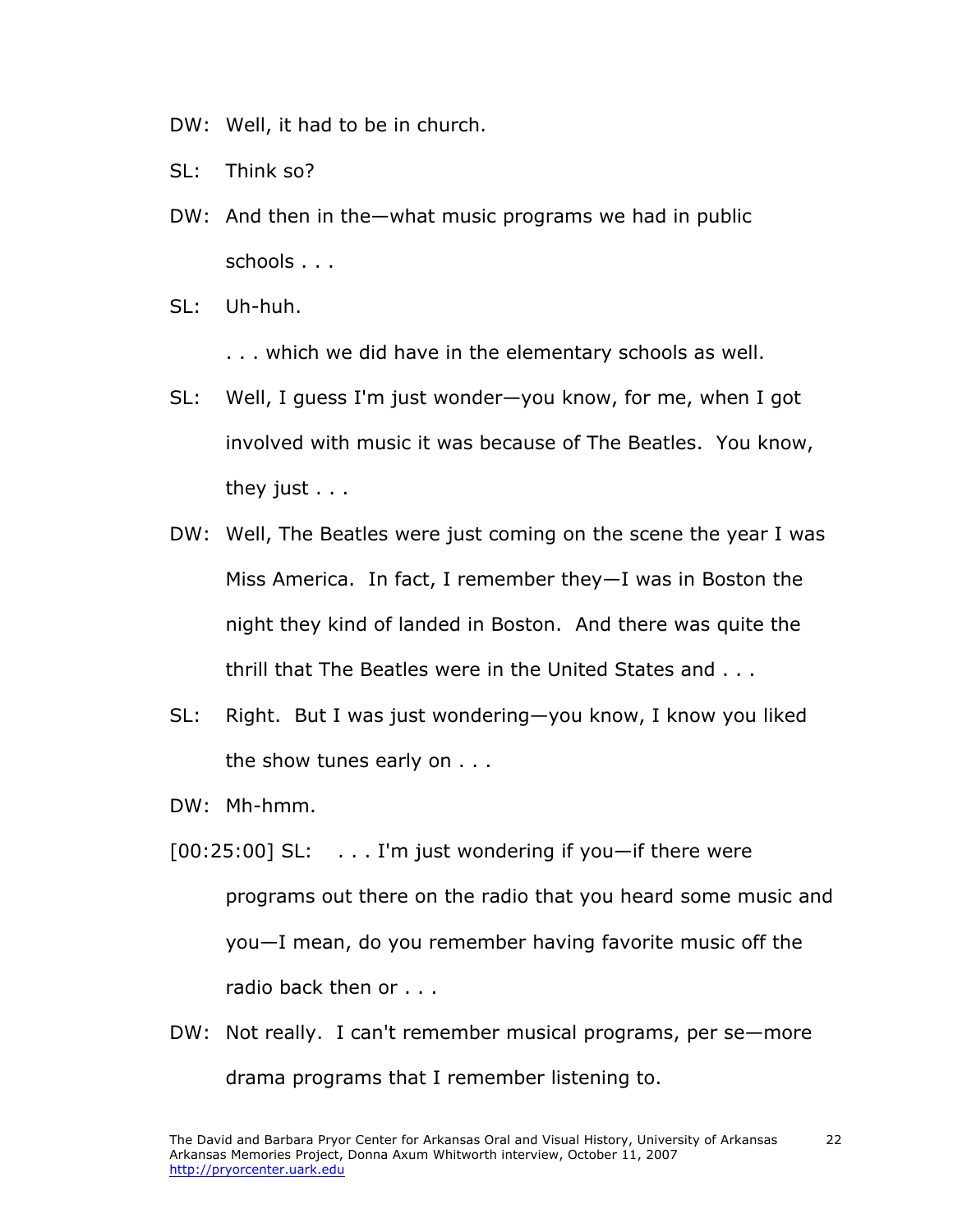- SL: Uh-huh. I wonder if that may have started you down the theatrical path, maybe, without really knowing it.
- DW: I think—you know, I think we're all born with specific talents. And you're drawn to your talent area. And you want to explore it more, and you want to express yourself in those ways. And when you're given those talents, you just have to do it, and you have to sing, and you get great joy from singing and learning. And you know, I love art, and, you know, I'm very artisticminded and love color and visuals and that sort of thing, whereas my husband's analytical and . . .
- SL: Right. [*Laughs*]
- DW: . . . but I think you're drawn to the things that God places in your heart to be drawn to.
- [00:26:07] SL: Paint me a picture of the house that you grew up in and the neighborhood that you were in.
- DW: Basically, we lived in three different houses from birth until I finished college. And the first house was a little, small house on what's called Graves Court, and there was a railroad track that ran through, and still does, runs through El Dorado—and we were on one—the east side of the railroad track, and the town and the rest of the residential areas were on the west side. And so I guess you might say we were kind of on the . . .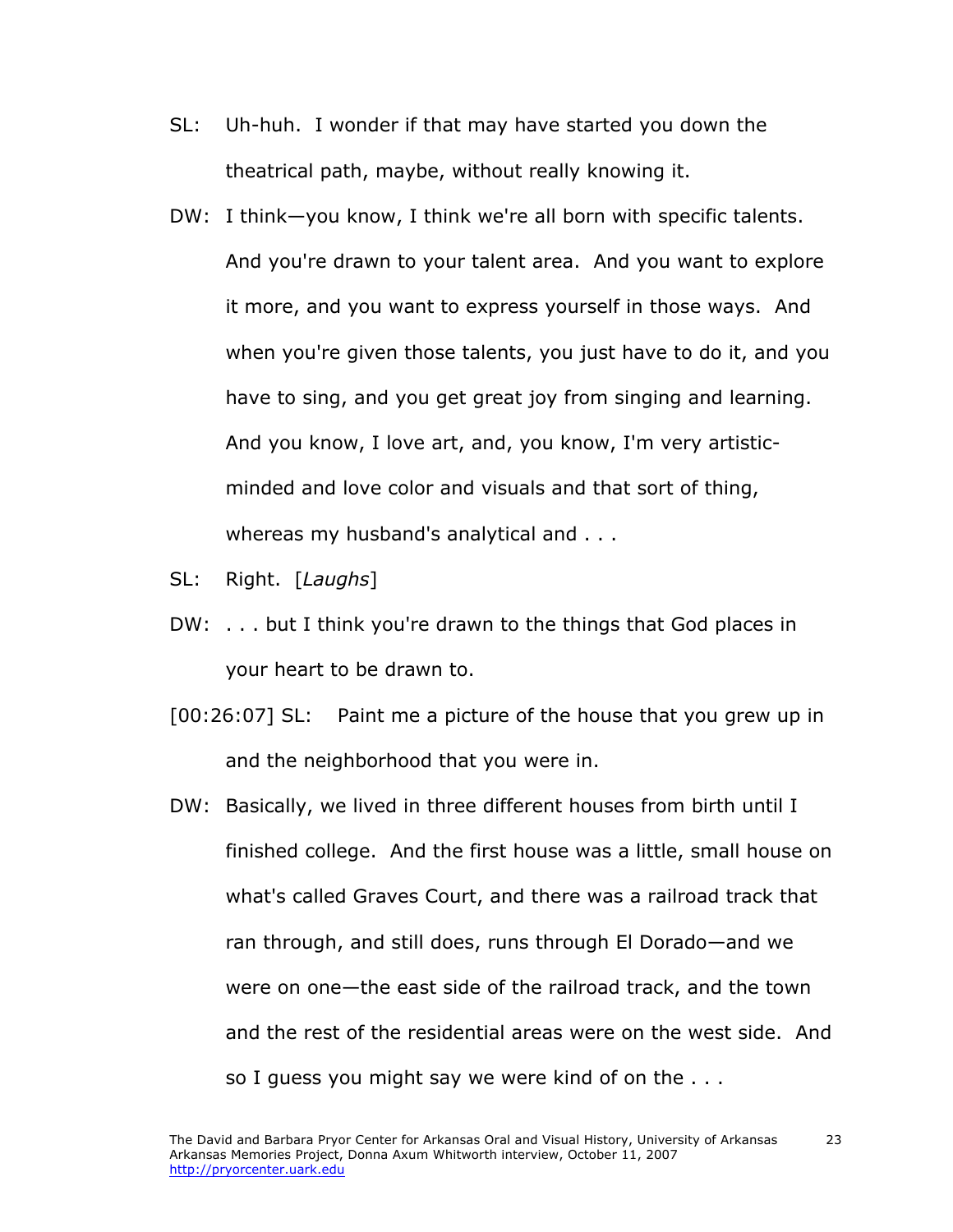- SL: You were across the tracks.
- DW: Across the tracks. I do—it's not the wrong side of the tracks.
- SL: Right. Right. Uh-huh.
- DW: But we didn't know any different. But we were across the tracks. And it was just a small—it was probably a two-bedroom house. That's all I can remember of it. And we had a little dirt street that ran up in the front of it, and we played baseball out in that little street. And there wasn't much traffic, you know, up and down that little street. Because it was more or less an access to only the houses that—it must've been four houses up and down that street. But I think I was about six or seven when we moved out of that house and moved across the street from the Warner Brown Hospital, where I was born in 1942, as the first baby in 1942. And we lived there during my elementary, junior high school, and high school years, actually.
- [00:27:40] SL: Now, you mentioned earlier—January third—first baby born in El Dorado that year. And there was some kind of merchant program where the first baby born got all kinds of stuff?
- DW: All kinds of prizes and gift certificates—and it was me, and I was in the paper—the announcement of the first baby.
- SL: So you just won coming in.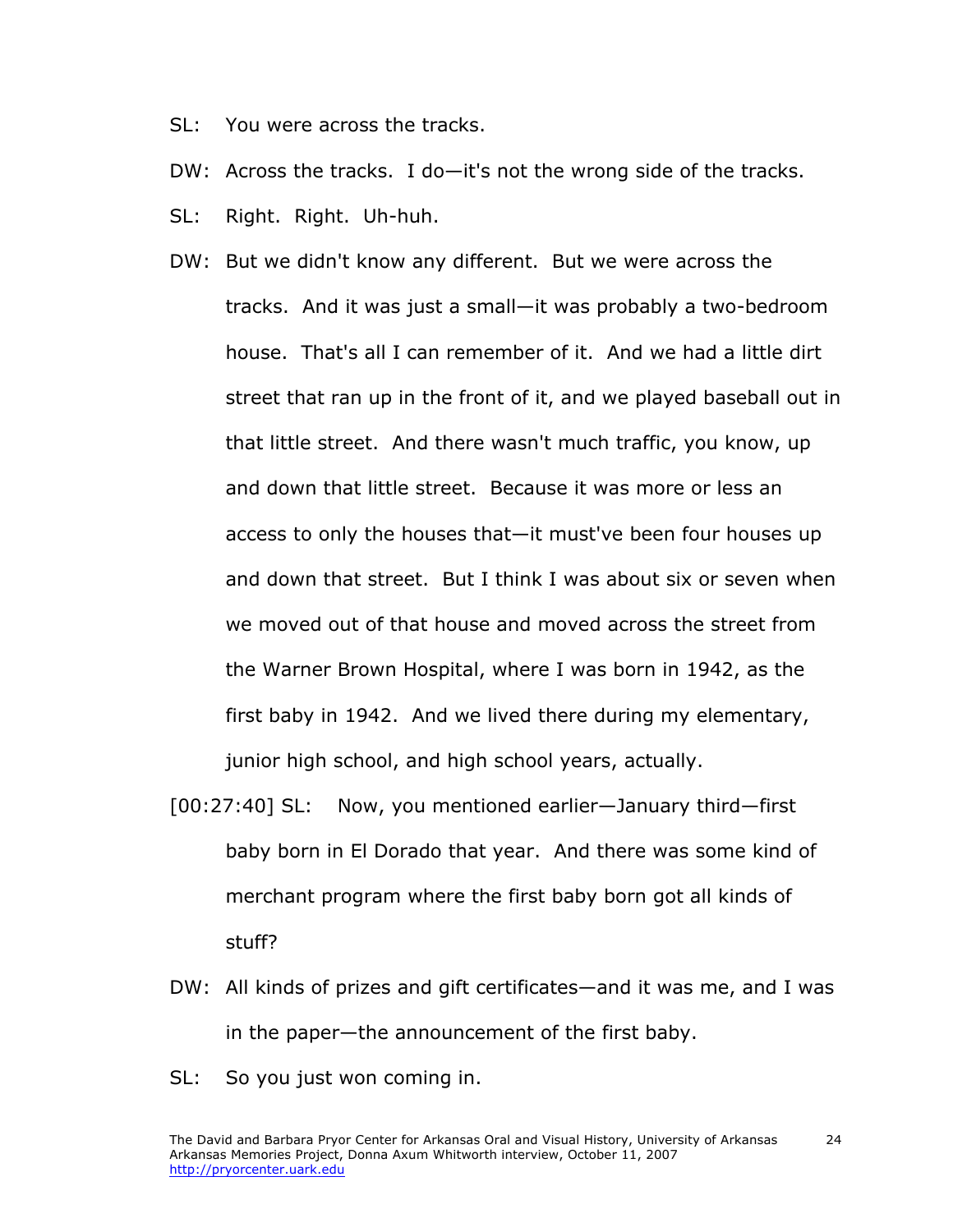- DW: [*Laughter*] I guess!
- SL: You were already winning.
- DW: I guess so. And I didn't have anything to do with it. [*Laughter*]
- SL: I think that's neat. So the house that you moved into—maybe a little bigger—little . . .
- DW: It was a three-bedroom house, yes. And a detached garage, and we lived there for a very long time.
- [00:28:25] SL: Did you all have any pets?
- DW: I had a puppy dog. I had a cocker spaniel at one point, and he died of distemper.
- SL: Oh, I bet that was hard to see.
- DW: Yeah, when I was a little girl.
- SL: Uh-huh. And that kind of put the quietus on any other pets later  $or \ldots$
- DW: Right, right.
- SL: Yeah.
- DW: But we walked to school. We walked to Yocum Elementary. We walked to our junior high school. And we walked to the high school.
- SL: Did you have a favorite teacher in elementary school, or maybe . . .
- DW: It's been so long ago I cannot remember any of the teachers'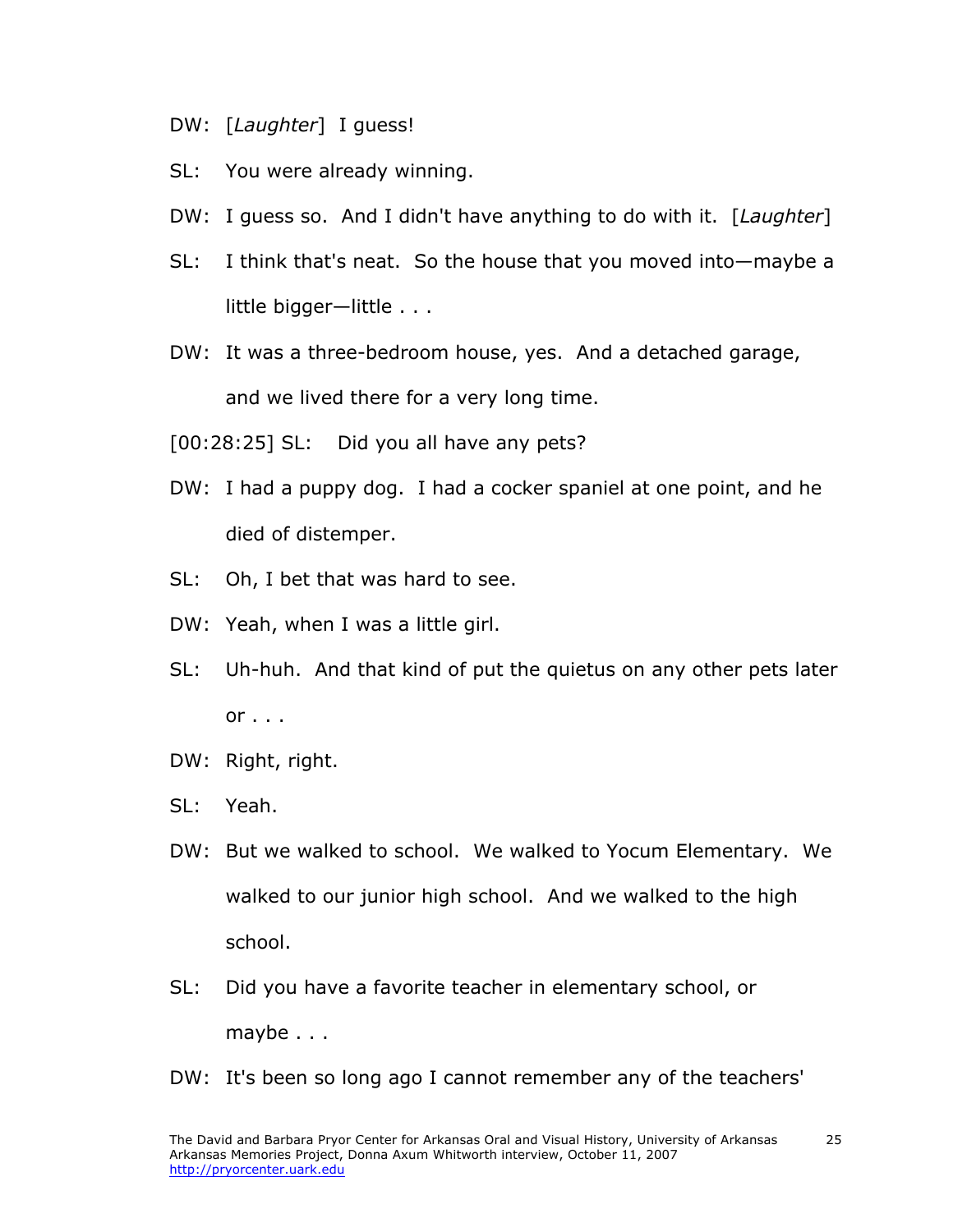names, actually.

- SL: [*Laughs*] You don't even remember the ones you didn't like?
- DW: But I do remember starting school at the age of five. There were no kindergartens. No preschool programs back in those days.
- [00:29:13] SL: Do you remember anything about the elementary school? Tell . . .
- DW: Yeah, it was a red brick school. It was built back in the WPA days, and there were lots of really tall pine trees around it and great places to play during recess.
- SL: Was it two stories?
- DW: It was two stories, yes.
- SL: Upper grades—second floor, lower grades—first floor?
- DW: Probably. I don't remember that.
- SL: Uh-huh. And did you bring your lunch to school or did you just have a school lunch?
- DW: No, I think there was a cafeteria.
- SL: A cafeteria. That's good. Are there any friends that you had early in—when you were a kid that you still have or have kept in touch with them? Were there best buds?
- DW: Some of those—what we call the regular six-plus-one that ran around together. It was a total of seven young women. Linda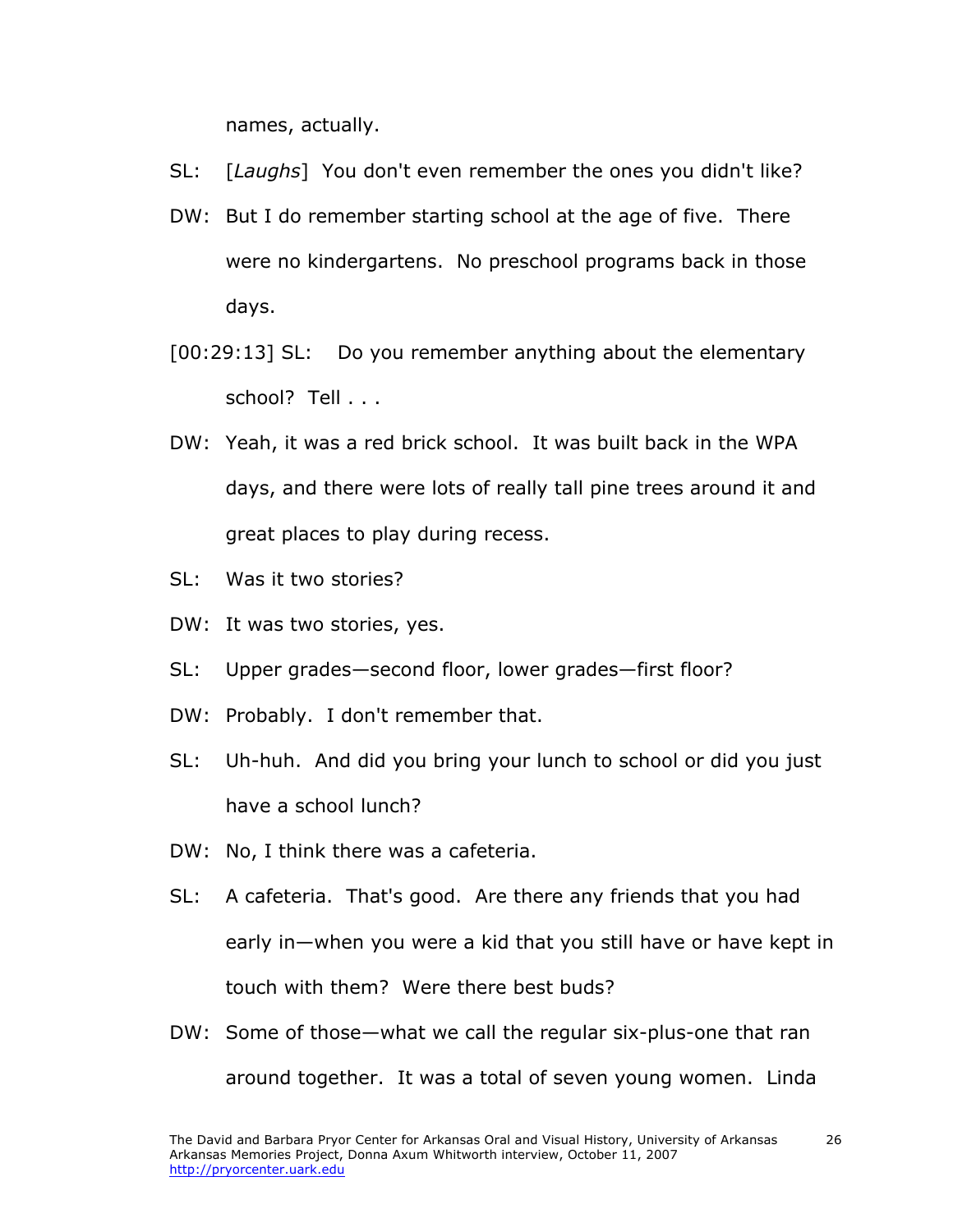Clinton moved to town later, so we called her plus one. We are still in communication—exchange Christmas cards. But we're scattered all over the country.

SL: Right. Were the other f—the other girls that you sang with in your group—were they part of that seven or . . .

DW: Yes.

- SL: . . . six-plus-one?
- [00:30:25] DW: Yes, definitely. My class will have its fiftieth high school reunion in 19—two thousand and nine in El Dorado. And we have been collecting e-mails of classmates for a number of years, and there probably two hundred names on that e-mail list.
- SL: Wow, that's good.
- DW: So we're in constant communication with most of the class all the time.
- SL: That's good.
- DW: It's fun. I've been to every high school reunion except one.
- SL: Uh-huh. Well, that's good. I mean, that speaks well of the folks—of all those kids that you keep in touch with.
- DW: The most tragic thing to me, though, is that the high school building that we attended has been torn down. And it was a beautiful, beautiful red brick building with white columns in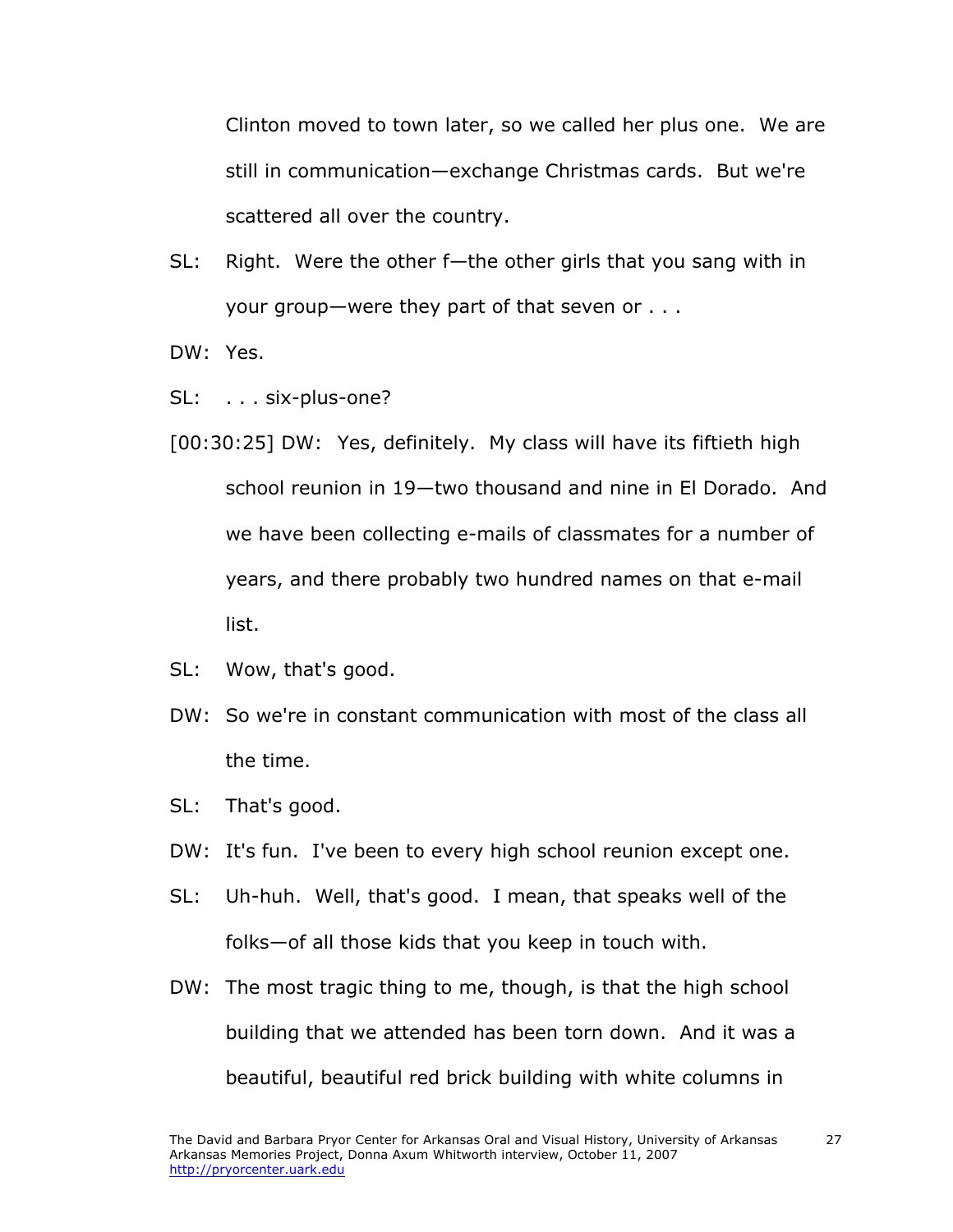front. And one of the last reunions I remember going to, we got a key and were able to go inside and walk down the halls. And you could remember Mrs. Rogers's English class in this room, and—but it still had the same smell about it, you know? It smelled like school.

- SL: Yeah. And you got a great education there.
- DW: I did. I absolutely did, particularly in the areas of English and history and music.
- [00:31:39] SL: [*Vocalized noise*] Is there any—do you remember any early conversations that you may have had with your mom and/or your dad that kind of put you on your path? You know, sometimes there's events or there's circumstances or something is said, that a light kinda comes on in your head and you say, "Yeah, that feels right. That sounds right. I'm headed that way."
- $\Box$  DW: I think Mother and Daddy were always supportive of what I wanted to do, particularly in the performing arts areas, and saw that as an appropriate outlet for my talent, even competing in Miss America competitions. But I sort of—in their minds had avant-garde type of ideas, like this emerging industry called television. Mother always said, "Now, you need to go to college and get a degree in secretarial science or you—become a schoolteacher or a nurse." And in her mind, those were the only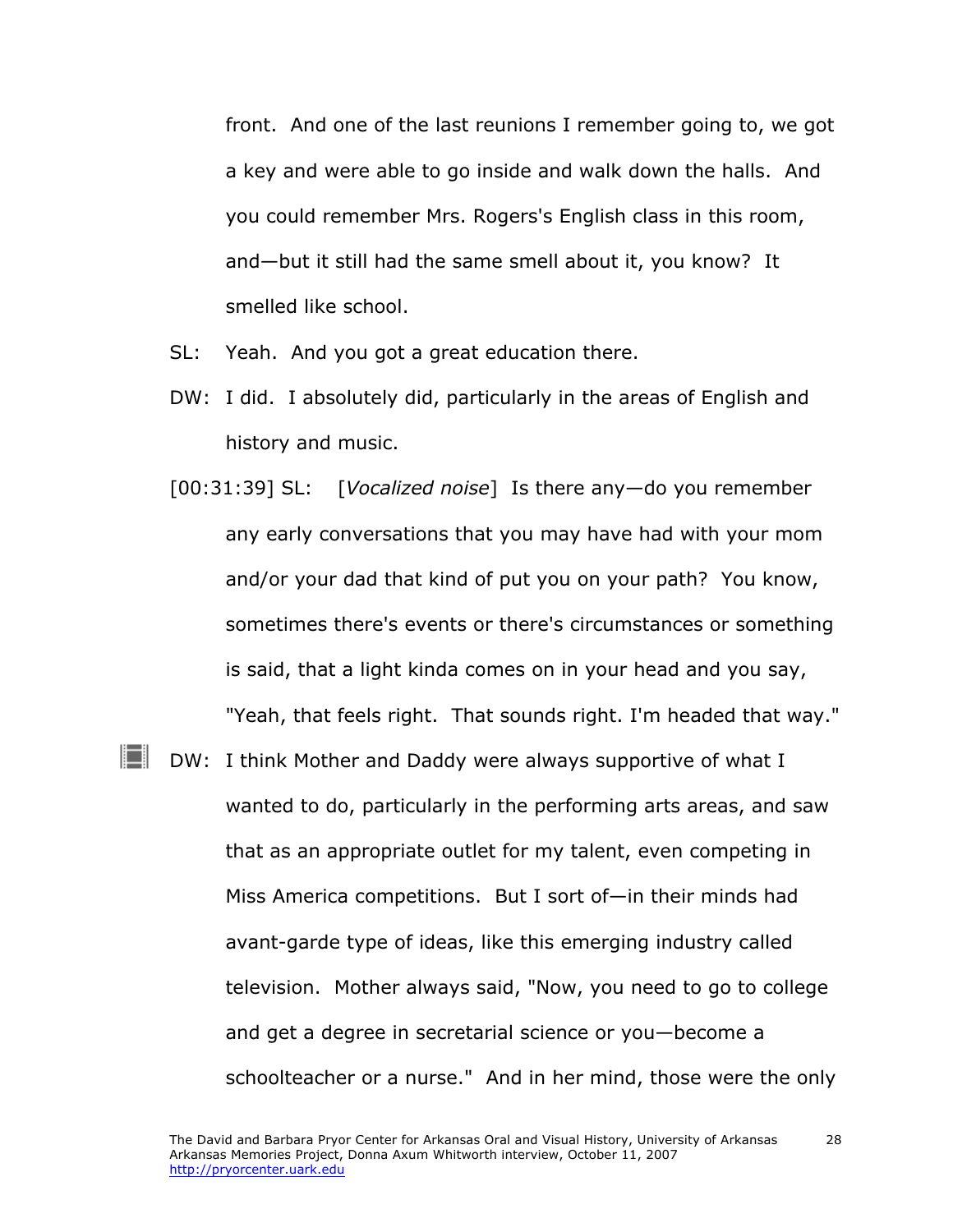three categories that women could excel in. And probably she was right back in those days. And that was in the [19]50s, early [19]60s. But I was more interested in television. And as I started winning some of these early pageant titles, I would be on the Little Rock stations. I was just fascinated by television. And so when I decided to go to the University of Arkansas, I chose radio, television, film, speech, and drama. And that was the combination of the degree. And sort of charted my own path, much to Mother and Daddy's chagrin.

- [00:33:25] SL: What about your dad? Did your dad ever give you some advice early or . . .
- DW: Always be yourself three hundred sixty-five days of the year out of the year. And if you win an honor, make sure that you go out of your way to speak to everybody. I mean, he instilled that thought process in me very early on, but—and I always did that. I always tried to treat everybody the same because that's the way God looks upon us. But the more honors that you keep winning, the idea in the minds of other people is that you're gonna become better than they are or stuck up or . . .
	- SL: Yeah.
	- DW: . . . you know, that sort of thing. So he always said, "You have to go out of your way to treat people nicely, particularly when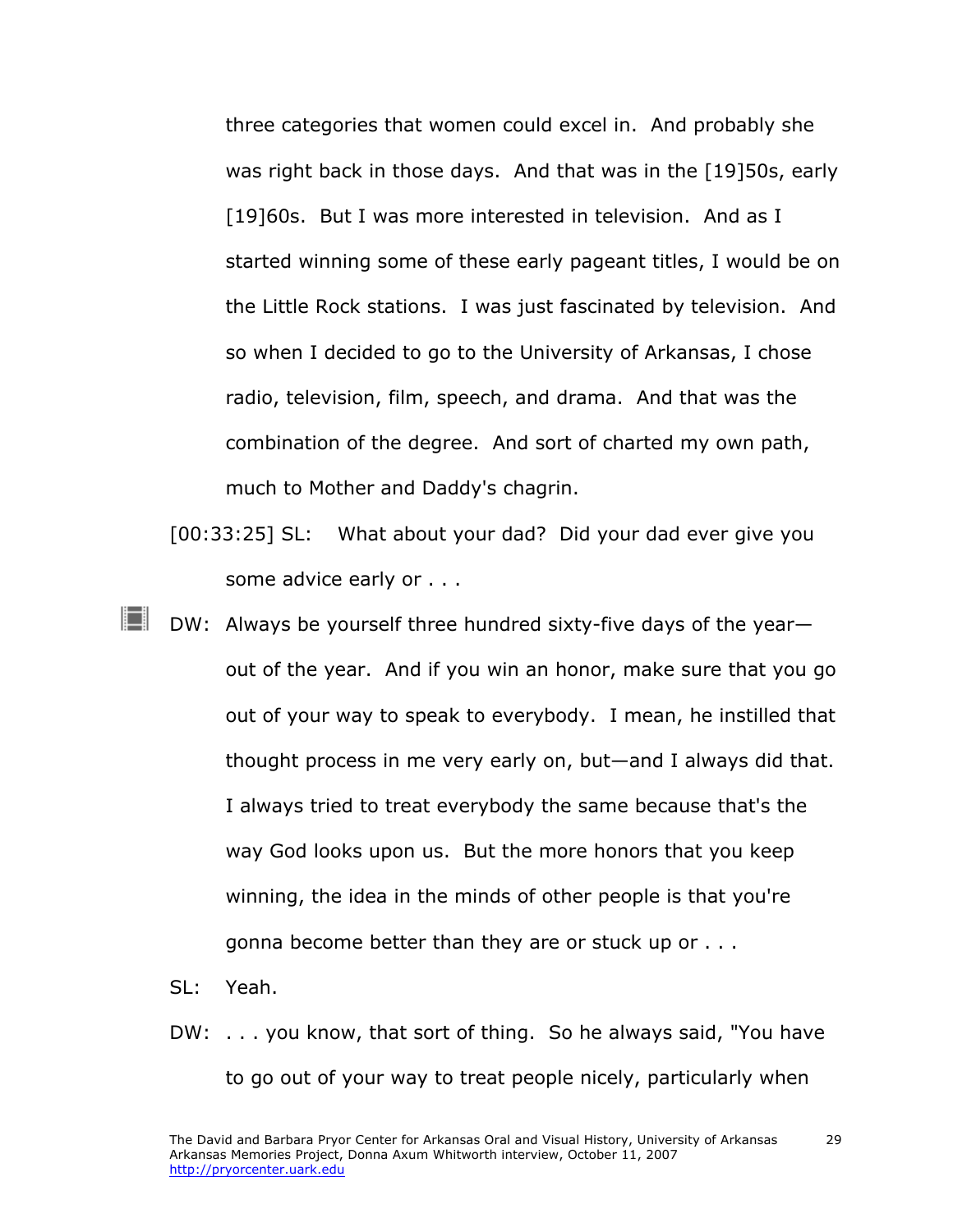nice things happen to you or good things happen to you or as these honors come along." Don't get bigheaded, in other words.

- [00:34:22] SL: That's great advice, especially—he probably sensed that you were headed for great things and . . .
- DW: Well, I will give you an example. The night that I competed for Miss America, when they got down to the top five, they—instead of asking a question to the top five, they rolled a word board out on the stage. It had ten words on it. And Bert Parks would call you up to the front and ask you to turn around and select a word that—each one of these words was a characteristic that a Miss America should exhibit. And so I looked down the words, and I chose the word "humility." And I was thinking of one of my regular six-plus-seven—my—Phyllis Owen, who was in the trio also, who was one of my dearest friends, and a member of my church, and just grew up with. And she was always the most humble person in the world, and everybody just loved her, and she had this beautiful spirit about her. And so I chose the word "humility," and basically what I said was that every person every man, every woman—should have humility, because humility, though very obvious to others, is invisible to those who possess it.
- SL: That's good.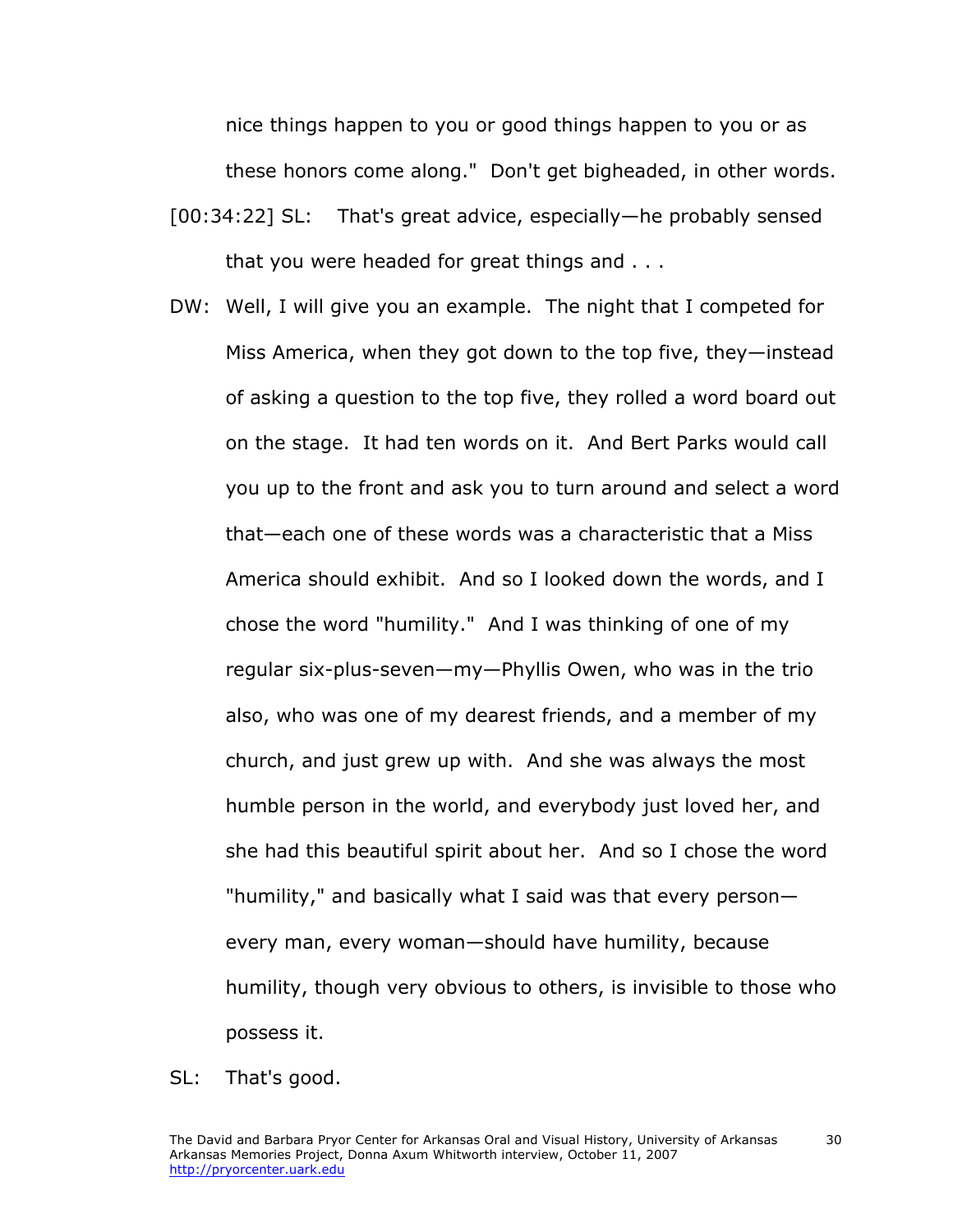DW: And that was Phyllis.

SL: Yeah.

DW: That was Phyllis for—to me. And there have been many people in my life who possessed—that sense of greatness about them is also mixed with a great degree of humility about their personal lives and how they treat people, and their focus on other people versus themselves. So Daddy's other advice is always focus outward and not inwardly. And that's on the tape—the videotape of the crowning.

[00:36:16] SL: Okay. That'll be good. We can cut to that.

[*Vocalized noise*] I had a question about—let's go ahead and talk about the role of religion in your life and—I'm assuming that every Sunday it was church, Sunday school, and probably choir practice as well. Baptists usually have functions that happen on Wednesday as well, so you found yourself in the church on Wednesdays. What about around the home? For instance, were—was grace said at every meal?

DW: Absolutely.

- SL: And did you all take turns or was it always your father that did that or . . .
- DW: Well, let me start at the beginning of that line of questions.

SL: Okay.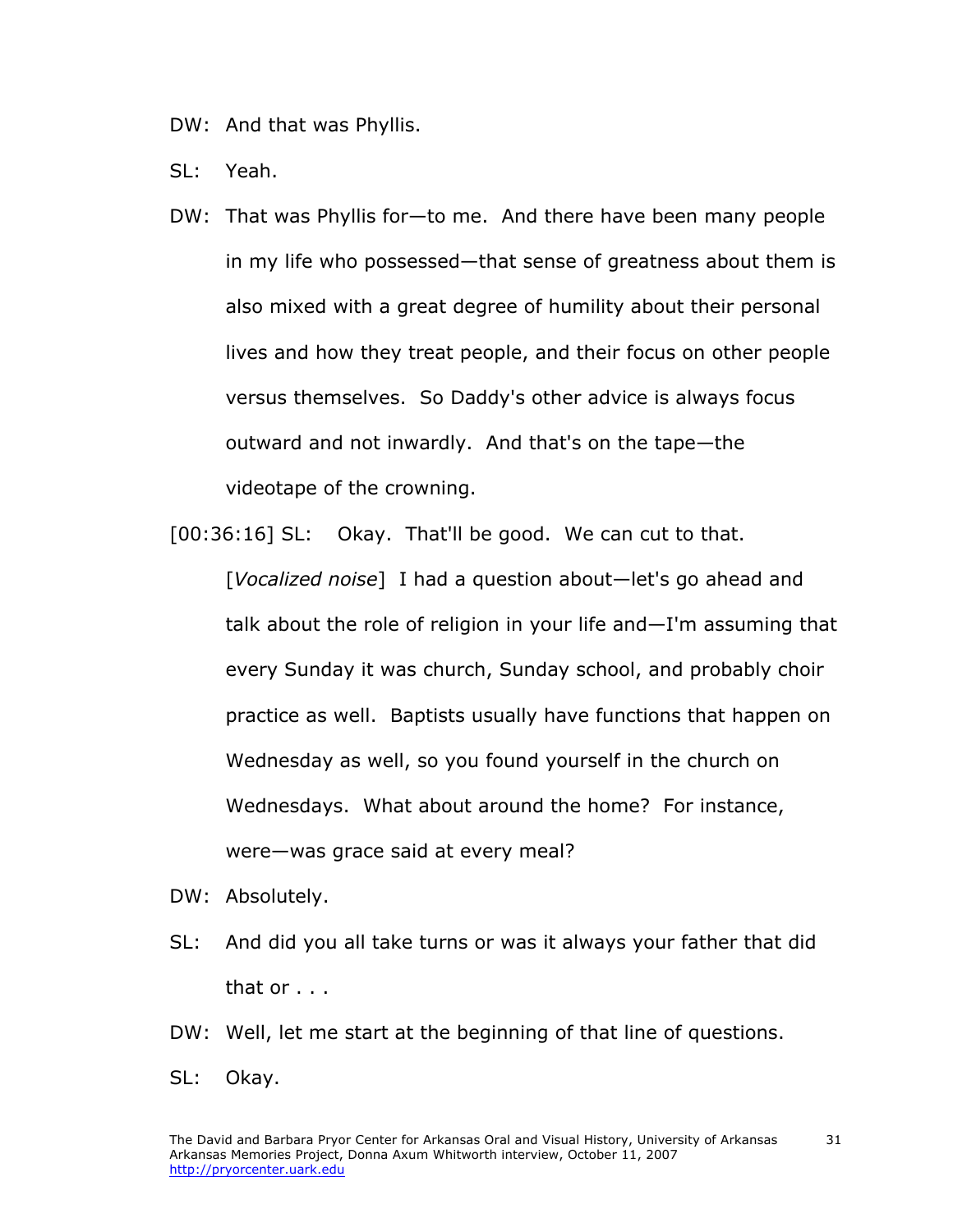[00:37:08] DW: My earliest recollection of church was something called "cradle roll," where you take your baby and you enroll them in cradle roll. And so I was at church every Sunday even as an infant. And we would go to Sunday school, and we would go to church, and then as I got old enough to sing in the adult choir, of course, I was singing in the adult choir—and then Sunday night we would be back for training union, and then there would be Sunday evening church service. Now, training union was a great opportunity for me to learn how to speak extemporaneously. Because you had a lesson, you were given a part in that lesson to get up in front of the group and talk about your part or paragraph or whatever. So that was my early training in extemporaneous speaking.

[Tape stopped]

- [00:37:51] SL: All right. We were talking about the role of religion. And you were giving us the . . .
- DW: And then we would go back on Wednesday night.
- SL: Yeah, you went back—are we rollin'?
- JE: Yes.
- SL: Okay. And so went back on Wednesday nights.
- DW: We would go back on Wednesday night, because there was Wednesday night supper, and then I was always in a choir, or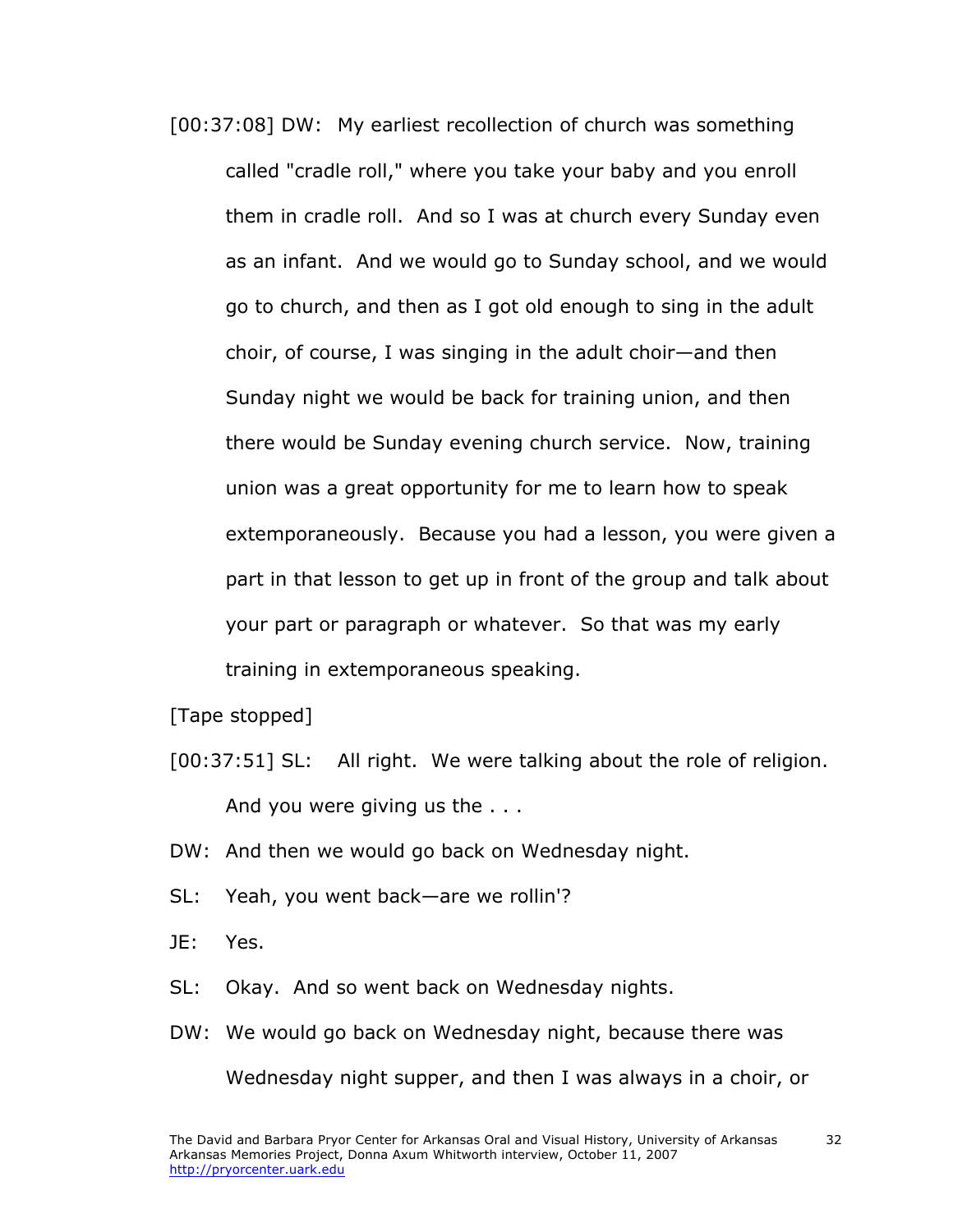the trio would rehearse after school on Wednesday night with Liesel Gibson, who was our arranger-pianist, and he was the director of the choir. So Sundays and Wednesdays were just completely church. And you know, a lot of my friends—close friends—were my church friends, who were also my school friends. It's a very close, tight-knit community. And El Dorado was just terrific back in those days. If you can conjure up the big courthouse on the square, and on Friday afternoon everybody would hurry down to the square because at the pep rally would be there at four o'clock, and the band would be there, and get ready for the big football game that Friday night. And, of course, we were state champions, which meant we beat Little Rock Central that year. [*SL laughs*] And Garland Gregory was our coach. And life was just great in El Dorado, Arkansas, and it was a fabulous place to grow up in, and a lot of nurturing people. And it does take a village, and that was a fabulous village in which to be raised.

- [00:39:12] SL: So, really, between Sunday, Wednesday and Friday nights, you were—your dance card was pretty full.
- DW: Well, it was pretty full for a conservative, southern, young woman, yes, growing up. But I had my sights on bigger things. I remember standing up in church at graduation Sunday, and the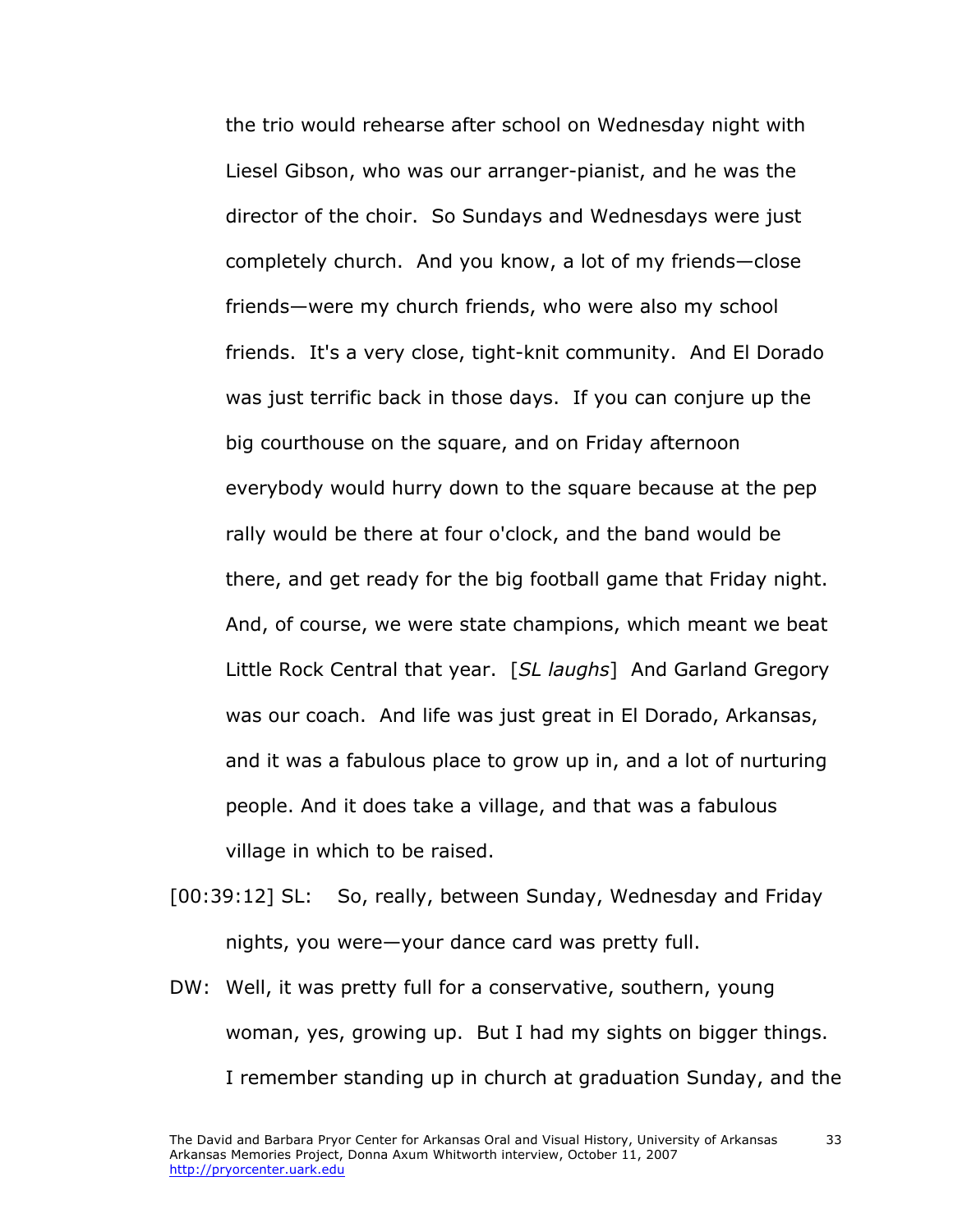pastor asked each one of the seniors coming up that were members of our church to say where they were going to school. And I can remember standing in that pulpit to this moment and saying very proudly, "The University of Arkansas," and couldn't wait to get up here.

- SL: Well, now, let's see—you graduated in [19]58? [19]59?
- DW: [Nineteen] fifty-nine.
- [00:39:54] SL: [Nineteen] fifty-nine. So you were in high school the same time that all that mess at Central High School was going on.
- DW: Yes, I was, and that was [19]56–[19]57, and I remember some parents sending their children down to live with aunts and uncles in El Dorado and attending the El Dorado Public Schools—not very many, but I do remember that.
- SL: So was El Dorado—they weren't an early adopter to the desegregation, or was there . . .
- DW: Our high school was an all-white high school. There was a black high school. Our football team was all white. It was just all white—cheerleaders, pep squad, everything.
- SL: Well, were there tensions?
- DW: I don't remember tensions in the community. I do know that the bus station was across the street from the back door of our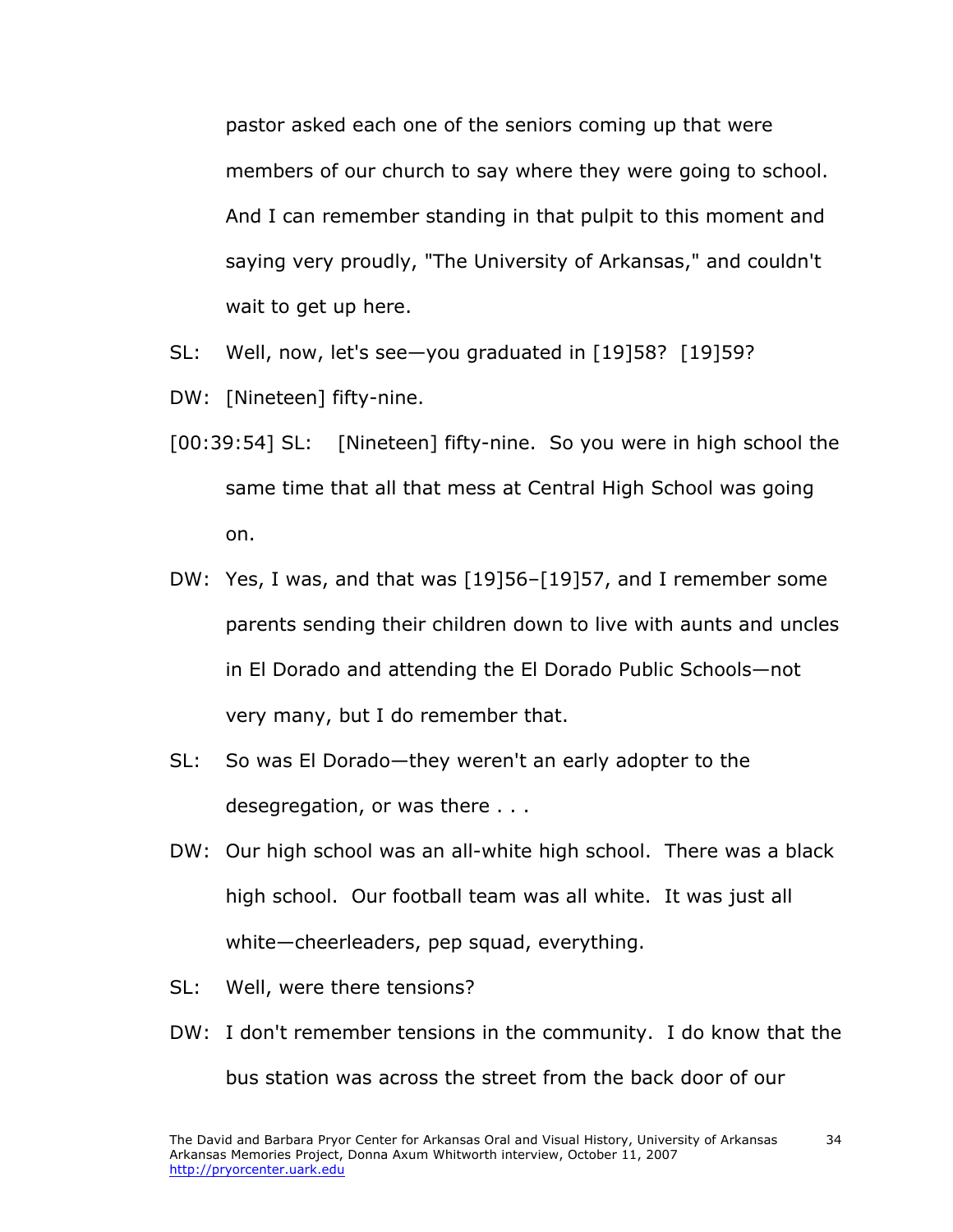church, and I do remember that there was a black waiting room and black water fountains and a white waiting room. And that was just sort of the way it was. But it wasn't until a bit later that—when things began to change.

- [00:41:04] SL: Mh-hmm. But that change hadn't happened by the time that you had graduated.
- DW: No.
- SL: Was there a fairly significant African American population in El Dorado?
- DW: I think that there was, but I'm not sure what the percentage was back in those days.
- SL: Mh-hmm. Mh-hmm. What—did you ever hear, read, see anything about the Klan back when you were growing up?
- DW: No, no. I was not aware of that.
- SL: What about the restaurants and businesses? Did you ever see any . . .
- DW: I never saw any controversy in any of the restaurants. What few we had. But I'm sure that the same sort of social mores were present in the restaurants as well.
- SL: Yeah. Did you know anyone that knew any of the black community? I mean, were there—were you aware of any black community leaders or pastors? Were there . . .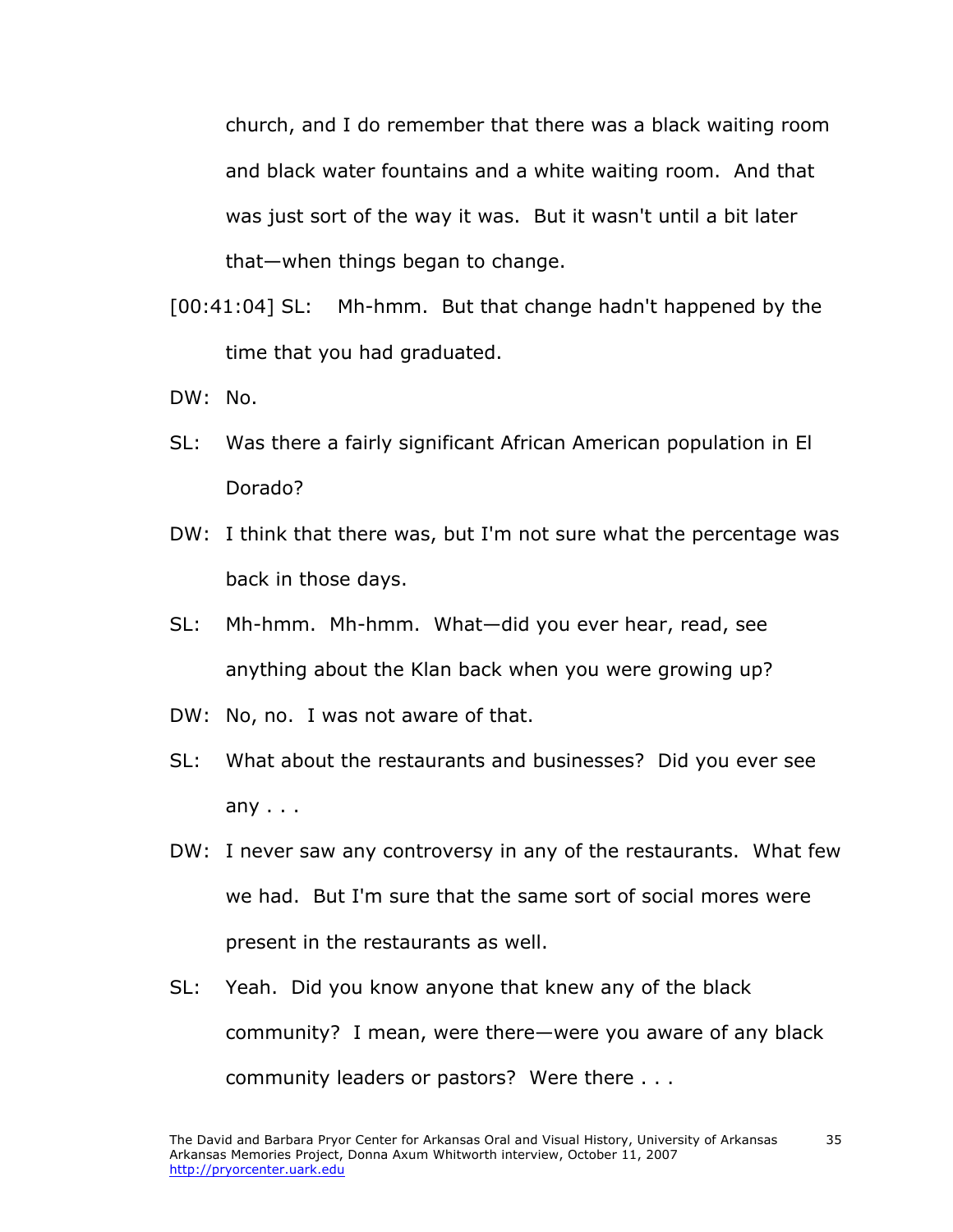DW: No.

- SL: Never any mingling?
- DW: No.
- SL: That's pretty textbook as far as the desegregated lives went.
- DW: Right.
- SL: Hmm—well, okay—is there anything else that you want to say about your mom and dad or . . .
- $[00:42:37]$  DW: They were wonderful  $\ldots$
- SL: Did you even know any of your grandparents? Did you . . .
- DW: They were wonderful parents. I knew my Grandfather Axum. My grandmother died before I was born. She was Quemee Betts—*B-E-T-T-S*—Axum. And she and my grandfather met and married in the Lawson area. But she died at the age of forty, before I was born. I knew my grandmother on my mother's side—Elizabeth Wheat Tate. And mother had many brothers and sisters. I think there were twelve of them. 'Course, I never knew the grandfather that was killed in the logging accident.
- SL: Right.
- DW: So I didn't have much of a grandparent involvement. The grandmother that was living was in Baton Rouge, and didn't see her very often. Granddaddy lived in Lawson, so we got to see them—him quite frequently. But it—life was centered around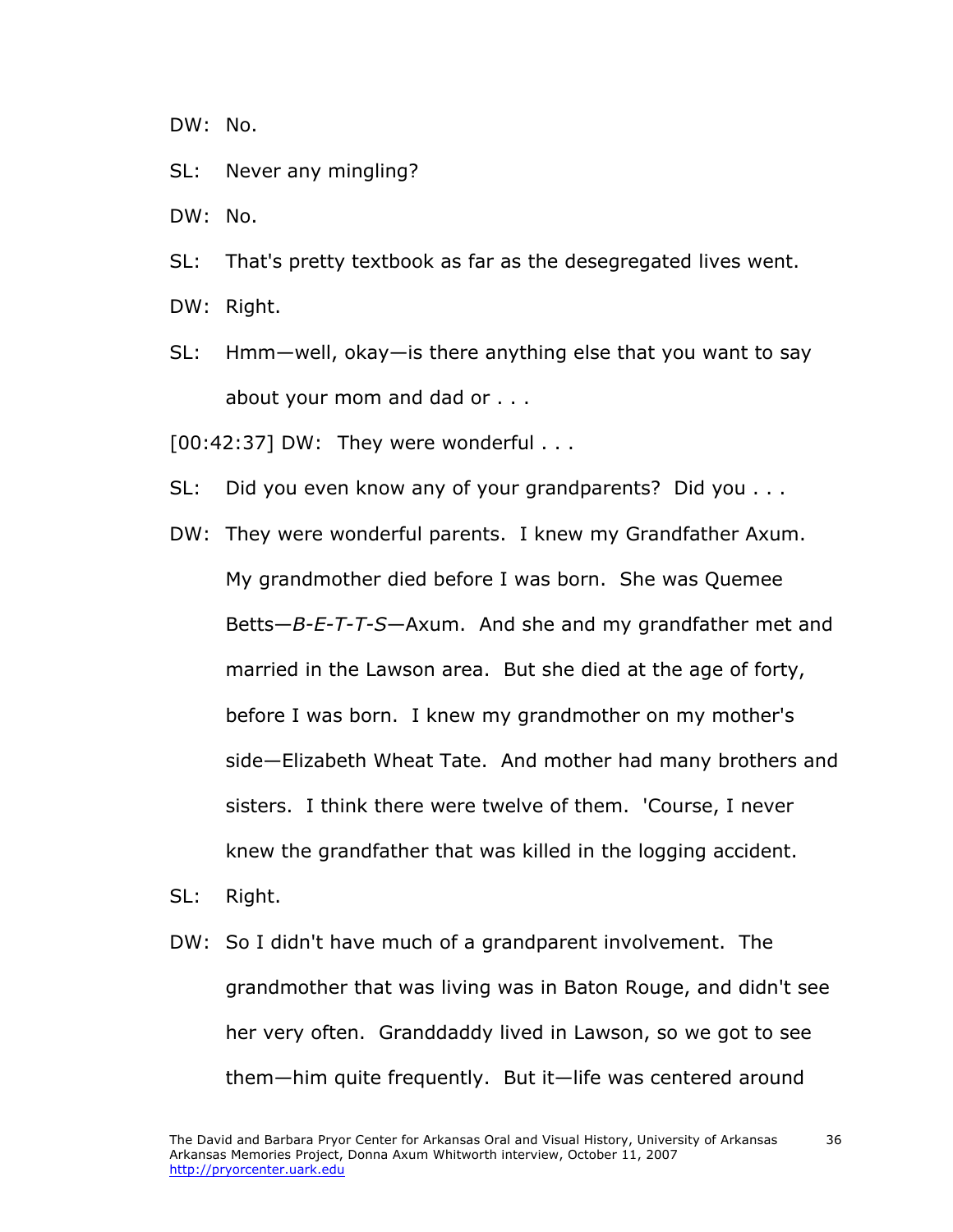Mother and Daddy and my sister Mona.

- SL: Do you remember any time that you had with your granddad?
- DW: Every Sunday afternoon we'd drive to Lawson to see Granddaddy. [*Laughs*]
- SL: Was he fun? Was he—did he do anything to try to spoil you like grandparents are supposed to do?
- DW: Not really. No.
- SL: No.
- DW: He was pretty laid back.
- SL: Uh-huh. Did he ever tell you any stories—any early El Dorado stories or Union County stories?
- DW: Well, I don't think he ever lived in El Dorado.
- SL: Yeah.
- [00:44:09] DW: When we would go down to Lawson to his house, the things that I remembered—he'd always planted a garden out back, and he had this deep well on the back porch, and I was always fascinated [*laughs*] by the fact that you put this cylinder down in this deep well and bring up the water. And that was his water source. And he had an outhouse.
- SL: Did he have electricity?
- DW: Yeah.
- SL: Well, that's . . .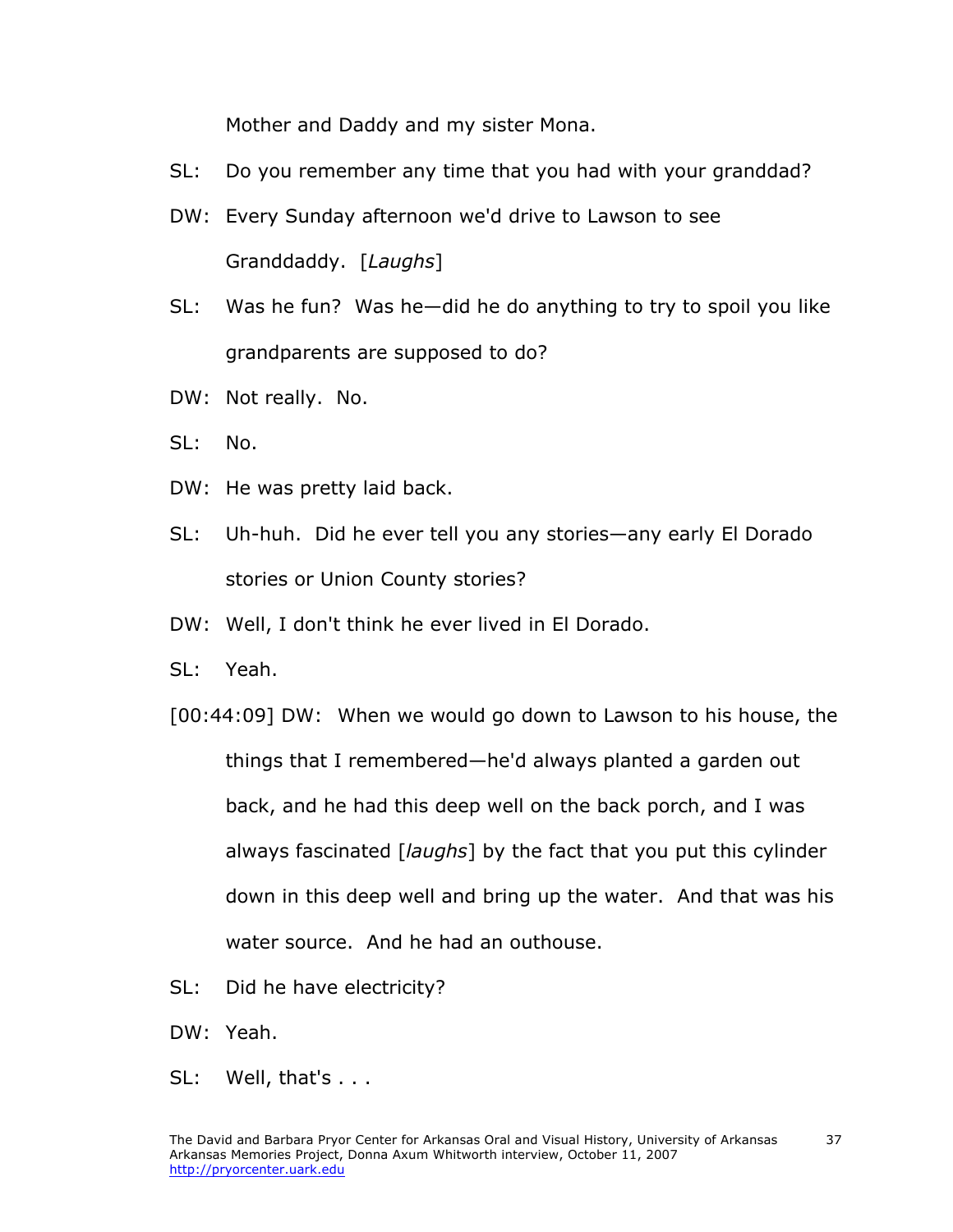DW: And a potbellied stove.

- SL: Yeah. Well, I remember my grandma had the same setup. She would cook on that stove. Yeah. Well, is there anything else that you want to say about your mom and dad or . . .
- DW: They were wonderful parents. And they gave me a great foundation for life in a great little city.
- SL: So was it just you and your sister?
- DW: Yes.
- [00:45:03] SL: Do you wanna say anything about your sister?
- DW: Mona is my role model—Mona Axum Turnham. And she came to the university and spent a couple of years up here and earned a secretarial science degree, and was homesick. So she went back to El Dorado, and that's where she met and married her husband, Bob, who was working for Lion Oil as a petroleum engineer. Mona's an excellent homemaker. She has a beautiful singing voice. She's always focused on her family. She worked for a short period of time and—but mostly focused on her two children, Robby and Donna Turnham who are now totally grown—have their own families.
- SL: So, really, by the time—you probably only had  $\dots$
- DW: I think I was twelve or thirteen when they married.
- SL: Yeah. What was that wedding like?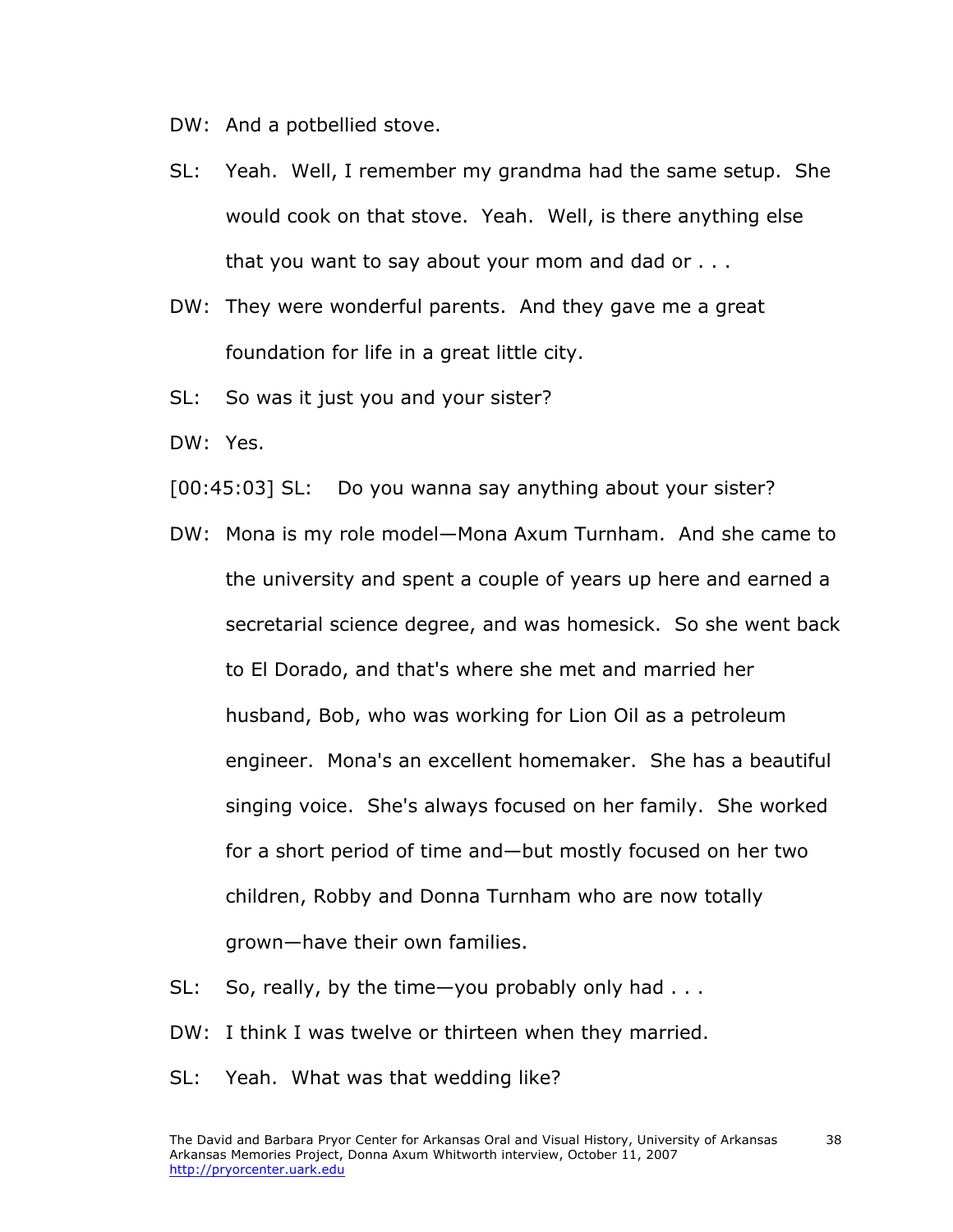- DW: It was beautiful. It was at the First Baptist Church, and I was a thirteen-year-old maid of honor. And it was in January of 19—I think—57. So they've been married fifty years.
- SL: Wow. Wow. Well, okay . . .
- TM: I had a question about—you talked about comin' up to the Ozarks and then kind of maybe going fishin' in some of the trout hatcheries.

DW: Yes.

- [00:46:22] TM: Maybe talk about the difference between where you were from and coming up here and kinda what that was like.
- DW: Okay.
- SL: Okay.
- DW: Well, when we would drive from El Dorado to Fayetteville for either school or to come up—in the early days—for the Bankers Association conventions—it would take all day to get here. It would take eight hours to drive from El Dorado because there were no four-lane highways.

SL: Right.

- DW: And if you got behind a watermelon truck or a chicken truck on those mountain roads [*laughs*], it would take forever . . .
- SL: Right.
- DW: . . . to get here. But the weather was always so beautiful and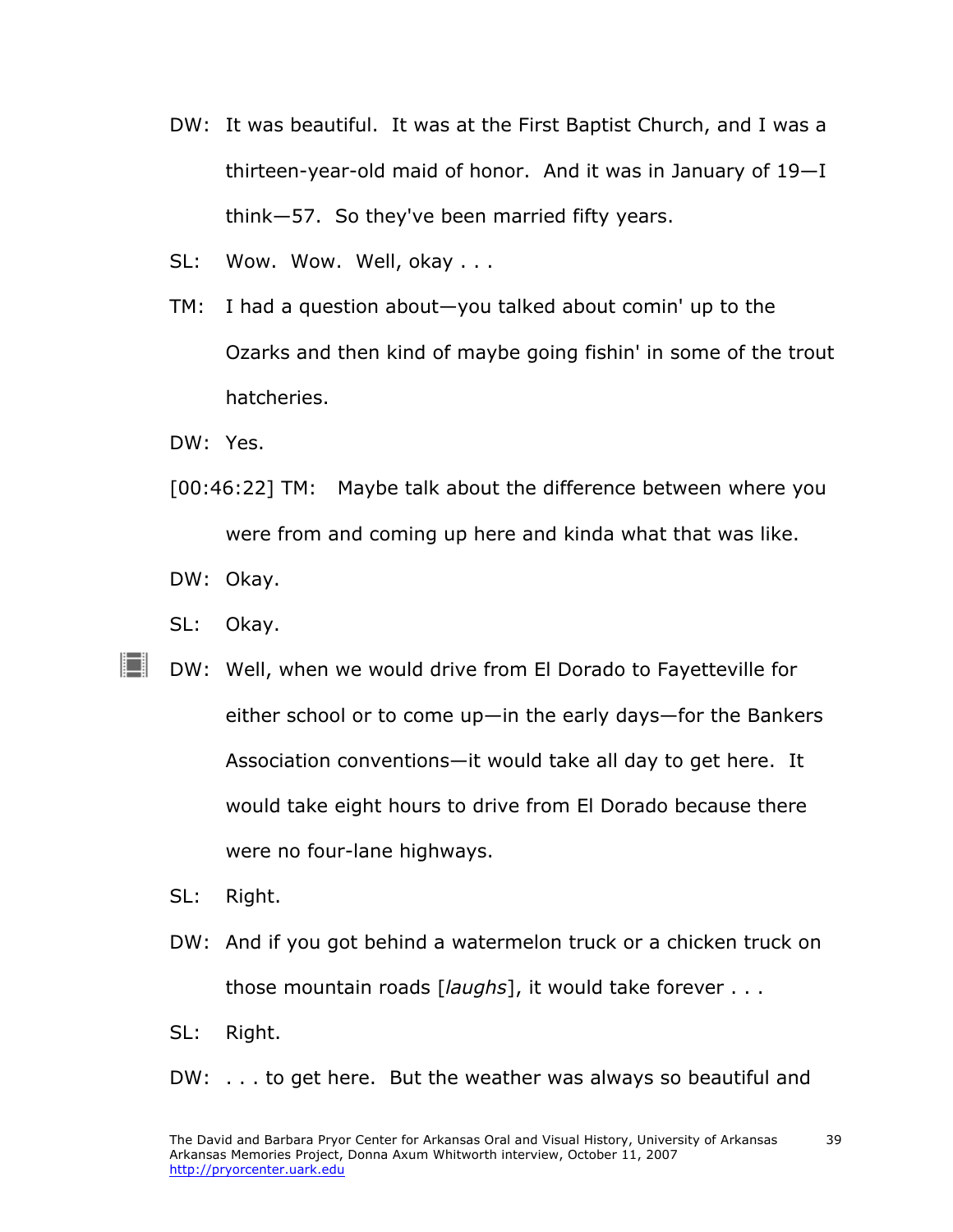glorious up here, especially in the summertime, as compared to muggy south Arkansas, that I just loved the mountains, and I would always constantly say to Daddy at around Conway, "Are we there yet? Are we there yet?" You know, and I just found that this Fayetteville area was just sorta [sort of] magical to me, even as a young child coming up. And the magic has really never left for me, and I think that having wonderful, rich memories from childhood through your adult life in a location through a college experience is some—one of the things that you just really hold onto as the sweet times of life and the growing times of life and the becoming times of life. And that was all wrapped up for me here in Fayetteville.

- [00:47:47] SL: I guess that trout farm was probably in Johnson, wasn't it?
- DW: I can't remember where it was. It seemed like it was a ways out from the community.
- SL: Yeah. I remember going to a trout farm, too.
- DW: Now, that's the way to fish. I mean, you just bait your hook and throw it in and pull out a fish. I mean [*laughs*] . . .
- SL: Yeah, yeah, yeah I remember that.
- DW: . . . and they would just flip and flap all over the place.
- SL: Mh-hmm. Well, I know Clear Creek used to be a naturally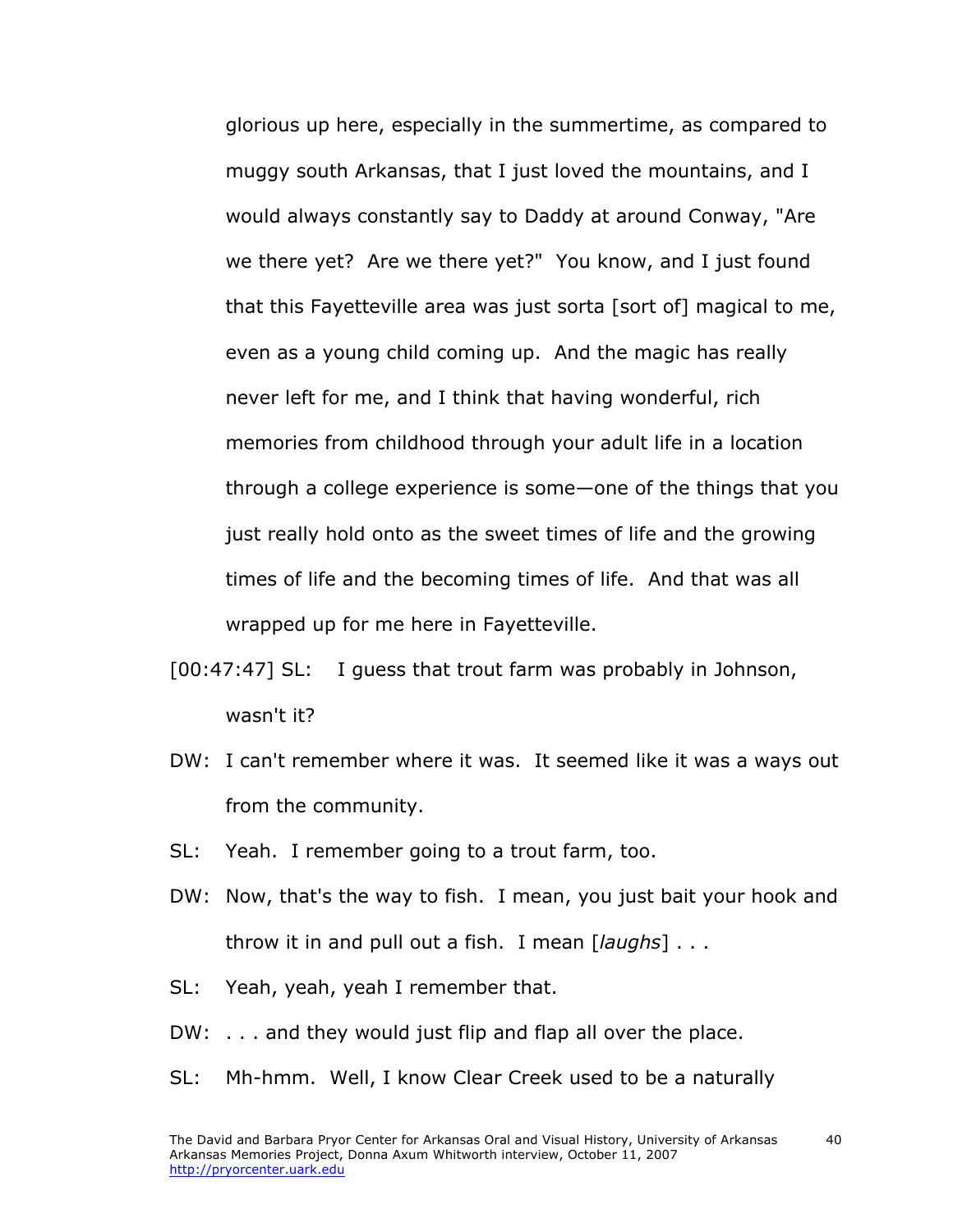occurring trout creek until they dammed it up for the—Lake Fayetteville. But anyway, is that . . .

- TM: Yes.
- SL: Yeah. Okay.
- TM: Thanks.
- [00:48:27] SL: So let's get you out of high school, and now you're comin' to University of Arkansas. Your dad wanted you to go to Hendrix. Your mom wanted you to be a secretary or a nurse or something like that.
- DW: A teacher. Mh-hmm.
- SL: Teacher. And you get up here to Fayetteville.
- DW: Yes.
- SL: And once you're up here, were you s—were there any surprises for you when—I mean, was it, you know . . .
- DW: Well, I loved the beauty of Fayetteville. I was a charter resident of Fulbright Hall.
- SL: Okay.
- DW: And so my room looked right down over the stadium from that vantage point, and I just loved the beauty. I loved the independence of being in college and sort of making my own decision as most young kids do. It was a long walk to my fiveday-a-week, 7:30 a.m. classes in Old Main. I would walk to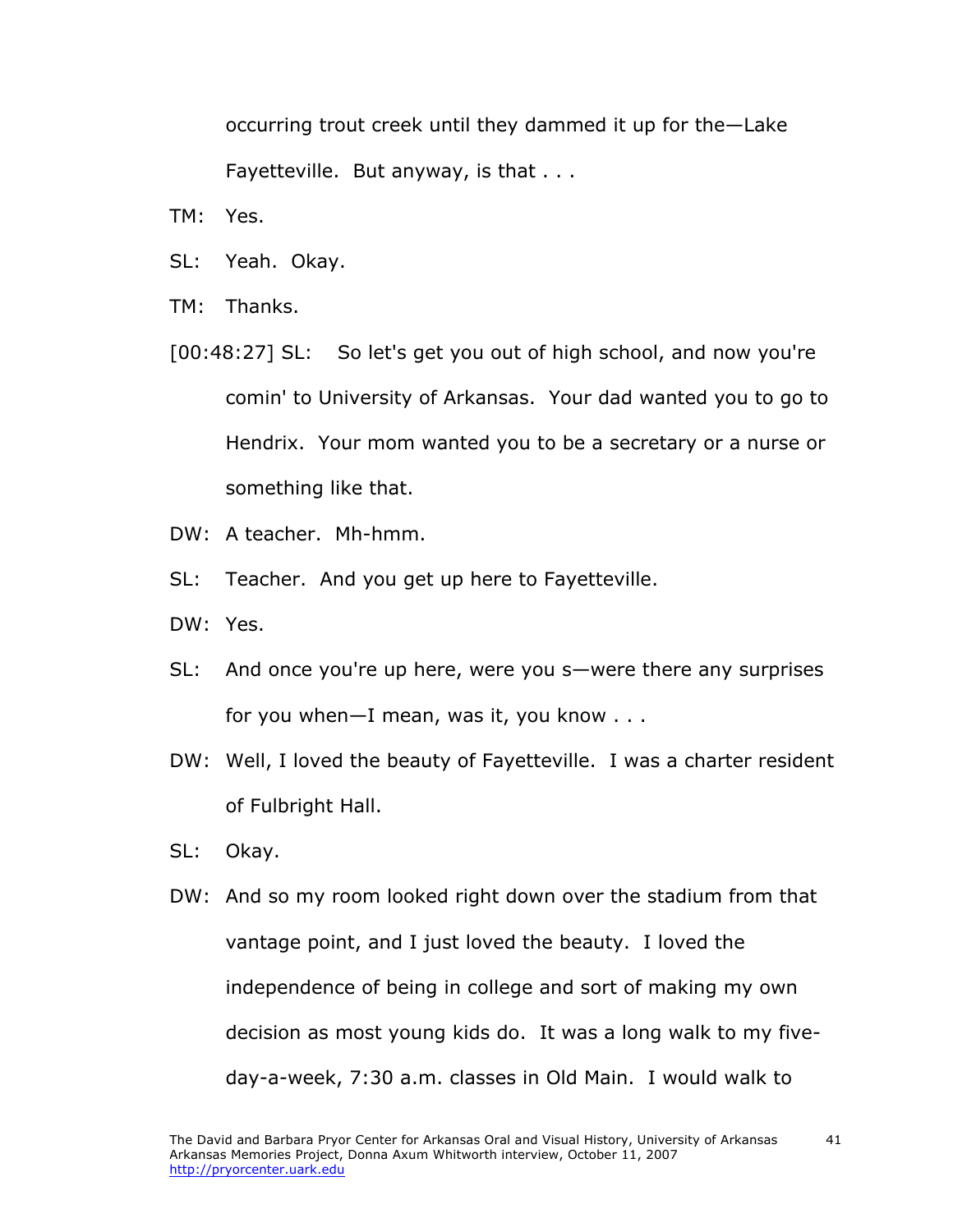class in the dark, and I thought, "Now, next year, surely I'm going to figure out the trick, and I'm not gonna to have five seven thirty classes." But, you know, it was here that I started making all those wonderful college friends from all over the state. Now, I had met a few of them at Girls State, where I had been a delegate to Girls State.

SL: Okay, now. See, we've gotta [got to] talk about Girls State. DW: Yeah, Girls State.

SL: We've gotta go back to Girls State when we get done with this.

[00:49:46] DW: But, you know, expanding my horizon to young women from all over the state or outside of the state of Arkansas was helpful for me. Now, I went to college with a portable manual typewriter and a hi-fi—high-fidelity record player. And everybody wanted to be my roommate because I had this large collection of the 45 records, and I loved my music. I had to have my music. It was a lot of show tunes and that sort of thing. But that was back in the days when we had nothing, and we didn't know the difference. We were happy. We didn't have cell phones. We didn't have CDs, DVDs. We didn't have any of the technology we have today. And as a freshman at Fulbright Hall, they were very strict. Of course, you signed in and signed out, but we had to be in our rooms at seven o'clock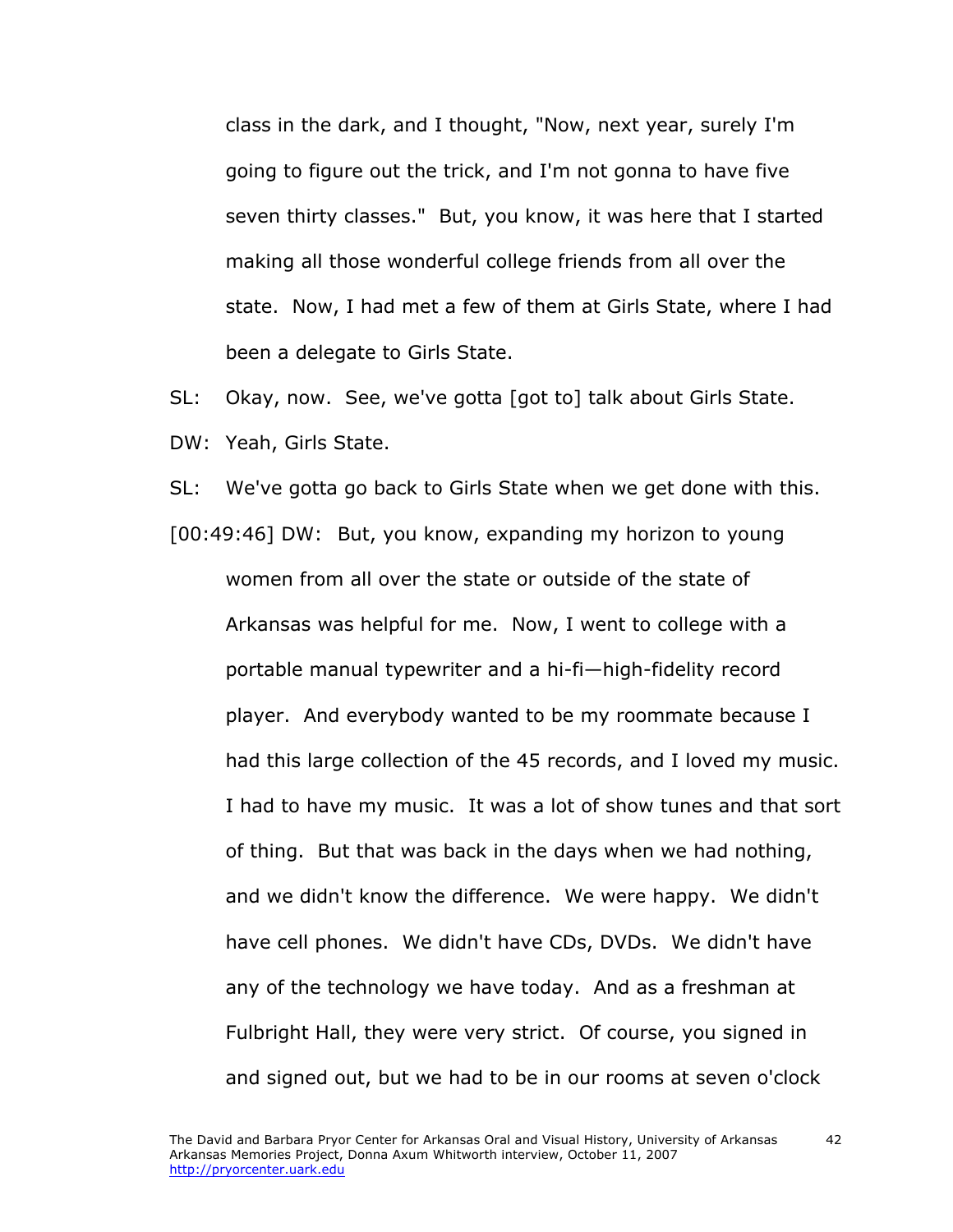at night for study hall, and we studied from seven until nine thirty in our halls. The halls were patrolled by our house manager or floor manager, and quiet hours—and then at nine thirty we could take showers, do our laundry, talk on the phone. At ten thirty it was quiet hours again. Couldn't go out at all during the week—have a date. But Friday night—we could date on Friday, Saturday, and Sunday. And, of course, we had day call back in those days, and it was, like, twelve o'clock, twelve thirty on Saturday, and eleven o'clock on Sunday, and you were in.

- SL: That's still pretty late, kinda.
- DW: Well, I loved having rules, and appreciated having rules and close supervision for protection as much as anything. But you're here to study. You're here to get a degree, and not to party all the time. And I never was the party-type person anyway, so . . .
- SL: Yeah.
- DW: . . . that was fine with me.
- [00:51:40] SL: We're gonna to jump back just a little bit. You mentioned that you went to Girls State.
- DW: Yes.
- SL: Was that at Camp Robinson?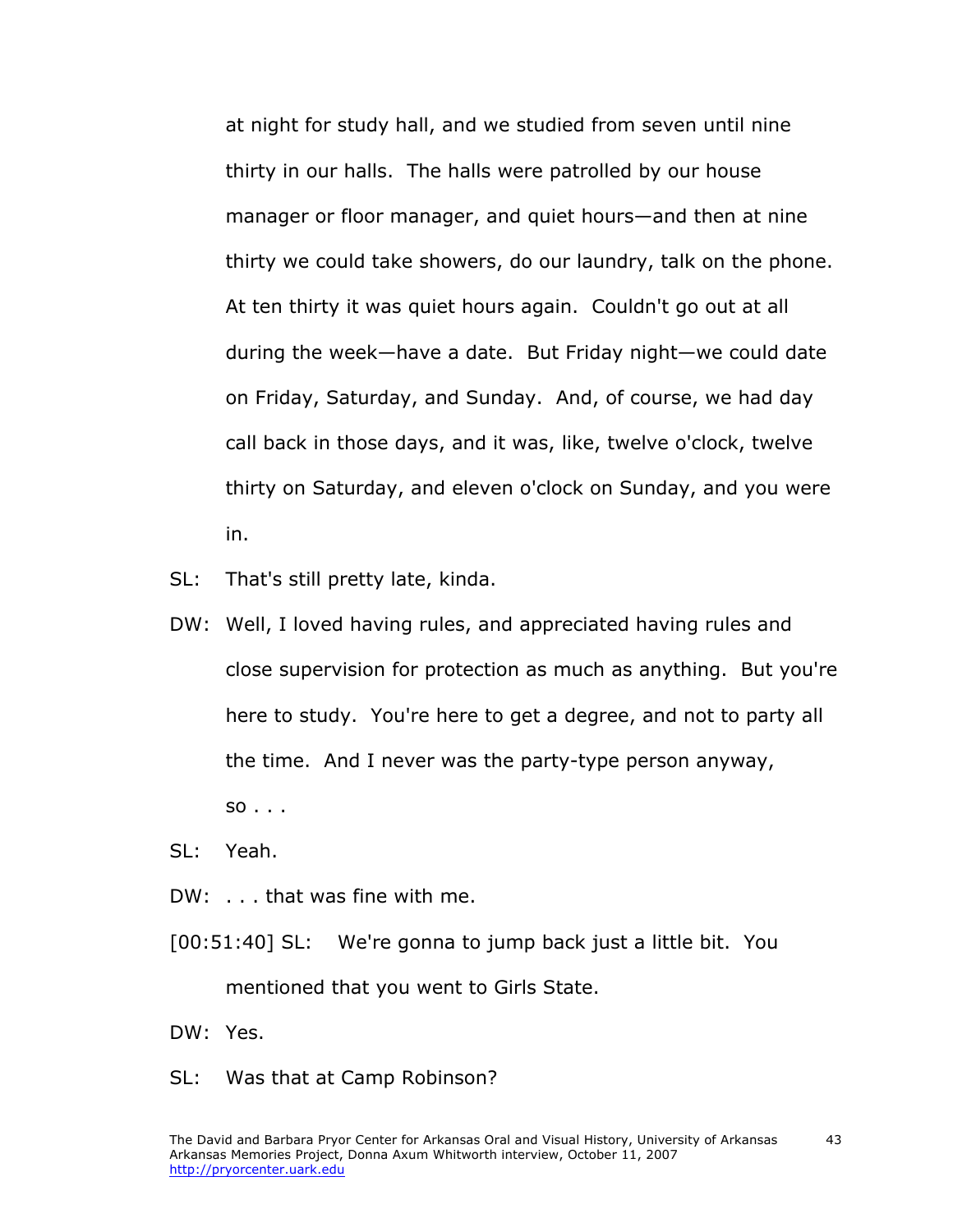DW: Yes.

- SL: Okay. Well, let's talk a little bit about how you got—who nominated you to Girls State, how you got there, and what it was like once you got there?
- DW: Well, the teachers at the high school nominate you for Girls State as a delegate. And fortunate for me—all of the regular six-plus-one were a part of that group, and the trio was a part of that group. So we got to perform at Girls State, too. So that was great fun.
- [00:52:15] SL: Did the governor come talk to you at Girls State? Did you—or was there a main keynote speaker?
- DW: I'm sure there were. But I cannot remember who came to speak to us.
- SL: When I went, you got to actually go to the capitol building and enact legislation and, you know, sponsor a bill.
- DW: Yes.
- SL: Have other people sponsor it with you. And one set would go through the representatives—the other set would go through the senate. Did y'all do that too?
- DW: I do not remember doing that.
- SL: You don't?

DW: No. I do remember having elections within the camp, but I don't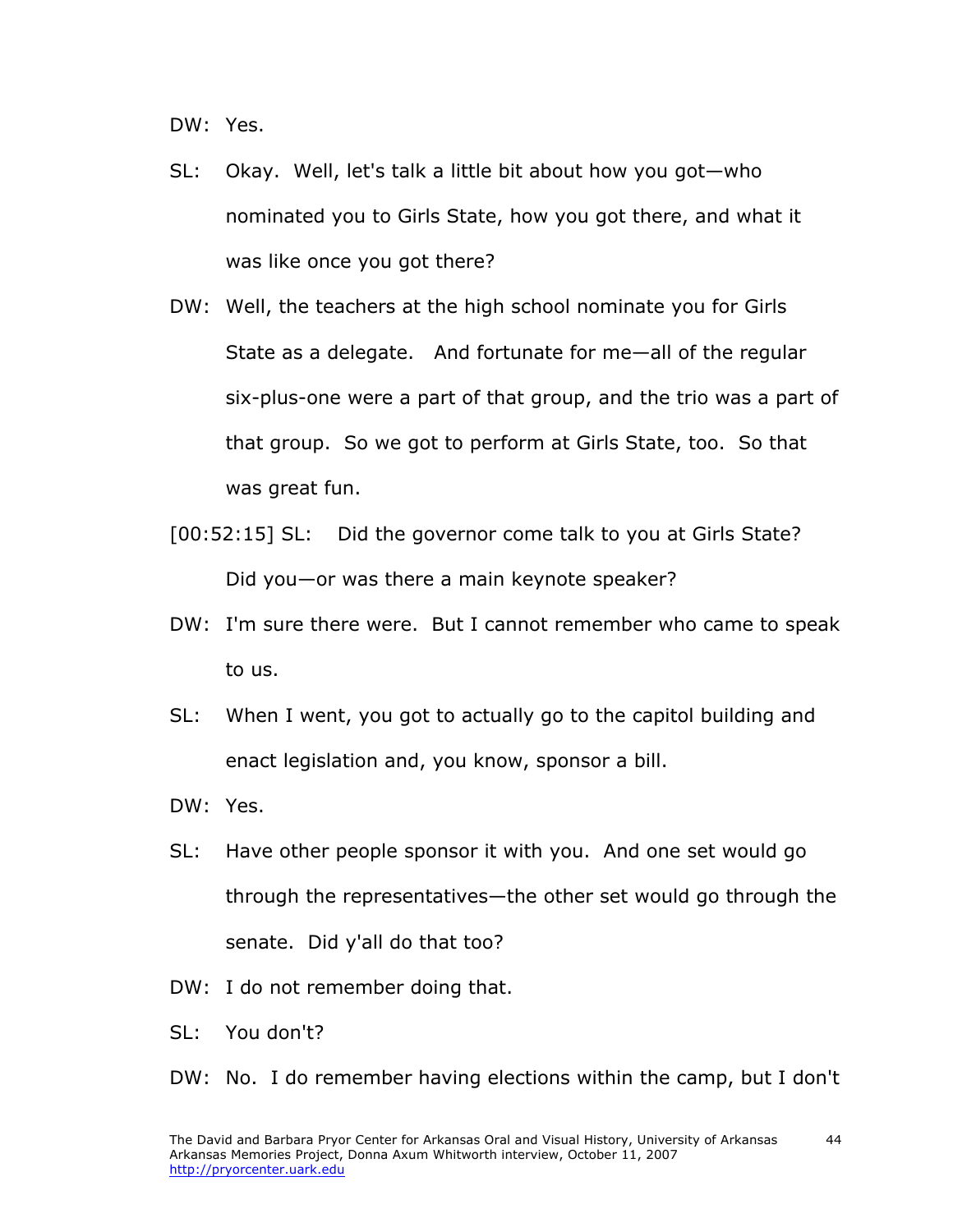remember going to the capitol.

- SL: So did you run as a representative or a senator or do you remember?
- DW: I can't remember. I was so involved in the entertainment side of Girls State. [*SL laughs*] I—that ignited, however, my interest in politics. And to this day I'm very interested in politics and political issues and international issues.
- SL: Well, of course, one of the great things about that was you got to meet a lot of kids from all over the state.
- DW: Yes, I did. In fact I—one of the persons I met there became my freshman roommate.
- SL: There you go. And where was she from?
- DW: Texarkana.
- SL: Texarkana.
- DW: Mh-hmm. Becky Gilliland.
- SL: [*Laughs*] Okay.
- [00:53:38] JE: I have a question about that. Was it a big deal because you weren't allowed to stay at the church events overnight—was going to Girls State and staying overnight something that your parents had to consider?
- DW: [*Laughs*] That's interesting. Well, I think probably I was a bit older by the time I got to Girls State, and not that there was a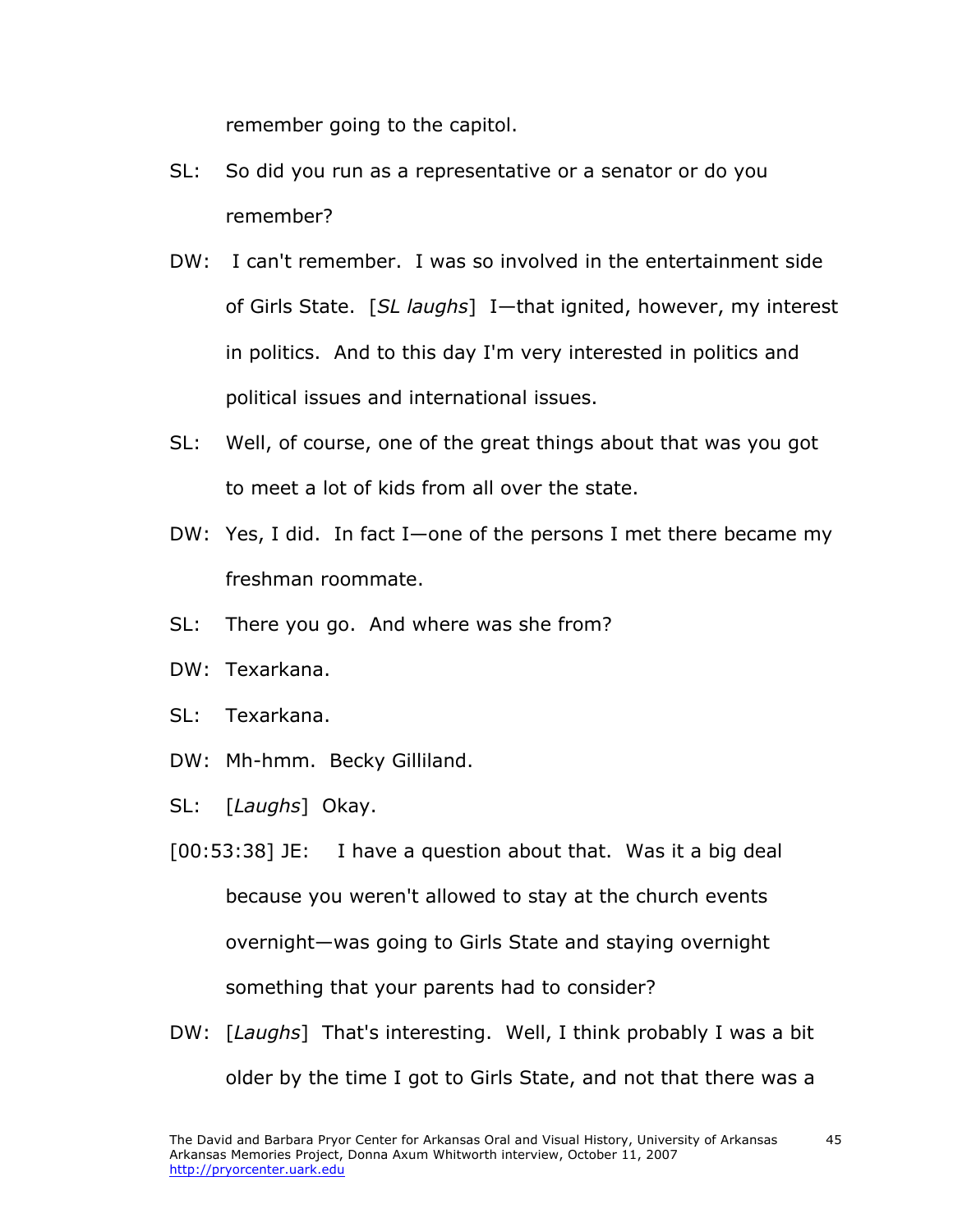trust issue. I think that they were just so conservative in their views that a bunking party—even at a church-sponsored house at the age of eight or nine was far different from being a junior in high school and going in a school bus with a delegation from the high school.

- [00:54:17] SL: Right. Right. So let's talk about your performance at the—at Girls State. What was it that y'all did?
- DW: The Phyllidons performed in the grand assembly. Yes, we were part of the entertainment.
- SL: Do you remember what you did?
- DW: No. [*SL laughs*] But one of the favorite songs that we always sang was "Sugar Time."
- SL: "Sugar Time."
- DW: Mh-hmm.
- SL: "Sugar in the morning, sugar in the" . . .
- DW: Right.
- SL: Ahh!
- DW: "The Isle of Capri"—some of those real racy songs. [*SL laughs*] Yeah.
- SL: Oh, boy.
- DW: "Laura." We had some great arrangements.
- SL: Yeah. Well, so—that—doesn't that happen your junior year in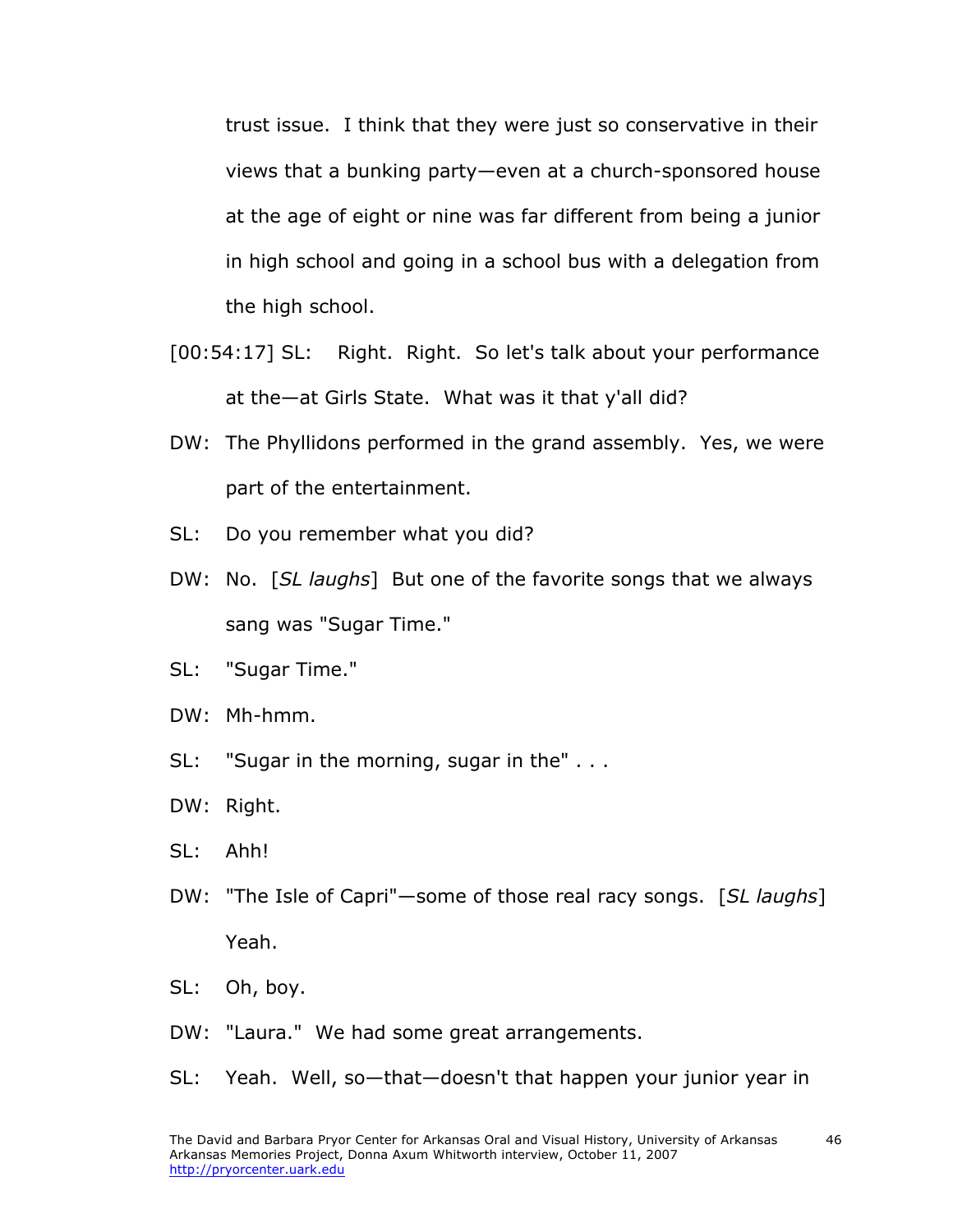high school?

DW: Yes.

SL: Yeah, I kinda remember that. Okay. Well, let's get back up to the University of Arkansas.

DW: Yes.

- SL: What—so, let's see, journalismwise, was that Kimpel?
- DW: I did not take any journalism courses. It was radio, television, film, speech, and drama. So it was in the speech department.
- SL: Oh, okay.
- DW: It was divided up a little differently. It's not the school of communication as it might be today or . . .
- [00:55:32] SL: Let's see, so who was it that was runnin' the drama department then? It was . . .
- DW: Magruder . . .
- SL: Okay.

▐▔▌

- DW: . . . was in scene design. Dr. DeMarco . . .
- SL: DeMarco. He was the guy.
- DW: He was great.
- SL: He was the king.
- DW: He was also our film instructure—instructor. Ken Ballenger
	- and—was my opera workshop and vocal coach. I was also, as a

freshman, audition member of the Schola Cantorum choir.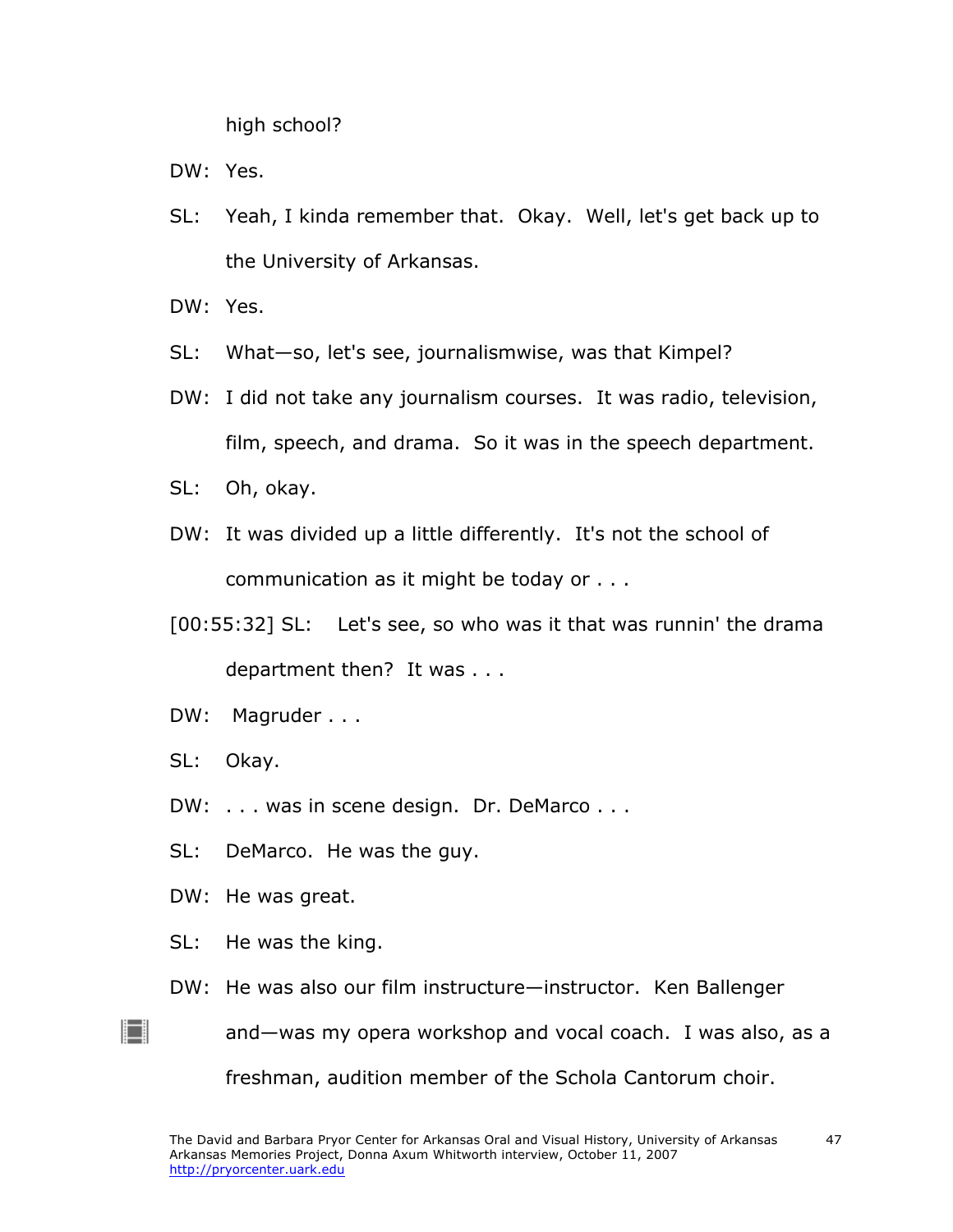- SL: With Brothers.
- DW: With Richard Brothers. And we won the International Polyphonic Competition in Arezzo, Italy, in [19]61, I believe.
- SL: Mh-hmm. Yeah, there's even a brass plaque about that, isn't there?
- DW: Yes, on the Walk.
- SL: Yeah.
- [00:56:17] DW: Absolutely. And then when the choir came back, they were presented by President Kennedy in the Rose Garden, and I was asked by Senator McClellan and Senator Fulbright to join them for that because I was out of school that year because I had been elected Arkansas Forestry Queen, and I was making two hundred and fifty-two speeches on the uses of wood and conservation. And so they invited me up, and I was standing there on the portico outside the Oval Office, and Mrs. McClellan looked at me, and she said, "Well, there he is." And I turned around, and there was President Kennedy standing there. And he came down the line and shook our hands, and I was very awestruck by his presence. And, 'course, that was the Camelot days. All of that—[19]59 through [19]63—were the Camelot days of the Kennedys and Cuban missile crisis. You know, those were the things that were going on back in those days. It was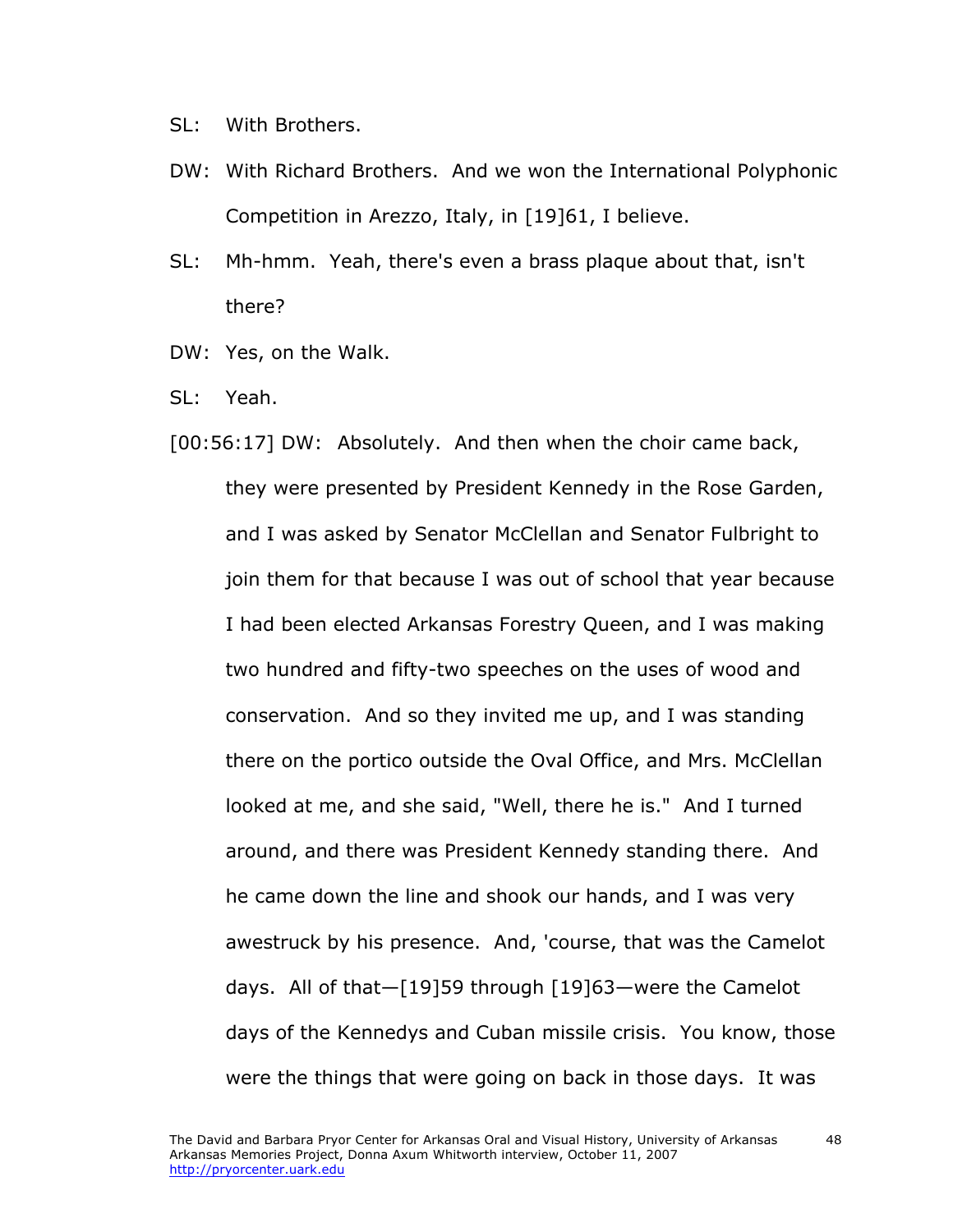still black-and-white television, if you'll recall. But we had a young president in the office and a beautiful first lady and young children there, and you'd extended the happy days of the [19]50s into the early [19]60s. And so that's kind of where we were when we appeared in the Rose Garden with Schola Cantorum, and I had that opportunity to touch history, which would—my path would cross again a little bit later with President Kennedy.

- SL: So his presence is really a—there was something about him, wasn't there?
- DW: Yes, very charismatic.
- SL: Kind of the same way Bill Clinton is in . . .
- DW: Yes.
- SL: . . . many ways. So, let's see, that woulda been your—that was later, though. That was—you must've been a junior or senior.
- DW: I think I was in my junior year.
- [00:58:12] SL: Yeah, yeah. Were there any—was there anything about your freshman year that you remember that was particularly fun or exciting? I guess Razorback football game.
- DW: Razorback football. Razorback football games. And, of course, we all dressed for that, and the standard of dressing back in those days was much higher for the college campus than it is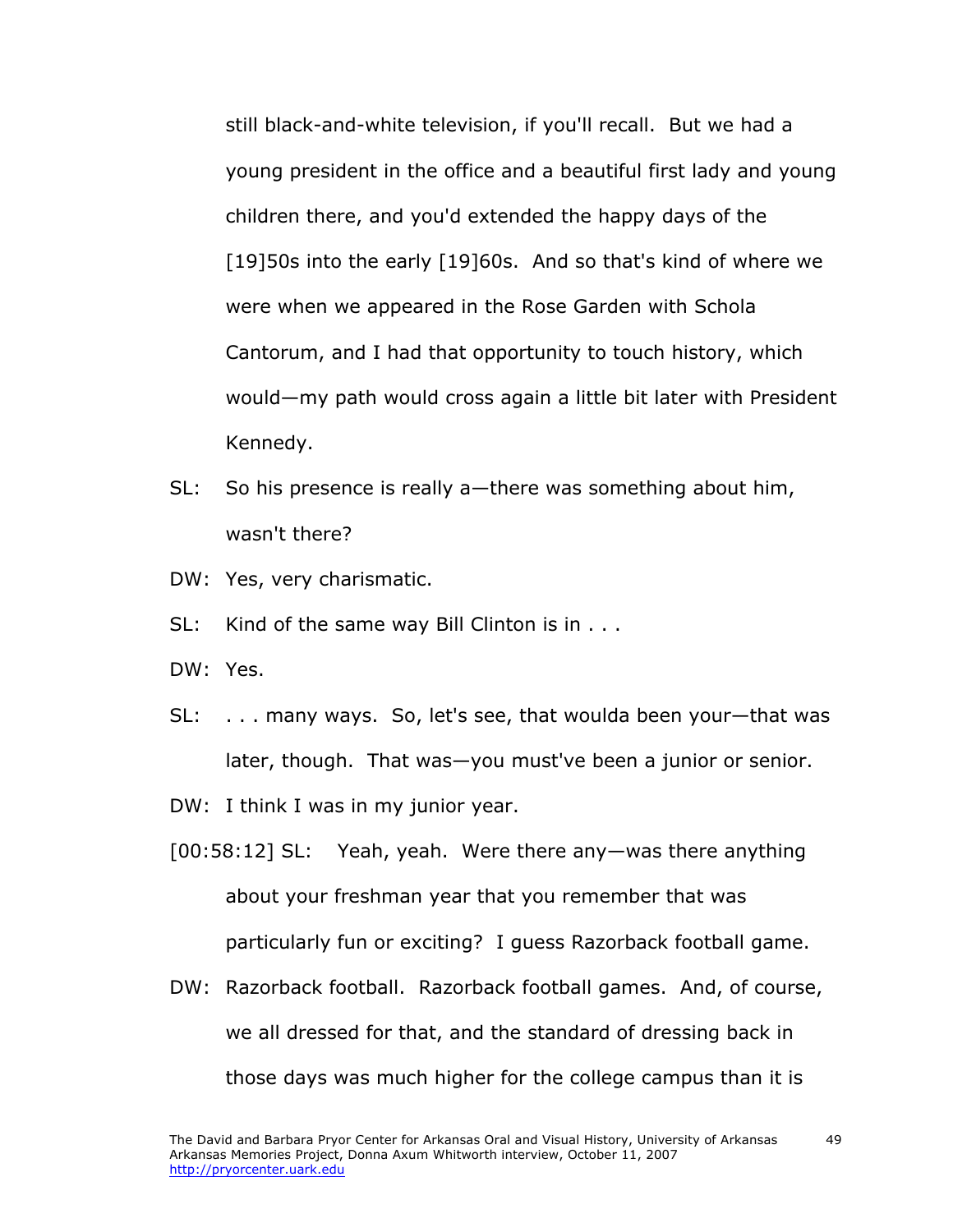today. We could not wear pants or cutoffs or Bermuda shorts or anything across campus. You'd always have to put a raincoat over your gym shorts if you were going to gym class. We always dressed in either penny loafers or tennis shoes, but they were never clean tennis shoes—they were scuffed up a little bit because you just—that's what you did. [*SL laughs*] It was mostly penny loafers and skirts and sweaters, and you always wore your Greek letters. You never left your fraternity or sorority without your Greek letters on, because you were so identified by what sorority or fraternity you belonged to. And so we would always dress up for the game, and if you had a date for the game, you had a date for the game and for that evening after the game.

[Tape stopped]

[00:59:21] SL: So let's talk a little bit about the Greek system . . . DW: Alright.

SL: . . . . and its influence on college campuses. It was not just here at the University of Arkansas. It was nationwide.

DW: Nationwide, yes. Well, I...

SL: And it was a big, big deal.

[00:59:32] DW: We had deferred rush back in those days, and so I didn't go through rush until 1960. And I chose Tri Delta, and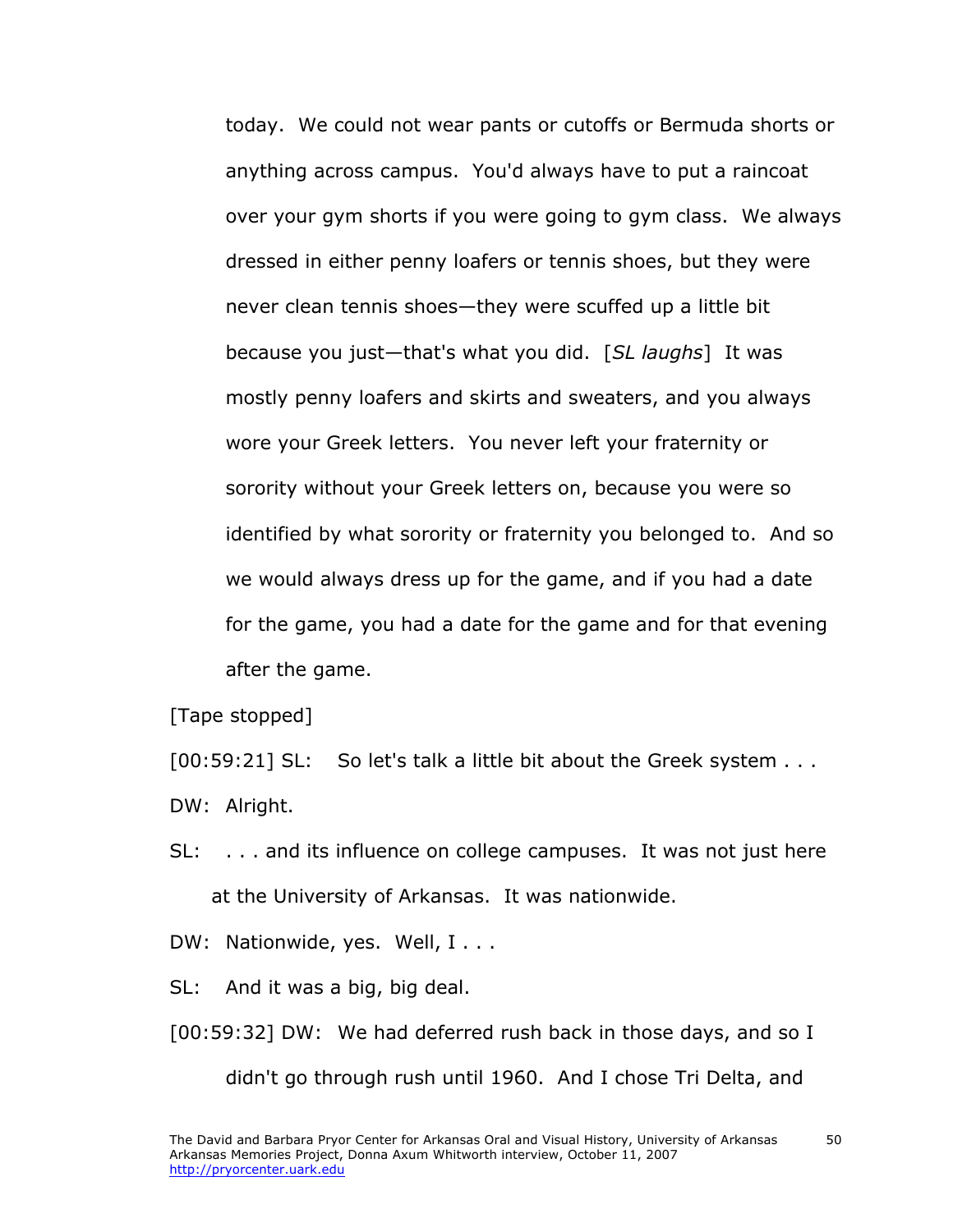they chose me. And so, you know, bid day was a great fun. You got your bid card and—we stayed during rush in Carnall—no, not in Carnall Hall—in Holcomb Hall. And once you got your bid card, then you would run down to your respective house, and there was, you know, great celebration, as it is today . . .

SL: Yeah.

DW: . . . on Maple Street and wherever the houses are located. And it was such an important part of my experience because of the growth and development of friendships and feeling like you belong to a group, and I think that the advantages even today are the same. Plus, the opportunities to learn leadership opportunities, especially if you're an officer—financial skills—if you're treasurer or house manager or whatever. And—but, oh, such sweet, sweet times, and, you know, having your date pick you up or all the serenades that were going on, and the candlelights, and where somebody would get engaged. And back in those days, the houses—the doors were just unlocked. I mean, probably at day call they were locked, but the doors were always open. And now, of course, because of security issues, they have to have codes to get into the houses. But I am hoping that the same wonderful experiences are taking place today as there were back in those days.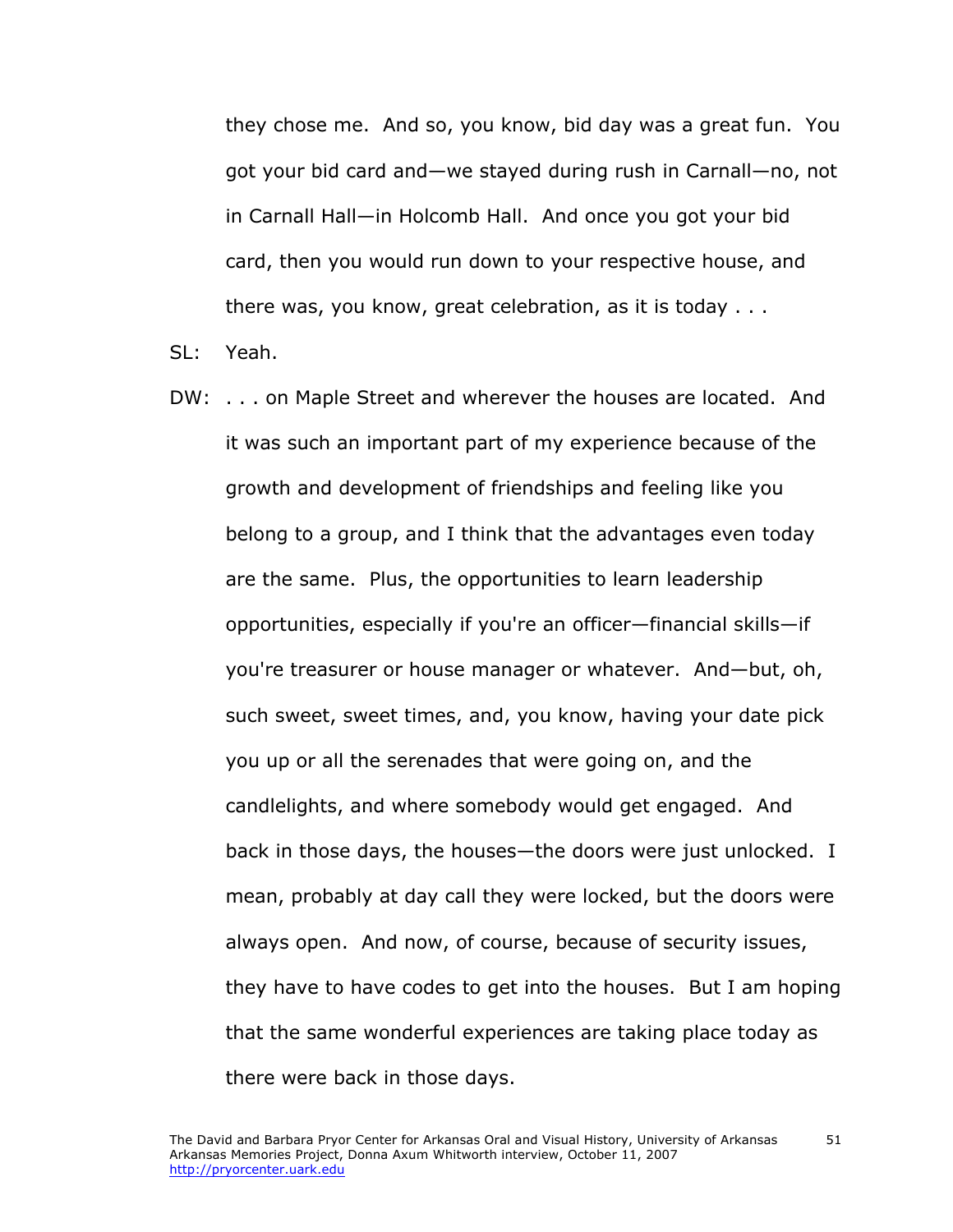- SL: I think there's been a rejuvenation here, really, in just the past several years.
- [01:01:08] DW: Well, I remember my initiation and formal pledging, and coming down the big staircase at the Tri Delt house and stepping through a big Delta, and being presented as a formal pledge with my long-stem red rose, and such an intricate part of who we were as students as well as individuals. And if you looked in the annuals and opened up the annuals, the "Who's Who" section of the annuals—every person in there would have their Greek letters on with very few exceptions.
- SL: I guess not everyone would be accepted into a . . .
- DW: Or really had the resources to go through rush.
- SL: Right.
- DW: So there were the independent segment of our student enrollment as well.
- SL: Now, when you say had the resources to go through rush—what resources would you need to . . .
- DW: Well, initiation fees that have to go to national—housing fees . . .
- SL: Right.
- DW: . . . and just being a part of it.
- [01:02:12] SL: Right. And so—but really, it seems like nowadays all

that is really not that—there's not that much difference in what it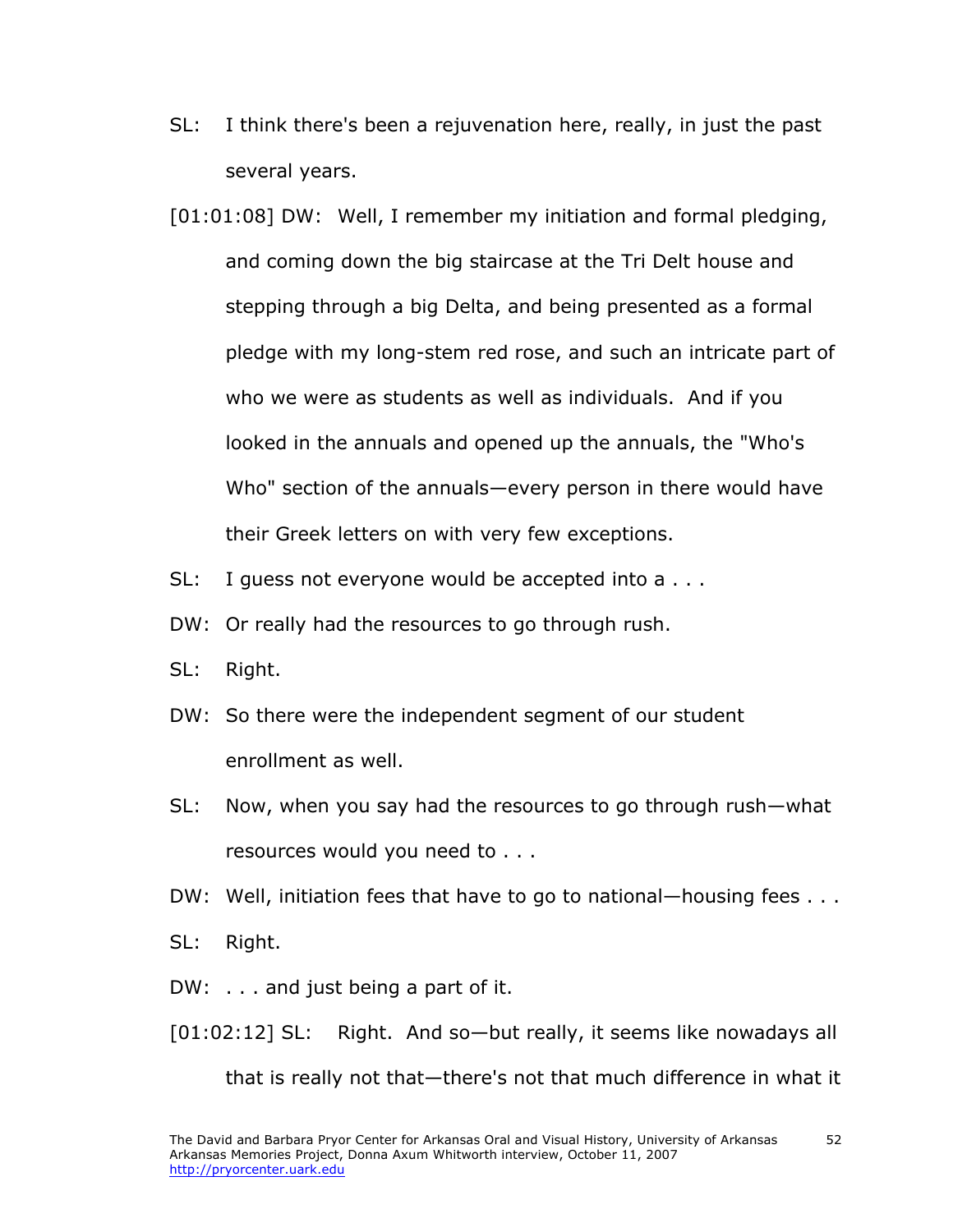costs to live on or around . . .

- DW: It's all relative, as I say to my kids.
- SL: Yeah.
- DW: It's all relative to the worst you've ever experienced [*laughter*]. But, you know, the fees have to grow and expand with the cost of living. And to maintain those houses. 'Course, we didn't have to buy all those T-shirts that they have to buy these days for every event.
- SL: Right, right.
- DW: A T-shirt back in 1959 and [19]60 was usually blank and white.
- SL: Mh-hmm. That's right.
- DW: [*Laughs*] With nothing on it except maybe your Greek letters.
- SL: People just weren't thinking in color then.
- DW: [*Laughs*] But there was nothing printed on it except maybe your Greek letters.
- SL: Right, right.
- DW: Or the event or something.
- SL: Uh-huh. So some of those—did each sorority and fraternity didn't they make their own homecoming floats?
- [01:03:11] DW: We did! Yes, we did. And I remember the Tri Delt float one year was a big bumblebee, and we had to stuff that thing, you know, and that was part of our duties as pledges or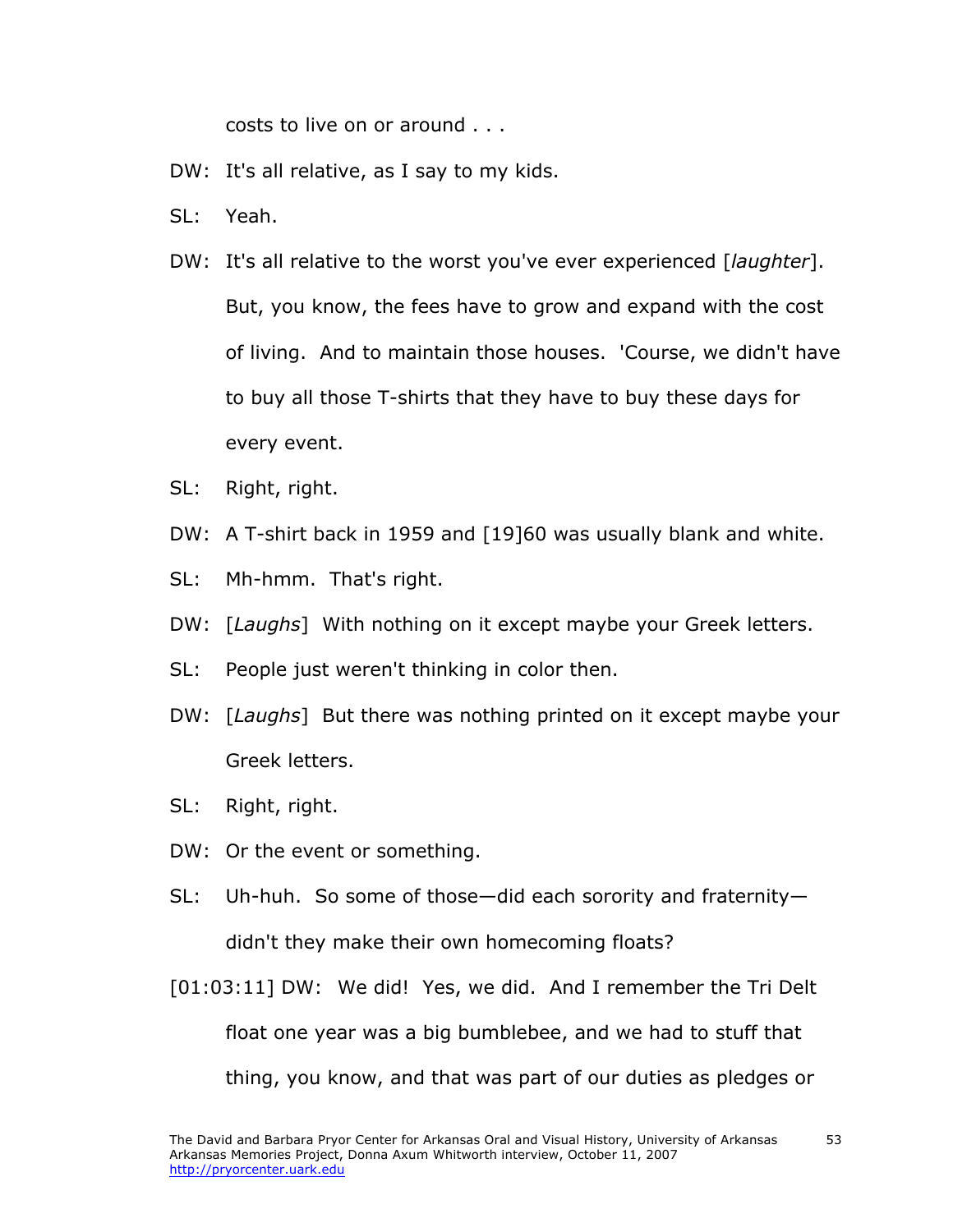junior initiates or whatever. But that was all part of the camaraderie and fun.

- SL: It was crepe paper.
- DW: Yes, crepe paper stuck in chicken wire.
- SL: It was crepe—in chicken wire, yeah. And . . .
- DW: And then the big homecoming rally at the Greek Theatre.
- SL: Yes.
- DW: I mean, life was just so big and full back in those days, and so exciting. Every time I hear the drums beat in the band, memories just come floating back in.
- SL: I can remember the floats lining up on Washington Avenue in historic district before they'd make their big circle around the town and the . . .
- DW: Come down Dickson Street.
- SL: Come up Dickson Street, yeah.
- DW: And, see, when I was in school there was Jug Wheeler's on Dickson and . . .

[01:04:04] SL: Well, let's talk a little bit about Dickson Street.

DW: I remember—the most vivid memory I have of Dickson Street was the night we beat Texas. And I was up here. Of course, I did not go to Texas for the game, and it was in Austin. And kids were hanging from the li—lampposts—swinging from the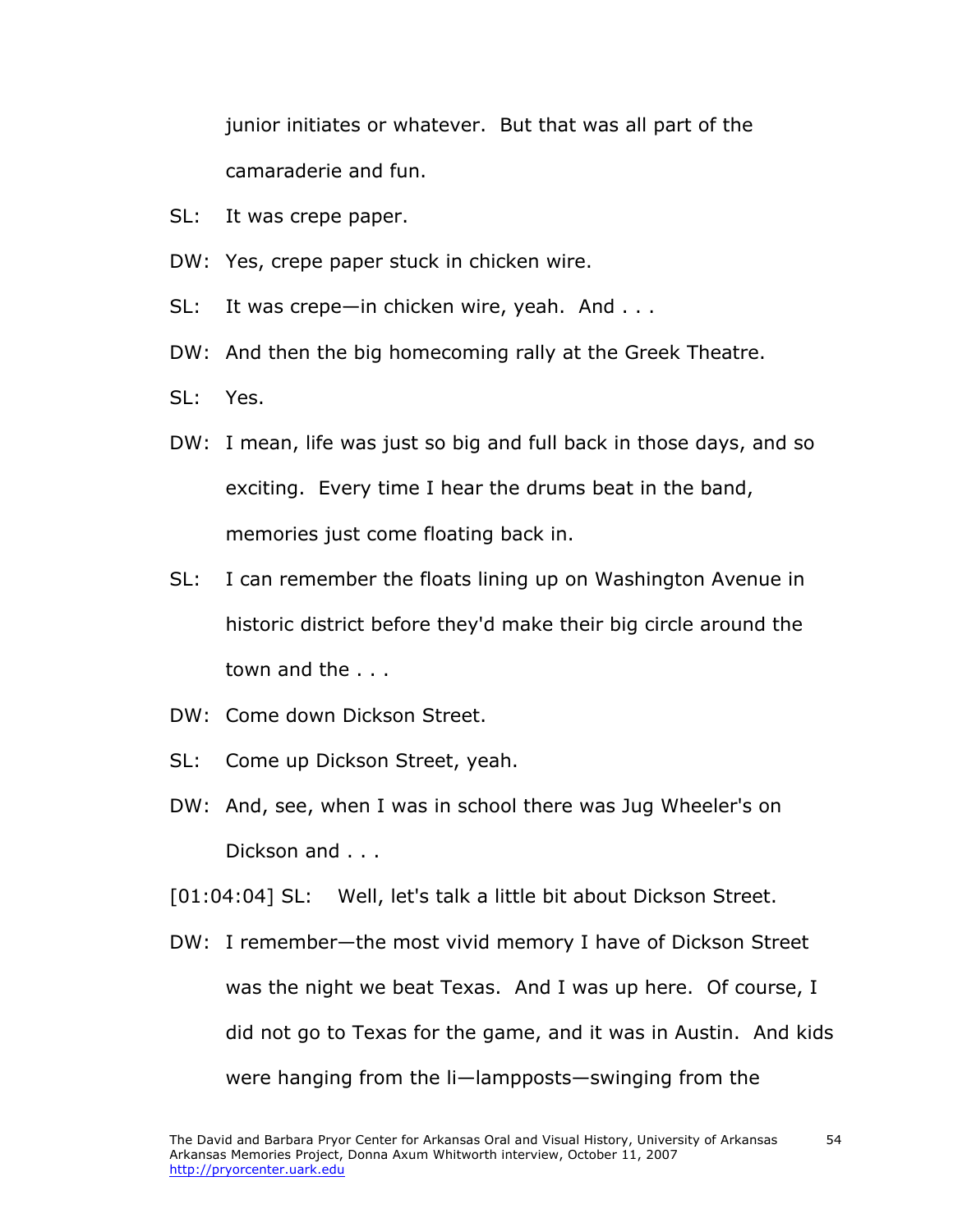lampposts—people driving up and down Dickson honking their horns—you know, great celebration. It was as meaningful then as it is now, but maybe perhaps even more so because we were a part of the Southwest Conference back in those days, and those great rivalries that we had.

[01:04:37] SL: So, Jug Wheeler's.

DW: Yes.

- SL: I'm—I remember a few memories of Jug Wheeler's, but what an icon that was.
- DW: Yes, what it was.
- SL: You know, it seems like I remember Jug Wheeler's used to be able to deliver beer to the campus. I'm kinda—which is—you know, you can't . . .
- DW: I can't imagine that.
- SL: Well, I . . .
- DW: Because there was no alcohol allowed in the sorority house, and I'll talk about that a little bit later.
- SL: Right. Okay.
- [01:05:07] TM: What was Jug Wheeler's? I don't know what that was.
- JE: Yeah, I don't know either.
- SL: It was kind of a . . .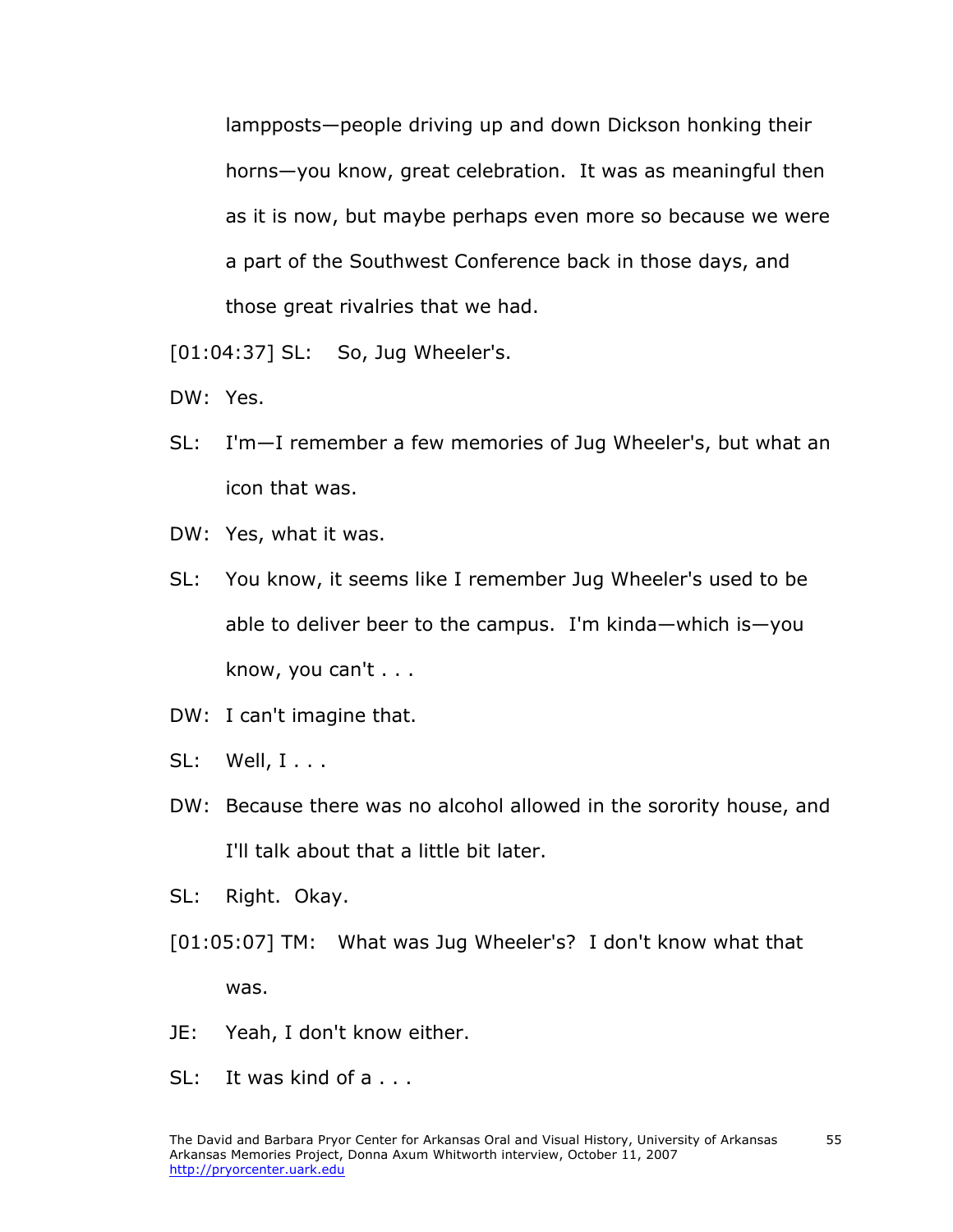- TM: [*Unclear words*]
- SL: It was a burger place—drive-in.
- DW: Mh-hmm.
- SL: It's where—I guess it's where Bordinos is now or maybe Jose's.
- DW: I don't know what's there now, but it was . . .
- SL: It used to be . . .
- DW: Going up Dickson, it was on the left.
- SL: Yeah. It used to have—what it turned into was the Holsum Bread or the Shipley Baking day-old shop. And you used to be able to . . .
- DW: Yeah, there's probably some photographs around in archives . . .
- SL: Yeah, yeah.
- DW: . . . of Jug's.
- SL: Yes. And it was a drive-up burger place. You . . .
- DW: Right. It was the Sonic of its time.
- SL: Yep, that's essentially what it was. Yeah, it was a great gathering spot. Well [*vocalized noise*], I think Roger's Rec was still—was there back then, wasn't it, I—the pool hall?
- DW: I didn't go to pool halls, so [*laughs*] . . .
- SL: Scott Hotel. I remember the Scott Hotel was . . .
- [01:06:17] DW: I don't remember that.
- SL: That either. George's. Was the—do you kinda remember . . .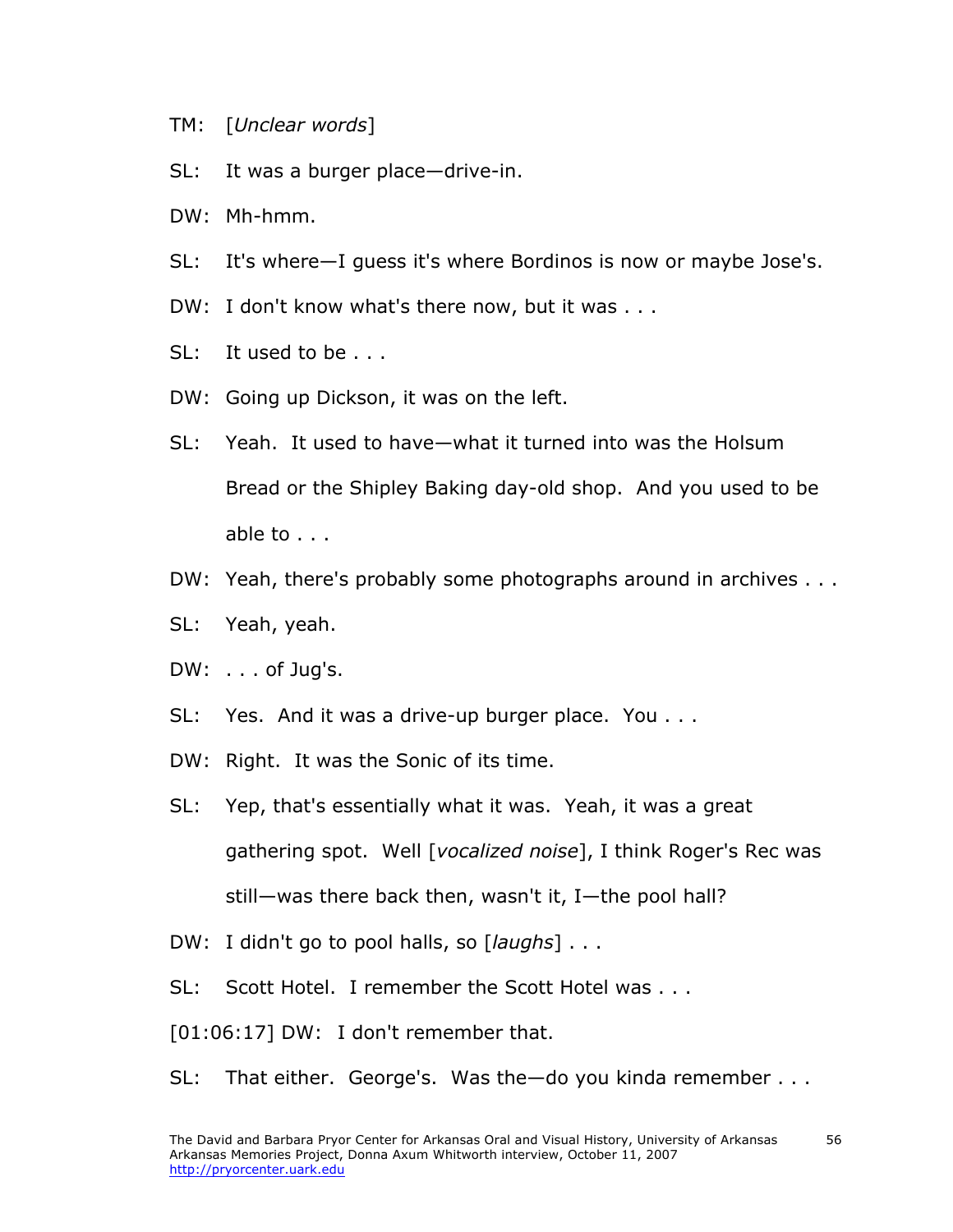- DW: George's was there—never went in George's.
- SL: Never went into George's. So...
- DW: I was a member of First Baptist Church . . .
- SL: Right.
- DW: . . . and sang in the choir up here in Fayetteville.
- SL: Uh-huh. So you avoided . . .
- DW: Went to be at the Baptist Student Center every afternoon after class.
- SL: Uh-huh. Every afternoon?
- DW: Yeah.
- SL: So you held true to the church doctrines and ...
- DW: I did. I did.
- SL: . . . all that stuff all the way through.
- DW: Yes.
- SL: That's quite—that takes great strength and great faith to do that.
- DW: Well, it's part of my philosophy. When you move to a new city, there's several things you need to do—find a church home. And in my case, in these days as an alum of Tri Delt, I always would find my alum group. And you'd have instant friends and roots.
- SL: Yeah, yeah.
- DW: And I wanted that.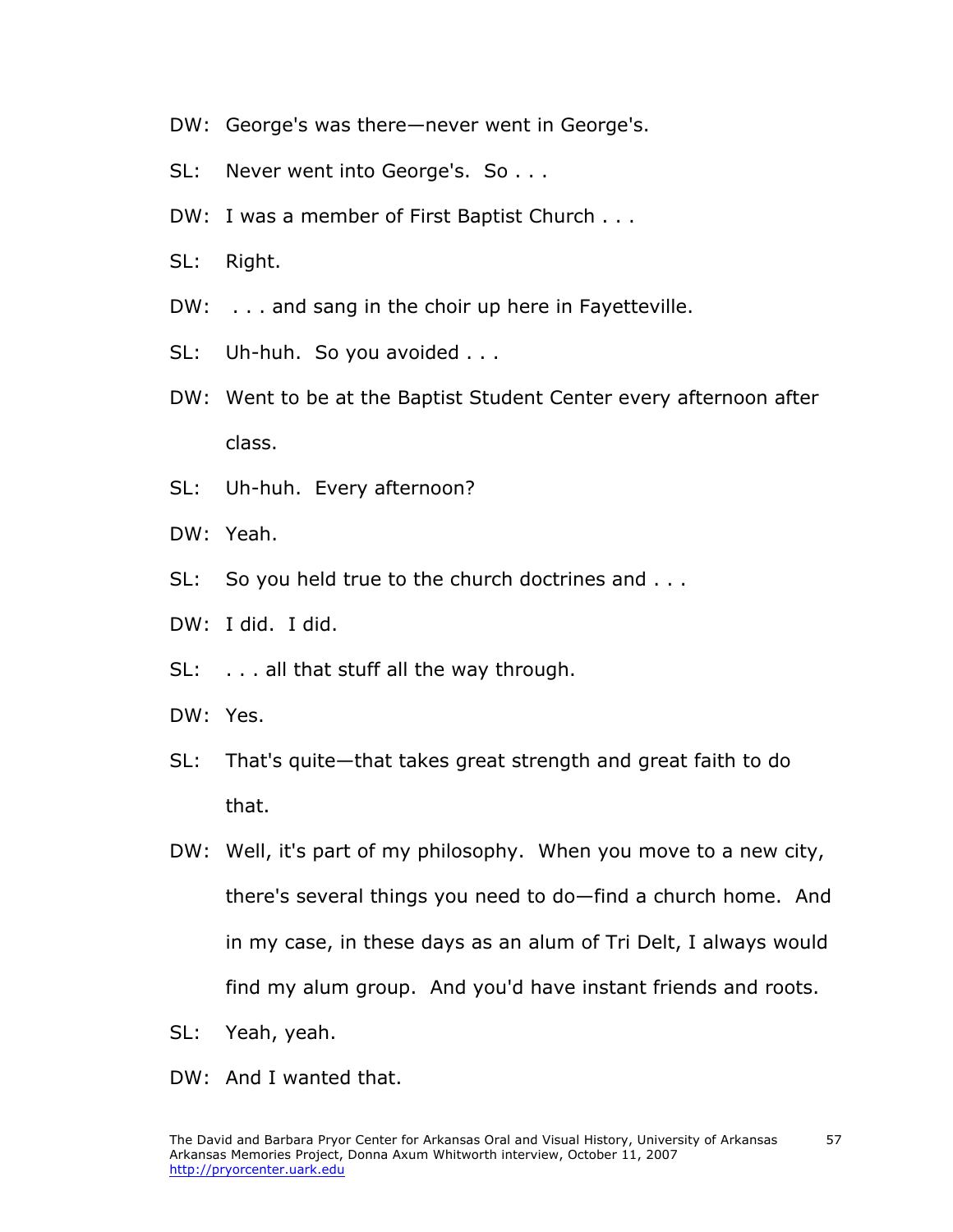- [01:07:15] SL: Well—so was the role of religion in Fayetteville—was it just a continuation of what you had grown up with?
- DW: Absolutely, and the expectation that I wanted to sing in a church choir. And be a part of a church family, and that was a necessity in my life. And then the Baptist Student Center was such easy access from the Tri Delt house. I just walked down the street and another group of friends, again.
- SL: Well, that's just so remarkable to me that every afternoon that you would go . . .
- DW: It was fun.
- SL: Yeah. Well, that's another thing. You know, some—in some of the folks that I've interviewed, the role of religion—and they're very spiritual and very religious—but as children, they didn't really—you know, they weren't—they have to put on this suit or they have to get all dressed up, and it wasn't necessarily the excitement that I can sense that you had in being involved with the church—that, you know—is that you have to go and . . .
- DW: Sunday morning, got up and went to Sunday school and church. Sang in the choir.
- [01:08:26] SL: And—but you—it seem like—it sounds like to me you really looked forward to it and enjoyed it.
- DW: Yes.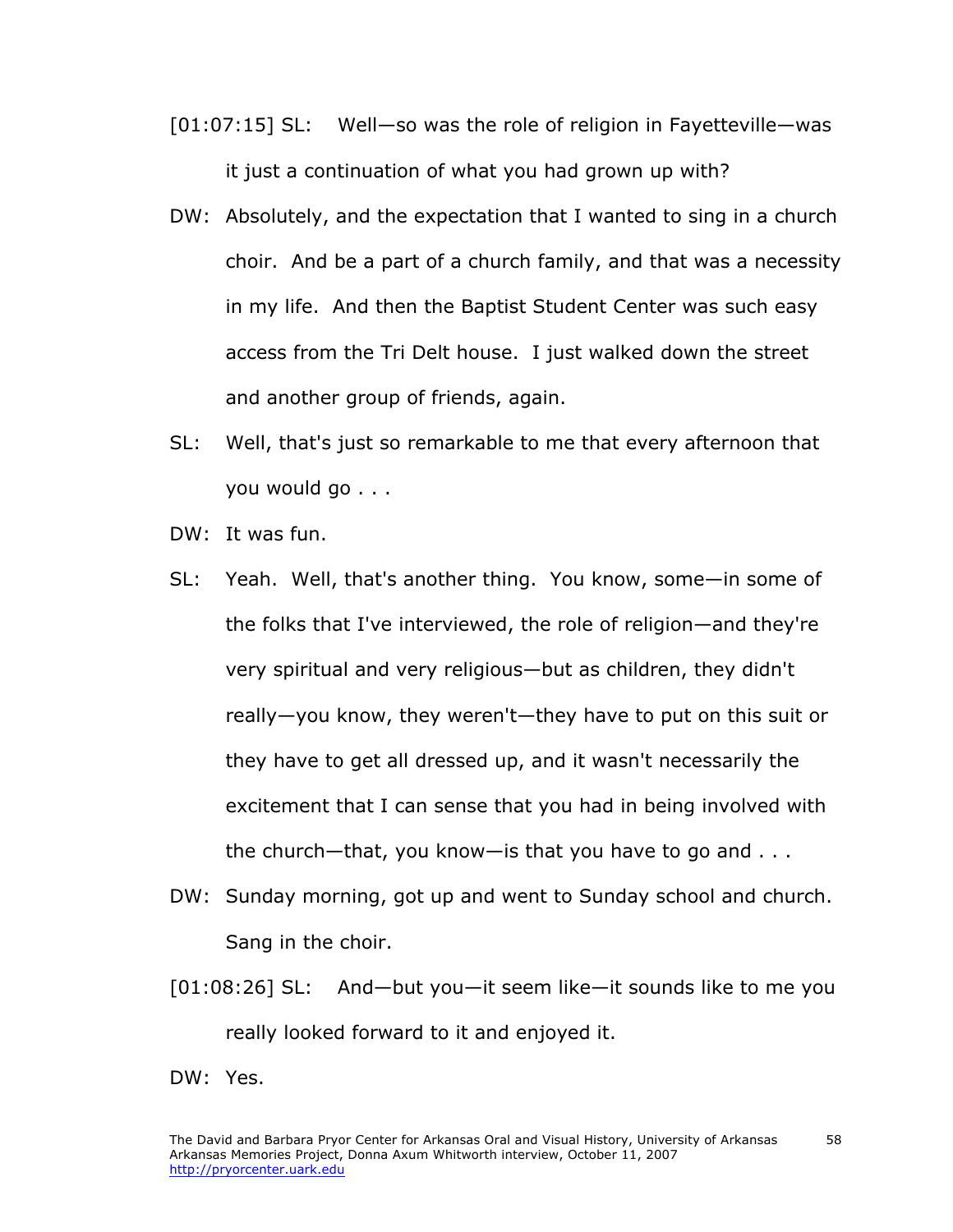SL: And . . .

- DW: A very necessary part of the balance of my life.
- SL: Uh-huh. It sounds like it really was integral in you flourishing.
- [01:08:43] DW: I think so. It gave me my continued spiritual base, which, for me, was absolutely a guidepost in my life as I began to step out and do things that were beyond my comfort zone. And I talk a lot about it in motivational speeches—about the small-box mentality, and growing up in El Dorado or any other small town in the state of Arkansas or Mississippi or wherever, that you grow and develop to a certain point. And then as you go off to college, perhaps your box gets a bit larger—it's a bit largesize box, and you grow to fill that box. But there's some elements that need to be in each box. And, for me, education and my church were those elements that had to be in the box. And then as I got to the point where, instantly, I was a national figure as Miss America, my box got rather large. So you can see the importance of the values and the foundation in those two smaller boxes that I had outgrown—became as guideposts for me. And in remembrance of who I was, and Daddy saying, "Never get full of yourself. Always remember to speak to people and be kind to people and focus outwardly on people." And those were the guideposts that became the mainstays for me,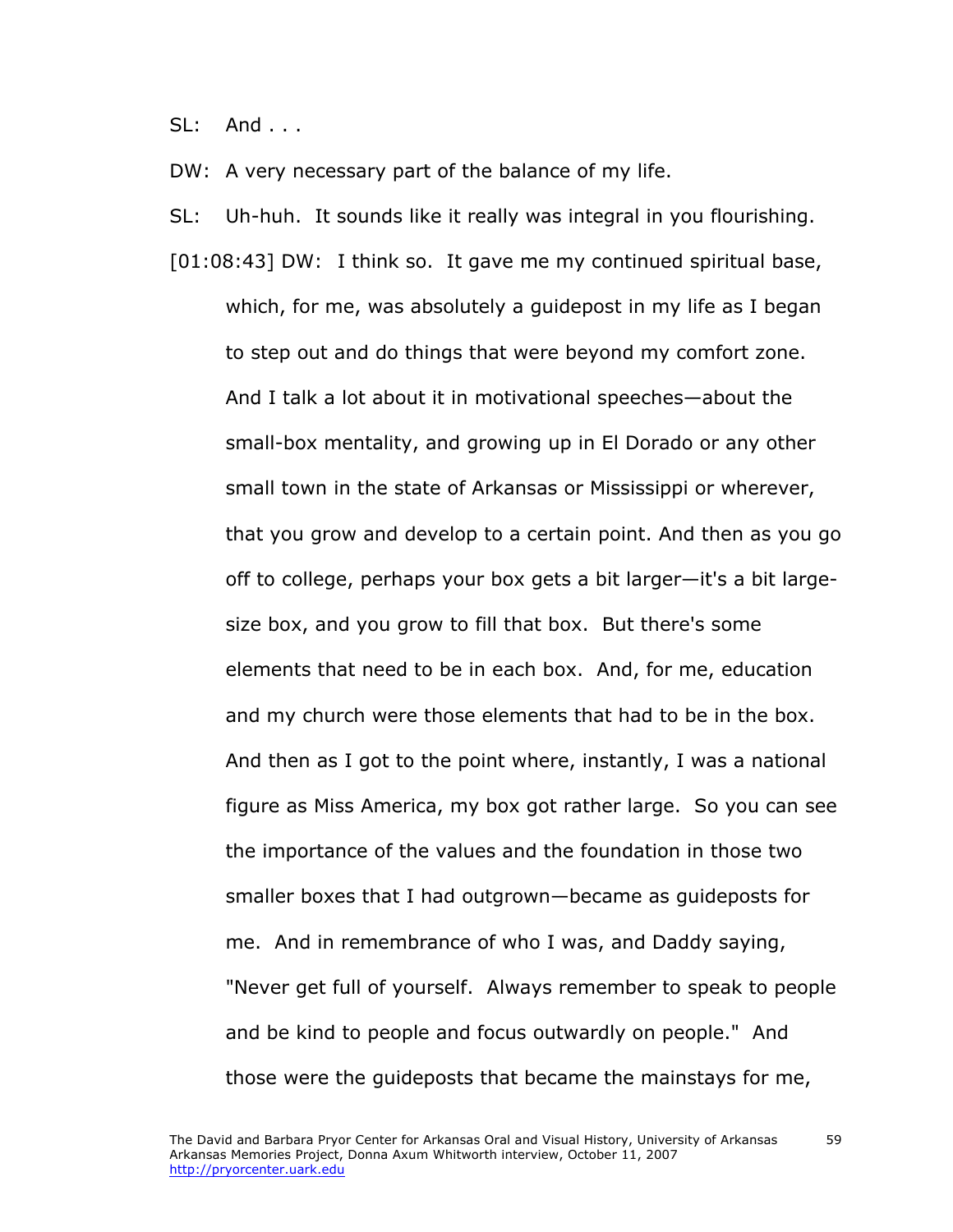'cause it's a very unnatural instant position to be in.

SL: The Miss America deal.

DW: Yes.

- [01:10:15] SL: I wanna talk about—when did you start getting involved in the beauty contest realm?
- DW: I first started when I was fifteen years old—sixteen years old—as Miss Union County.
- SL: Mh-hmm.
- DW: As a part of the Union County Fair.
- TM: Oops—break for one second.
- [Tape stopped]
- [01:10:39] SL: We were gonna to start talkin' about the beauty pageant era, I guess, of your life. And I think I called it the pageant circuit, and you said you probably wouldn't have called it that back then. But when did that start? And what—was it just that your musical abilities and performance abilities kinda . . .
- DW: Well . . .
- SL: . . . had you go that way?
- $\boxed{)}$  [01:11:10] DW: . . . as an extension of self-development, I sought out what I felt were the appropriate pageant venues for me to develop my self-esteem, and poise, and on-stage presence, and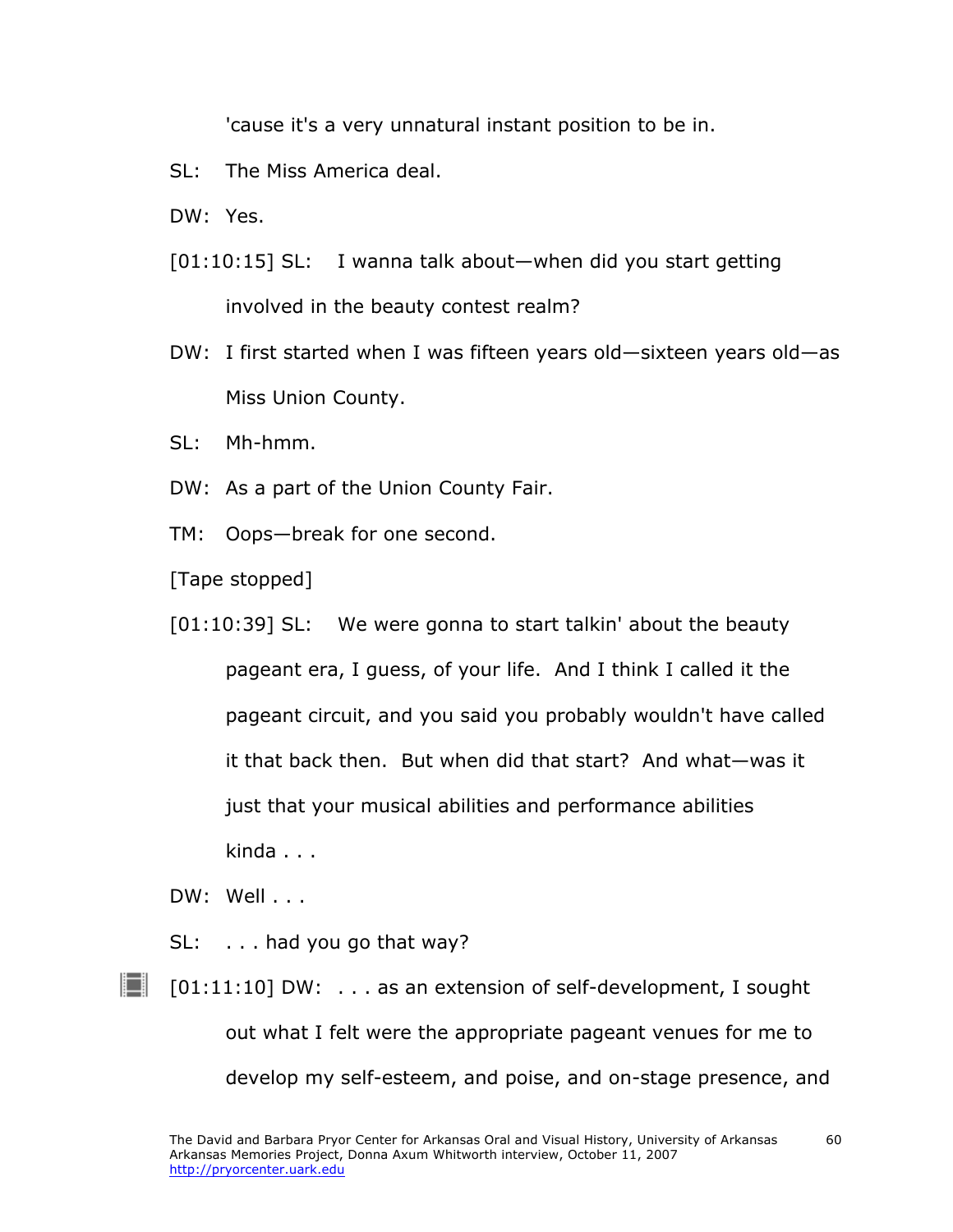singing ability, and performance ability, et cetera. And the first one that I entered was Miss Union County Fair Queen, and my classmates were entering that, so it was kinda the thing to do. And you just wore a little party dress and walked across the stage, and I won. And everybody was kind of shocked, including me. [*SL laughs*] But that was the beginning of it, and the next one that I entered was Arkansas's Miss Hospitality, which was a statewide competition. It was personality and the way you presented yourself. And we represented the hospitality industry of the state—Restaurant Association, et cetera, and bringing tourism to the state of Arkansas. And so all of this was like PR and marketing skills that I was learning as I went along. And that was—I was, I think, in college by then, and then the next one was the Arkansas Poultry Princess Pageant. And, again, representing one of the state's great industries, the poultry industry. And I didn't win that one. I was a runner-up to that one, but I didn't win that one. And then the next one was the National Cotton Picking Queen—Blytheville—eastern Arkansas. Again, you know, polishing my skills—came back to the sorority house with the trophy in hand and another notch in my belt, so to speak. The one that probably gave me the most experience was the one that took me out of college a year between my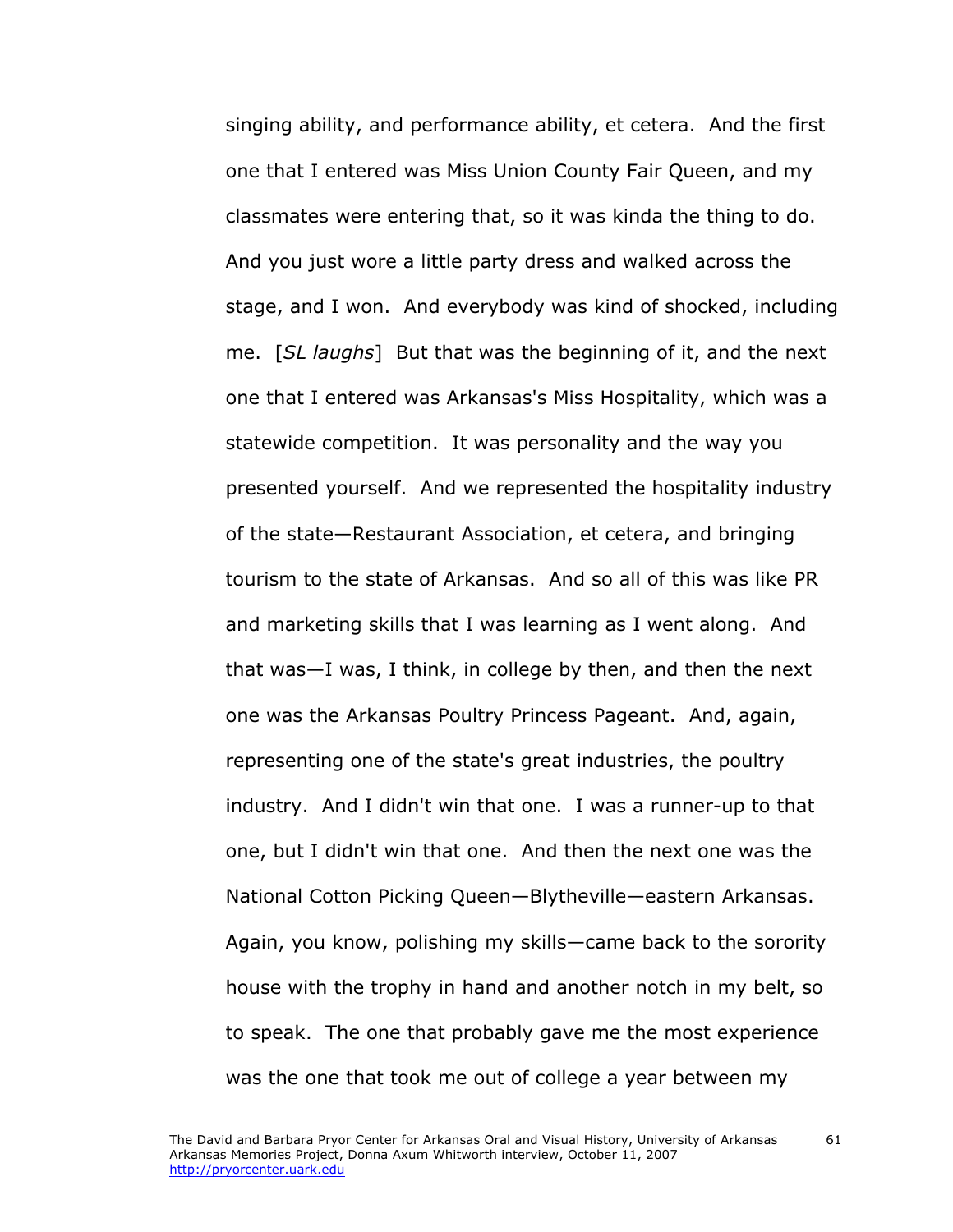sophomore and junior year, and that was Arkansas Forestry Queen, representing the state's forestry industry and the conservation of our great natural resources that we have here in Arkansas.

[01:13:02] SL: Mh-hmm.

DW: And that was run by the Arkansas Forestry Commission, actually. And it was, again, a regional contest, and it was based on your ability to speak and interact with audiences because the role of the Forestry Queen was to go to all these little schools and service organizations—Kiwanis Clubs—and talk about the importance of conservation to Arkansas's economy and the uses of wood and the importance of our industry. So I did that for a full year—eleven thousand miles in the car—two hundred and fifty-two speeches on the uses of wood and conservation, and that speech was recorded in the congressional record of honor by—congressional record by Senator John McClellan who heard me speak one time. And then I went back to the University and finished my junior year. Now, all the while, I'm still singing in Schola Cantorum and I'm still singing in the Uarkettes, which is another singing group—audition group that was very famous here at the university. And the opera workshop and performing in university theatrical opera productions and honing my skills.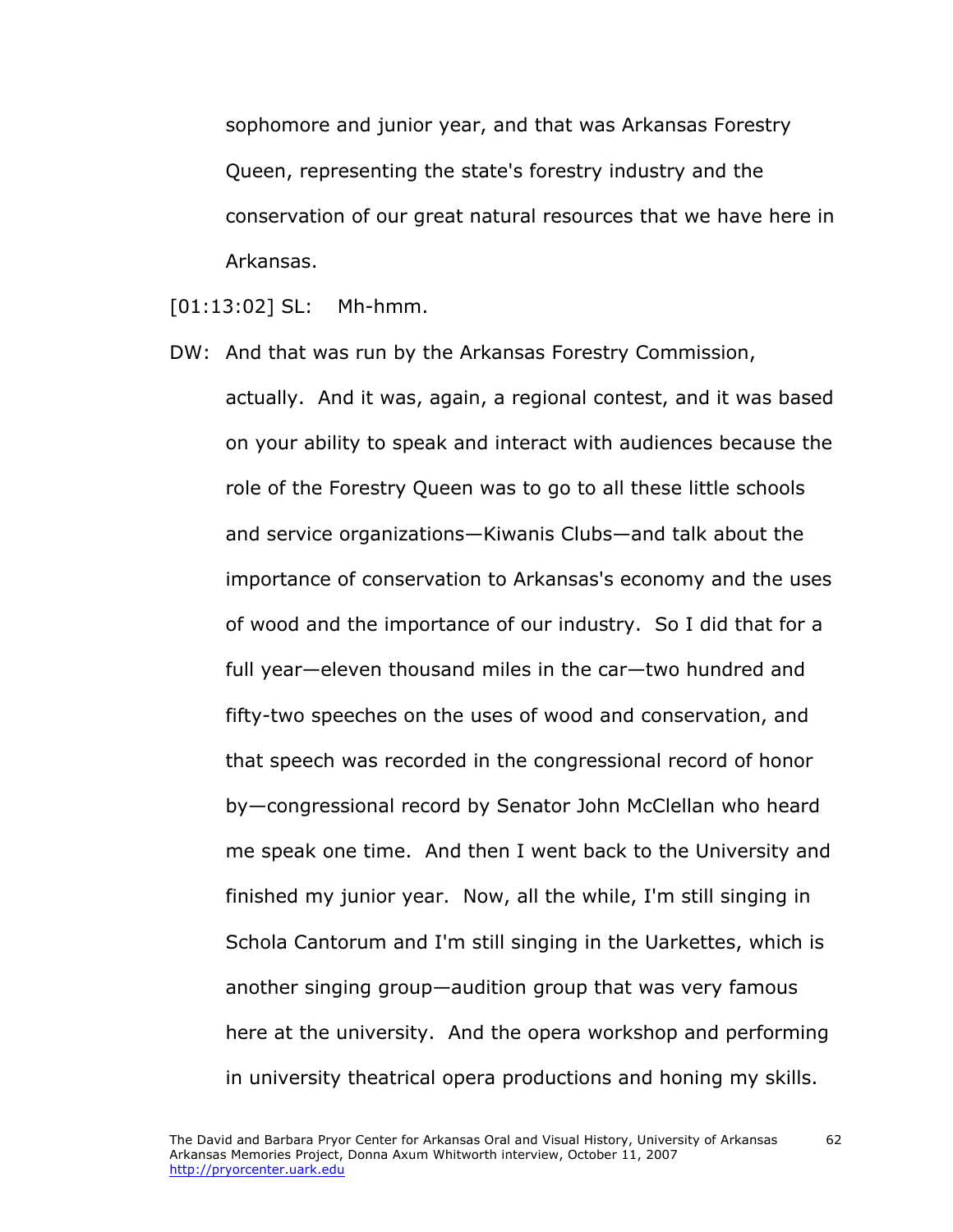And the first time I ran for Miss Arkansas, I was eighteen. I had just finished my freshman year here at the university. And although in the back of my mind I knew I wasn't quite ready vocally or maturitywise or anything else, I was just chomping at the bit to get in there. [*SL laughs*] Because I just really wanted to be Miss Arkansas. So I entered it, and I was third runner-up singing some of those show tunes from *Oklahoma*. But when I lost—Claudette Smith won that year—I was third runner-up—I just got more determined.

SL: Is that Claudette Hunnicut now?

DW: Mh-hmm.

SL: Okay.

[01:14:43] DW: And so I just got more determined, and I sat down and I devised a game plan, and then these are the things that I felt were my strengths and my weaknesses, and I worked on my weaknesses as well as my strengths. And the weaknesses included—if you can believe this—gaining weight, 'cause I was always so slender. But by today's norms, I was not overweight or underweight, I was kinda just right. But I was very slender. And back in those days, it—the fitness craze had not kicked in, and the typical female figure was probably ten to twenty pounds on the average heavier . . .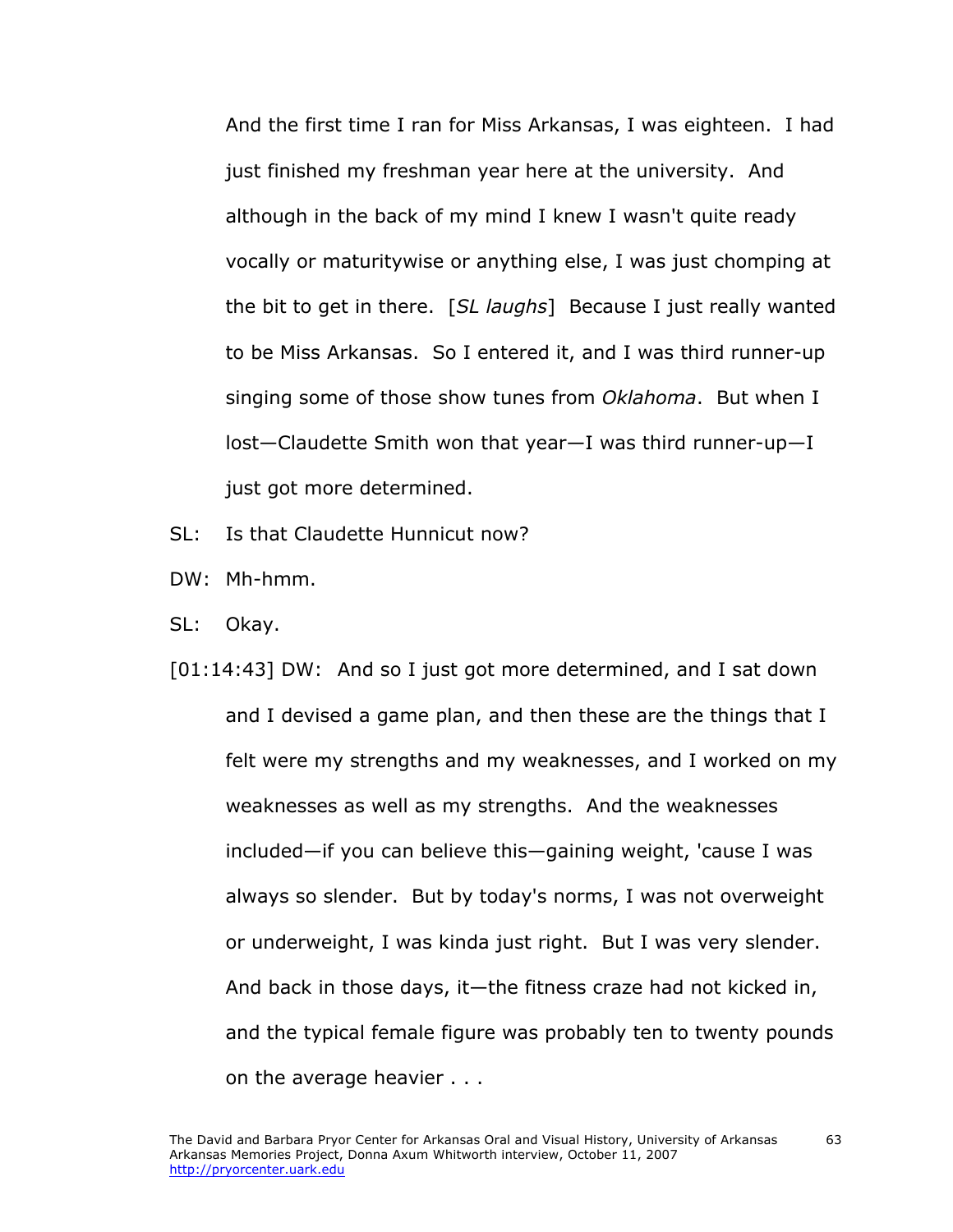SL: Heavier.

DW: . . . than you'd see today with the lean, muscular look and that sort of thing—in competitions—let's put it that way. So I was trying to gain weight, increase my singing potential—the maturity of the voice. I was trying to increase my capacity for extemporaneous speaking with all these things—just general maturity level, because you can't buy that like a dress off of a rack.

SL: Right.

[01:15:53] DW: Life experiences and that sort of thing. And then when I was approaching my senior year—I had finished my junior year—then I approached the El Dorado Chamber of Commerce, and I said, "I'd like to run for Miss Arkansas again. Will you sponsor me?" Because there was no local pageant in El Dorado. And they said, "Yes, we'll do that." And so I entered again, and I was successful in being chosen as Miss Arkansas. But I will tell you that only two points in talent separated me from my first runner-up. Actually, there was a tie. There was a tie for Miss Arkansas. And when the auditor went back to the judges, they took the girl with the most number of points in talent—I had two more points in talent than Miss North Little Rock, so I would've never have become Miss America had I not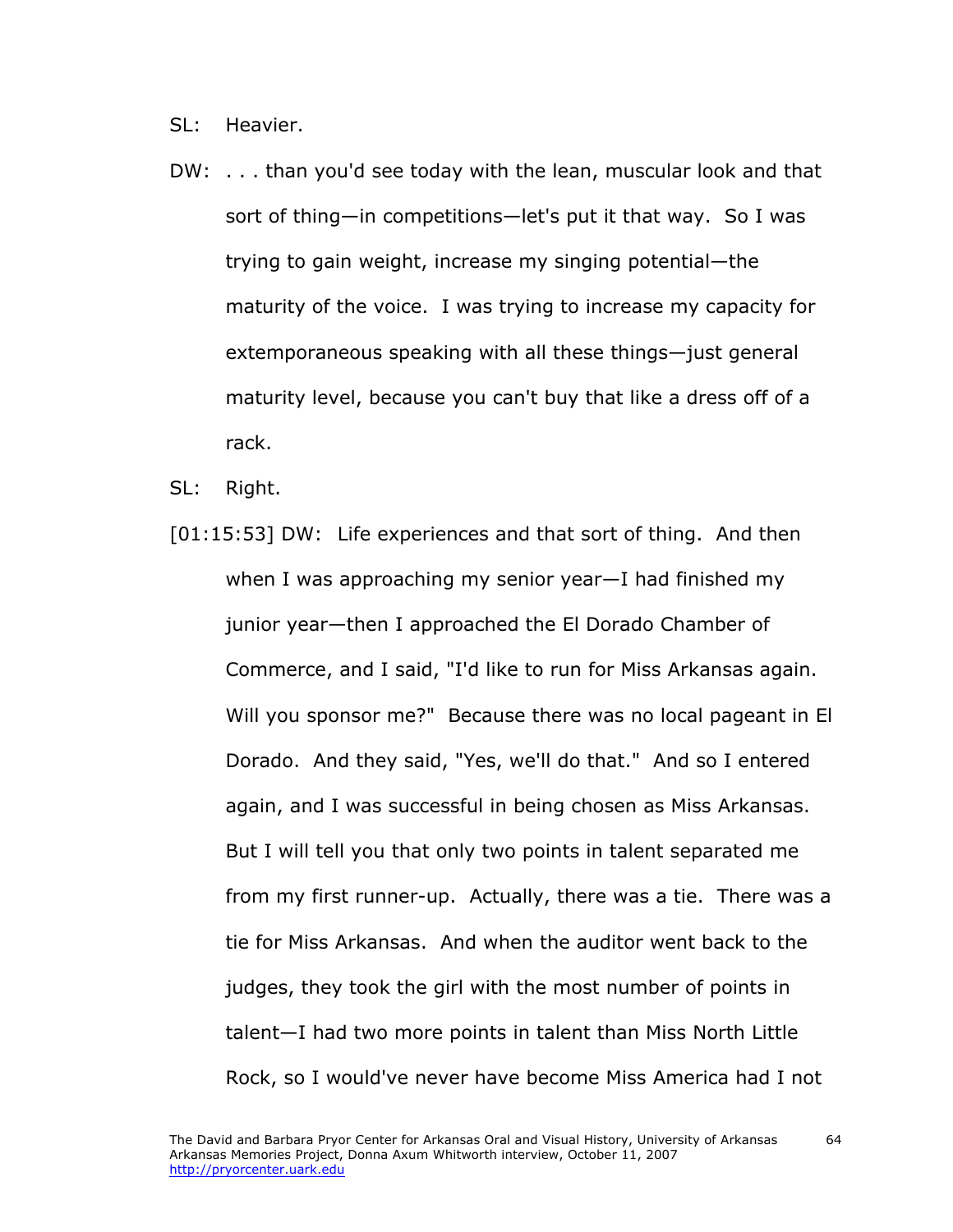kept on working and kept on training in the vocal performance area, and I was a double preliminary winner at the pageant swimsuit and talent. And the rest is history, as they say.

- [01:17:04] SL: Well, before we go on to the rest of that history, let's go back over some of these contests. The very first one was . . .
- DW: Miss Union County.
- SL: And what role, if any, did your parents play in getting you into that or supporting you in any way? Did—I—you mentioned earlier that your mom was a good seamstress—did—and . . .
- DW: No, she did not sew the dress that I wore.
- SL: She did not?
- DW: No. But they were very supportive in things that I wanted to do. My mother became more reticent as I would lose a pageant, you know, and she would see how heartbroken I was but how very determined. She would say, "Well, why don't you just get out of this and just, you know, go on with your life," and that sort of thing. But I was extremely determined that I was going to proceed.
- SL: Well, let's talk a little bit about the emotional side of this and you know, I guess there would be emotional toll when you lose, and, of course, emotional . . .
- DW: Well, the most devastating loss that I had took place right up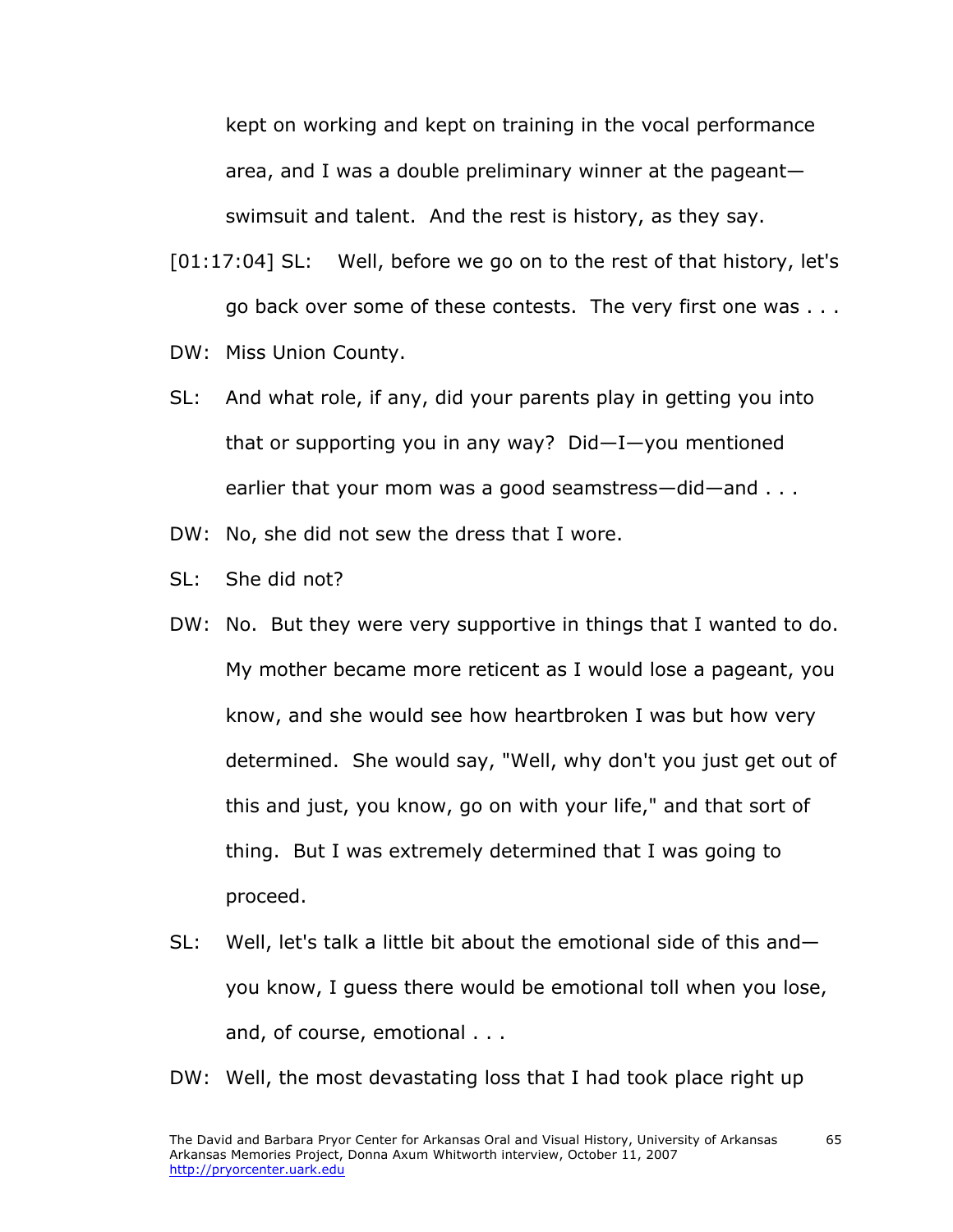here in Fayetteville, because I had been third runner-up the first time I competed for Miss Am—Miss Arkansas—came back up here the following spring and was representing Tri Delta in the Miss University of Arkansas Pageant, and was second runner-up in that local. I was devastated. [*SL laughs*] Just devastated. And I almost quit. And once I got past that, I got to be to the point where I would say, "Okay, now, why did you lose?" Again going back to the self-analysis and rethinking what I needed to do to be better.

[01:18:47] SL: Let's talk about the actual—once you're in the event and the different stages of the events, and what about the relationships that happen with all the other girls—all the other contestants and the culture that is around the beauty pageant business. What—is it—I mean, was everyone really warm and friendly or . . .

DW: Yes.

- SL: Everyone putting their best foot forward all the time?
- DW: Yes. I—everyone was very congenial. You know, back in those days it was a different sort of mindset. It was very competitive, yes, but it was not the cat scratching and ruining your—pouring a bottle of soft drink down the front of your gown or anything [*laughs*] of that nature. It was just a different time. More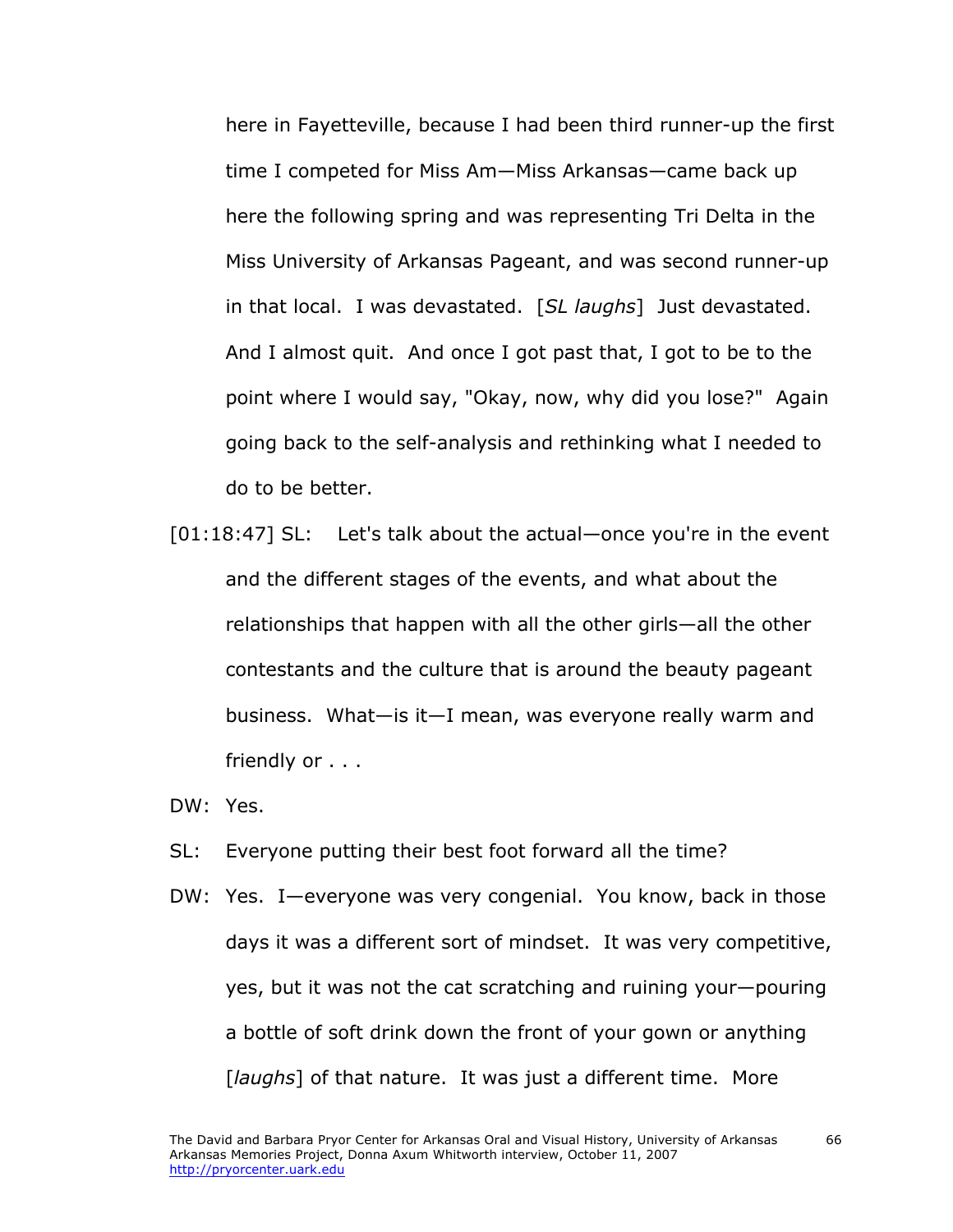congenial time. So you were in there—like sportsmanship in a football game, you were in there—you were trying to be the best you could be and competitive. But I never realized any catscratching attitudes.

[01:20:01] SL: [*Clears throat*] As the boxes got bigger . . .

- DW: Yes?
- SL: ... would you see the some of the same girls? I mean ...
- DW: Occasionally you would, but there were not open pageants what we call open pageants now—so whereby you could go from one local to another local around the state. You could, you know, represent your city or your college or university back in those days. And so there was not that opportunity for a young woman the same year to compete in four and five pageants, which they do today.
- SL: Oh, I didn't know that.

DW: Yeah.

- SL: That is different.
- DW: So you kinda had one shot a year.
- SL: Well, did you ever—I mean, for—is it—in the smaller boxes, was it just a one-night . . .
- DW: Oh, yeah.
- SL: . . . round of things?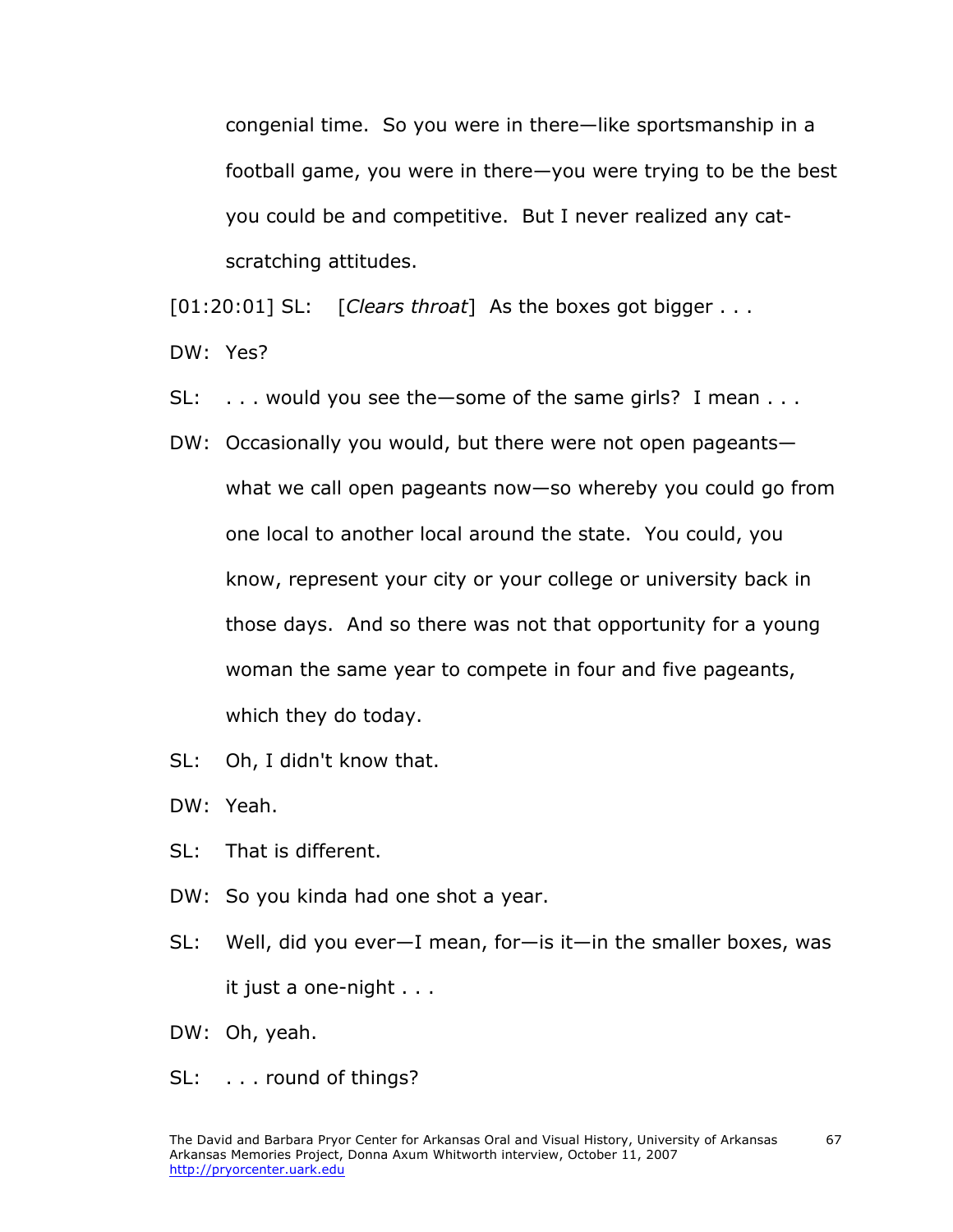DW: Oh, yeah. Yes.

- [01:20:48] SL: And as the boxes grew, were the-did it stretch into days . . .
- DW: Well, the Miss Arkansas competition has always been very popular. There were about forty-eight contestants when I competed, and I think there are about forty still. And that means three nights of preliminaries and a final night.
- SL: Wow.
- DW: So, yes, it's a full week of rehearsals, plus the preliminary competitions and finals.
- SL: And one of these contests was at a county fair? Is that . . .
- DW: Well, going back, it was Arkansas Poultry Princess Pageant. It was regionally held in different parts of the state, and my competition was at Hope at the fairgrounds. And, interestingly enough, we were judged in swimsuit and evening gown. And there were no dressing rooms, so they brought in a refrigerated meat truck [*SL laughs*] and we just [*laughs*] changed into our swimsuits and back into our gowns in a refrigerated meat truck. And, you know, that's great symbolism in today's world, but you know, we didn't think anything about it. It was just nice and cool in there, and it was in the dead of summer, so we welcomed the cool air.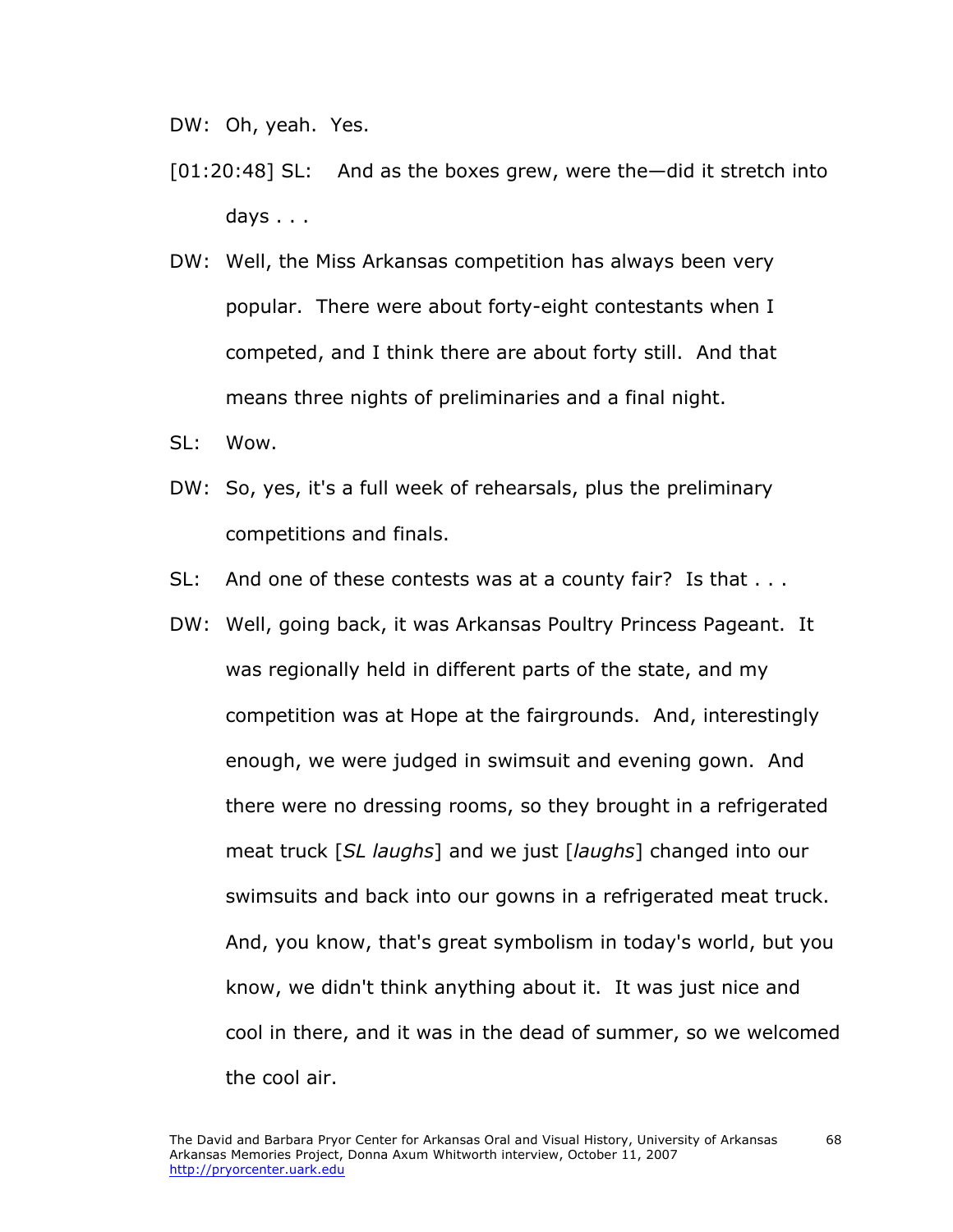SL: That's a real—kinda rubber—where the rubber-meets-the-road solution to . . .

[01:22:05] DW: And you know—and when I competed at Miss Arkansas, it was held at the Arlington Race Track, and they built the stage out into the stands, and the—they used tents as the dressing rooms. And so to get to the tents, you have to climb a ladder with all of your gowns over the fence to get backstage. And, of course, from time to time it would rain. The heavens would open up and pour down, and then had to wait until the rains subsided, mop up the stage, and the show must go on.

- SL: [*Laughs*] That's—the show must go on.
- DW: And then the bugs, of course, for singers it was really kinda bad. Bugs would fly into your mouth occasionally.
- SL: [*Vocalized noise*] Well, this had to be fun. Was it fun?
- DW: Oh, it was great fun. I loved the competition. I loved the camaraderie. And getting to compete against the best talent and intellect at that particular point among young women in Arkansas.
- SL: You know, when you were talking about the forestry contest, and you had to do all that traveling to all the small places, that sounds like a campaign. Sounds like a political campaign.
- DW: It does sound like a political campaign.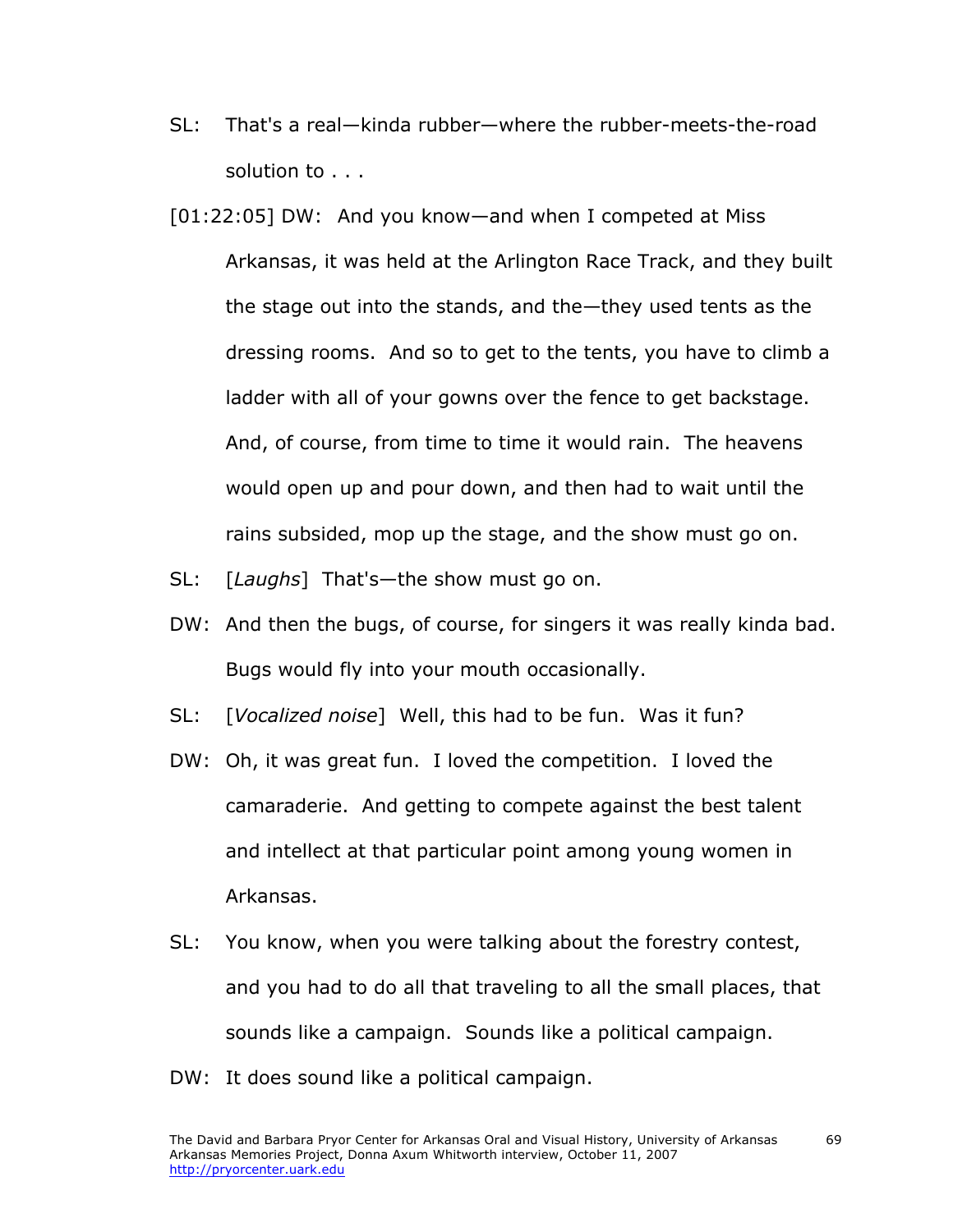- SL: The same sort of audiences, the same . . .
- DW: Coal Hill—I mean, we went to little-bitty schools and high schools—Ravenden Springs—there were dirt roads leading up to the schools. It definitely was—all kinds of scenarios.
- SL: And this was all in Arkansas?
- DW: Yes.
- SL: So, really, you probably could've made a fork. You probably could've become a politician at some point. Probably didn't think about it at the time, but you were . . .
- DW: Not at the ...
- SL: . . . working as hard as any . . .
- DW: I was working the state.
- SL: Yeah.
- DW: More than once, I was working the state and representing the state, or state industries.
- [01:24:05] SL: Well, did you ever consider politics as a way of . . .
- DW: I've always been drawn to politics. I think it's extremely important element of our lives, and those people who say, "Oh, I never even think about it" or "I'm never concerned with what's going on" are foolish [*laughs*] because it affects our daily lives. I did at one point give some thought to running for public office,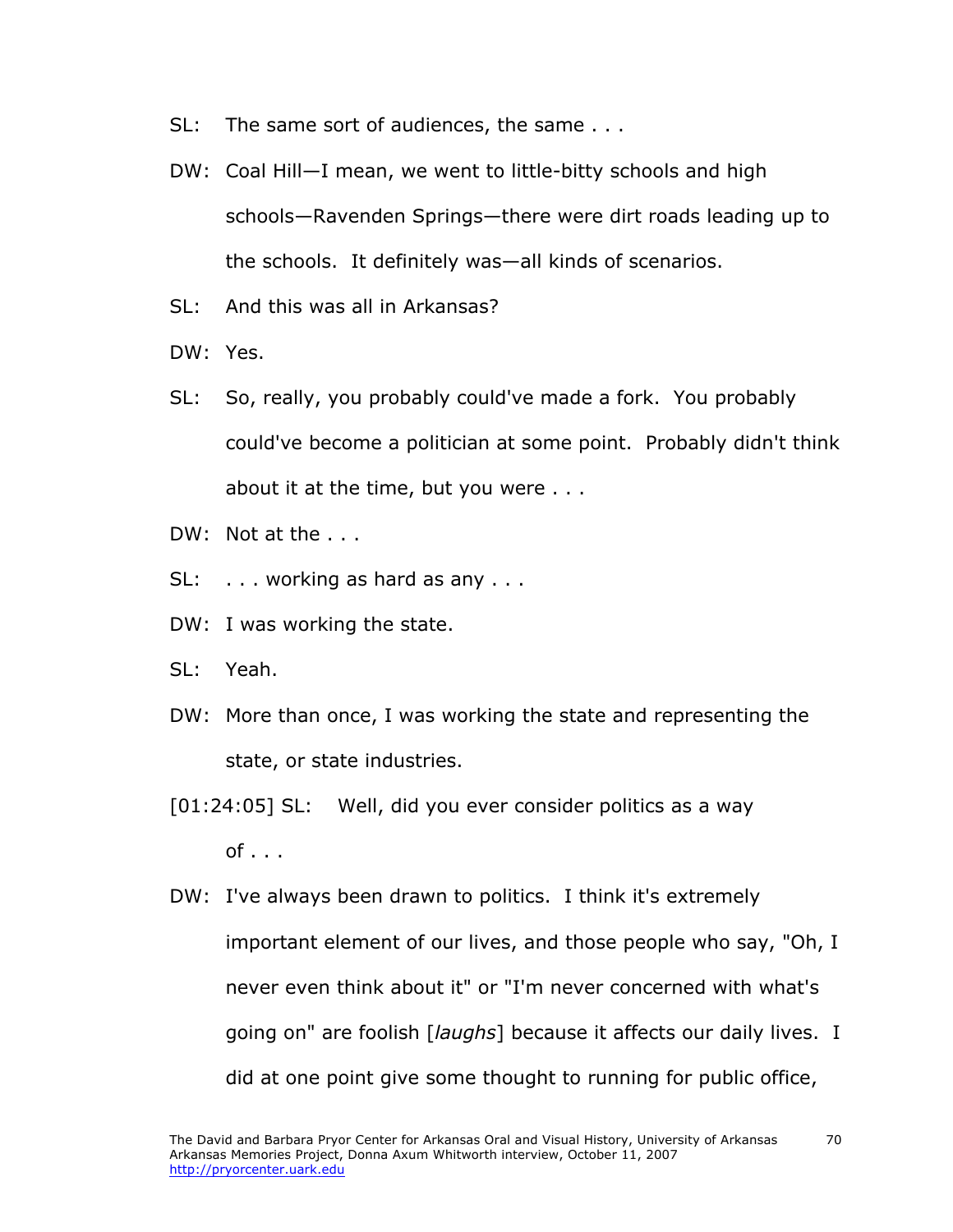but it was just not the right time and circumstances in my life. But I'm still—am fascinated by it—follow it closely.

- SL: Well . . .
- DW: Both here in Arkansas and nationally.
- [01:24:39] SL: When you were touring the state like that, what were some of the more poignant moments? It would seem like to me you're on such a local level, you know, at each location, and you're interacting—surely there was some interaction with the lo—at least the local officials or the local principals or somebody in the—in each community—you had to—had some kind of interface back and forth.
- DW: Well, I cannot remember any one principal or situation, but just my general impressions of Arkansas and the state of education in the state of Arkansas back in the early [19]60s—it gave me my passion for education. And because I'm such a competitive person, and I want my state to be the best, I've always felt the need to work for education and, particularly in my case, higher education. I've selected two areas to focus on in my philanthropic and civic endeavors, and that's the arts, arts education and education in general, particularly higher education. And I'm very concerned about the impact of education on the economic development of our state. And our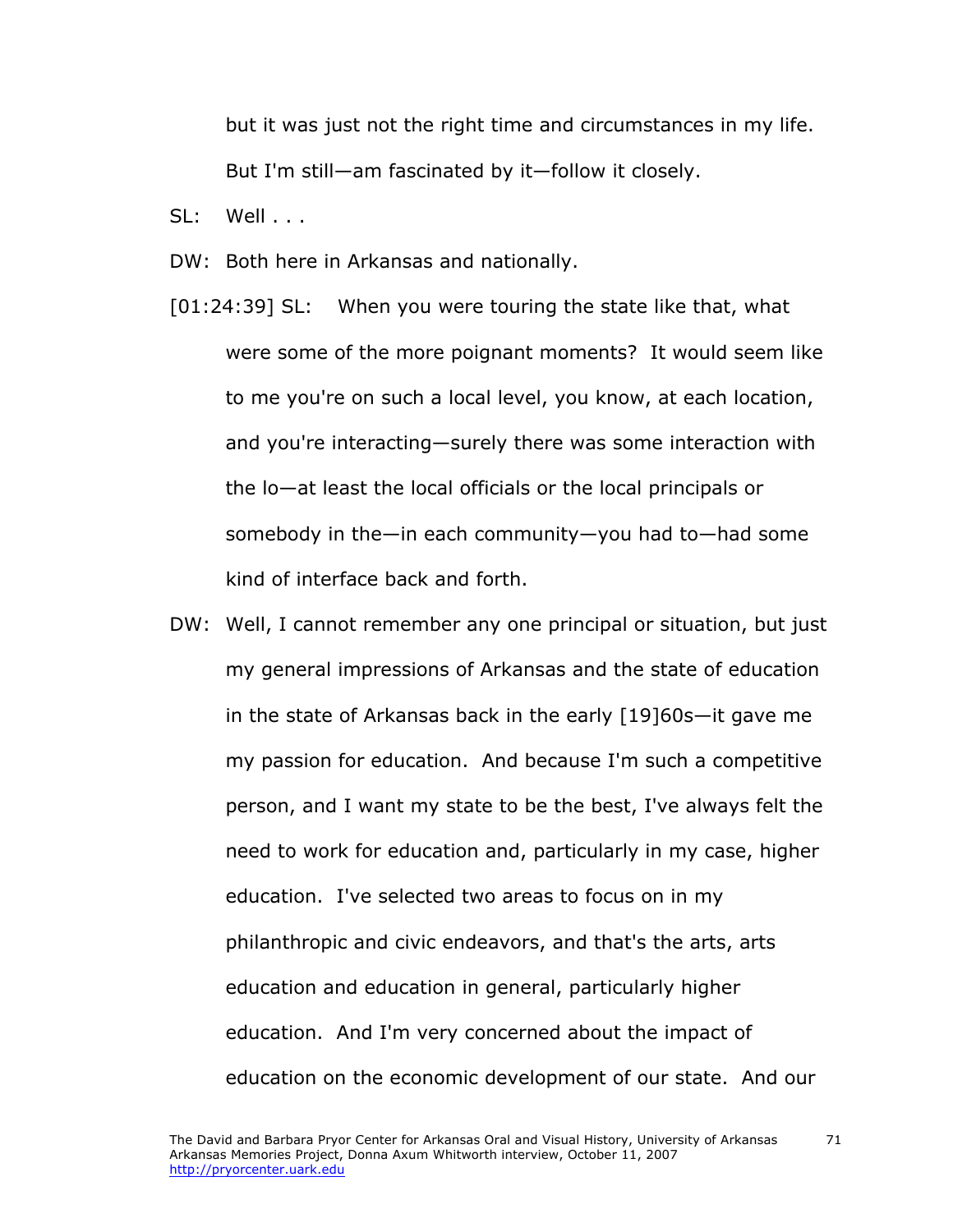ability to rise above, because when I became Miss America, the state of Arkansas had a general attitude that, "Well, we can't compete with the people in other states because we're from Arkansas." And I was going to break that myth if I could, and I think that I did in some ways because I was the first Miss America to become—first Miss Arkansas to become Miss America. [01:26:39] And I'm a product of El Dorado Public Schools and a public university, but very dedicated teachers who instilled in me the thought that I could excel—just learn how to do it and grasp your talents and focus on that and focus on what you want to do with your life, and you can excel. Don't let the negative thought of "Well, I'm just from Arkansas" hold you back. Some—everybody's got to be from somewhere. That's my philosophy [*laughs*]. And seize upon the day. Seize upon the opportunity. And a lot of it has to be self-promoted and selfinstigated. I mean, learning does not stop at the classroom—it's a continual process. And having an inquiring mind is important. So don't give yourself an excuse for small-box mentality just because you were born and raised in Arkansas. Think bigger, and bring it back to Arkansas.

SL: So when you were doing this tour, was there—and I mean, you gave me the general impression that people felt like they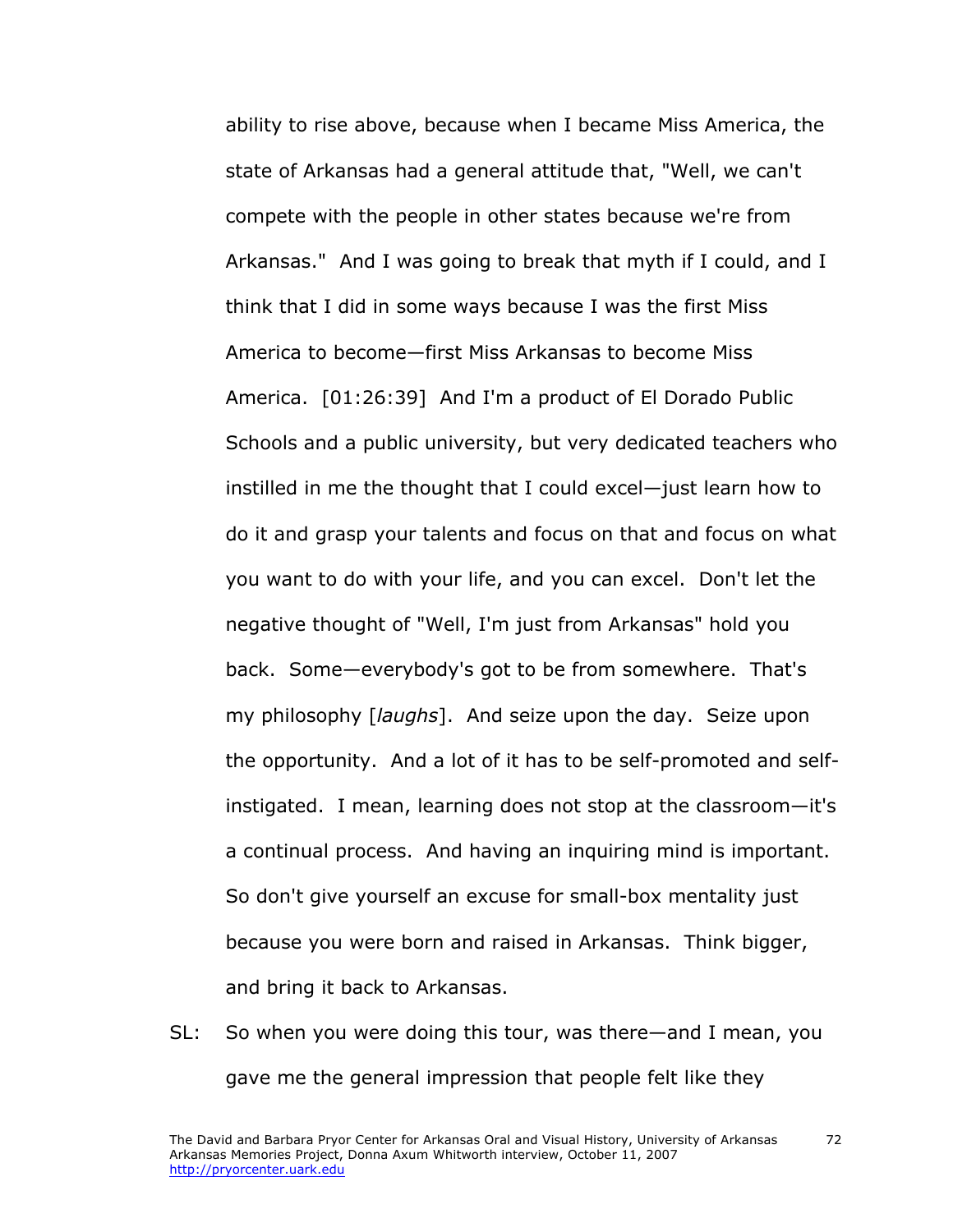couldn't do all that they could be. They weren't thinking in those terms. They were just getting by . . .

DW: Yes.

- SL: . . . . and scratching out their lives.
- DW: Right.
- [01:28:11] SL: Was there—in any of those visits, was there any one, two, or three that were, you know, particularly poignant to you? Or was there a moment—I feel like that that tour probably had as much to do maturing you as a contestant as anything. I mean, it sounds like that was an intense . . .
- DW: Well, again . . .
- SL: Intense.
- DW: . . . it was intense training, but again, it was the repres repetition of training for me—the repetition of the appearances. But there were a lot of similarities in the appearances—in the conditions of the schools, the mindset of the students and the teachers and the principals and that sort of thing. And as I grew beyond and saw more of the world, you know, I had seen that there was more out there and better out there, and I wanted to reach back and say, you know, "Work harder because there's more up here that you can see—you get past this level." And I can't pinpoint a specific person or instance in that particular time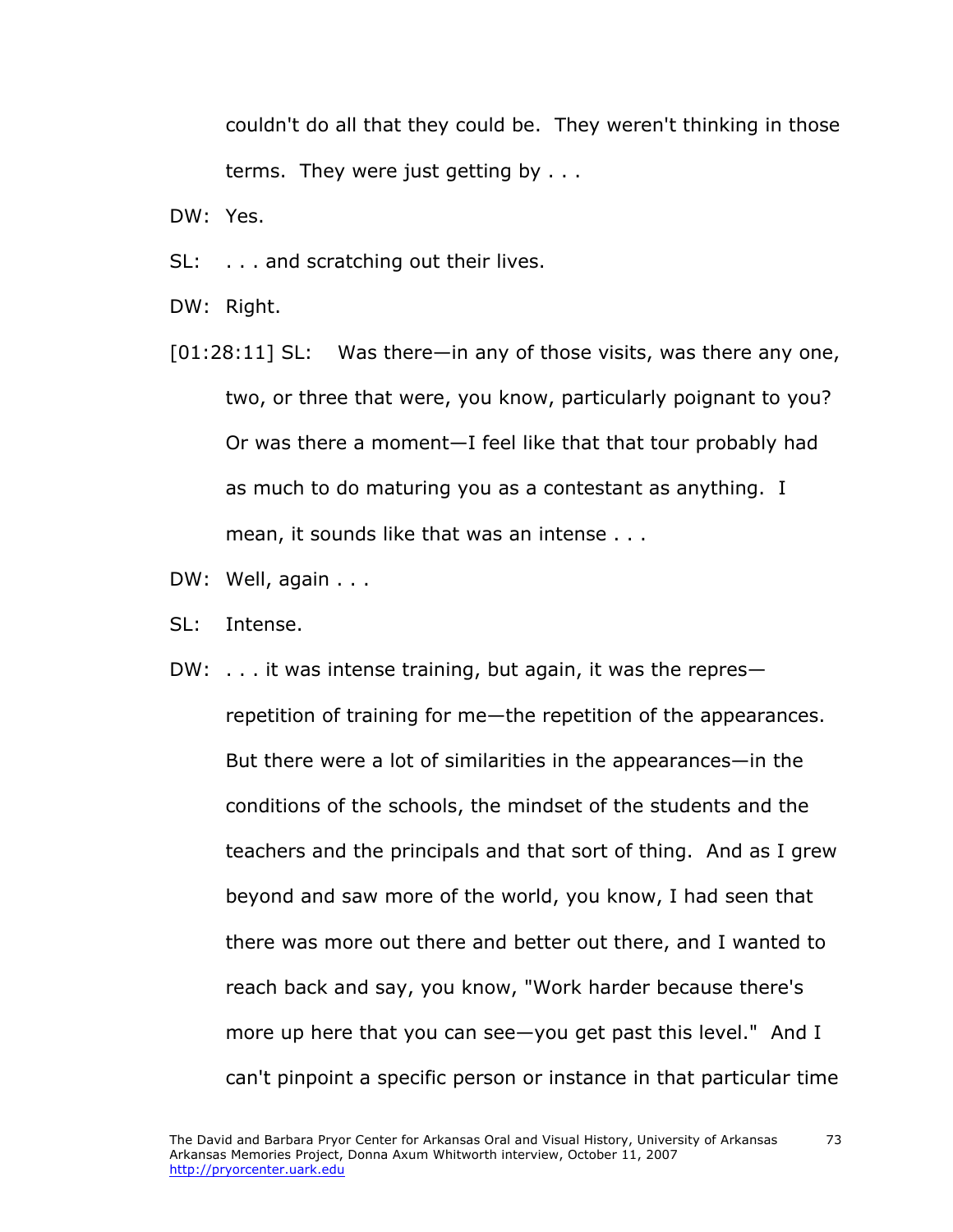period that impacted me. It's just a general impression.

- [01:29:30] SL: Okay. You know, we haven't really—and I don't know if we even want to go there—we haven't really talked about any of your personal relationships as far as, you know, the men go in your life as you were going through all this. Is it—I mean, it seems like that stuff was kind of put on hold.
- DW: It really . . .
- SL: Because you were so consumed with . . .
- DW: Of course, I dated at the university and I enjoyed dating and but I was really focused on my music and my Schola Cantorum and Uarkettes and my voice lessons and, you know, my church, and, you know, preparing. I knew I wanted to compete again for Miss Arkansas. So instead of learning how to play bridge, which I never learned how to do at that sorority house, you know, I was over there workin' and rehearsing. I was really goal-oriented, and I was goin' after it.
- SL: I wonder if . . .
- DW: Kind of like the national championship in football.
- SL: Well, you know, it's—I think that shows remarkable strength to know—have a goal and pursue it and stay true to it.
- DW: Well, yeah. And when I left for Atlantic City in September of [19]63–1963, I was as prepared as I could possibly be because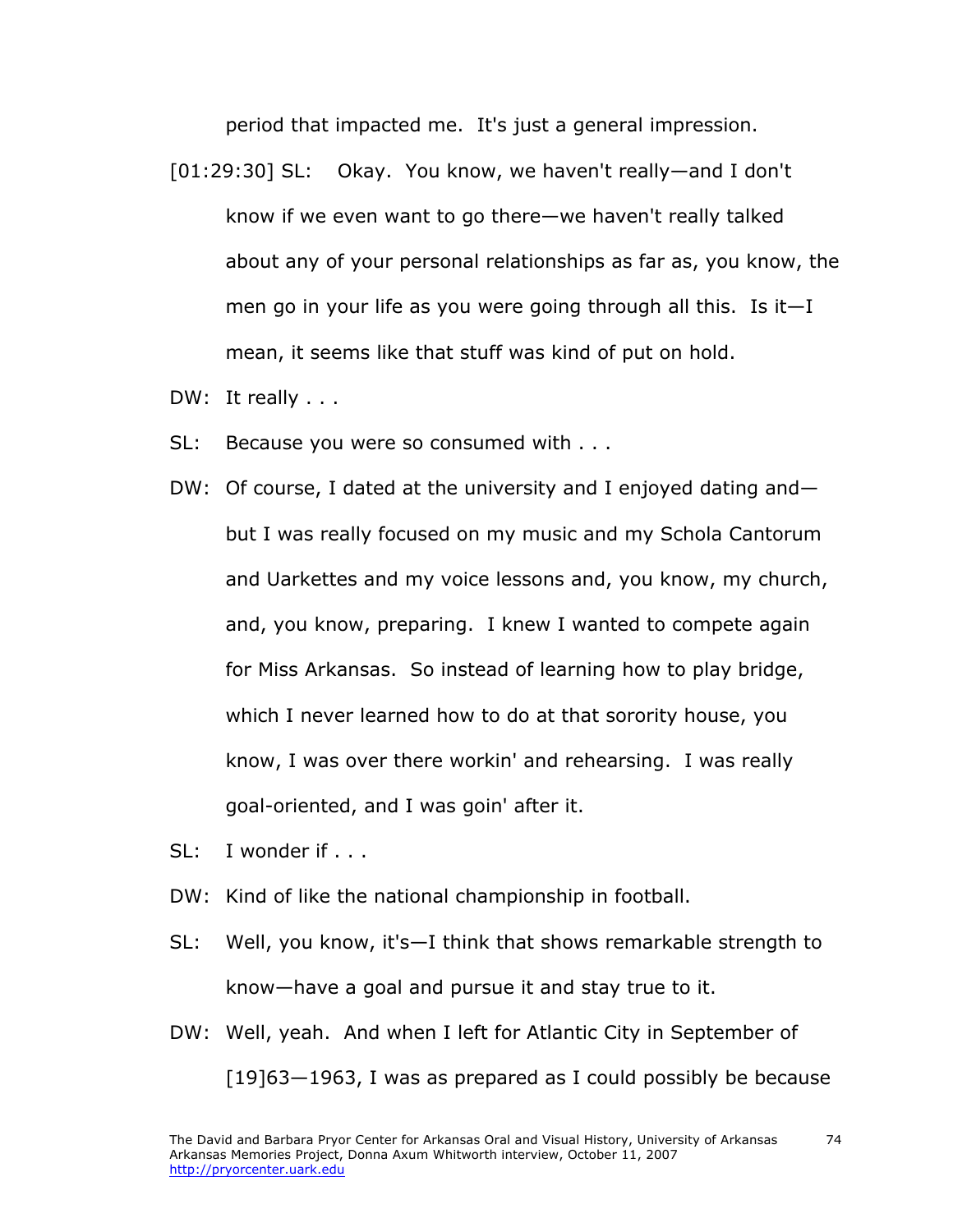I had followed my game plan for three years. And I was ready. I was as ready as I was gonna be. And then I got to Atlantic City, and I looked around and looked at all the other contestants, and I thought, "Oh, my gosh!" [*Laughter*]

- SL: "Yeah, this is a big box." [*Laughs*]
- DW: "Oh, my gosh, this is the biggest box I have ever been in," you know?
- [01:31:15] SL: Uh-huh, uh-huh. Well, let's talk about Atlantic City.
- DW: And you start lookin' around, and Miss Arizona and Miss Hawaii— "Ooh, she's going to be great in swimsuit," you know. And so, you know, your mindset can be diverted, but it's like—just like those football players approach every football game, you can't think about the loss last year or the last week or the one you're going to play next week. You have to think about which competition you're in, what you're doing in that competition, and you just filter out all those other competitors. So that's the approach that I took—mental focus.
- SL: Well, tell me about the organization. First of all, what's the what is the time period when you're competing Miss America?
- DW: Well, I was crowned, like, July fourteenth in Hot Springs as Miss Arkansas, so I had just barely a month to prepare and get—and we had a live orchestra back in those days—Glenn Osser and his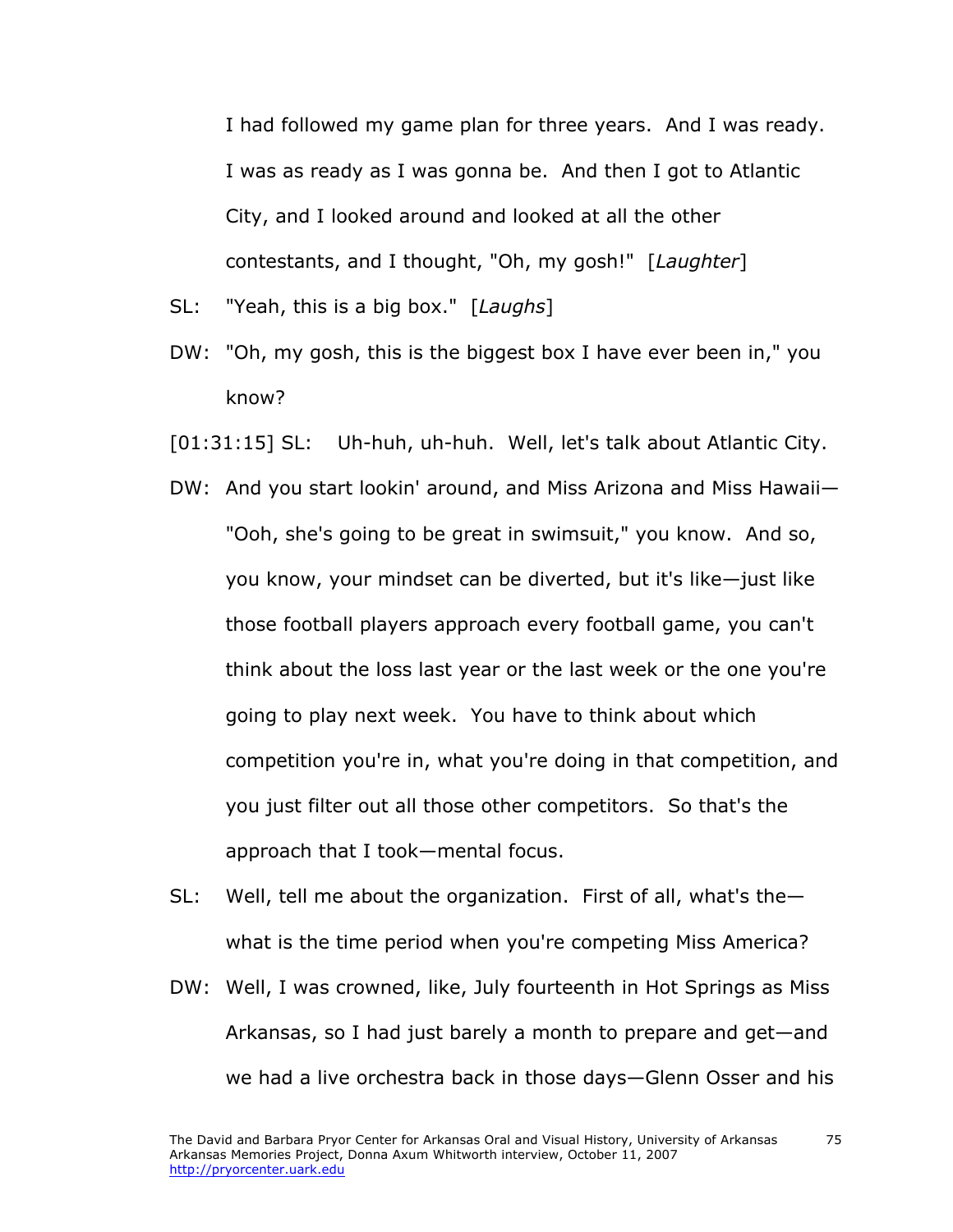orchestra—so I had to get orchestrations ready for my talent presentation and all my wardrobe pulled together, and we were off. And we arrived in Atlantic City probably ten days before the final night, because you have to go through your interview process, which takes, you know—the interviews are about a day and a half for the judges. But you have to rehearse all the production numbers. There were huge production numbers back in those days. Of course, Bert Parks was the emcee. And a lot of onstage production numbers with bands and you name it. And so that all had to be learned and rehearsed.

- [01:32:49] SL: Y'all were like—almost like a chorus line, weren't you, back then?
- DW: We were a live, full-production show.
- SL: Yeah.
- DW: On . . .
- SL: I remember them.
- DW: On—and I think we were on CBS when I was crowned. And eighty million people were watching this little girl from El Dorado that started out [*laughs*] in the First Baptist Church choir performing.
- [01:33:12] SL: Well, what were the judges' interviews like?
- DW: Oh, they had an illustrious panel of judges—Arthur Fiedler, who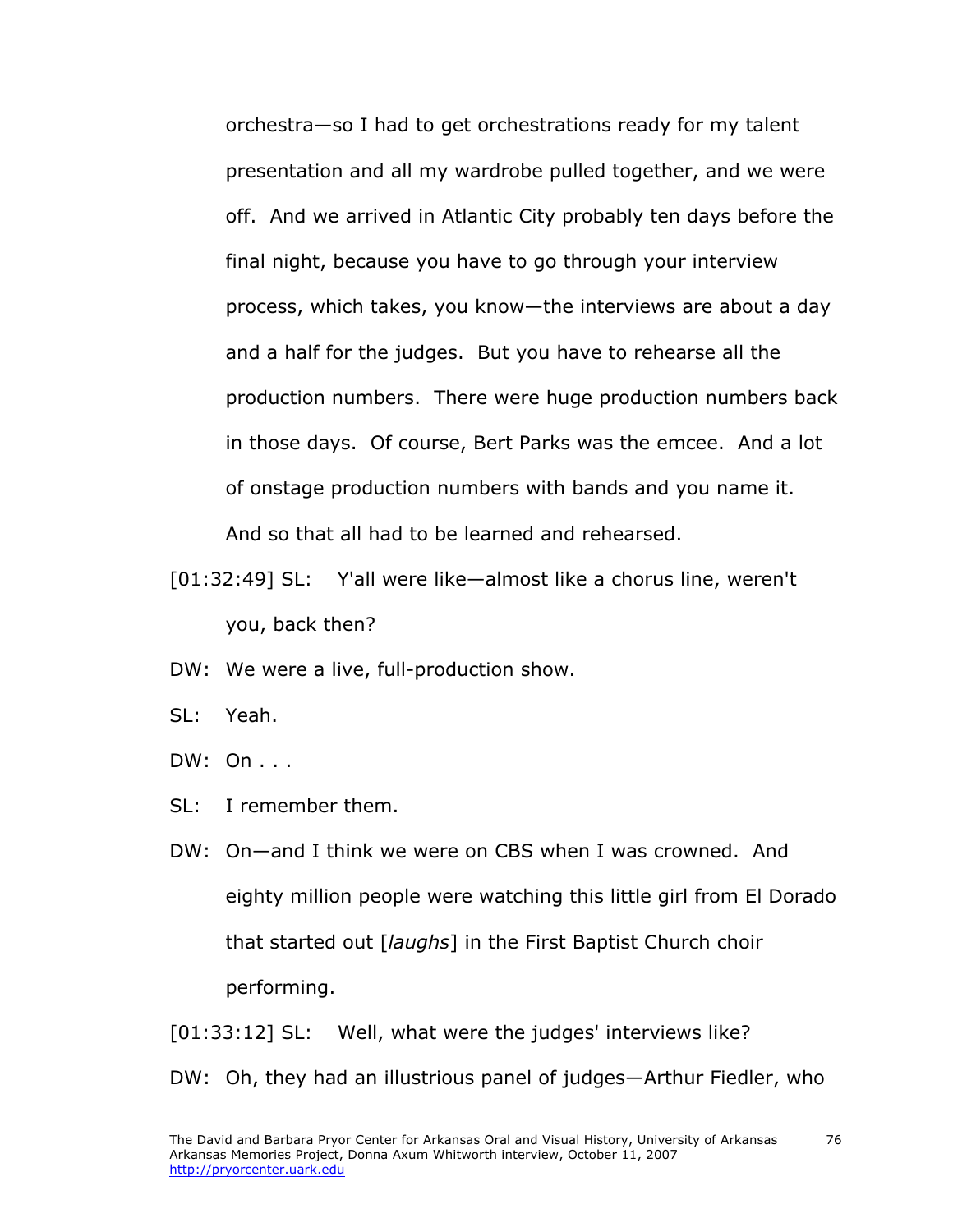was former conductor of the Boston Pops.

- SL: Yes. Mh-hmm.
- DW: Kukla, Fran and Ollie's star—another guy who was a Hollywood producer—Maria Martell, who was a New York fashion photographer, who did the back cover of the program book in my gold gown. And, of course, they were very heady and sophisticated as far as I was concerned, but they asked some very straightforward questions, and all of that extemporaneous speaking that I had done, all that interviewing I had done really paid off. And I thought it went well.
- [01:33:50] SL: So, really, that initial interview process—you guys were competing right then.
- DW: Oh, abs—that's half—almost half the score.
- SL: Yeah.
- DW: Yeah.
- SL: And you felt good coming out of that phase?
- DW: Very good.
- SL: What about the rest of the girls? How much time did you have with—were the only times you spent with the girls during the production rehearsals?
- DW: Rehearsals every day, you know. Sunup to sundown you're with 'em. They were nice.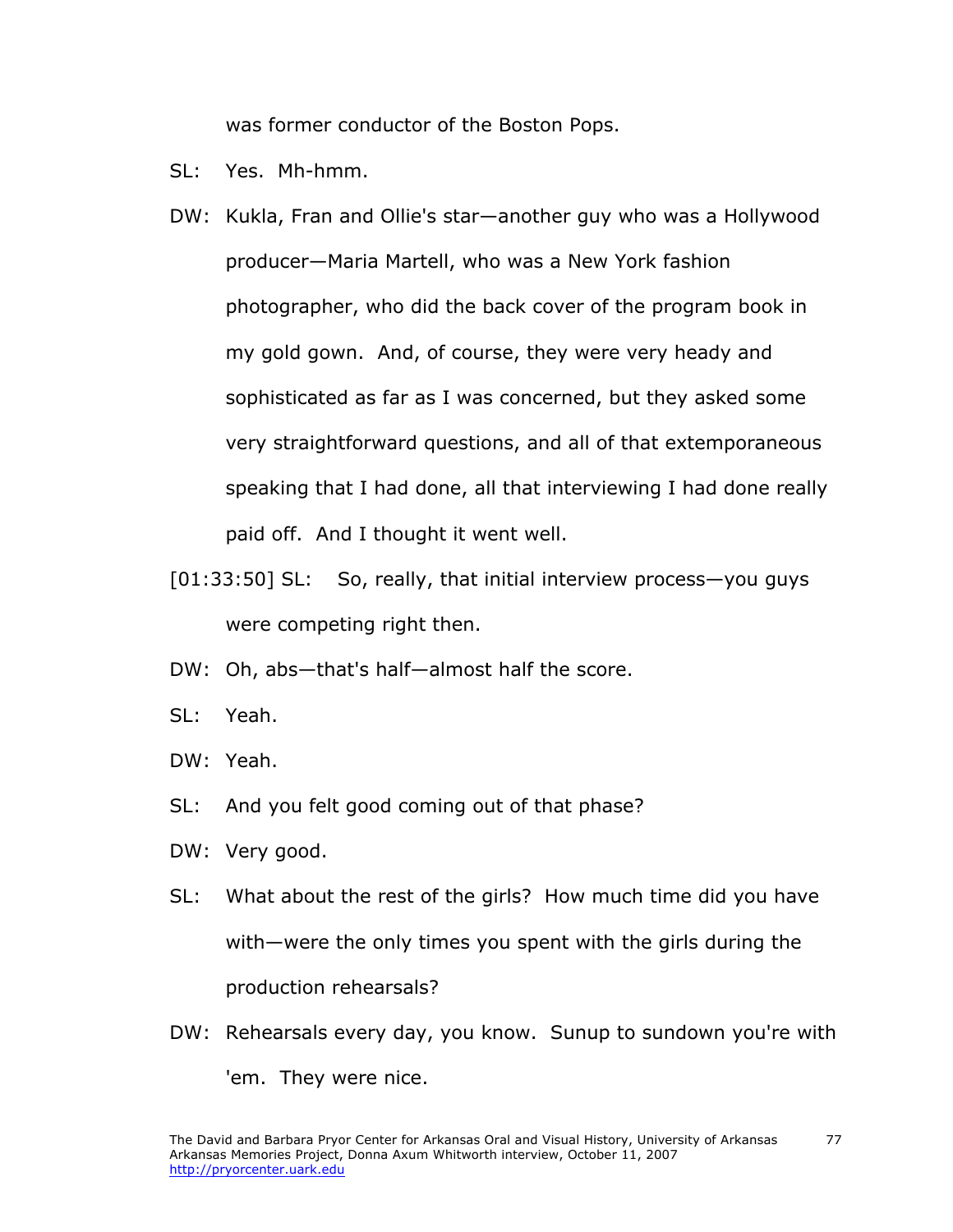- SL: What happened with the church and your religious activities during that week? Was that—did they accommodate . . .
- DW: There was no time for that.
- SL: No time?
- DW: No. No time. Just a whirlwind of activities. Between, you know, press shots and AP, UPI shots on the beach, and . . .
- [01:34:45] SL: So how long was your typical day?
- DW: Eight in the morning to—if it was a preliminary night, until about eleven thirty or twelve.
- SL: Whoa.
- DW: Yeah, long days. So, you know, you're just exhausted by the time you get to the end of the week. And it was black-and-white TV.
- SL: Yes.
- DW: I have a videotape of the full pageant. The first time my daughter looked at it, she said, "Mom, what's wrong with the color?" [*Laughter*] Said, "No color TV back in those days, my dear." [*Laughs*]
- SL: I wonder if we should have Ted Turner colorize it for us.
- DW: [*Laughs*] I don't know.
- [01:35:24] SL: [*Laughs*] Okay, so the first phase is interviews, and while all that's going on, you're rehearsing every day.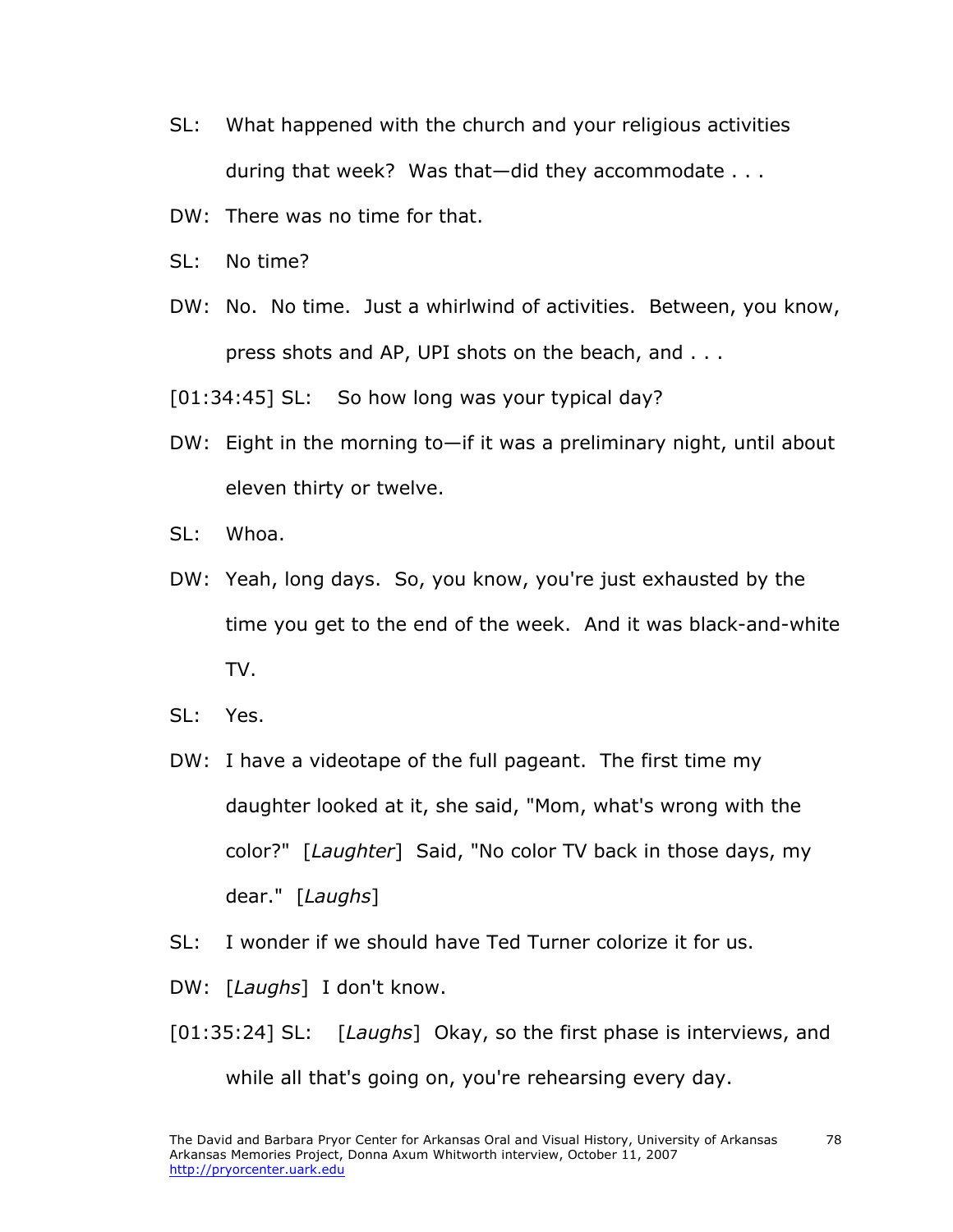- DW: You're doing talent rehearsals if you're on talent that night. Swimsuit rehearsal if you're in swimsuit that night. Evening gown—et cetera.
- SL: And . . .
- DW: So you rotate through each competition once a day.
- SL: They, in other words, they wouldn't do all the girls in swimsuits on a day.
- DW: No.
- SL: They'd be on different days.
- DW: You're divided into three groups of about fifteen to seventeen contestants.
- SL: And so what was the next competition that you did after the interview?
- DW: I was in talent the first night out. And I didn't win talent, which I thought was devastating. I was second—I found out later—but I didn't win talent. The young woman that won was Miss Virginia, and she had sung on *The Voice of Firestone,* which was a pretty heady credit. And then the next night was swimsuit, and guess what? I won swimsuit . . .
- SL: Because you were . . .
- DW: And I was thrilled.
- SL: . . . ten pounds overweight?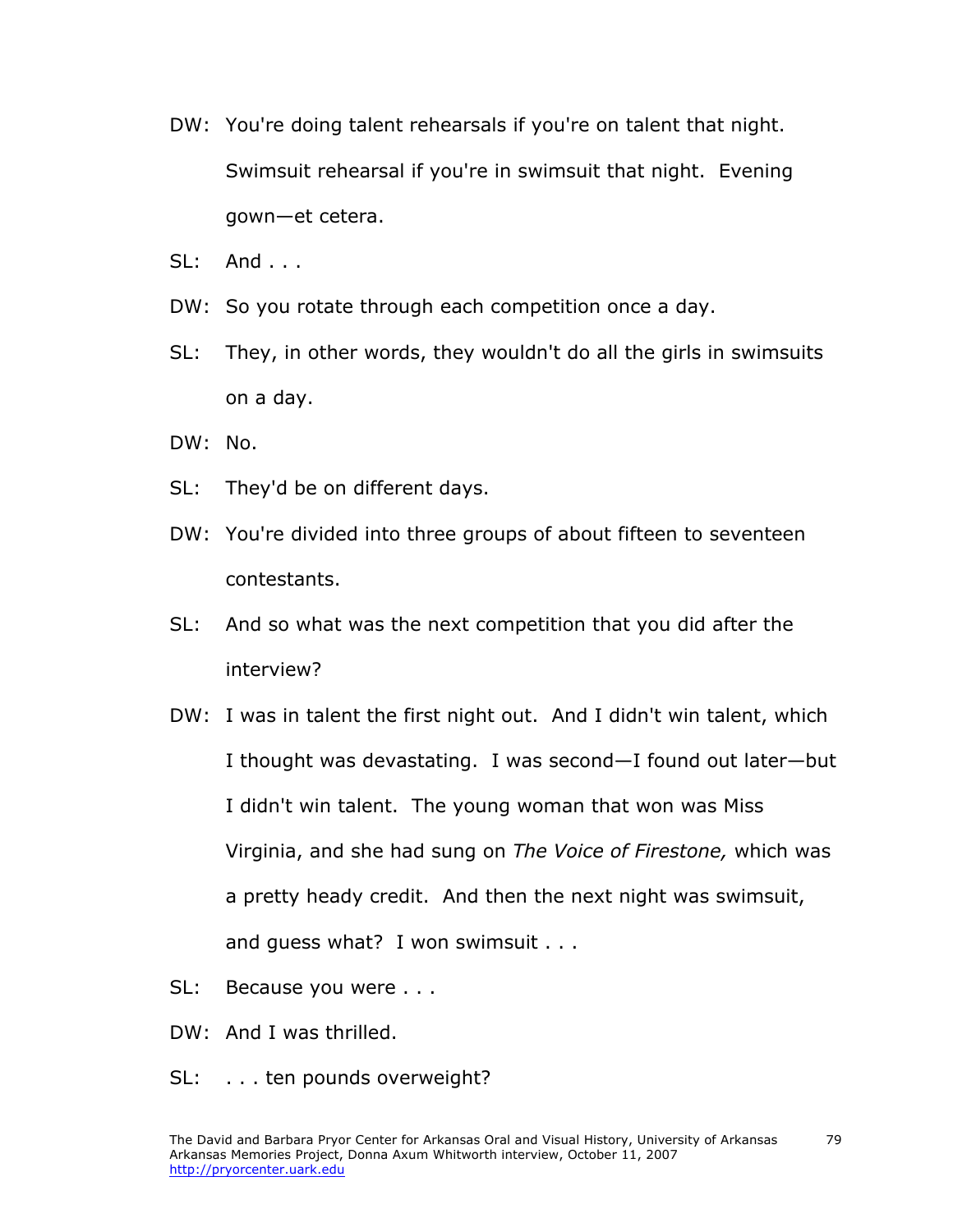- DW: [*Laughter*] No, I don't know. [*Laughs*] I was about a hundred and eighteen pounds wringing wet at that point. And then I made the top ten, and I was—we were off and running again on Saturday night and—very thrilling. It's a big, big stage in Atlantic City. And huge to, you know, to run off of and change clothes. And back in those days, we had those long, leather, white gloves that had twenty buttons up the inside.
- SL: Yeah.
- [01:36:55] DW: And, of course, you had to get your gown on and those buttons buttoned and back on stage in about a minute and a half.
- SL: Oh!
- DW: Two minutes, and so—little pressure there. So you're running all night long, and you're excited and breathless. And I was able to hit that high note in my talent, but out of sheer terror. [*SL laughs*] I sang the "Musetta's Waltz" song from *La Boheme* and a jazzy version of "I Love Paris," which Ken Ballenger helped me arrange—my voice teacher.
- [01:37:24] SL: Yes. That's great. What—so did you—where did you place in the evening gown?
- DW: They don't announce evening gown winner.
- SL: They don't?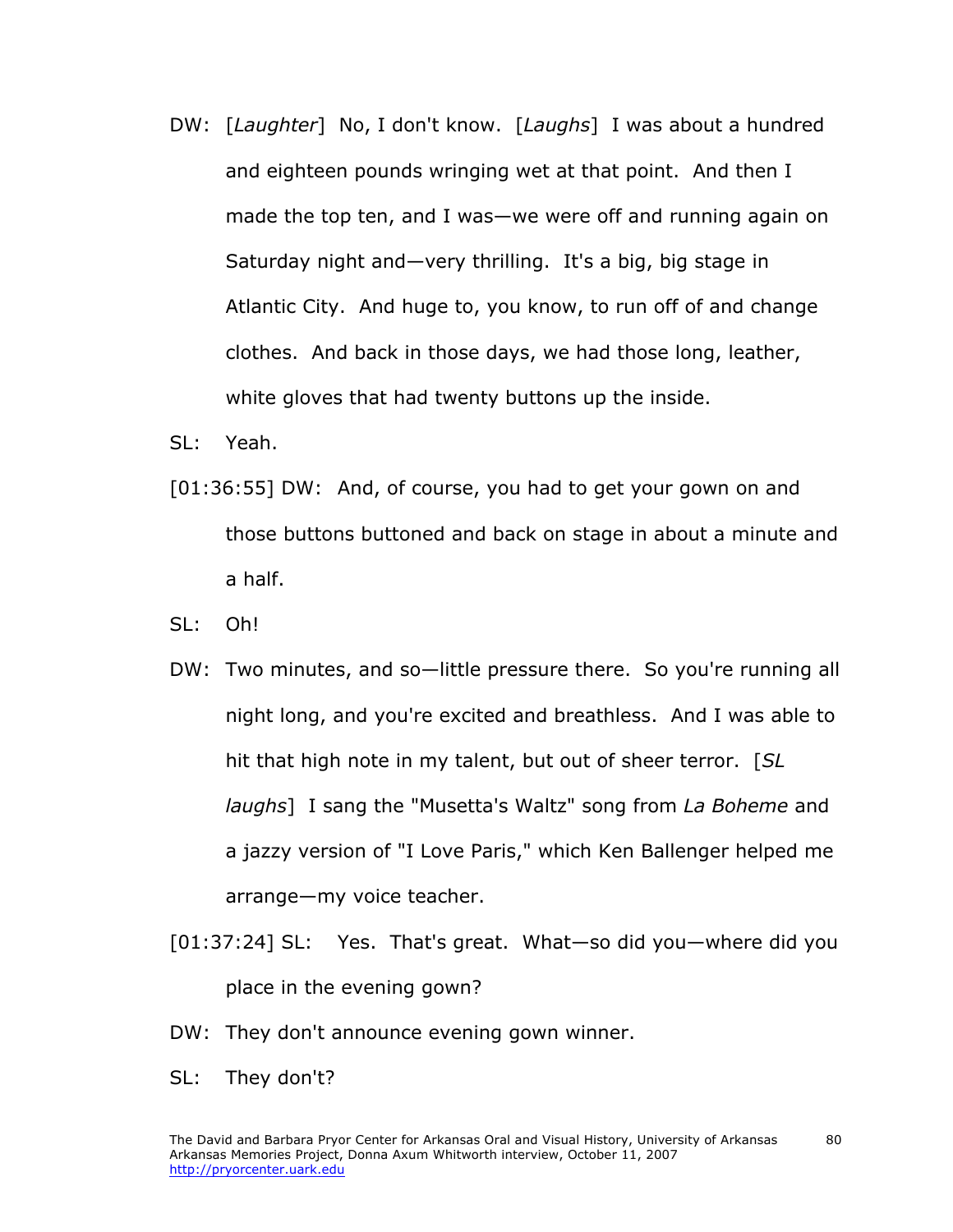- DW: Mh-mm.
- SL: So no one ever knows?

DW: No.

SL: Wonder why that is.

DW: They—well, if you were announcing the winner in all three categories . . .

- SL: Then you'd know who won . . .
- DW: Yeah-take all the suspense away . . .
- SL: Right.
- DW: . . . of who was going to be in the top ten.
- $[01:37:38]$  SL: So, now, as I remember, what we saw on TV-it seemed like we saw swimsuit, we saw—I mean, were those actual videotapes of those competitions that they put together  $or \ldots$
- DW: [*Laughs*] There was no videotape back in those days.
- SL: There was none? Well, how . . .
- DW: It was all . . .
- SL: Did the contest air all three nights or . . .
- DW: It w—no, they only televised the final night. [*Laughs*]
- SL: Okay.
- DW: No. We all competed at the top ten in talent, swimsuit, and evening gown on the final night.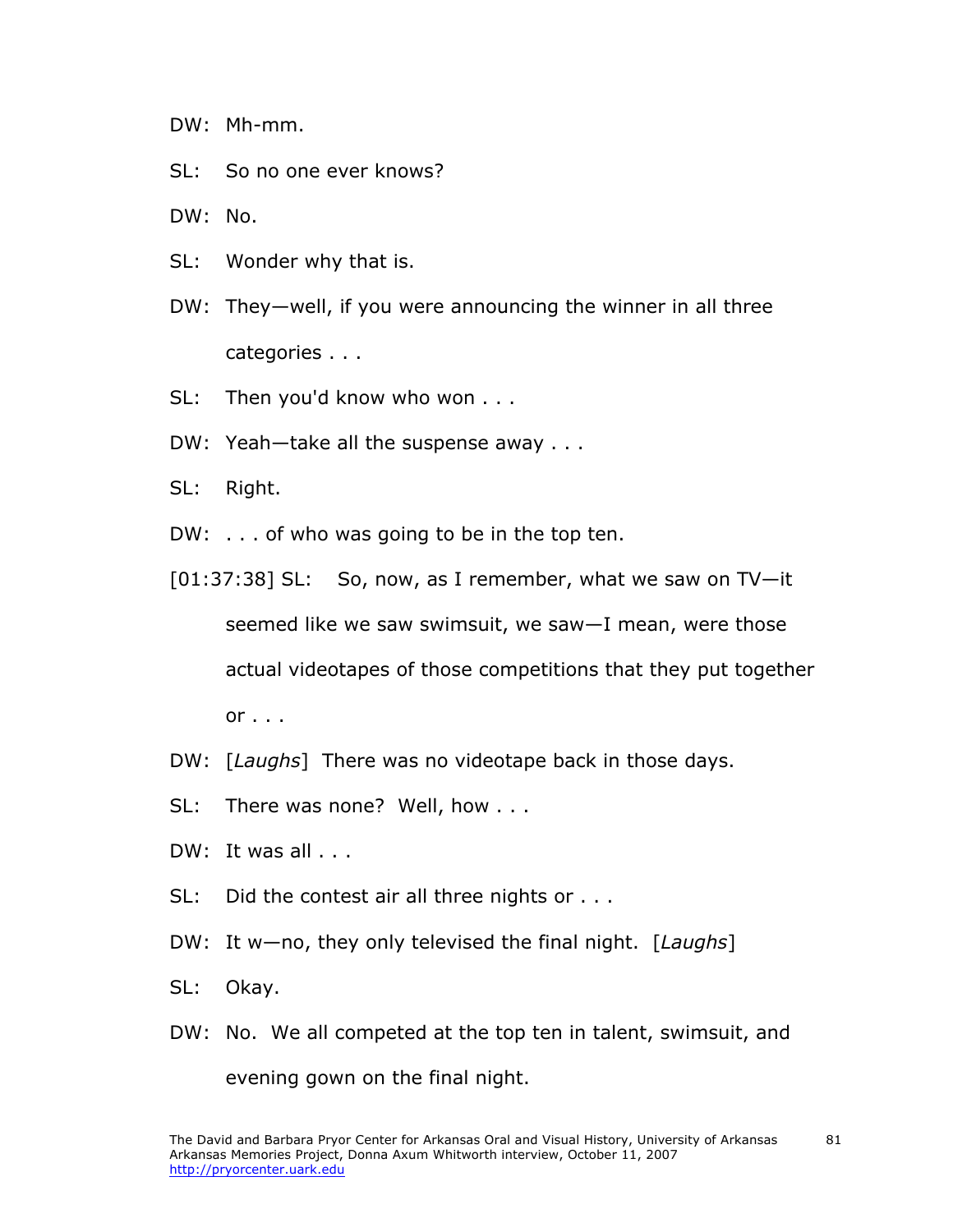- SL: I see. Okay. So it—the field had been reduced to ten by the time . . .
- DW: Yes.
- SL: . . . it was broadcast time.
- DW: Yes.
- [01:38:37] SL: And did anything change on that final night as far as—I mean, now that you had—would—did the lighting change or . . .
- DW: Nothing changed.
- SL: Nothing changed?
- DW: Except the level of excitement.
- SL: Right.
- DW: And the tension. And you knew who you were—which of the nine you were competing with now. And we had two double preliminary winners and me in the preliminaries. And one of the double preliminary winners didn't make top five, which was interesting. So you can see that the interview played a big role in that. So it was an interesting scenario to see who made top five.
- SL: Tell me about the emcee.
- DW: Bert was wonderful, you know.
- SL: Well . . .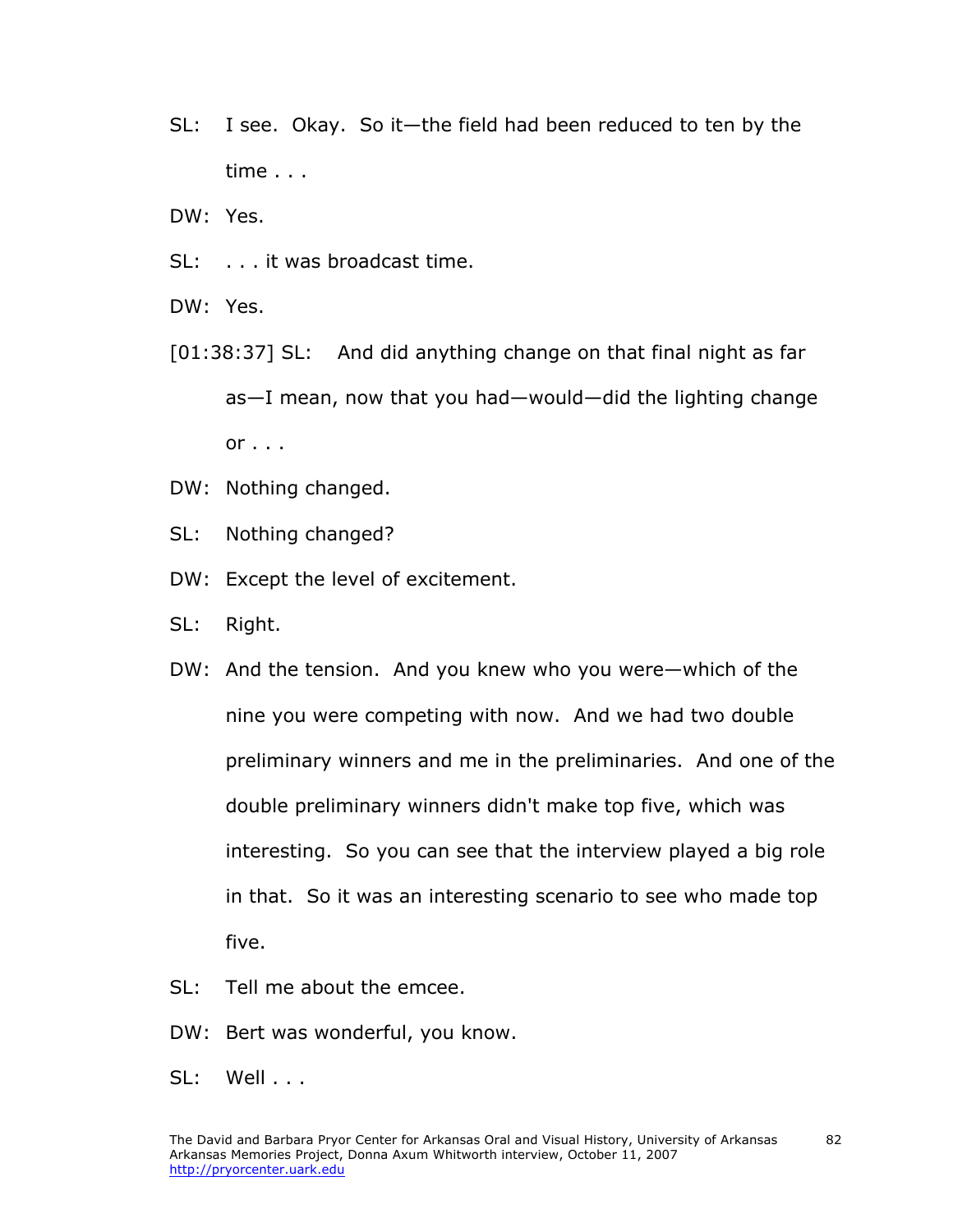- DW: I miss him to this day. He was a great southern gentleman and made you feel very comfortable. He—'course, he knew we were all nervous as a cat up there on stage. And he was just great fun to be with in rehearsals and on stage.
- [01:39:36] SL: Always seemed just totally professional and knew how to hit his mark and . . .
- DW: The thing about Bert was his focus was on us and not himself.
- SL: Uh-huh. There's some daddy comin' in on that.
- DW: He knew the proper role for television host.
- SL: Uh-huh. And he could sing.
- DW: And he could sing, and he was fun, and he was comic. And he was just terrific.
- SL: All right. So let's just talk about the final night.
- DW: All right.
- SL: What—so your—the field is ten. There's ten of you. Are you all in the same dressing room? Are you sharing a . . .
- DW: Yes.
- SL: . . . a space between each event?
- DW: They—when the ten are announced, the hostesses backstage gather the gowns and the personal belongings of the ten and put them all together there. Each out of the contestants has a dressing table, so everything is in one locale and the dresses are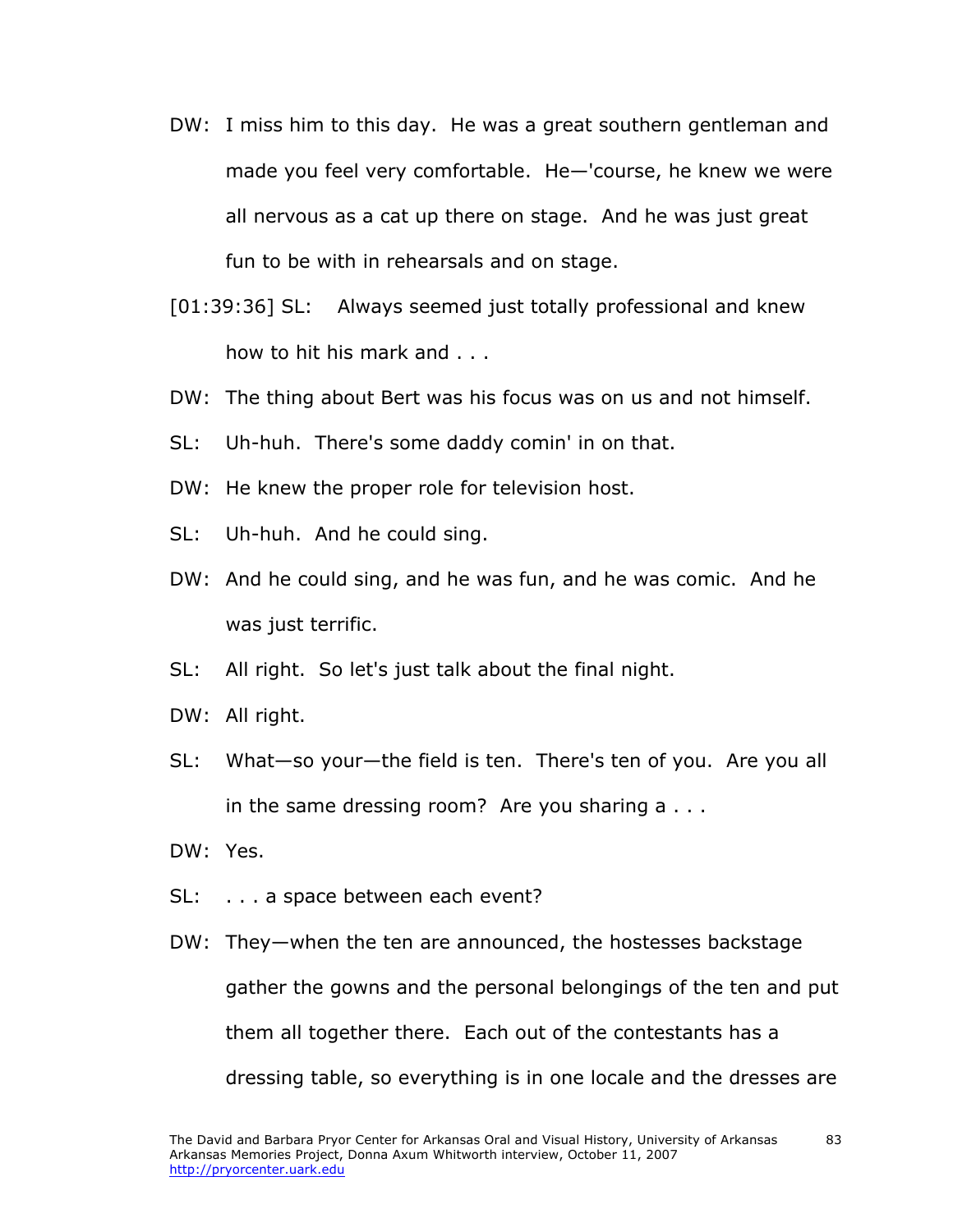hanging on a rack nearby, and there are ten hostesses assigned. And they know what to do. It's very fast running around back there and tryin' to vocalize in the back hall. I remember stepping outside into the staircase and doing vocal scales, warming up my voice. And you know, I get nervous thinkin' about it—thinking about that night and the opportunity that was there, not only to win Miss America, but to win a ten thousand dollar scholarship. Now, in today's dollars that doesn't sound like much, but it was a lot of money back in those days.

SL: Oh, yeah.

[01:41:17] DW: Plus what I earned as Miss America. But at—the ten was narrowed to five, and we were escorted out, and we sat on gold chairs on the stage. [*SL laughs*] And we all had on the white gowns there—you know, no one wore a colored gown. And we looked like debutantes as opposed to sleek, sophisticated young women. And we had escorts that were in tails standing behind us, and that's when Bert called us over to pick out our word. And so we spoke extemporaneously—there that good experience came in. [*SL laughs*] And all the training union and church, and all those things that had led up to that moment came through in my ability to think about the meaning of that word and to speak on it. And I was told later by the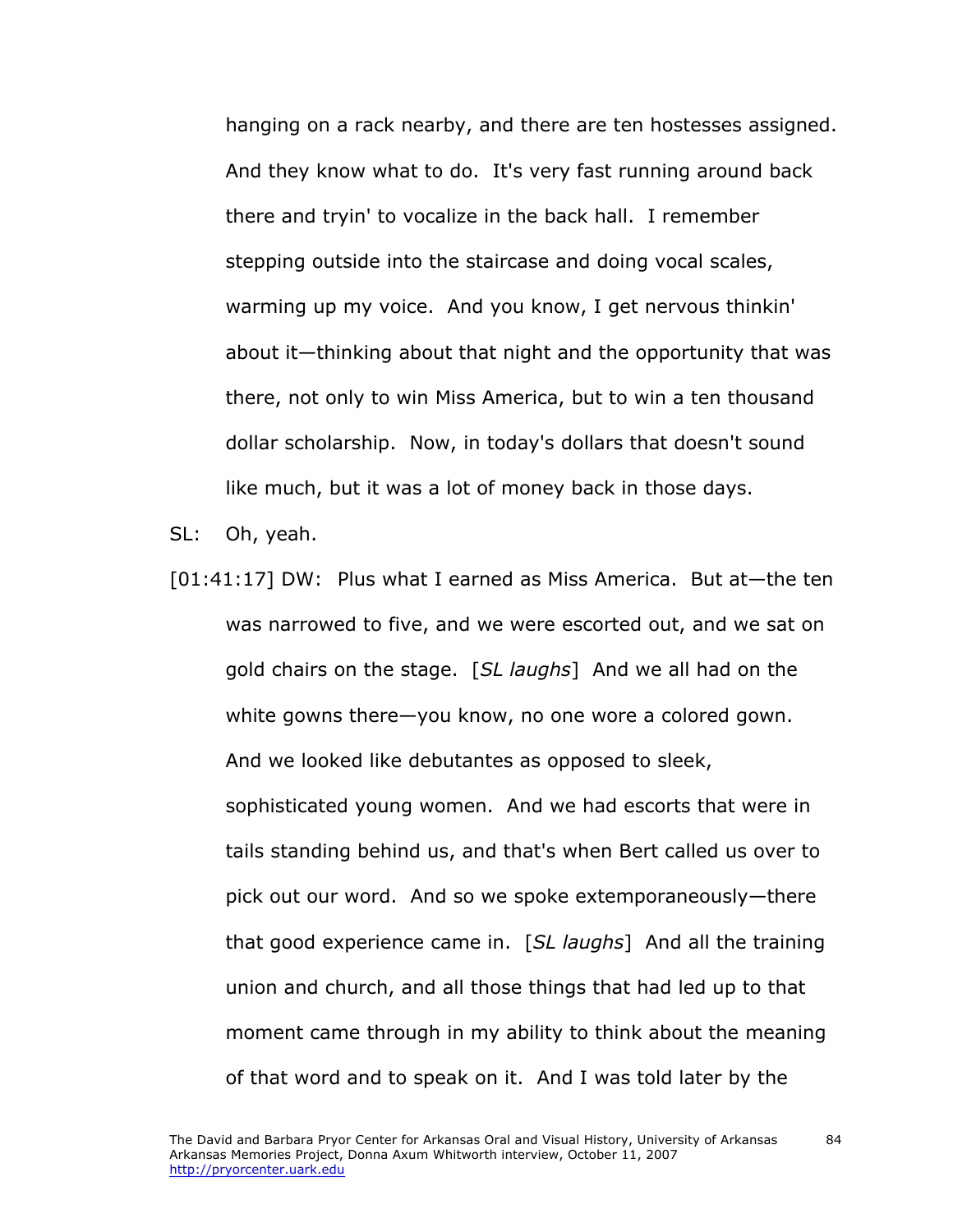auditor that I had—pointwise—had already won the competition, but that little speech really pushed me over the edge.

- SL: All the . . .
- DW: This was many years later—maybe twenty years later. He told me that.
- SL: [*Laughs*] That's so great. So . . .
- $\Box$  [01:42:27] DW: Now, let me tell you what it was like sitting there, because my . . .
	- SL: I want to hear that.
	- DW: As they peeled off the runner-ups, they left and the chair was taken away, and I was sitting there with . . .
	- SL: Oh. [*Laughs*]
	- DW: . . . Miss District of Columbia, my first runner-up. We had both worn the same gown. She had on a gold gown like mine. We both had the same swimsuit. And we had sung the same song, "I Love Paris." And there we sat, holding hands as they do, like this.
	- SL: Yeah.
	- DW: And so many people have said, "What was it like when you heard your name called out?" And it was like the flashback of all that many years of training and working and preparation, and how proud I was to be representing Arkansas and the University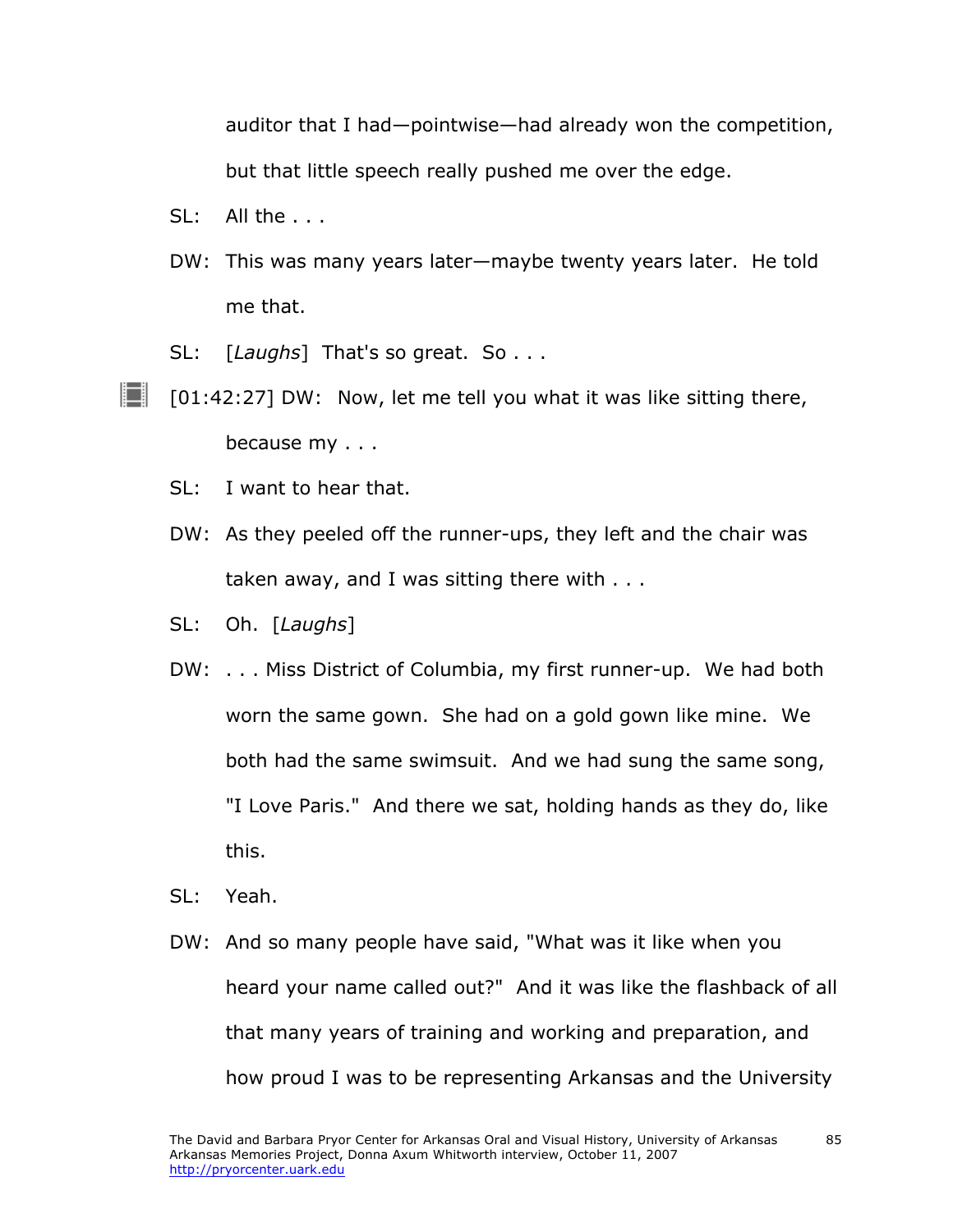of Arkansas. [*Laughs*] And I tear up when I say this.

- SL: Well . . .
- DW: But it was just the greatest moment for my family and for my people. My people were Arkansas.
- [01:43:29] SL: So, now, as I remember, they call out the first runner-up, right?
- DW: Yeah.
- SL: And so you're kinda left there. [*Laughs*]
- DW: Yeah, you know, and my hands go like this [Hands over Face], you know, and I could just hardly believe it. And, you know, I get up there and I get the cra—the sa—the crown and the sash put on and the big bouquet of roses, and then the robe. They were still using a robe and a scepter back in those days. And Bert Parks sang my song, and I walked that long runway, you know.
- SL: I don't see how you could've walked. I don't see how you walked.
- DW: And there was a large delegation there from Arkansas, particularly from El Dorado, my hometown. And I remember seeing them at the end of the runway, and . . .
- SL: Were your mom and dad . . .
- DW: Mother and Daddy—they brought up on stage and interviewed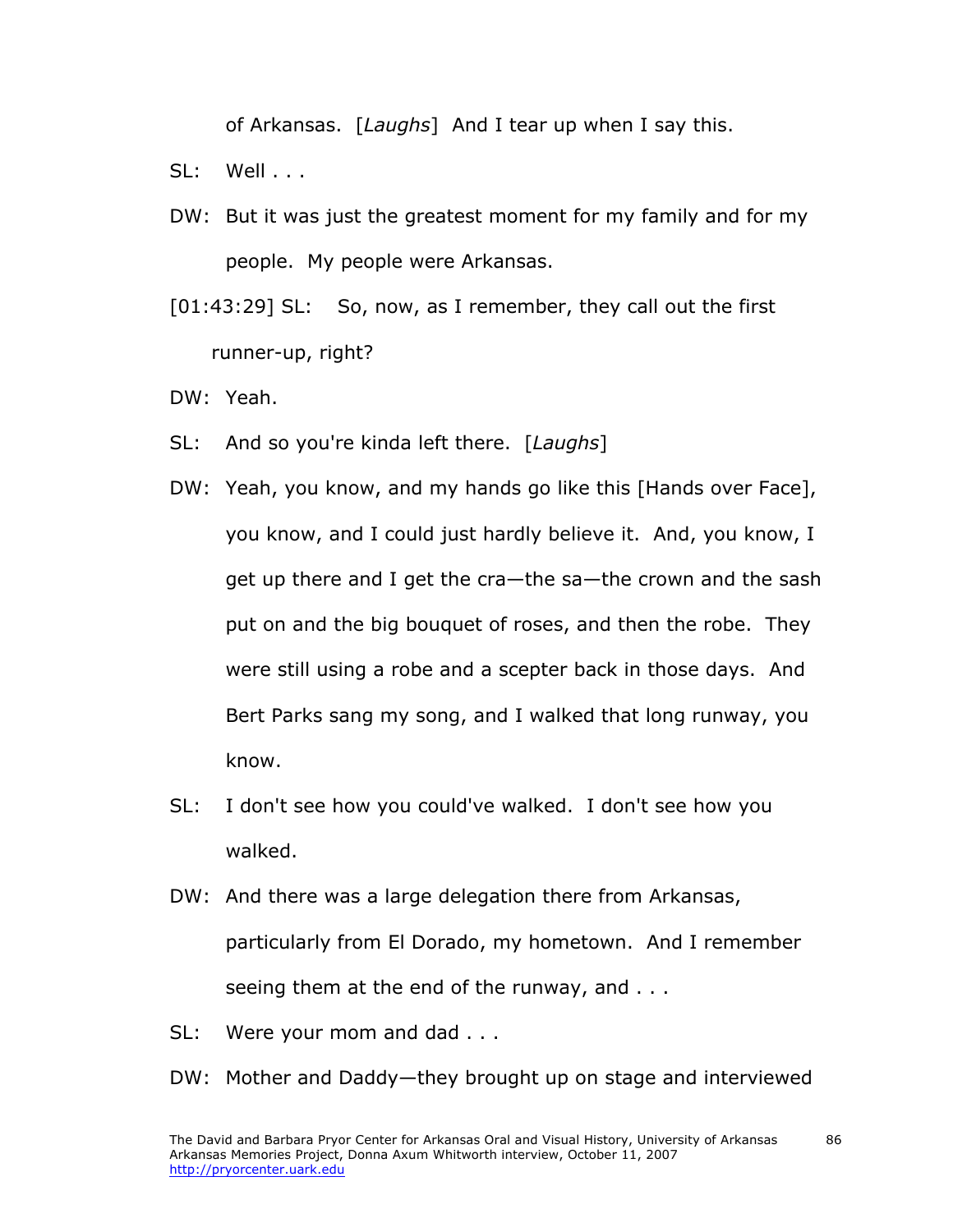Mother and Daddy and Mona. [*SL laughs*] Yeah, they're all on the kinescope—the tape—the full kinescope of it.

- SL: Wow.
- DW: And my life has never really been the same.
- [01:44:24] SL: Well—and it was—like you say, it was a banner moment for the state. I mean, there's no question . . .
- DW: Well, I am told that there was a great celebration that broke out at the Tri Delt house. [*Laughter*] And all the fraternity guys came over to the Tri Delt house, and they couldn't get 'em all out by day call.
- SL: Right.
- DW: And there was great celebrating. [*SL laughs*] But the other funny thing was that there was a time delay on the telecast, and somehow the Virginia chapter knew that I was a Tri Delt.
- SL: Oh.
- DW: So the called the house here at Fayetteville. And they said, "She won! She won!" And they said, "Are you sure? Are you sure?" [*Laughter*] And so they all sat around the TV and, you know, waited. And, sure enough, it had happened.
- SL: Wow.
- DW: And I got to s—visit with lots of Tri Delts as I toured the country—two hundred and fifty thousand miles of traveling—the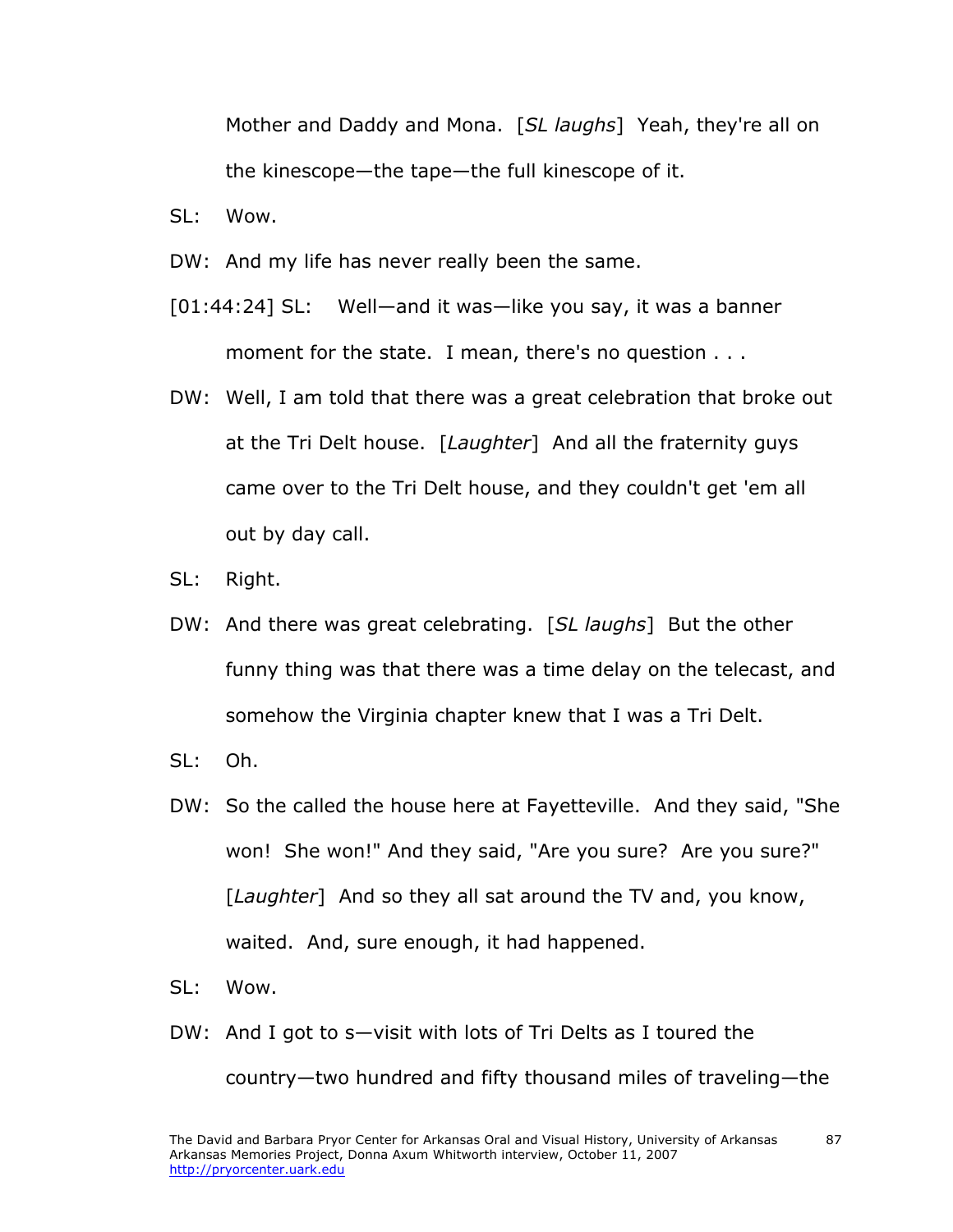whole chapters would come out to where I was, and that was great fun, too.

SL: Well, so now the box that you're in is . . .

[01:45:29] DW: The box has expanded. [*Laughter*] I remember distinctly—after being crowned, I was given a list of do's and don'ts and things you say and things you don't say by the executive director in the dressing room. My crown was readjusted, and I was taken to what they called the Toni Ball. Toni was—Toni Home Permanents . . .

SL: Yeah.

DW: . . . was the sponsor. And so they took me down the back elevator of convention hall, and the elevator door opened, and there were, like, four policemen there. And I'm standing there in my robe and my crown, and I said, "Oh, my goodness, what's happened?" And they said, "We're here for you." [*Laughs*] I thought, "Oh, my gosh, this is the beginning of a big-box era in my life." And, you know, for a year it was like that, and still is when I come home to Arkansas. You know, last night on the steps of Carnall Hall, a lady turned around and said, "Oh, hi, Donna." And they always just call me Donna.

SL: Well . . .

DW: In the grocery store—it's just Donna. And I love it that way,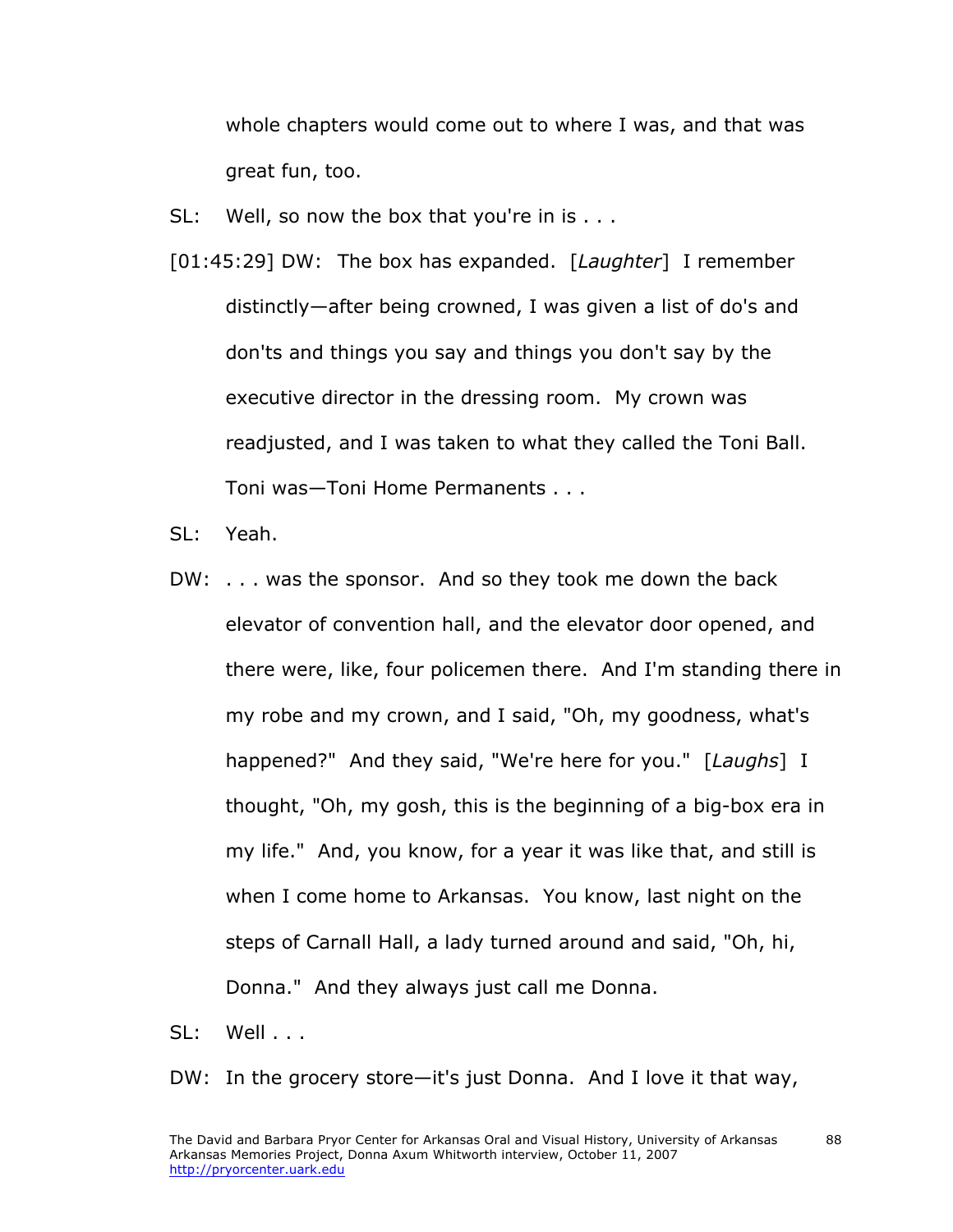but . . .

- SL: Yeah.
- DW: . . . to just be recognized is still such an honor.
- SL: So . . .
- JE: [*Telephone Rings*] Oh, there's a problem.
- SL: Ah.
- JE: Give me just a second.
- SL: Okay.
- [Tape stopped]
- [01:46:39] SL: So the elevator doors up—four policemen—it's starting to dawn on you that, you know, you're now kind of it. You're . . .
- DW: You're a national celebrity overnight.
- SL: Well, and—yeah, no kidding—eighty million people.
- DW: Yeah. You're quoted in the newspaper in *The New York Times*. You're interviewed by the *New York Times*, the *L.A. Times*. You know, all of this preparation, you know, had to be there. It's just a matter of timing and life experiences in so many instances, because the next day I was whisked away in a limousine to New York, and had my first New York press conference Monday morning. And we had a suite at the Park Lane Hotel that we had there for a year. And we traveled in and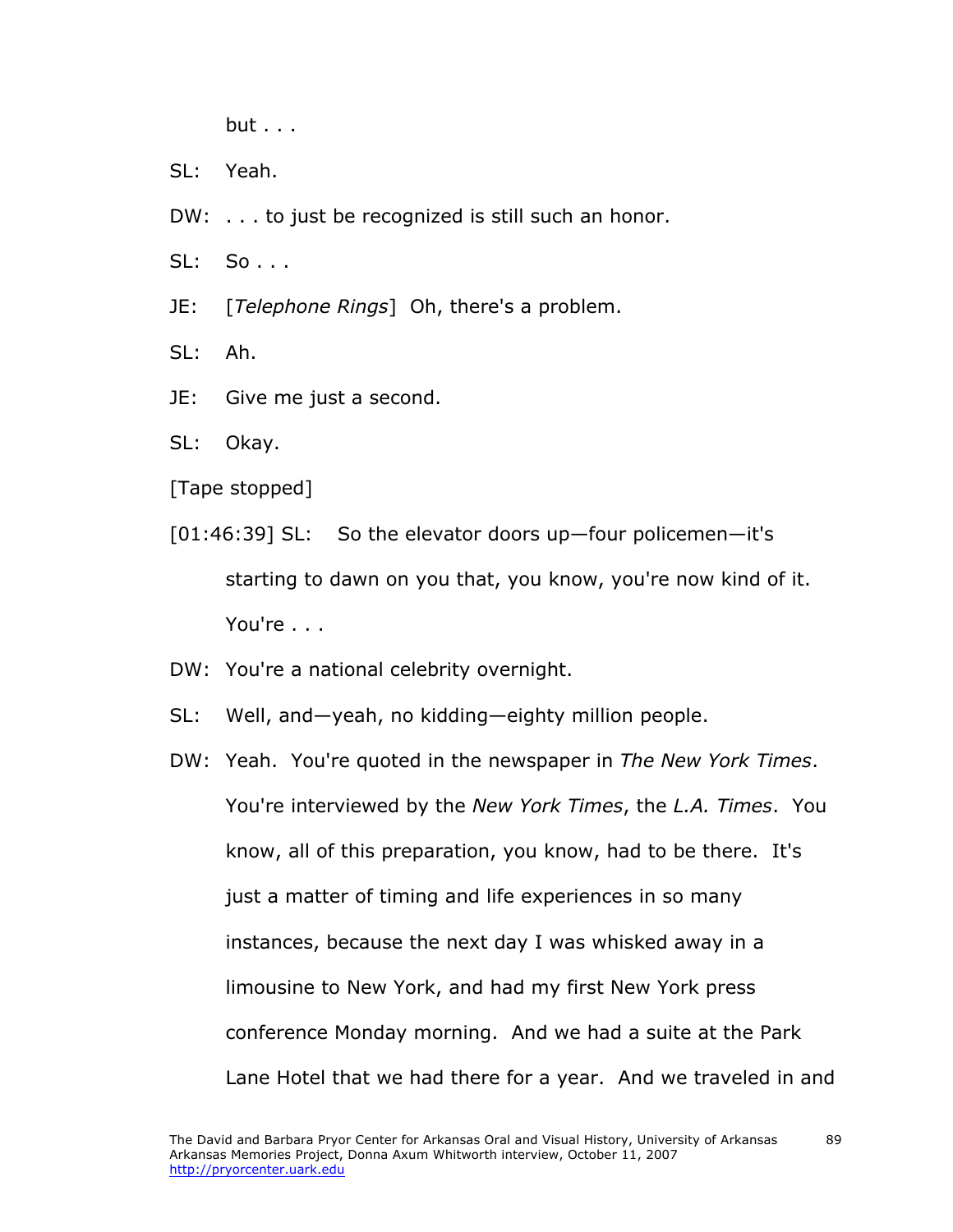out of New York—twelve months, two hundred and fifty thousand miles—and here I was the year before, a rising senior at the University of Arkansas. [*Laughs*]

[01:47:31] SL: So what was your first trip? Do you remember?

- DW: Well, I think early on I went to Cherry Hill, New Jersey, for an Outstanding Woman of the Year presentation by the New Jersey governor. But I was just off and running. My traveling companions would come on with, like, six pages of itinerary, and that would be, like, a month. And they'd switch out every six weeks. Of course, Miss America [*laughs*] just goes on the whole year, but . . .
- SL: Yeah, that's right.
- DW: But it was a grueling schedule. And you had to be punctual, and you had to look just perfect all the time, and you had to be just on your toes, and be pleasant all the time, and it was very draining . . .
- SL: You were Miss America.
- DW: . . . but it was very rewarding.
- SL: Well, just as a historical note, how long had the Miss America contests been going?
- DW: Nineteen twenty-one.
- SL: Nine twenty-one. So by your time, they had probably developed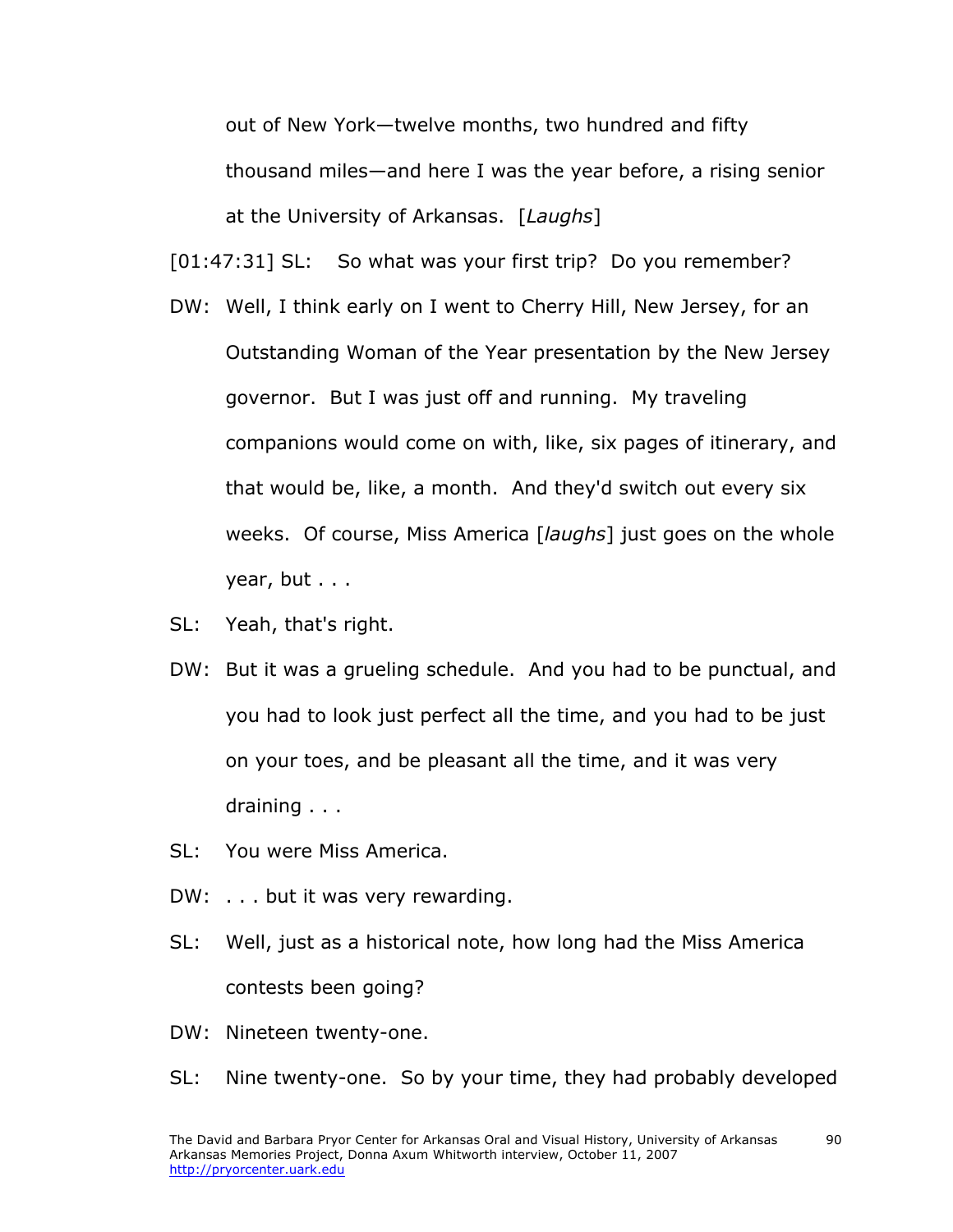a template, and they pretty much—I mean, all this stuff is set in motion years ahead, I would assume.

DW: Yes.

SL: Or a year ahead.

- DW: And we had wonderful national sponsors, and they had their choice of my appearances—my appearance dates well before the general public did and . . .
- SL: Uh-huh. And . . .
- ▐▔▌ [01:48:52] DW: . . . but shortly after I was crowned, one of the most tragic events in world history took place.
	- SL: Yeah.
	- DW: And I was a part of that, and that was the assassination of President Kennedy.
	- SL: Where were you when that happened?
	- DW: I was making an appearance at the national Pepsi-Cola bottlers convention in Dallas the day of the assassination—November 22, 1963.
	- SL: Were you actually—was the event that night or . . .
	- DW: It was a luncheon.
	- [01:49:21] SL: A luncheon. So . . .
	- DW: And I was gathering with the head table to go to the luncheon
		- site. Must have been five hundred people there. And we were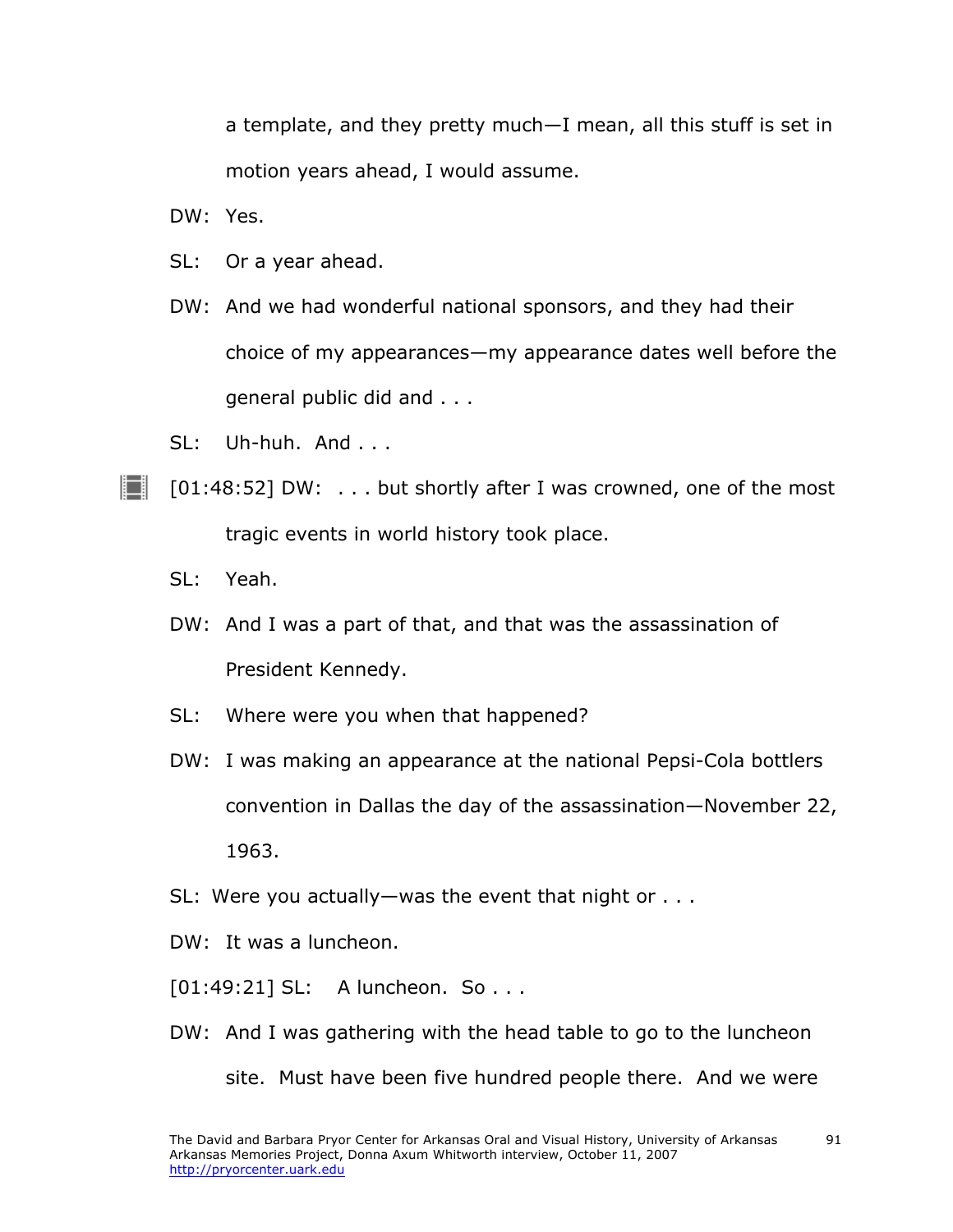getting on an elevator to go down. Joan Crawford was there with her husband, Mr. Steele, who was the chairman of the board, and that's when someone said, "We've just heard that the president's been shot." And of course, everybody was devastated and gravely concerned. And when we got to the luncheon site—'course, they had a program planned, but they just asked one of the local ministers to get up and pray for the president and pray for the nation. And I believe they served the meal, but everybody just sat in stunned silence and just got up and left. And I remember walking back to the hotel or being taken back to the hotel and then walking up to Neiman Marcus, actually. And the people of Dallas were just devastated that this had happened in Dallas and devastated by the whole event. And it was such a dark time for our nation. And my chaperone and I flew out of Love Field the next morning. You know, where just hours before the new president, Lyndon Johnson, had been sworn in, and the body of our president had been taken.

SL: Yeah.

DW: And I still to this day have saved the copy of the *Dallas Times Herald* proclaiming that tragedy. So I met him on the portico of the Oval Office . . .

SL: . . . a month earlier.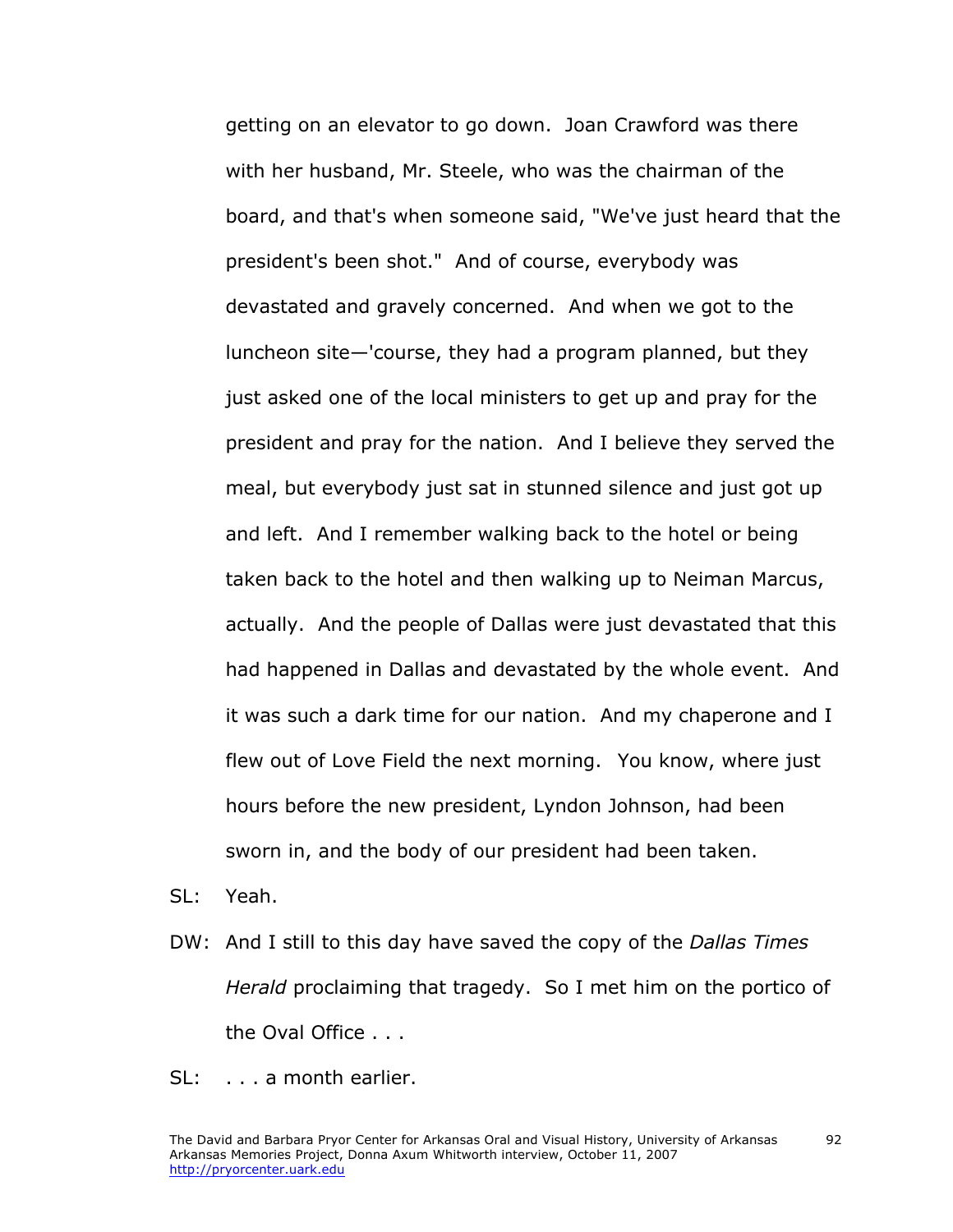- DW: About a year and a half earlier.
- SL: Oh, a year and a half earlier. Okay, that's right.
- DW: And then happened to be in Dallas, then, the day he was assassinated. And that was the end of the Camelot era. It was such a time of optimism for my generation, and the young couple in the White House and the young children and a different sort of president that we could relate to, and then it was all over. And then as we progressed a few years later, then we were into the Vietnam War, and the campus protests, and—so that was really kind of the end of it, just like a curtain coming down.
- [01:51:31] SL: Did it change or would have you been aware of any changes in your itinerary from that point on? Were there . . .
- DW: No, I just maintained my itinerary.
- SL: And the itinerary was mostly corporate . . .
- DW: It was a combination of corporate, small town Christmas parades, inland surfing at Cypress Gardens—both commercial as well as corporate or—anybody can book Miss America. You just call the office and say, "I want to book Miss America on this date," and schedule it.
- SL: Wow.
- DW: So I was all over the place, you know? Festivals. I was at the New York World's Fair for General Motors.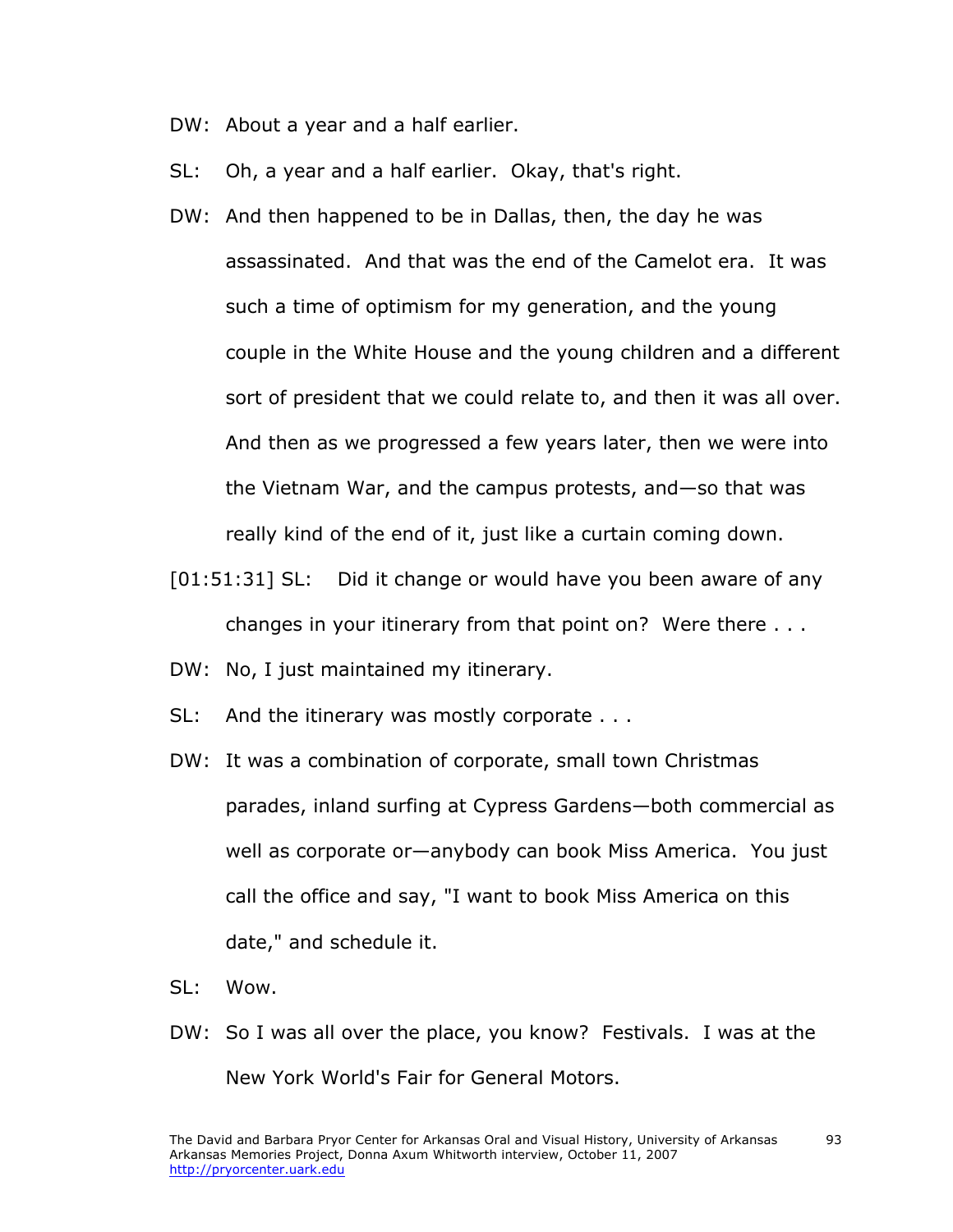- TM: Could you—did you notice any difference in the—in people, like, after the assassination? I mean, could you tell a difference in the country in your travels as far as . . .
- [01:52:26] DW: I think it was a much more somber country, coming to grips with the reality of violence, and although we probably will never know what caused that assassination or who caused that assassination or the circumstances around it truly, our focus became much more international, I think, politically. I think we lived in a bubble.
- SL: Yep.
- DW: Americans lived in a bubble that everybody loved Americans and esteemed our president as much as we did.
- SL: It did. It was not just a national thing. It hurt. It hurt everybody—it, you know, it shook.
- DW: It changed the world.
- SL: Yep. Well you know, to this day, you don't know if—I don't know that you ever really recover from that—from something like that. But you had this itinerary, and you, you know, you . . .
- DW: And I persevered. And then a couple of months later, I had ▐▁▌ another potential tragedy occur. I was making an appearance at the Gator Bowl in Jacksonville, Florida, and the early morning after the Gator Bowl, the phone rang in the outer part of our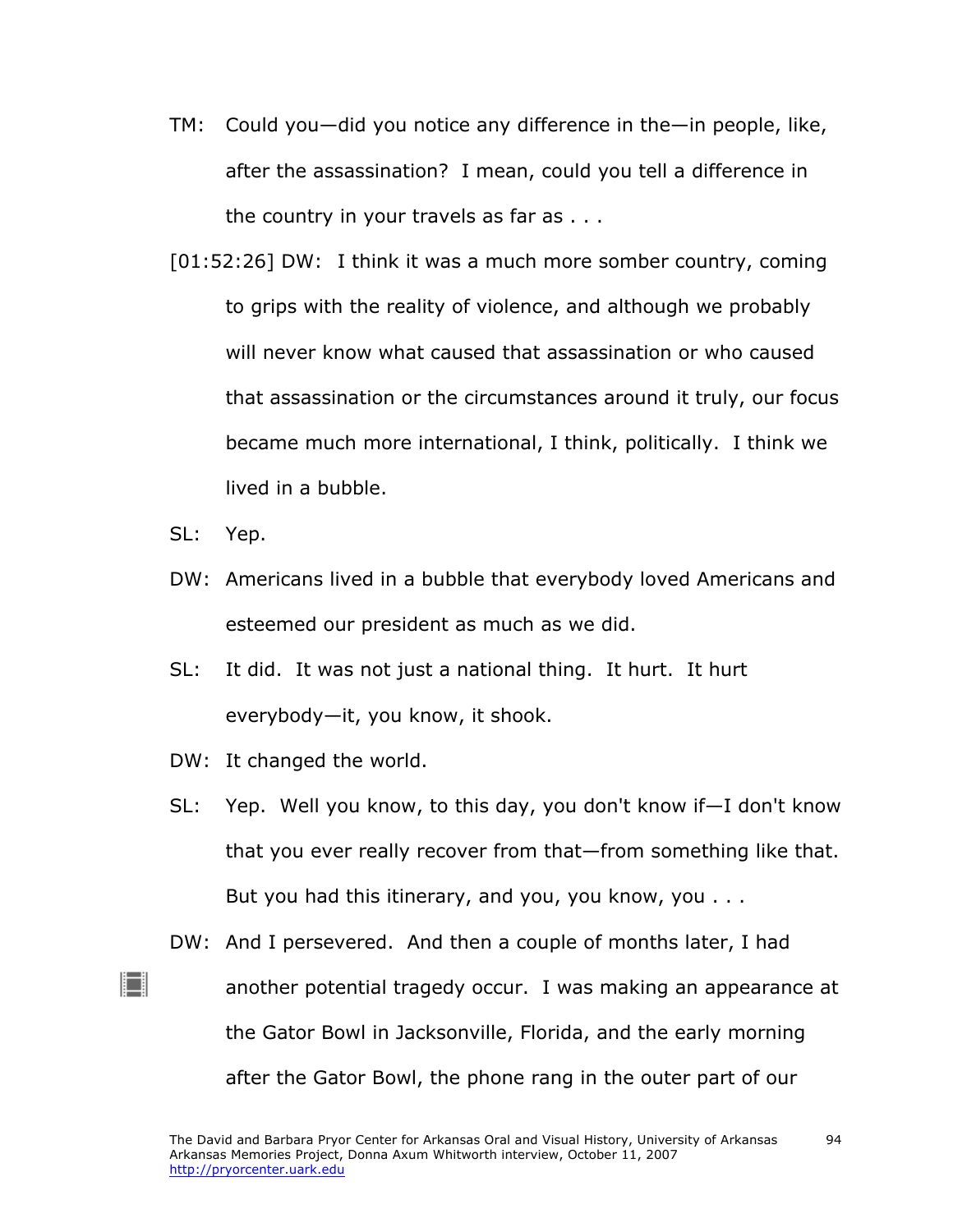suite—constantly. We hadn't left a wake-up call or anything. And we started smelling smoke. And there was a hotel fire in this old hotel. And to make a long story short, my chaperone and I kicked out the screen, hung over the windowsill with smoke coming up in our faces and behind our heads. And she finally passed out. Twenty-one people died of smoke inhalation that day, and I was rescued. Luckily, I was rescued, and Lucille was rescued.

[01:54:18] SL: How did that happen? How did you get rescued?

DW: The son of our public relations guy had just gotten out of the navy and had come with his dad to the appearance. And they had a corner room, and they had put the sheets—wet sheets under the door, and so he had decided that he was gonna try to come find us and get us. And he came and knocked the door in and called out our name because he couldn't see his hand in front of his face because of all the chemicals in the smoke. And I heard him and called out to him, and he found his way over to the window where we were—picked up Lucille, and I held onto him, and we went to their room until the smoke—they got the fire under control and they—the smoke had cleared out, and we walked down the ten flights of stairs to the ambulance and went to the hospital. Later, we found that there was a couple who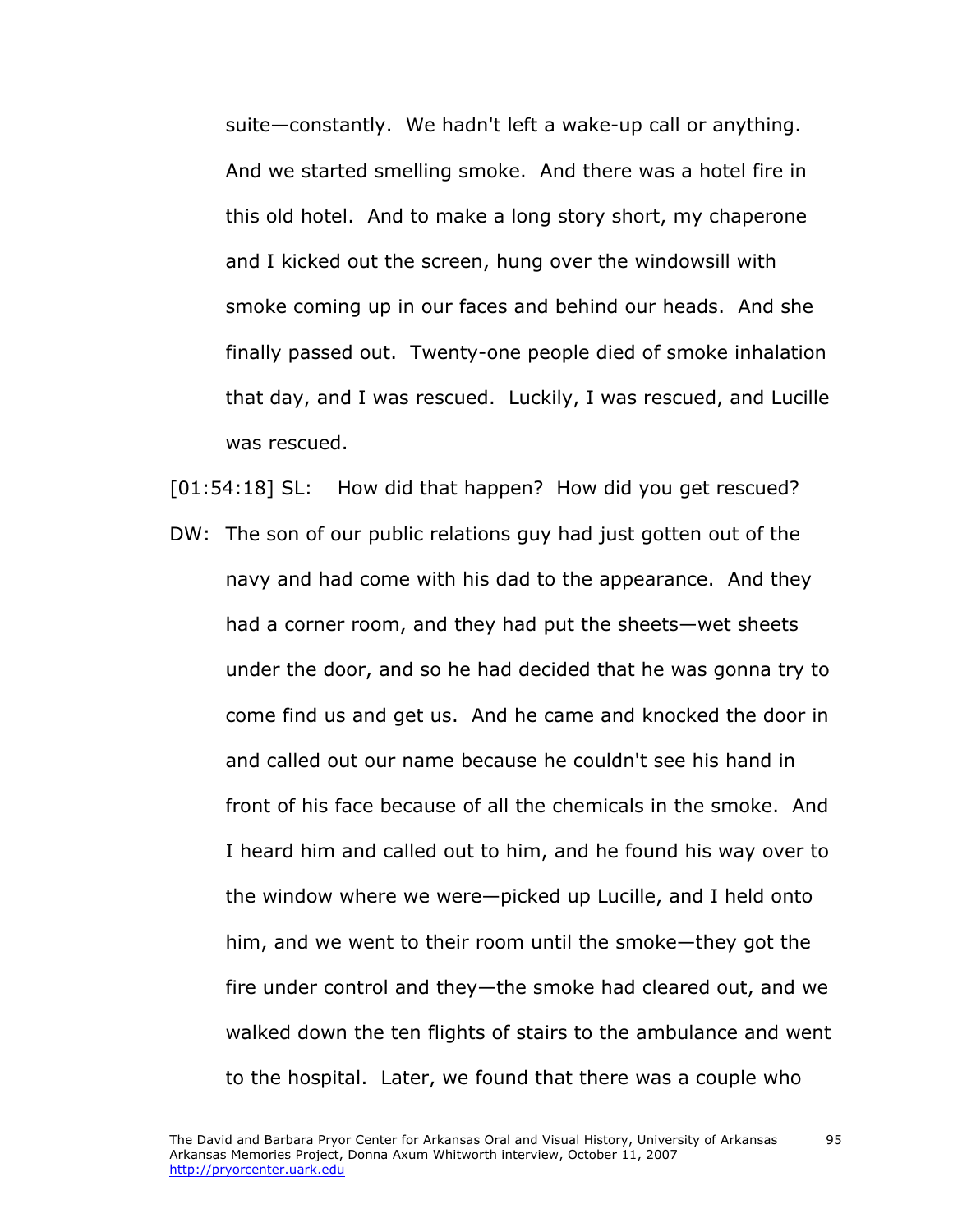had stumbled into our bathroom, thinking they were going down a staircase, and had passed out in our bathroom.

- SL: Oh. Did they die there?
- DW: They did not die. Yeah, interestingly enough, they walked up to me at the Miss North Carolina Pageant in June, and said, "We were the couple that was found in your bathroom." But I left that hotel with a coat over my pajamas and my crown in my hand. [*Laughs*]
- SL: Wow.
- [01:55:37] DW: Harrowing. The thing that was going through my mind as I was leaning over that windowsill—the headlines in the paper I was sure was going to read, "Miss America Perishes in Hotel Fire—First Runner-up Takes Over." [*SL laughs*] You know, so . . .
- SL: That's terrible. [*Laughs*]
- DW: But it did not happen. God was good to me. He had other plans for me.
- SL: [*Laughs*] Oh, boy, that's funny. Well, so you—did the PR person always travel with you all, too? I mean, was there an entourage in your travels?
- DW: Generally, it's just the traveling companion. But Pepsi-Cola was sponsoring that appearance . . .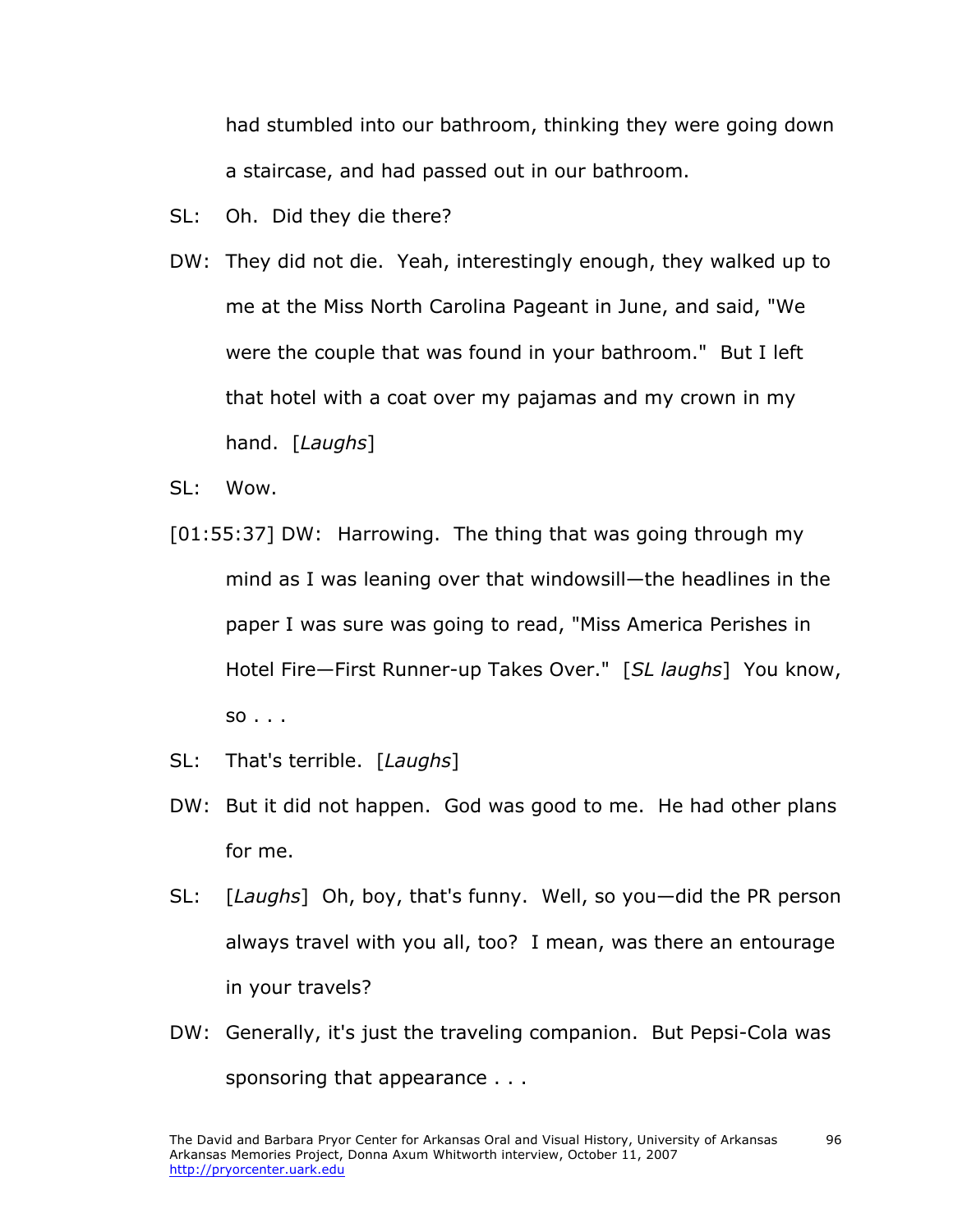- SL: I see, so it was a Pepsi-Cola. . .
- DW: . . . so it was a Pepsi PR person
- SL: . . . PR person. Mh-hmm. Well, I know that there was a great amount of pride, and I know that your spirit was impeccable and all that, but surely that much travel, that many experiences surely—didn't you get run down or did it ever seem like—I mean, did you just eat it up the whole time or did you get worn out with it?
- [01:56:43] DW: I loved being Miss America and the opportunities that I had to meet the people and to absorb and internalize the culture of our country and the differences of our country. It's tiring, just as if you were on a job that you had to travel every other day, practically, to somewhere in this country. And to always be your best and look your best. I learned how to take care of my body. I learned to take vitamins. [*Laughs*] I learned how to go to bed when I could go to bed and rest. You know, I learned to—I had to be my own hairdresser, my own secretary, my own everything—take care of my clothes. It's a full-time job.
- SL: Now, how old were you when this happened?
- DW: Twenty-one.
- SL: Twenty-one. Wow.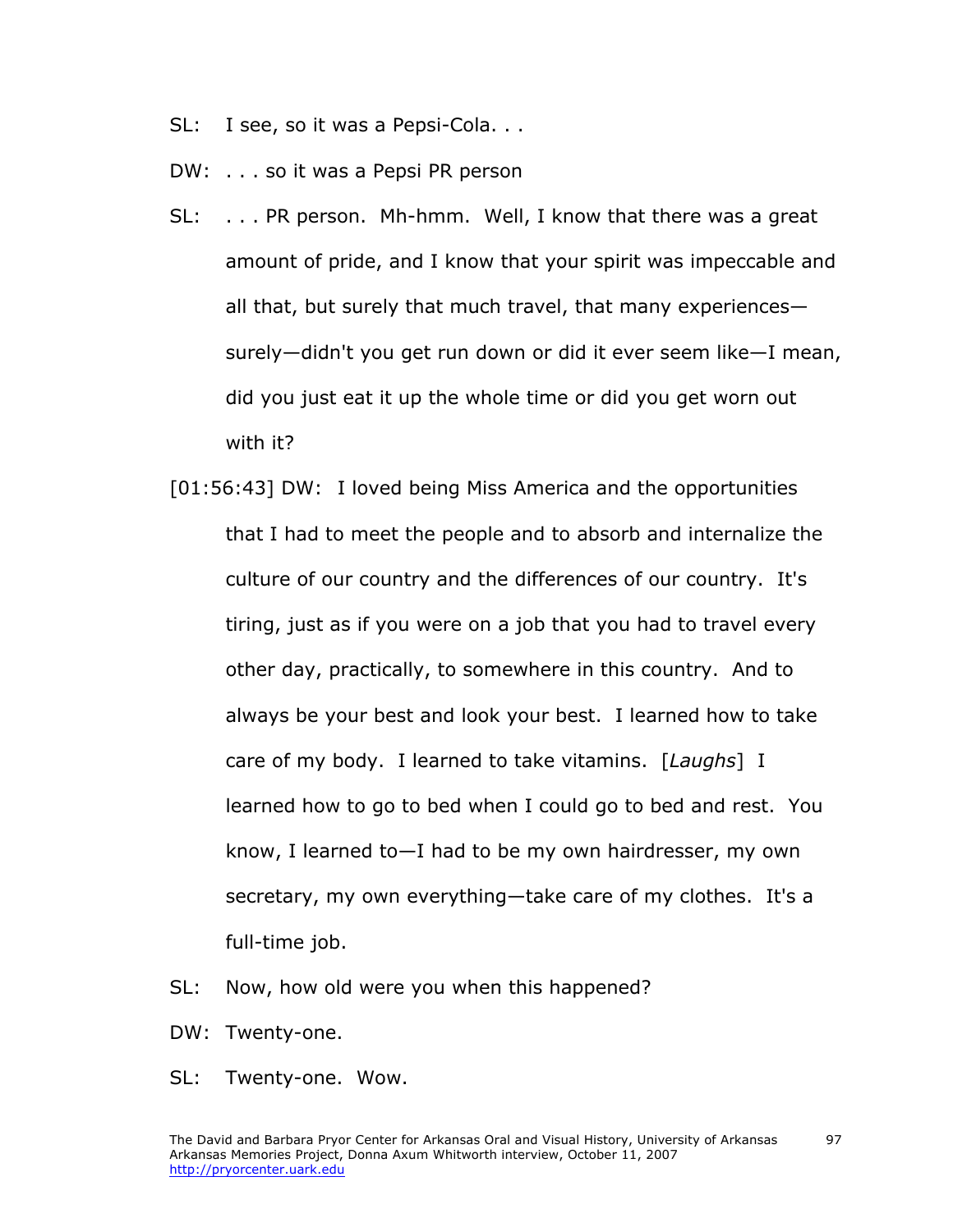DW: In fact, I turned twenty-two the night I was making an

appearance on *The Garry Moore Show*—television show.

[01:57:38] SL: Well, let's talk about . . .

- DW: And they celebrated my birthday at the—during the rehearsal.
- SL: How was Garry Moore?
- DW: He was a sweet man.
- SL: Yeah.
- DW: Yeah. He had a TV show back in the early ...
- SL: He was a little guy, wasn't he?
- DW: Little guy.
- SL: Yeah.
- DW: Shorter than I.
- SL: Uh-huh. He was funny, too, wasn't he?
- DW: Yes, he was.
- SL: I remember that show. Let's talk about the—I mean, you know—I know touring the state when you were the Forestry Queen the—as Miss America—it would seem like that you would meet all kinds of powerful people.
- DW: I did.
- SL: Politicians, industry leaders . . .
- DW: Mh-hmm.
- SL: . . . celebrities.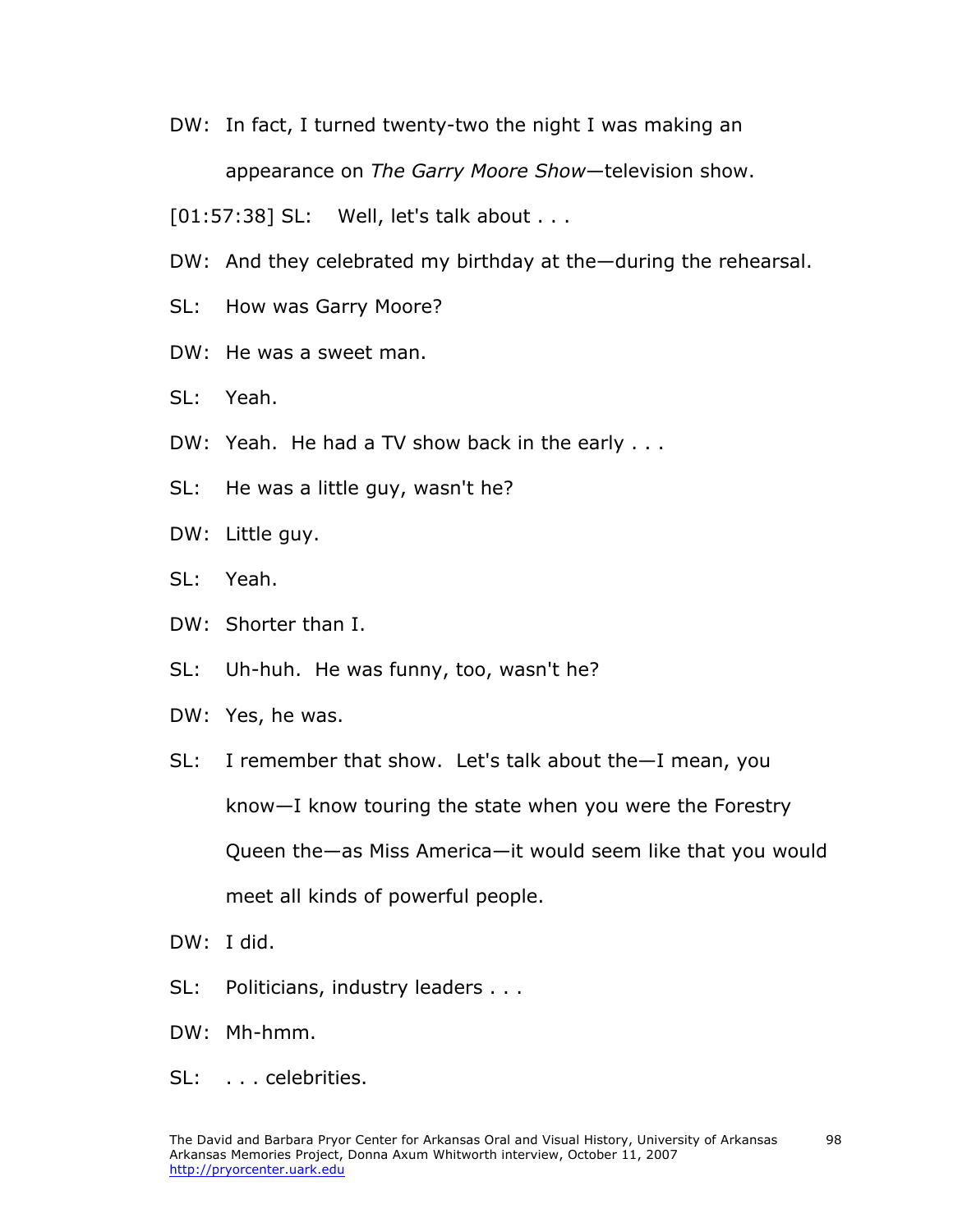- [01:58:27] DW: Yeah, it definitely puts you on a different level. And two things I'd like to say about that. It convinces you that you can hold your own on that level, too. You just apply the same principles that you applied before, and as your boxes increase, you gain the ability to keep growing. So to some extent, although I was sort of in awe of a lot of these people I was meeting, I was just kind of theatrically playing the part—playing the role that I was—I could talk to them and be on their level and have something of interest to say. And the second thing that I want to point out is I don't care who they are, they're always just very curious about what it's like to be Miss America. And to this day I have [*laughs*] senators and, you know, US senators and politicians and people of high position—they want to know about it. They have all these questions about it. So it's definitely an American icon.
- SL: [*Sighs*] Did you have . . .
- TM: Switch tape, please.
- SL: Oh, okay. Good.

[Tape stopped]

[01:59:32] SL: Well, let's talk about—if you can remember—maybe just list off some of the folks that you met that are in that powerful realm, whether they're corporate leaders, business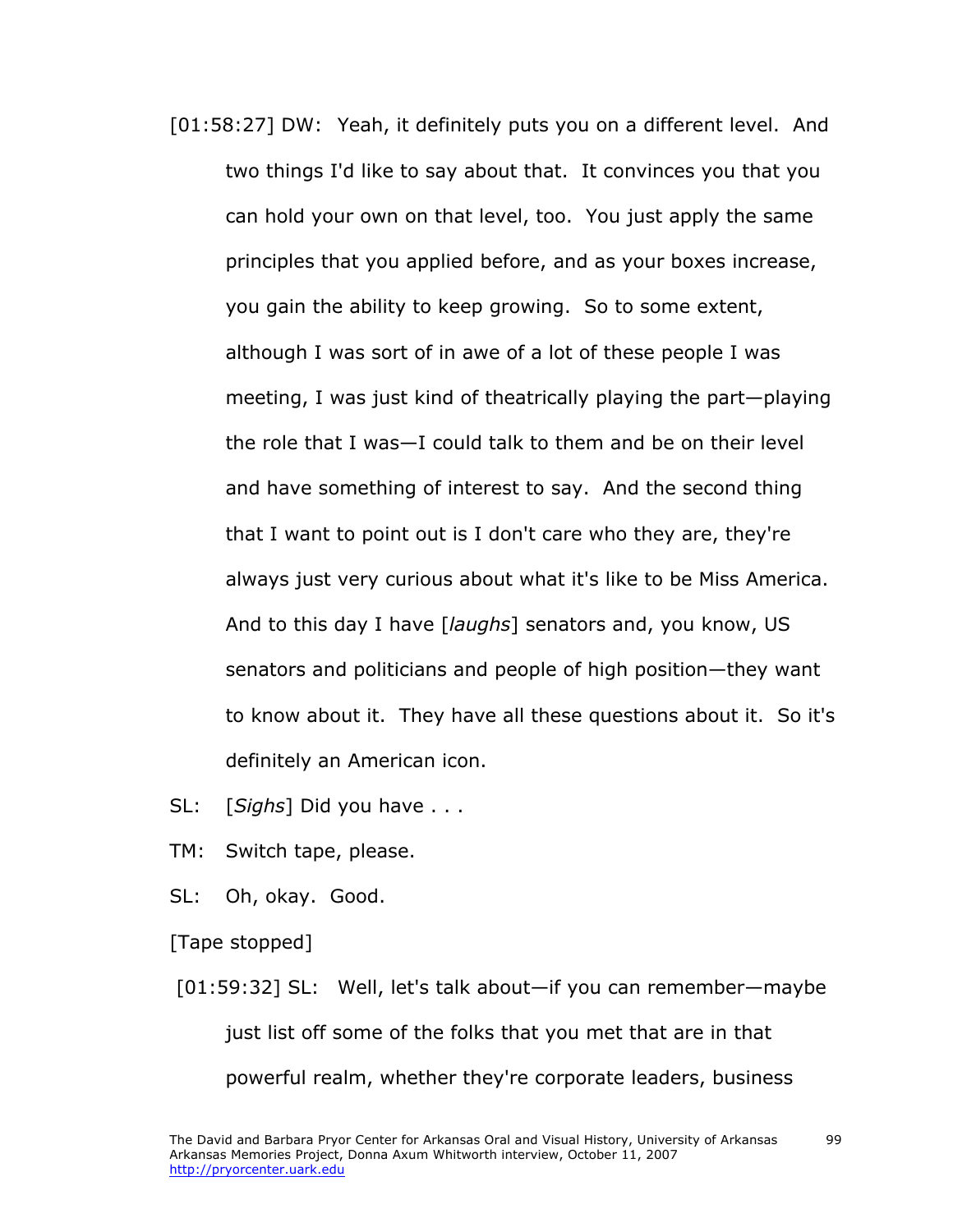leaders, or politicians or celebrities.

- DW: Well, over the years—I'm not gonna just confine it to the year I was Miss America.
- SL: Well, I guess once you're Miss America, there are [*laughs*] many doors that open.
- DW: Many doors that open, and many life experiences present themselves. But the year I was Miss America, I had the opportunity of meeting Norman Vincent Peale and attending his church services and having lunch with he and his wife—very, very nice. I've had the pleasure of meeting and being around President Johnson and Lady Bird. The Robb girls—Lynda Robb and—with Luci.
- SL: Luci Baines.
- [00:00:00] DW: Luci Baines. I just ran into Luci not long ago. I met President Bush Sr.. Then I met President Kennedy. Of course, I met President Bill Clinton—the first time, back in 1979. But, interestingly enough, I could have met him at my Miss America Homecoming in Hot Springs because I was riding on my float, and the Hot Springs High School Band was behind me in the parade, and our dear president was the drum major of the high school band—the Hot Springs High School Band—in my homecoming parade in Hot Springs. And so Bill and Hillary, of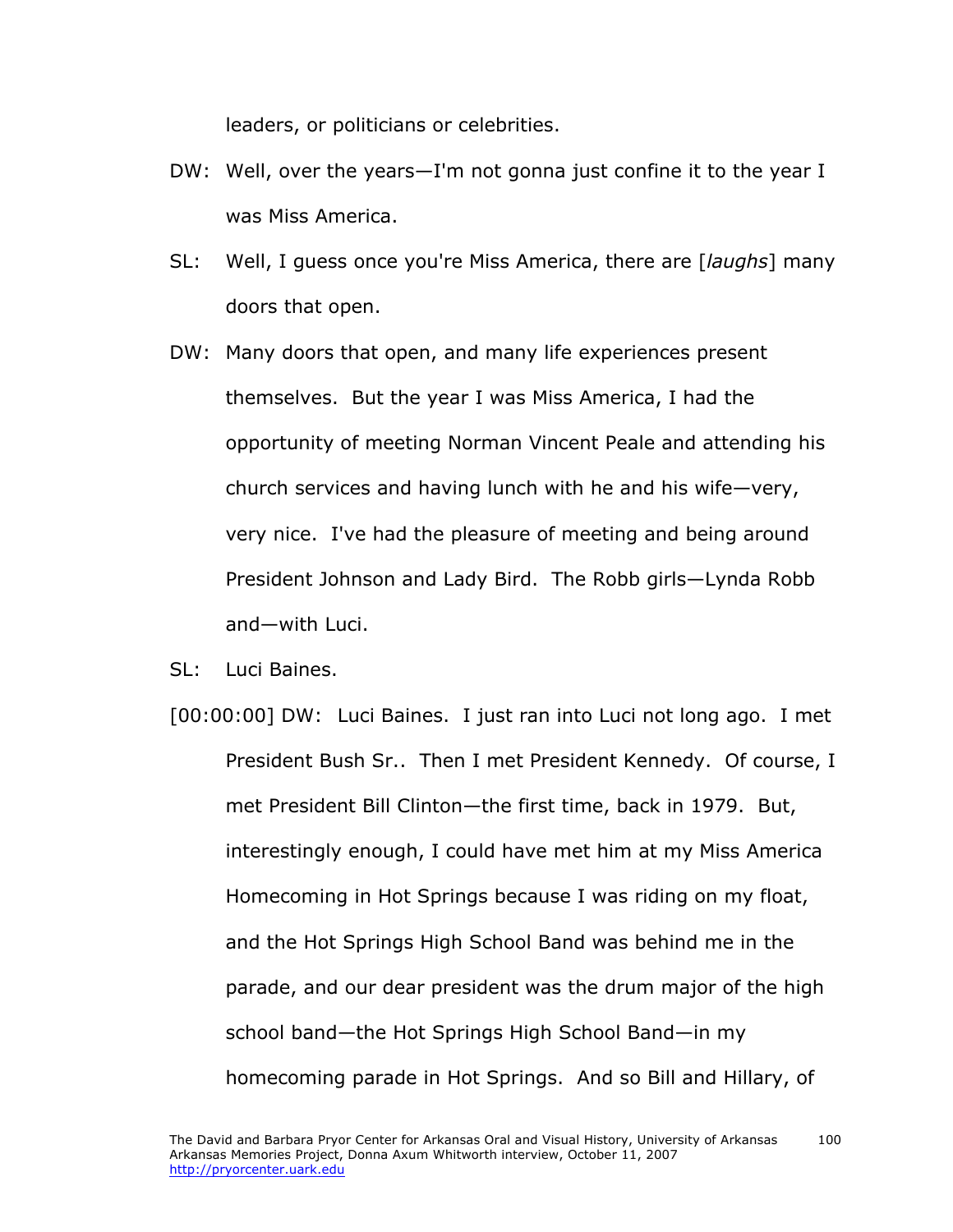course, would be on my list of outstanding people. Bob Hope, Art Linkletter—just a lot of people that I've interviewed through my television career as well. Billy Graham. 'Course, I hold him in very high esteem. Gregory Peck, Helen Hayes, Kirk Douglas, Charlie Pride—just met and interviewed a lot of people through the years. The thing I think that impresses me just generally about people of such high stature or familiarity is I look at their heart, and I'm impressed by those people who are not full of themselves, but are genuinely committed to what they're doing for the reason that they're doing it, as opposed to what it will do for them. One of the things I like to say when people say, "Oh, I've never met a Miss America, this is such an honor," I'll just say, "Oh, we're just folks." We're just folks. And that says to them, "Don't put that plastic barrier between you and me. Let's just get to know each other and, you know, let's be friends," and pretty soon they'll drop that plastic shield and they'll relate oneon-one as a woman or as a parent or brother and sister or—the way God meant for us to relate to one another.

SL: Yes.

DW: And to love one another.

[02:03:00] SL: Well, I think that's good advice. Do you want to talk about any of those—I mean, we're kind of—I know that you met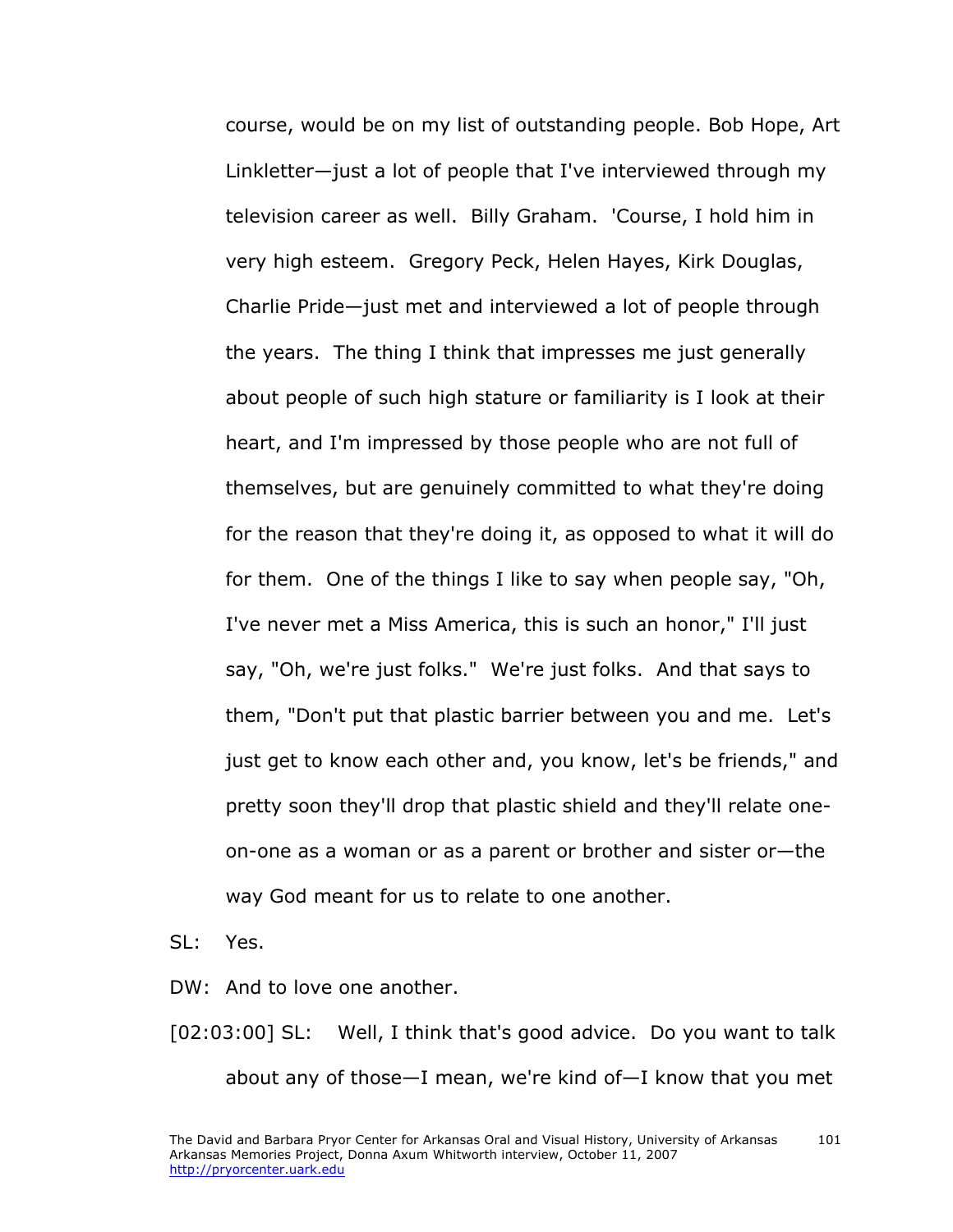a lot of people during your reign as Miss America, and I know that you had a career after Miss America. Is there—before we move beyond that reign period, is there other things that you want to talk about as far as just that year of being Miss America? Is there—was there any meeting or any event that was on your itinerary that . . .

- DW: There were so many.
- SL: Well, let's talk about just a few.
- DW: There were just so many that it's hard to pick out one or two. I did speak to the National Southern Baptist Convention.
- SL: Yes.
- DW: About ten thousand Baptists. I think I was the first Baptist Miss America.
- SL: Okay.
- DW: And that was an honor to speak to that congregation. It was just so varied, and I can't pull out something out of . . .
- SL: What about one of the small . . .
- DW: . . . two hundred and fifty appearances forty-four years ago.
- SL: What about one of the small events? Maybe something that no one would ever have heard of that they've got you—they book you, and it fit into your schedule, and you showed up, and you were there. I mean, when you—I don't know, I'm just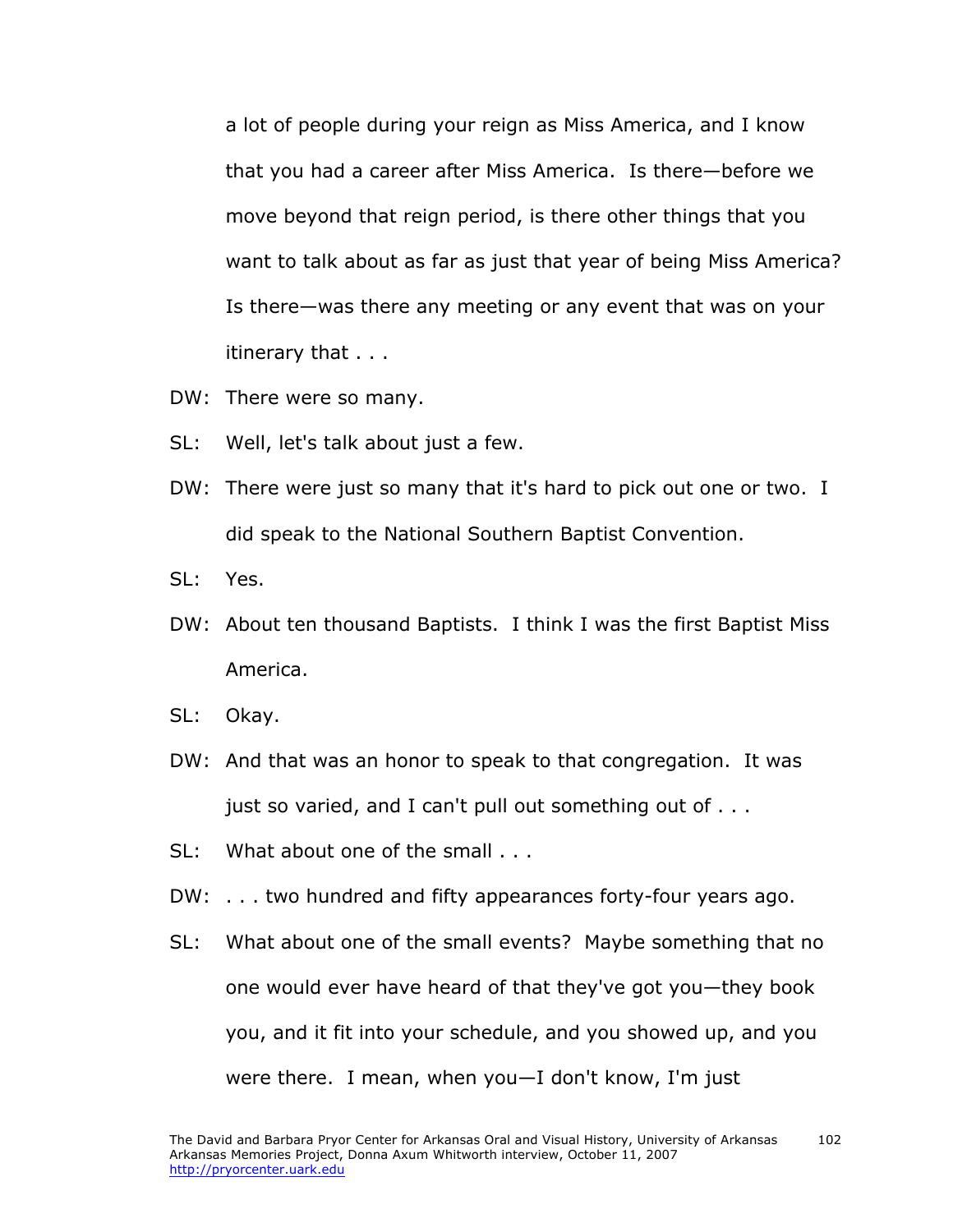imagining . . .

- [02:04:35] DW: Well, I went to Talladega, Alabama, for their automobile races there, and then I also was in the lead car in the Daytona 500. And that was kind of a thrill.
- SL: Yes.
- DW: So it was as varied as that as—in addition—and in Fulton, Kentucky, at the International Banana Festival.
- SL: [*Laughs*] I've never heard of the International Banana . . .
- DW: One-ton banana pudding. Pageland, South Carolina—the Watermelon Festival. There was a lot of events like this where I just got to mix and mingle with everyday Americans who were just great and treated me beautifully and were so appreciative that I came and . . .
- SL: Once again, it sounds not unlike a politician's life.
- DW: Exactly. National Jaycee Convention in Dallas. I mean, you name it, I did it. [*Laughs*]
- SL: Well, so you had to be rubbing elbows with politicians . . .
- DW: Oh, yes.
- SL: . . . a lot.
- DW: A lotta mayors.
- SL: A lotta mayors.
- DW: Gave me keys to the city.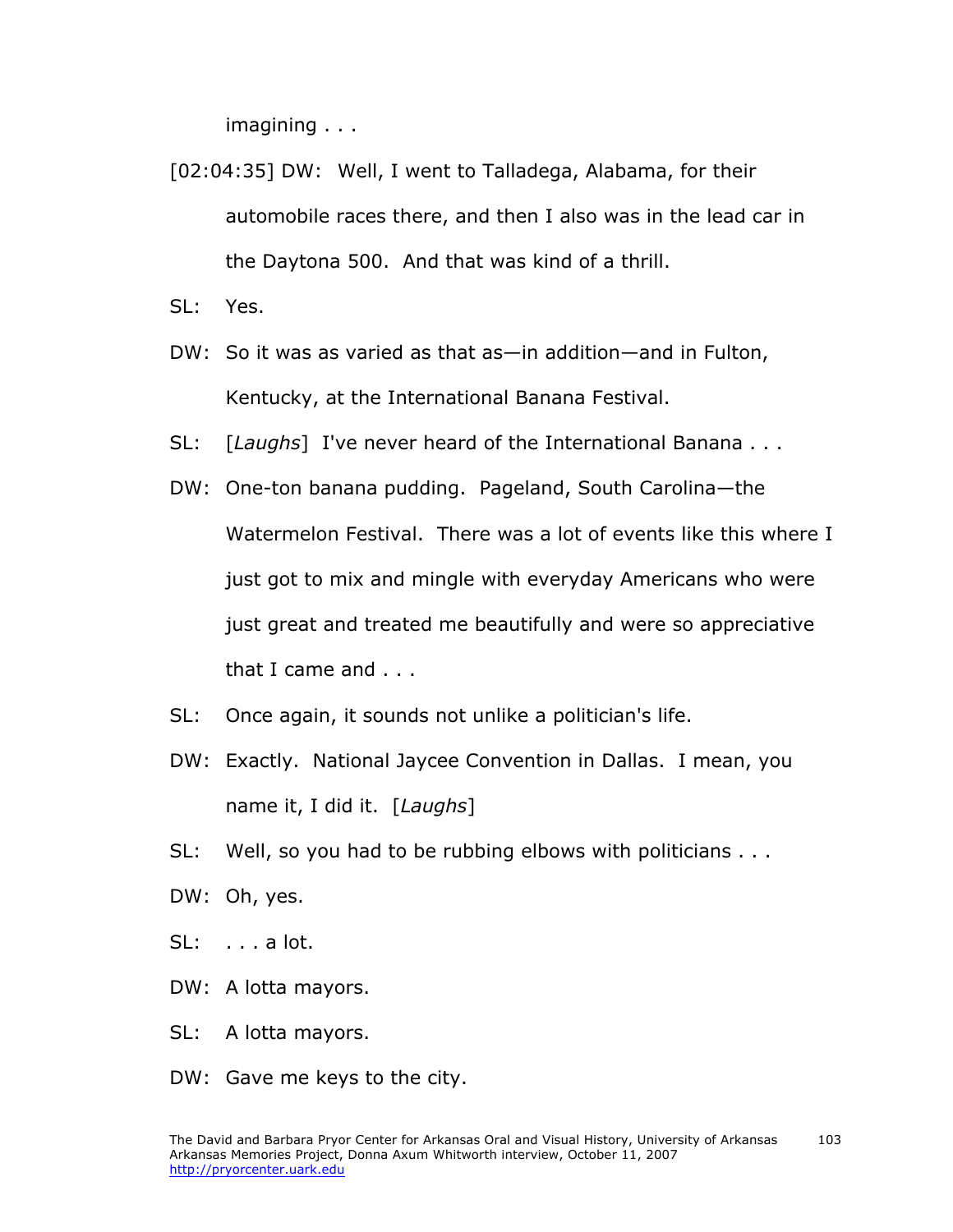- SL: [*Laughter*] Keys to the city. Do you have any idea how many keys to cities you have?
- DW: Not really.
- SL: Not really? Well, now, are they yours to keep or is that archived . . .
- DW: Yeah.
- SL: . . . or given over to a Miss America . . .
- DW: They're ours to keep
- SL: That's great. That's great. Well, gosh . . .
- [02:05:50] TM: You mentioned, like, people would ask you all kinds of questions about being Miss America. I mean, what were some of those that stand out in your mind that maybe we haven't . . .
- DW: Well, the typical question is, "What's it like to be Miss America?" [*SL laughs*] And I've already . . .
- SL: That's . . .
- DW: I've already explained to you, you know, what the day was like and—you had to be punctual. You had to be on time, and you know, meet those airline schedules, and someone there at the airport to pick you up in a car—in a—I remember one small, little town in somewhere in the South, and—it was in Kentucky. And they picked me up at the airport, and had the car and had the police officer on the motorcycle. And so we got to the motel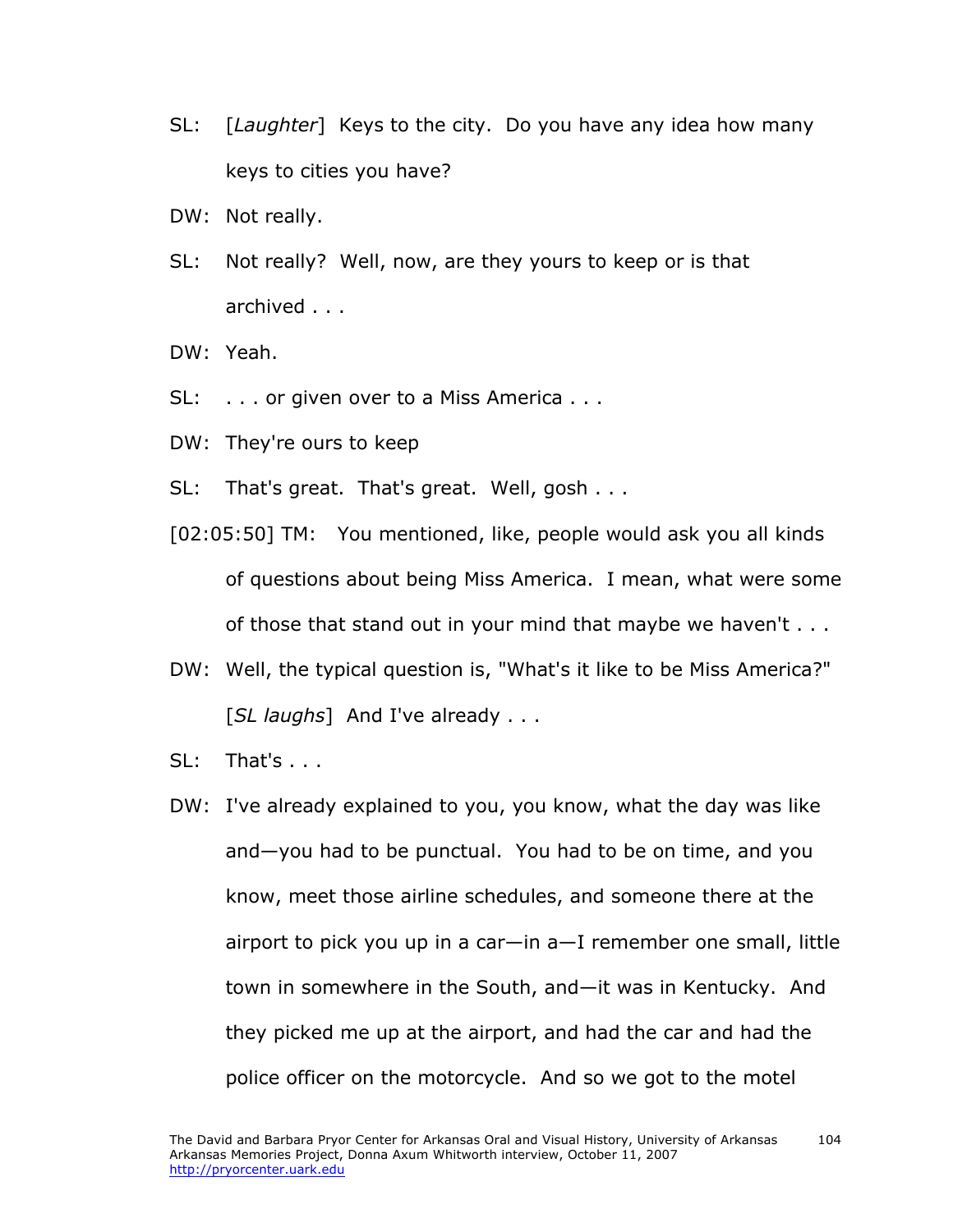where I was staying—not a hotel, but a motel—and they said, "Okay, now, you have to stay in the car for a little while, and we'll come get you when you can get out." And [*laughs*] so five minutes went by, and they came and got me. And they had found this recording, I mean, a record of "There She Is, Miss America," and they had that on a phonograph playing when I walked up to my motel door.

- SL: Oh, that's wonderful.
- DW: And they would station the policemen outside all night long in the hall. And it was interesting to see what kinda security that I would have in the various places, and how that would be interpreted. It was great fun.
- [02:07:11] TM: And so you traveled by yourself? You did it all yourself?
- DW: No.
- TM: Oh, but . . .
- DW: I had a traveling companion.
- TM: So one person, but not . . .
- DW: Twenty-four hours a day. There were two of them that rotated on and off—Peg and Lucille. I was never alone.
- SL: [*Sighs*] But there was always security. There was always some level of security.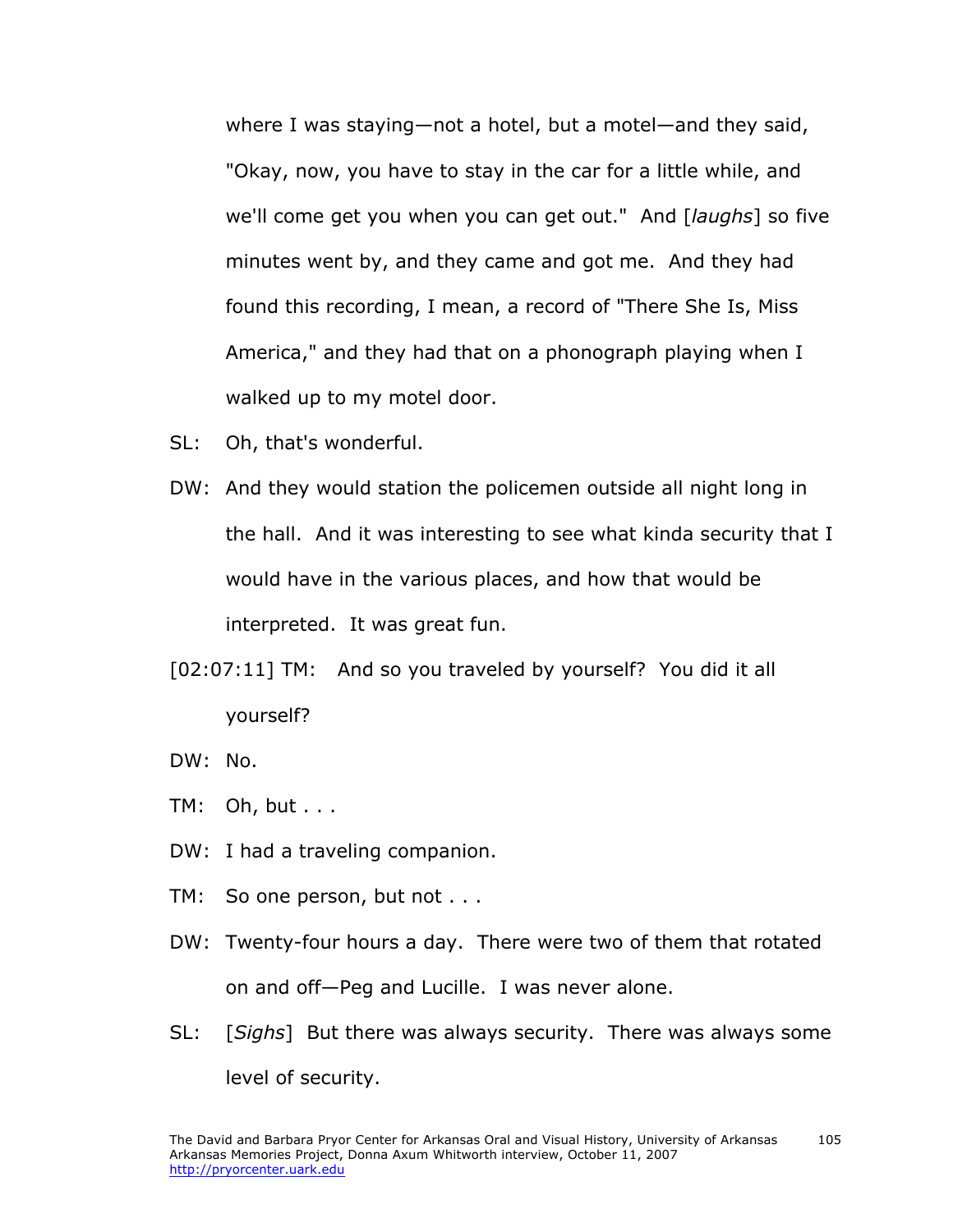- DW: Some level of security when we were on an appearance, but not at the New York Hotel. No.
- SL: Right.
- DW: And, you know, occasionally we'd have a break. Like, we'd have three or four days and . . .

[02:07:41] SL: Well, so how was New York?

- DW: New York was great. You know, I'd had an opportunity to go to the great museums and see some of the—saw Barbra Streisand in *Funny Girl.*
- SL: Oh, boy.
- DW: Oh, my gosh, was that wonderful.
- SL: Yes.
- DW: Singing "People." I sang "People" that year six hundred times. [*SL laughs*] But to see her sing it and hear a pin drop when she sang it—it was just great. But it was just—my exposure to New York City was just a revelation to me at that point. All of a sudden—I'm living in Fayetteville, and overnight I'm in New York living for a year.
- SL: Wow. Well, so was it—so your reign comes to an end. Is there anything about the next Miss America and that process and your role in that event that . . .
- DW: Well, you know, we obviously participate in the final pageant.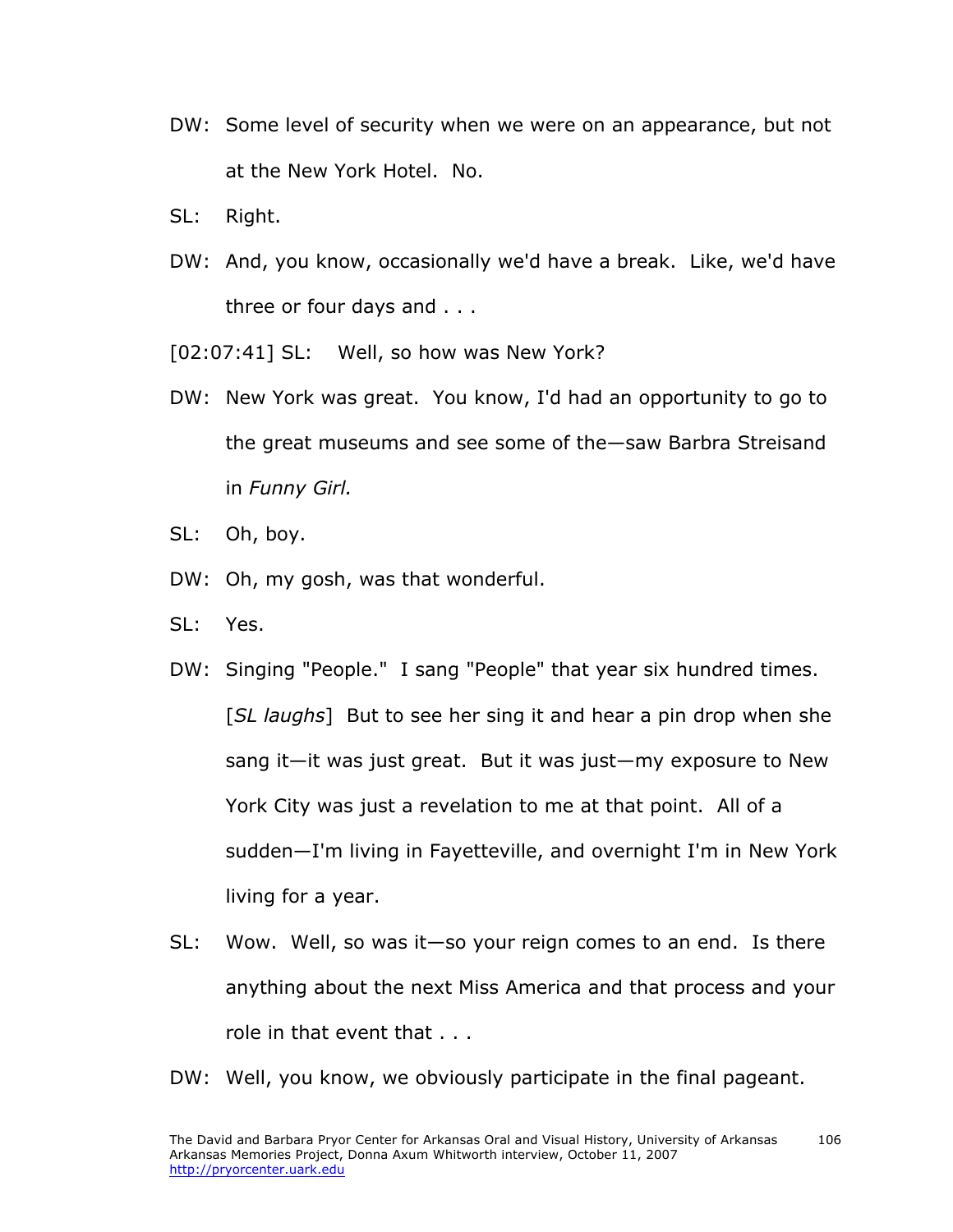SL: Right.

- DW: And I sang and—sang in a production number. And then I crowned Vonda Kay Van Dyke, who was a ventriloquist. And the interesting thing about crowning your successor is that instantly you're yesterday's newspaper. And where they were clamoring after you for a quote an interview or something, you know, it's just cut off.
- [02:09:04] SL: Yeah.
- DW: [*Laughs*] It's just—it's over.
- SL: Yeah.
- DW: And, you know, the spotlight's on the next person. And that's okay, because it's a hard year.
- SL: Yeah.
- DW: And you're ready for a little normalcy.
- SL: Yeah.
- DW: You're really ready for a little normalcy and a little control of your life again, and being off that schedule.
- SL: Well, but also, isn't it kind of a letdown, too? I mean . . .
- DW: Well, yeah, it's a long . . .
- SL: I mean, you . . .
- DW: It's a long, hard week and a long year.
- SL: You spent a whole year just pretty much giving yourself to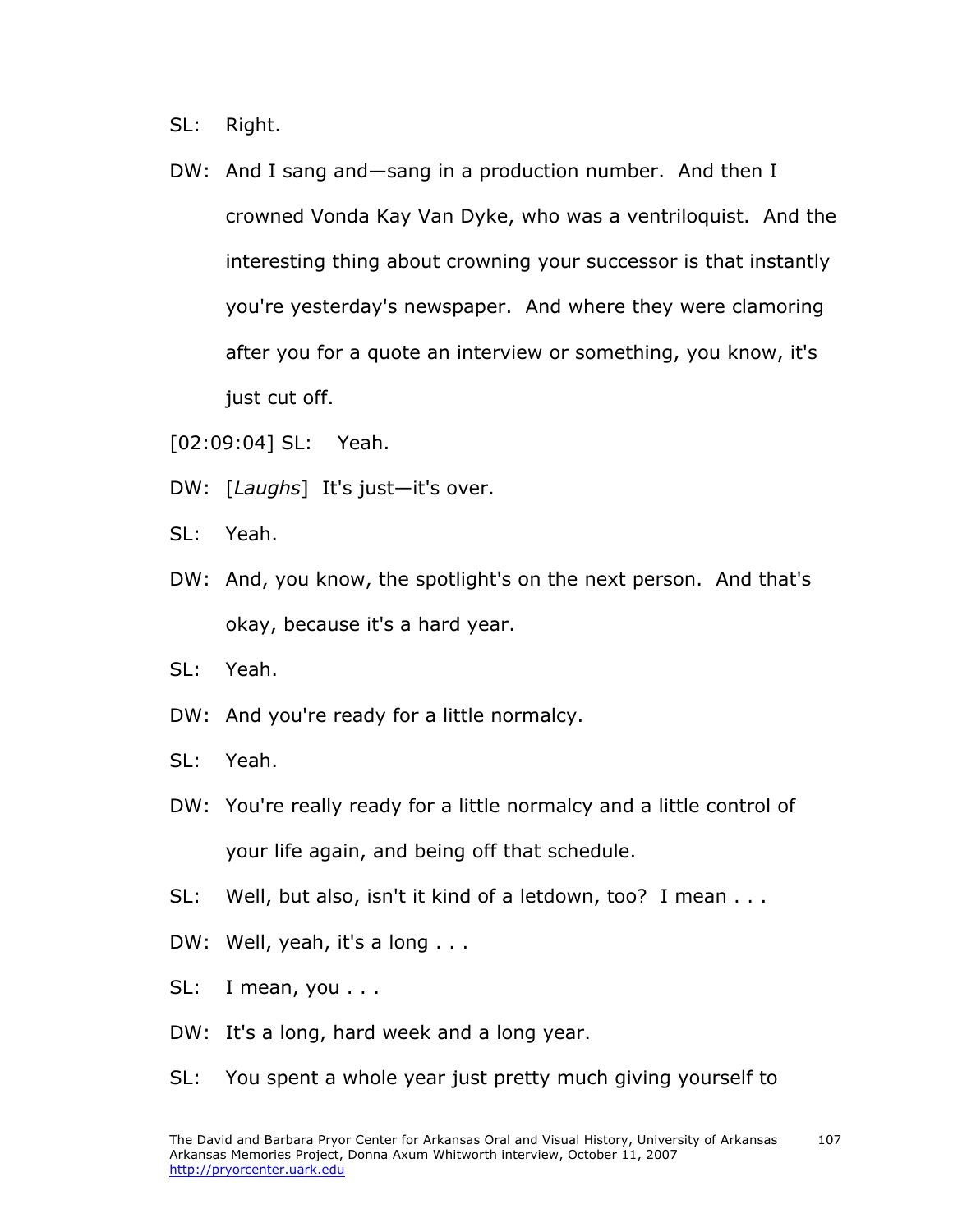America.

DW: Right. And in return, I won a ten thousand dollar scholarship and about fifty thousand dollars in appearance fees, which was a lotta money back in those days.

[02:09:47] SL: So you come back to Fayetteville.

- DW: Came back to school. Finished that degree.
- SL: Yeah.
- DW: Started moving on in my professional life for a couple of years, then decided I wanted to come back to Fayetteville and get a master's degree, which I did. Finished the summer of [19]68. I moved to Lubbock, Texas, and had my first television show while I was teaching also at Texas Tech University.
- SL: Now, what were you teaching at . . .
- DW: I was in the speech department.
- SL: Excellent.
- DW: And I had my first show called *A Date With Donna*.

[*SL laughs*] Public affairs show, live every afternoon at five o'clock.

- SL: Live?
- DW: Live.
- SL: And you just had local public officials that—or . . .
- DW: Or celebrities or people that came through Lubbock. I remember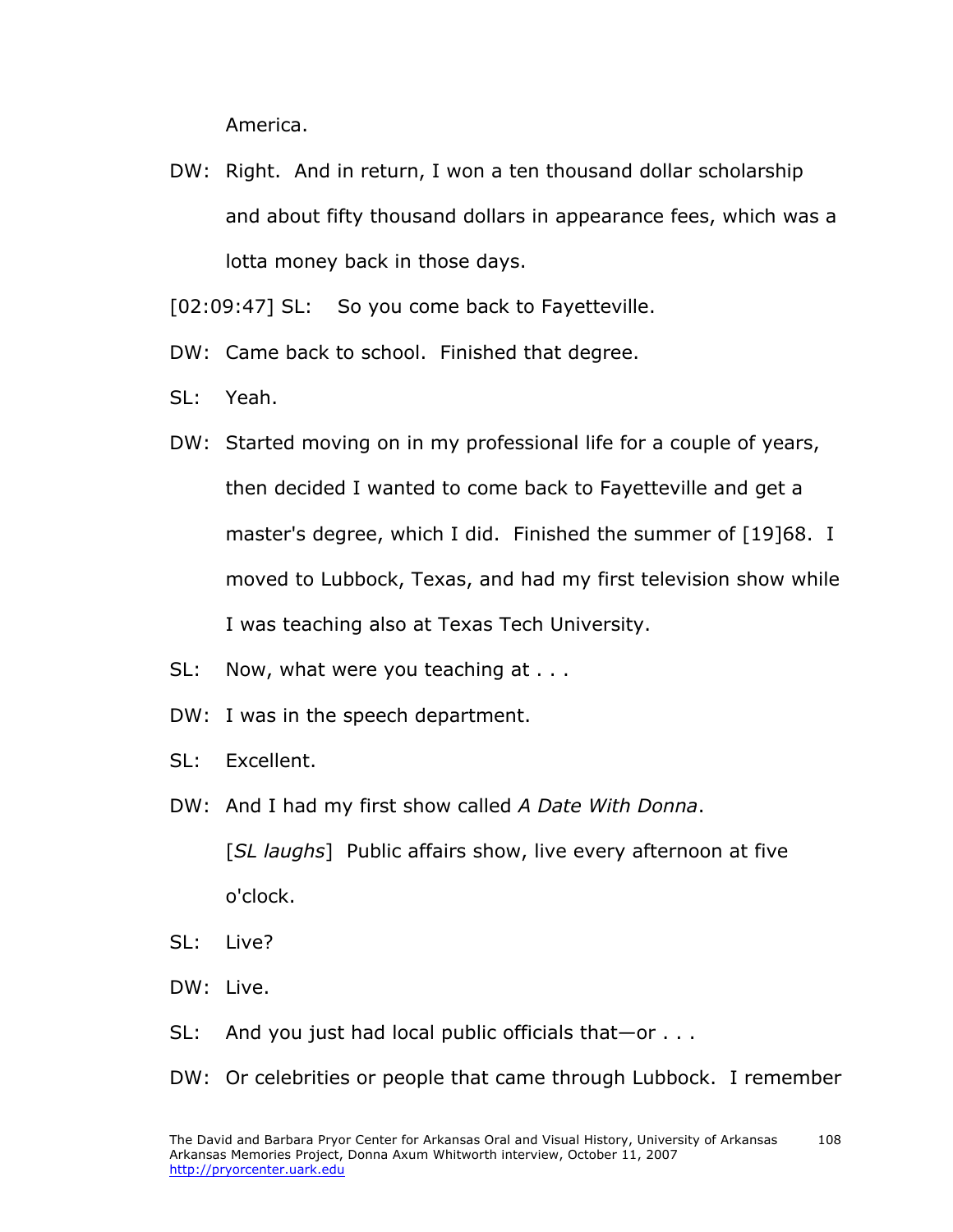interviewing Jimmy Dean one time when he was trying to get his sausage company started.

- SL: Uh-huh. I loved him.
- DW: Yeah.
- SL: Yeah. He was great. Did—well, any of your contacts or any of your acquaintances during your year reign—did any of that continue? Did anyone—I mean, does that just all completely go away? Is that . . .
- DW: It doesn't go away from the point of view of the people that you meet within the Miss America system. And many, many friends for forty-four years throughout the country that are still dear friends that have remained with the system. Some have since passed away, but those friendships are very dear to me.
- [02:11:17] SL: So did politics ever enter your mind while you're doing all this national stuff?
- DW: No, not then.
- SL: Not then?
- DW: Hm-mm.
- SL: It was enough—you were pretty much at the peak of politics anyway by being Miss America. I mean, that's a plateau that  $\ldots$
- DW: Well. Well . . .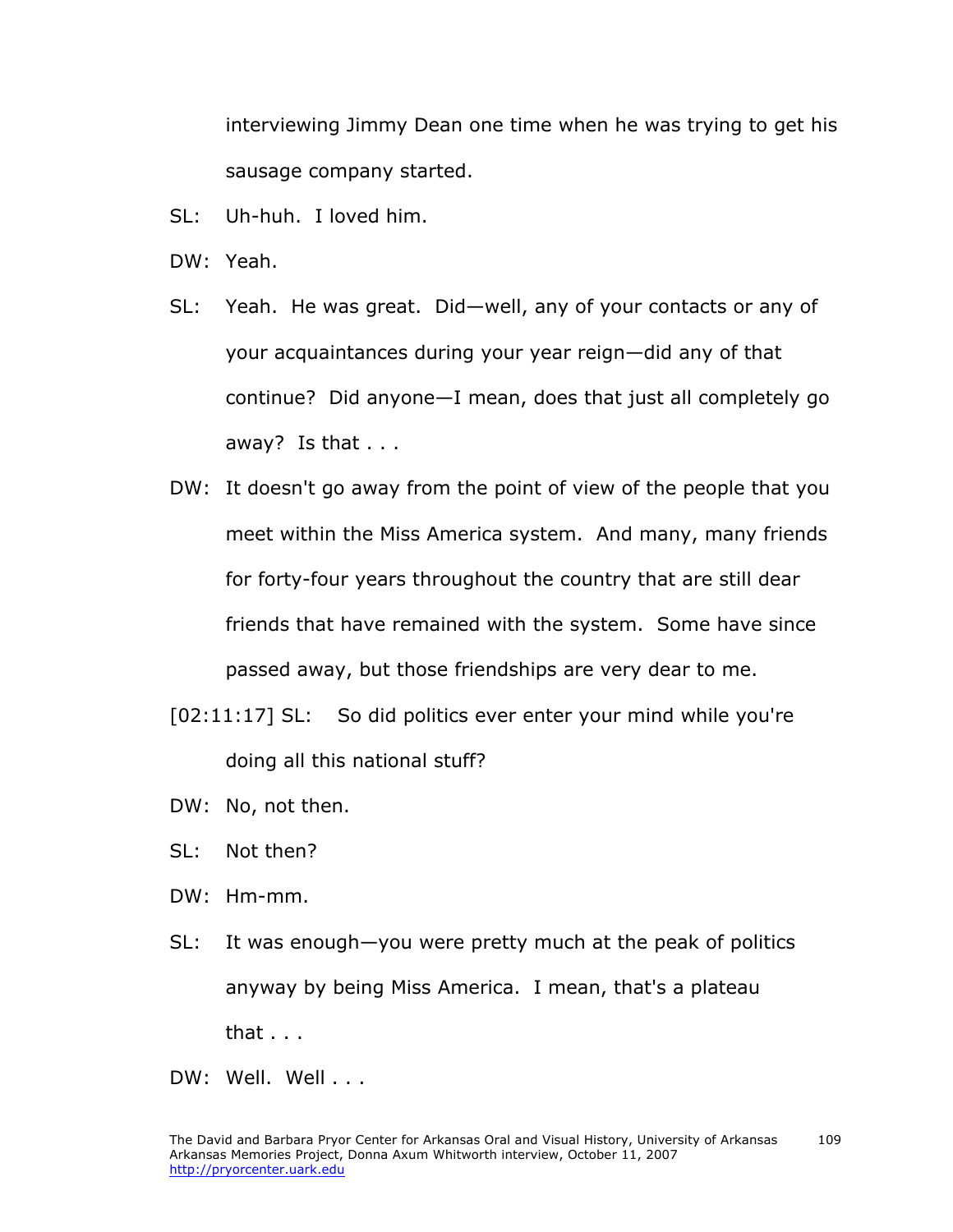- SL: . . . . very few people ever have.
- DW: And it certainly gives you the name recognition opportunity.

SL: Yeah.

DW: But it was not the right time for me. Because I wasn't finished with my education, and I wanted my name [*laughs*] on Senior Walk. Remember that little girl that skated down Senior Walk? And I wanted it there twice, for two degrees. So that was next on my agenda.

[02:11:57] SL: So why Lubbock?

- DW: Well, I had an opportunity there through a friend who was in the state legislature who owned the television station who said, "Let me check at Texas Tech and see if there are any positions available on the faculty." And so I had just finished my master's here. Left the beautiful Ozark Mountains—landed in the cotton fields and dust of Lubbock, Texas [*laughs*] . . .
- SL: How long did you last?
- DW: . . . and said, "What have I done?" [*Laughter*]
- SL: How long did you stay?
- DW: One year.
- SL: One year.
- DW: One year, and—but it was good experience.
- SL: Did you enjoy the show?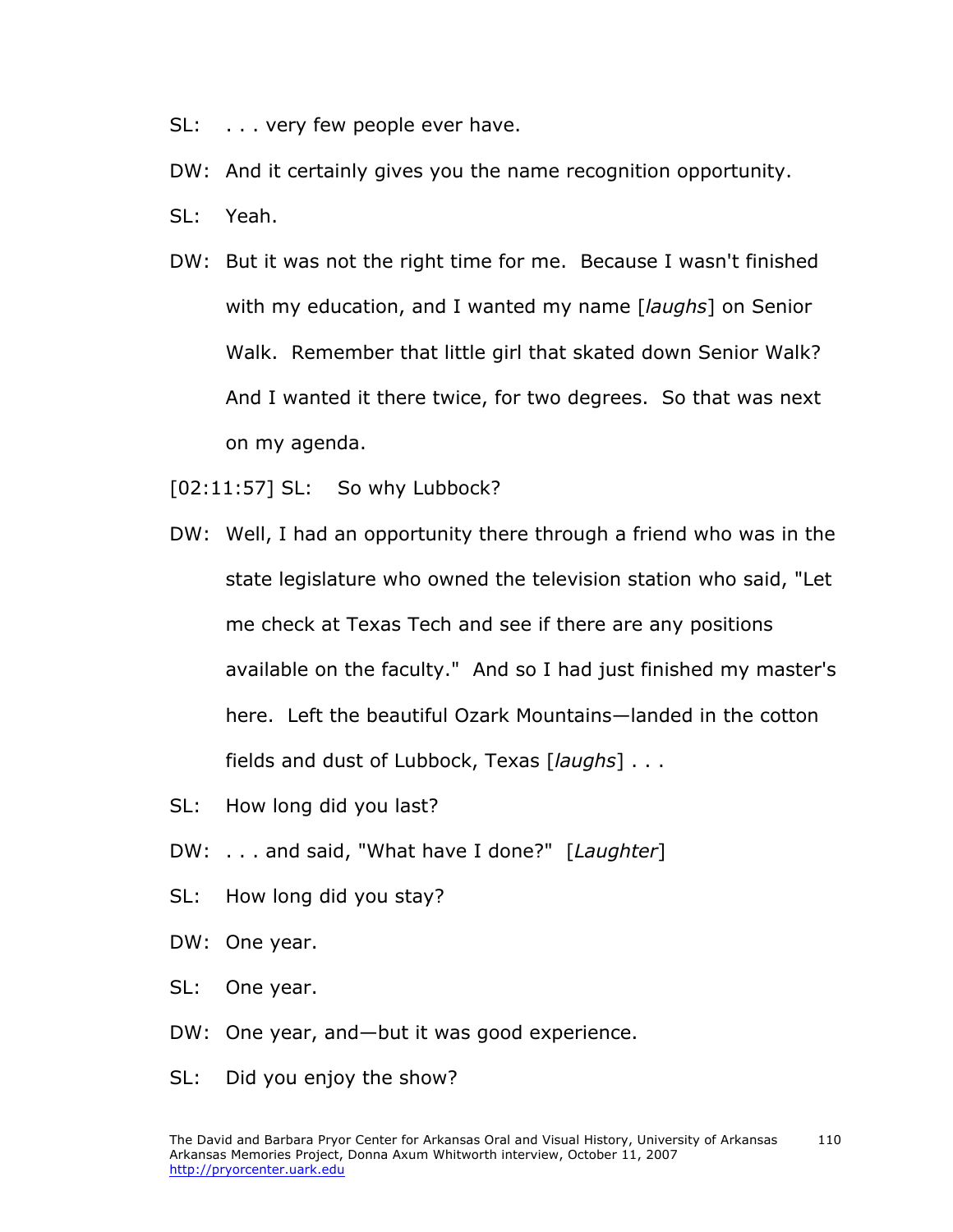- DW: Yeah, it was my first TV show.
- SL: Ye . . .
- DW: And then television was what I had always wanted to do, but I felt that I needed more flexibility, and that's why I went back and got my master's, so that I could teach on the college level.
- SL: Right.
- DW: And I was a graduate teaching assistant here.
- SL: When you were working on your masters.
- DW: Right.
- SL: And at Texas Tech, did you enjoy teaching as well?
- DW: Yes, I did.
- [02:13:00] SL: So, okay, after Lubbock, then what happens?
- DW: Austin, Texas.
- SL: And . . .
- DW: KTBC. I had a show called *The Noon Show* . . .
- SL: So . . .
- DW: . . . with Cactus Pryor. Cactus Pryor is quite a notable character in Austin, Texas, in the political realm. And you know, he was the favorite emcee of LBJ and Lady Bird. And that's kind of how I got to know them.
- SL: So did you get a call from that station while you were doing your show in Lubbock?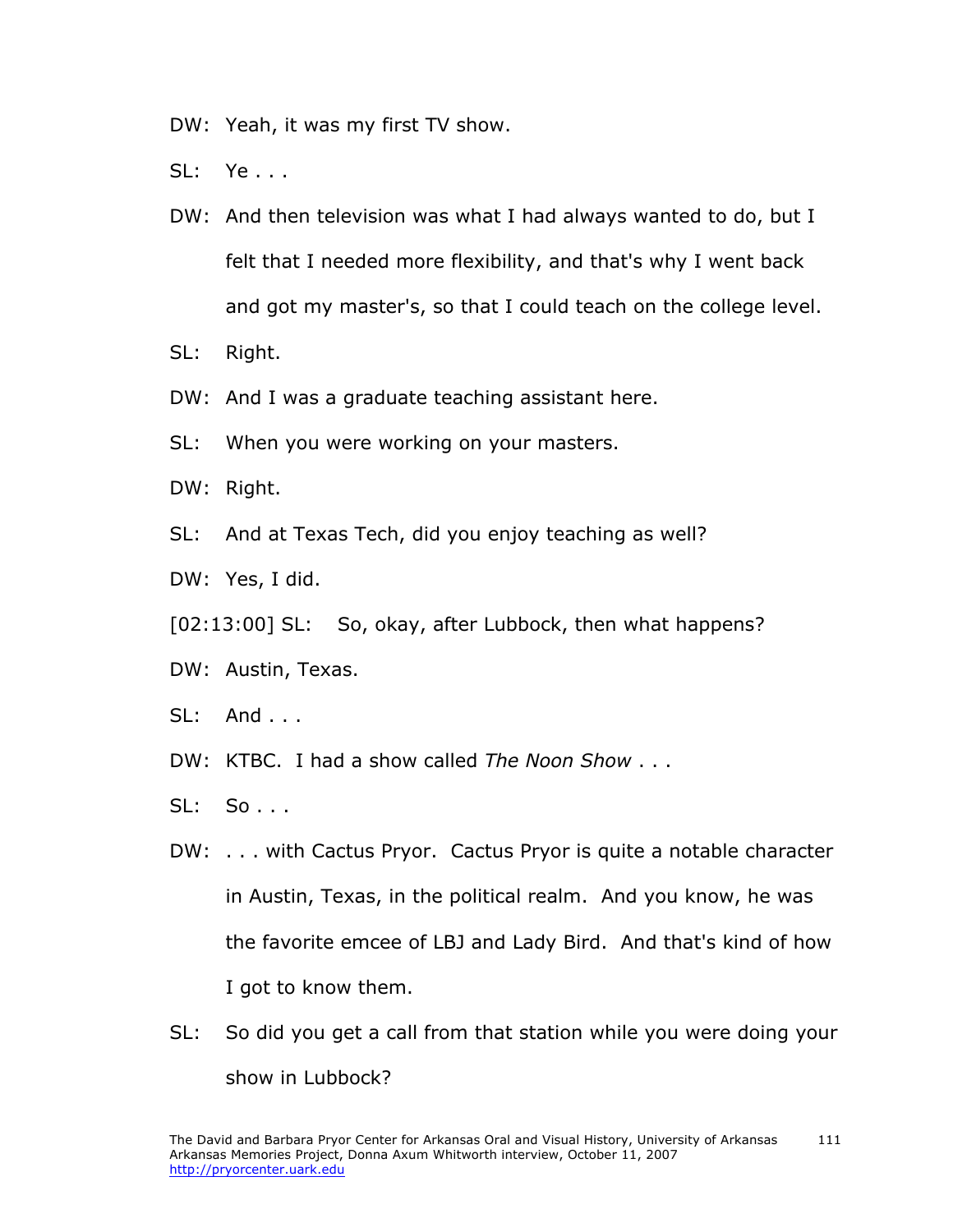- DW: No. Actually, I married and moved to Austin. And my husband was speaker of the Texas house of representatives, and so that  $\ldots$
- SL: Oh, okay.
- DW: . . . introduced me to the Texas political scene.
- [02:13:43] SL: I see.
- DW: The television show came a little bit later.
- SL: Well, so, let's talk about Austin. Tell me . . .
- DW: Austin is a great place to live. I lived there from [19]69 to [19]79.
- SL: Ten years.
- DW: Yeah. Very different place than today.
- SL: And, let's see, I quess the music scene was ve . . .
- DW: The music scene was coming along back in those days. Willie Nelson was a recognizable name, certainly, in [19]69.
- SL: Yeah.
- DW: But you know, most of the focus of Austin is politics. And, of course, LBJ was coming back to the ranch after the presidency. And this is, like, early [19]70s. So you know, that—Lloyd Bentsen—all those prominent people that were in Texas politics were all . . .
- SL: Austin based.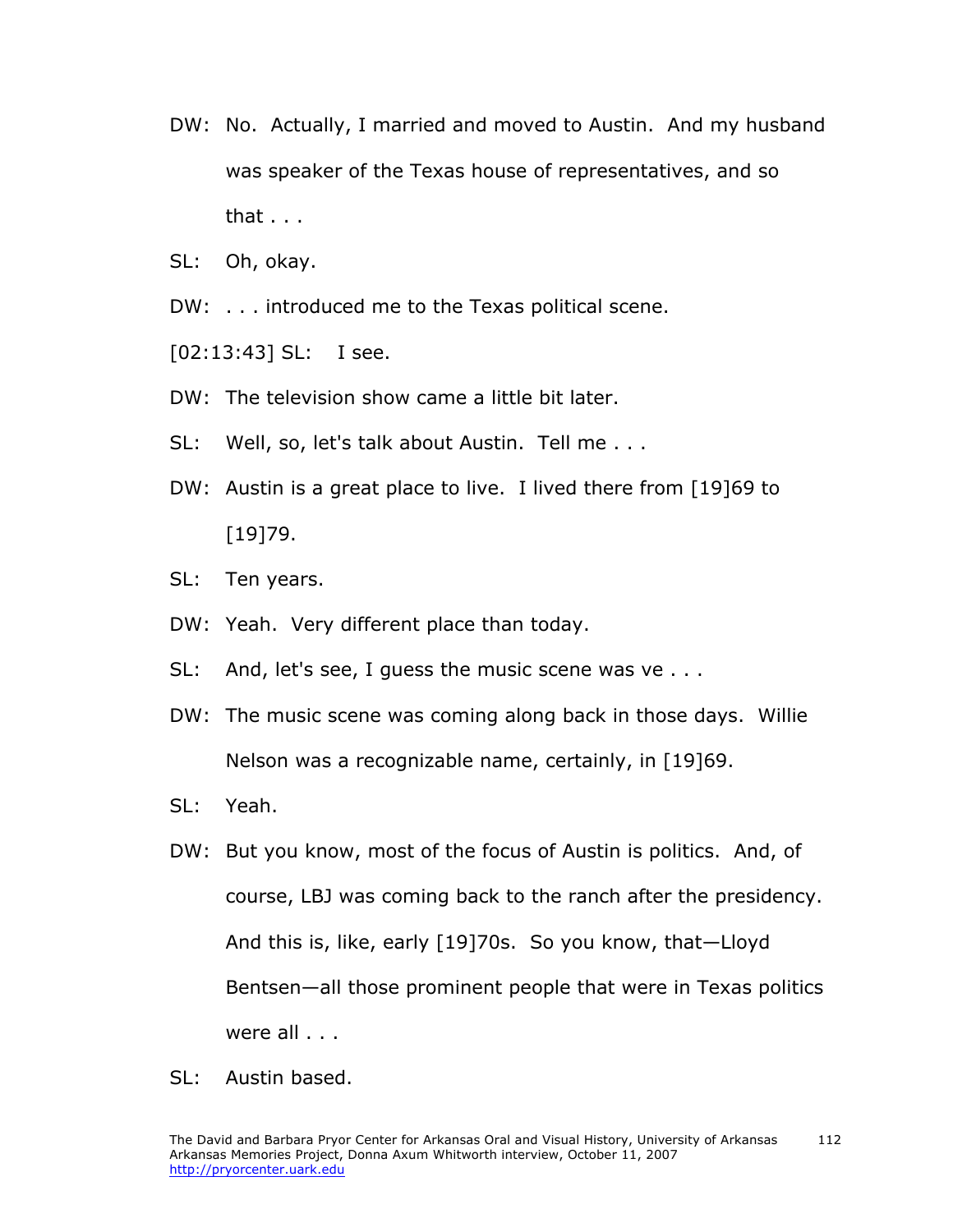DW: . . . a part of the scene. Yeah.

SL: Uh-huh. Well, and, of course, University of Texas, too.

DW: Oh, yes.

- SL: That's a pretty big entity in that town.
- DW: Oh, yes. Yes.
- [02:14:44] SL: Well, were those—so how long did it take you before you had your own show in Austin?
- DW: That came along about 1975, and I produced the show, and Cactus would walk in and just shoot from the hip. [*SL laughs*]

And he was hilarious. He was a comedian. And we had everybody that was coming through Austin, with the LBJ School of Public Affairs and outstanding entertainers that were coming through, and it was great fun.

- SL: So as host, what were some of the things that you had to do in your role for that show? What work?
- DW: Well, set up the show and book all the people that were gonna be on the show, for one thing. And then just really be the guide to guide Cactus [*laughs*] through the whole show—and it was coming on, and that's just the way he operated.
- SL: Yeah.
- DW: You know, he let me set it up and say—on air—well you know, it's like Kathy Lee and Regis or Kelly and Regis.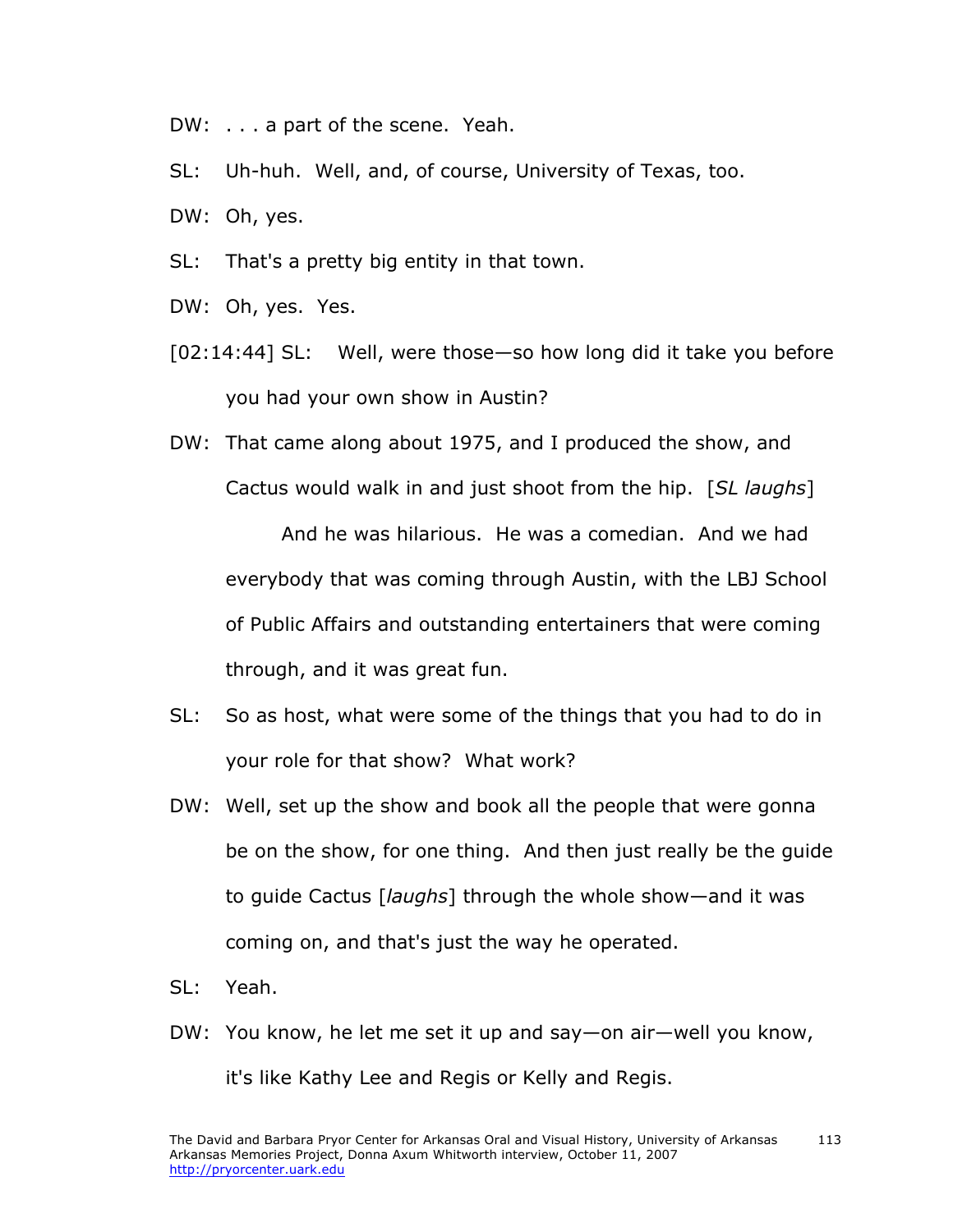- SL: Well, I'm thinkin' you were pretty much the straight man.
- DW: Yes, I was Cactus's straight man, definitely. Yeah.
- SL: Uh-huh. That's interesting. So—and this was Channel 7?
- DW: Channel 7, mh-hmm. It was LBJ's station.
- SL: What were the facilities like? LBJ—he owned it?
- DW: He owned the station. They had their little apartment up on top of the station.
- SL: Is that right?
- DW: Mh-hmm.
- SL: And they stayed there?
- DW: It was their in-town place to stay, other than the ranch.
- [02:16:19] SL: Well, you know, in his later years, he grew really long hair and beard and all that. Did you ever have any interfaces with him?
- DW: Yes, we were invited out to the ranch on several occasions for lunch and various public gatherings. But at that point—I never remember seeing LBJ with very long hair and a beard. Never. Never.
- SL: Well, I just remember photographs of him in his later years. And he'd grown that out.
- DW: Well, I was, you know, kind of around him in [19]69, [19]70, and [19]71, going out to the ranch to these political functions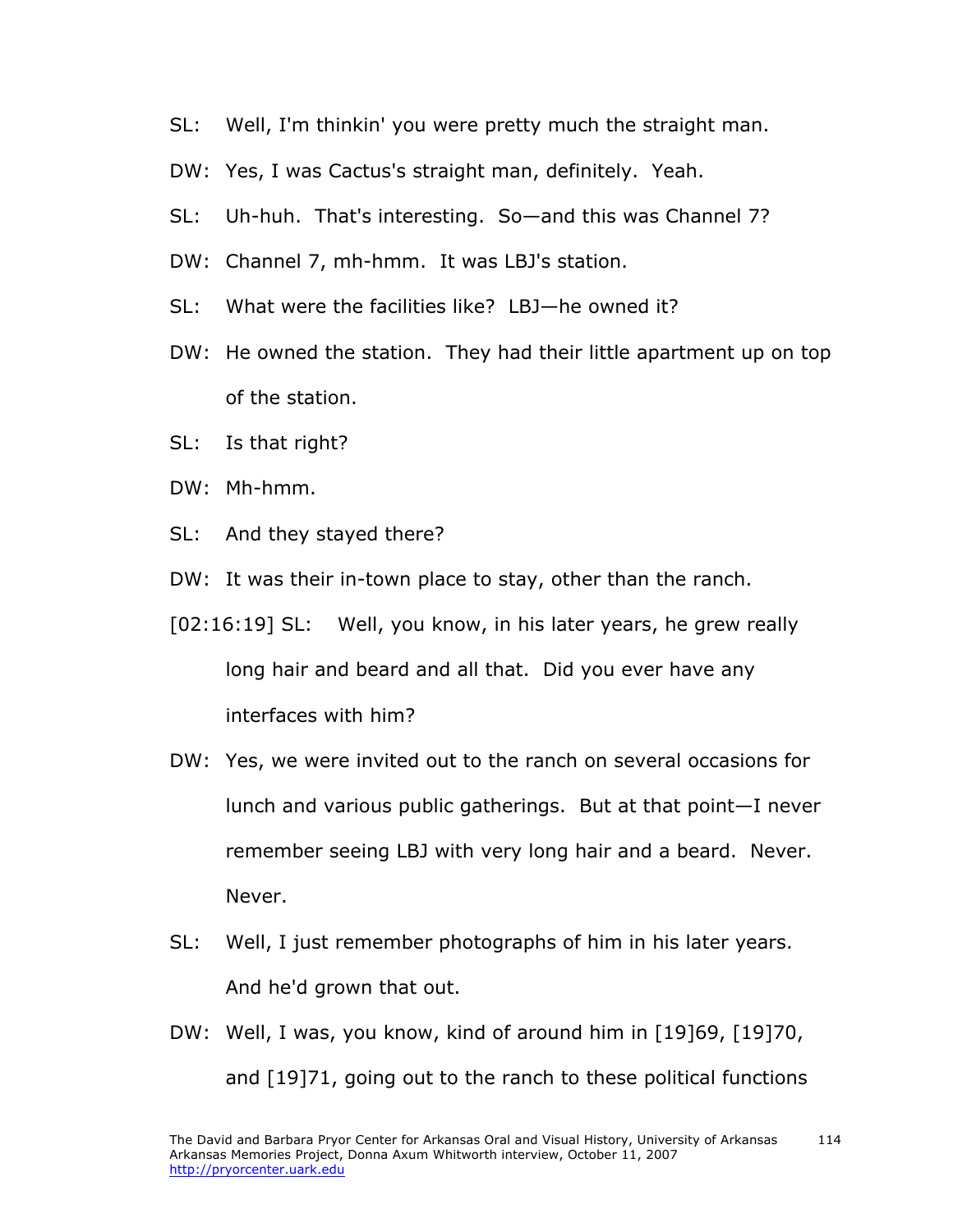and . . .

- SL: Now, when did he pass?
- DW: I want to say sometime in [19]71. It was January, and it was very cold. We went to the burial site on the ranch for the services.
- $[02:17:14]$  SL: Did you e-I mean w-did you ever have any meaningful conversations with he or Lady Bird?
- DW: Well, sure, sure.
- SL: Anything that you can . . .
- DW: H—well, sure. Yes, we were—just the two of us were invited to lunch at the ranch. And I particularly admired Lady Bird. She was so engaging in her conversation and the things that she was interested in. And she was a great hostess at dinner parties, and occasionally I would sit at her table. And she would try to get everybody engaged in two or three topics that she had already thought about. And I learned a lot about her techniques from being around her and her daughters. And LBJ was just bigger than life, you know? He had three or four television screens at the ranch, and he'd have 'em goin' all at one time, and he was definitely the man in control. Let's put it that way. And he loved his cattle.

SL: Yeah.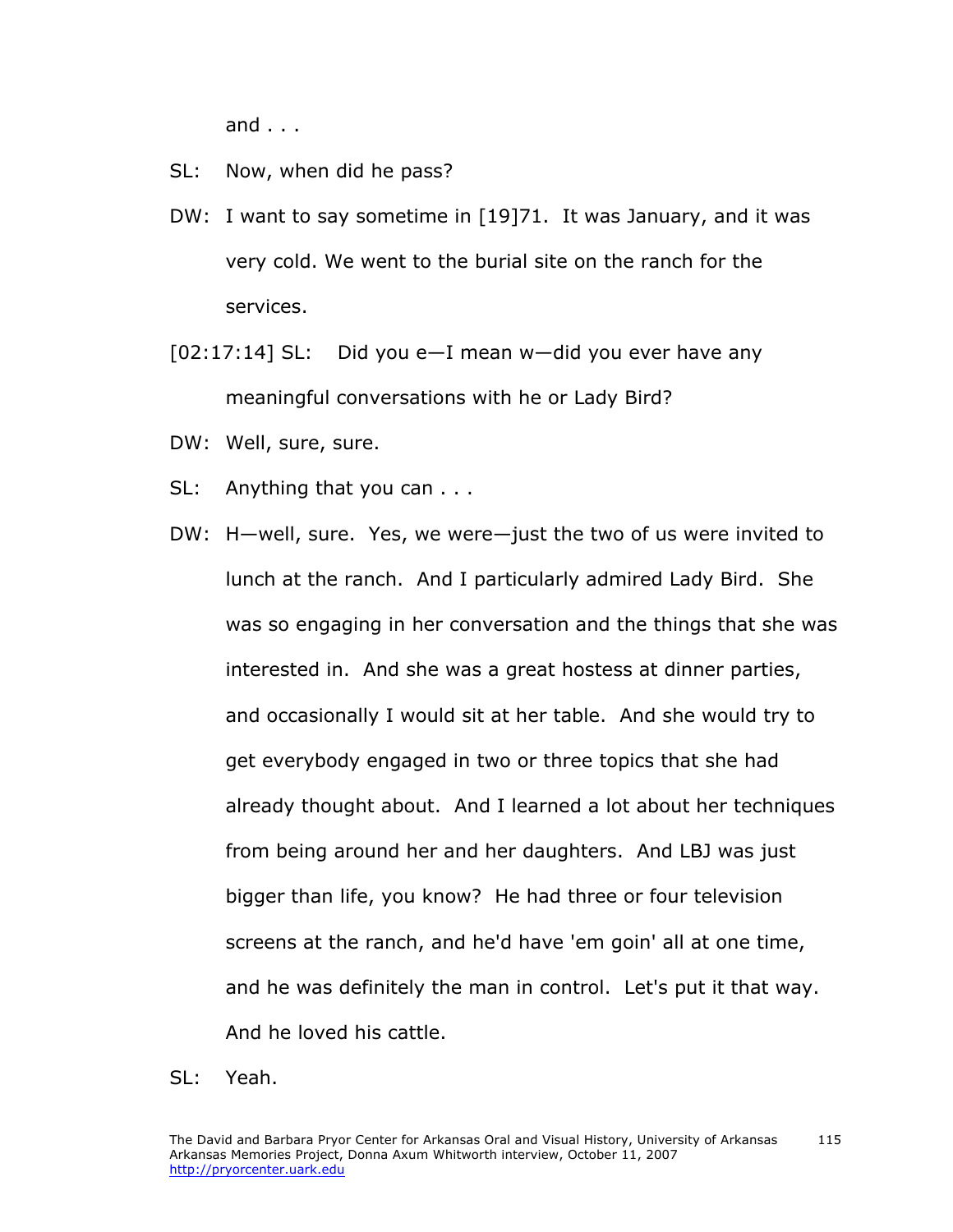- DW: And he would love to take you in his big Lincoln Continental out on the ranch and show you his bulls.
- SL: I've read something about that. Uh-huh.
- DW: Yeah, and he was somethin'. He would call the speaker's apartment. He'd say, "Doll, this is Lyndon. Is your husband there?" [*Laughter*] Which would kind of catch you off guard a little bit, but that was just his mode of operation.
- [02:18:35] SL: Yeah. Well, you know, there's some of the things I've read about him—he battled depression, and he was—it troubled him, the Vietnam War and all that stuff, and choosing not to run again and all that. It—did you ever, I mean, did he seem fine and healthy every time you were around?
- DW: Yes, yes. I don't think he ever let many people see that other side. Not while I was around him, anyway. He was very upbeat and very much in command and control.
- SL: Well, you know, he may have enjoyed your company, too.
- DW: I hope so.
- SL: I bet he did. [*Laughs*] Well, anything else about Austin that you want to share or talk about? Is there . . .
- DW: Well, it's always interesting to be so close to state politics. And we were literally very close. We had an apartment in the capitol building and lived in the capitol building. [*Laughs*] So I could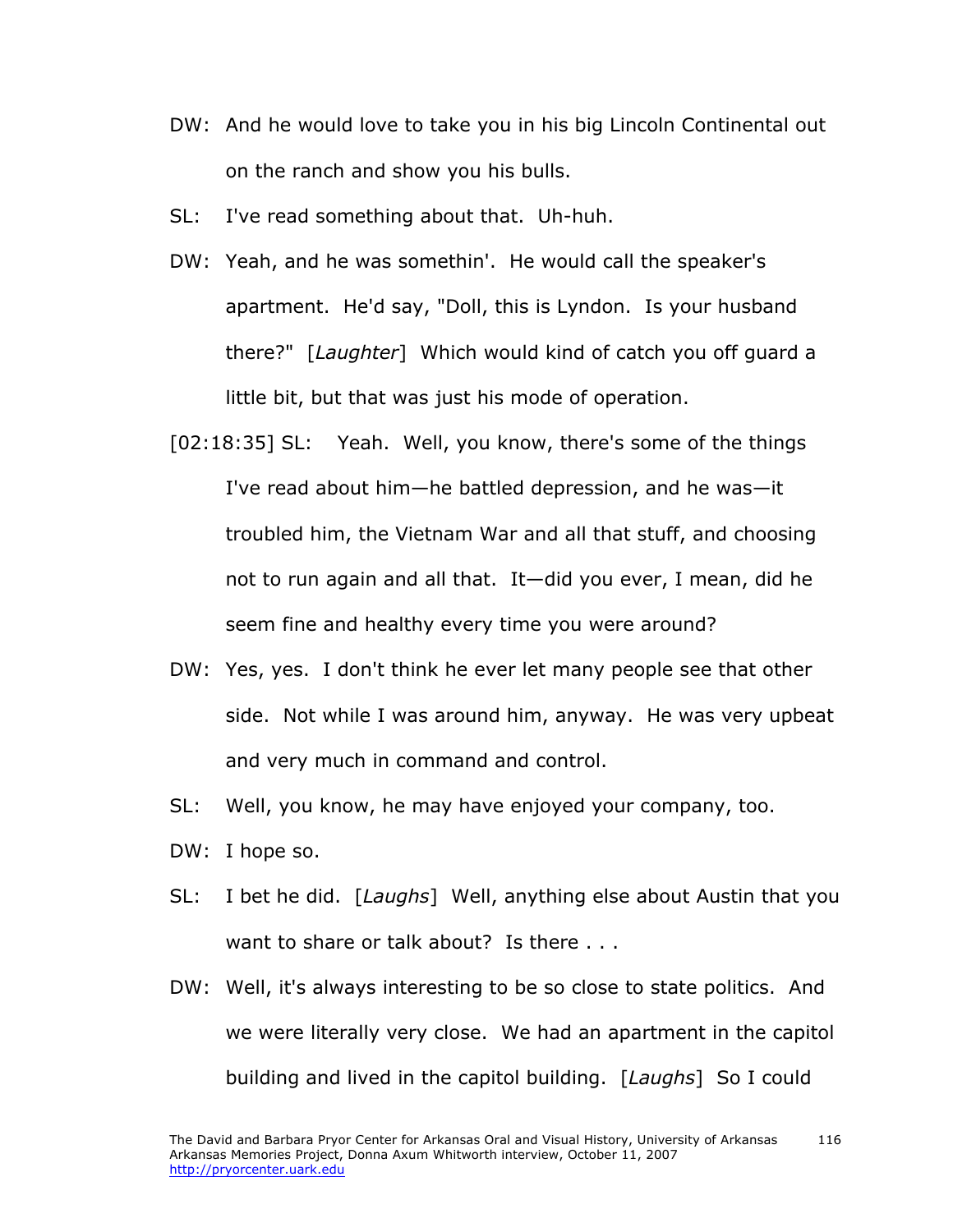walk out of the apartment onto the house floor and listen to any legislation that was going on.

- [02:19:56] SL: You have just—tha—politics has just really been a part of your life.
- DW: It really has been, and I enjoy the process of—the political process, and I just like it all. There are some ugly sides of politics that I don't like, certainly.
- SL: Yeah.
- DW: The nasty sides of politics. And it's gotten worse as the years have progressed, but it's what this country's about, and we need to be interested in it.
- SL: You know, I saw some photographs of you and Orval Faubus.

DW: Yes.

- SL: How much time did you ever get to spend with Governor Faubus?
- DW: Well, not a great deal. I would just occasionally be in the governor's office for a photograph. He did send me a telegram the night I won. "From the proudest people from the proudest state in the United States." And I have that in my scrapbook.

But I was probably with him on five or six occasions. He was at my homecoming in El Dorado.

SL: Mh-hmm. I've always heard he was a really smart guy—very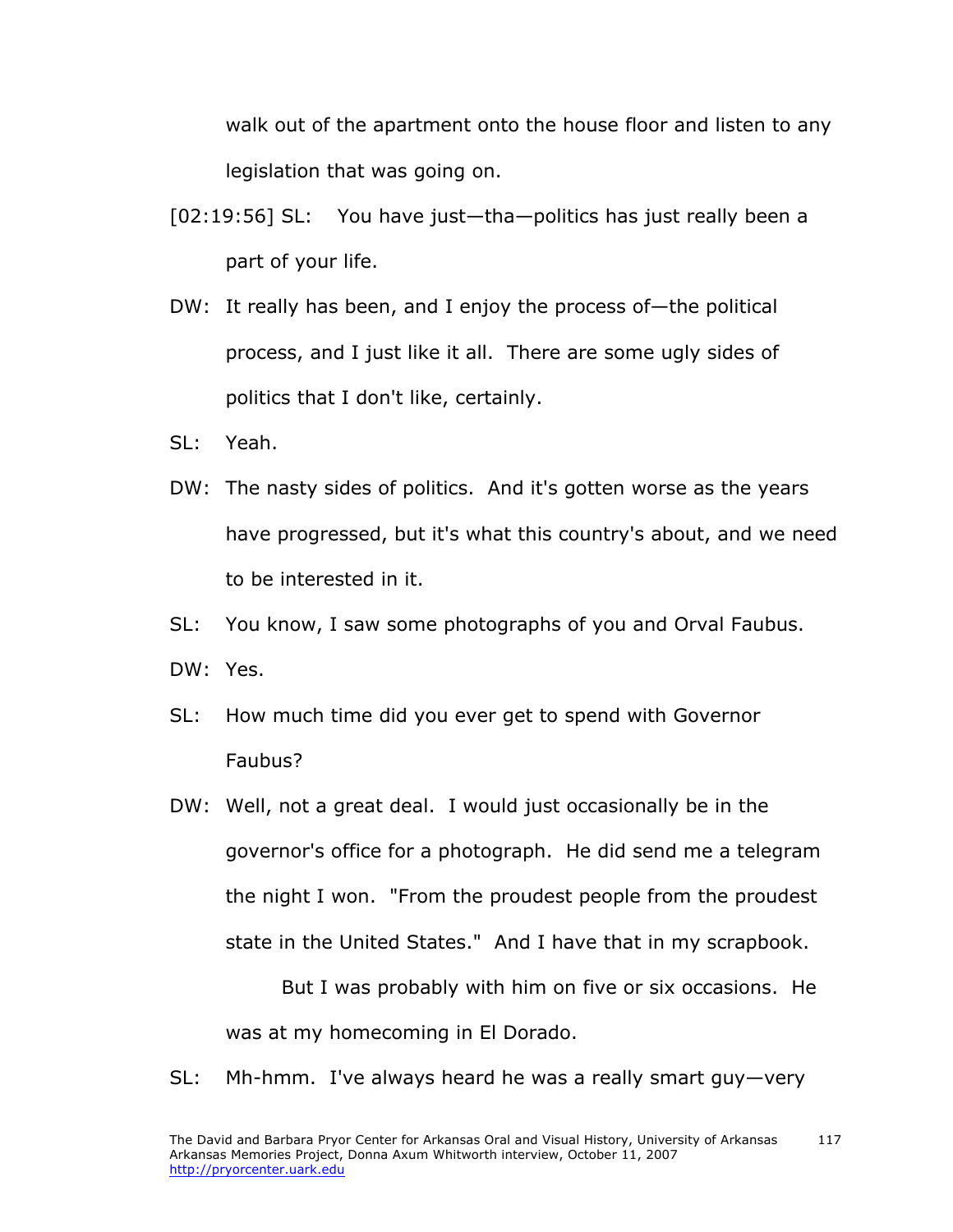likable, just maybe—I mean, there's probably several different images of him that might be misleading. Did you ever—was there any—ever any meaningful conversations that you had with him?

- DW: Not really. I was only . . .
- SL: It was all PR-related stuff?
- DW: It was all PR and meeting him on a social basis.
- SL: Yeah.
- [02:21:30] SL: Well, I just kinda remember that photograph and what about—well, I know that you—this was—this musta [must have] been your first marriage, and I don't really want to go into your personal life that you're uncomfortable talking about, but I'm assuming that your time in Austin probably ended about the time that your first marriage fell apart, and you moved on, I would guess.
- DW: Well, my television career was the—in Austin—was sort of the beginning of my different stage of life after the divorce. And I stayed there until I came to Little Rock.
- SL: Okay.
- DW: And the impetus for me coming to Little Rock to even look at this market was then newly-elected Governor Clinton . . .
- SL: Yeah.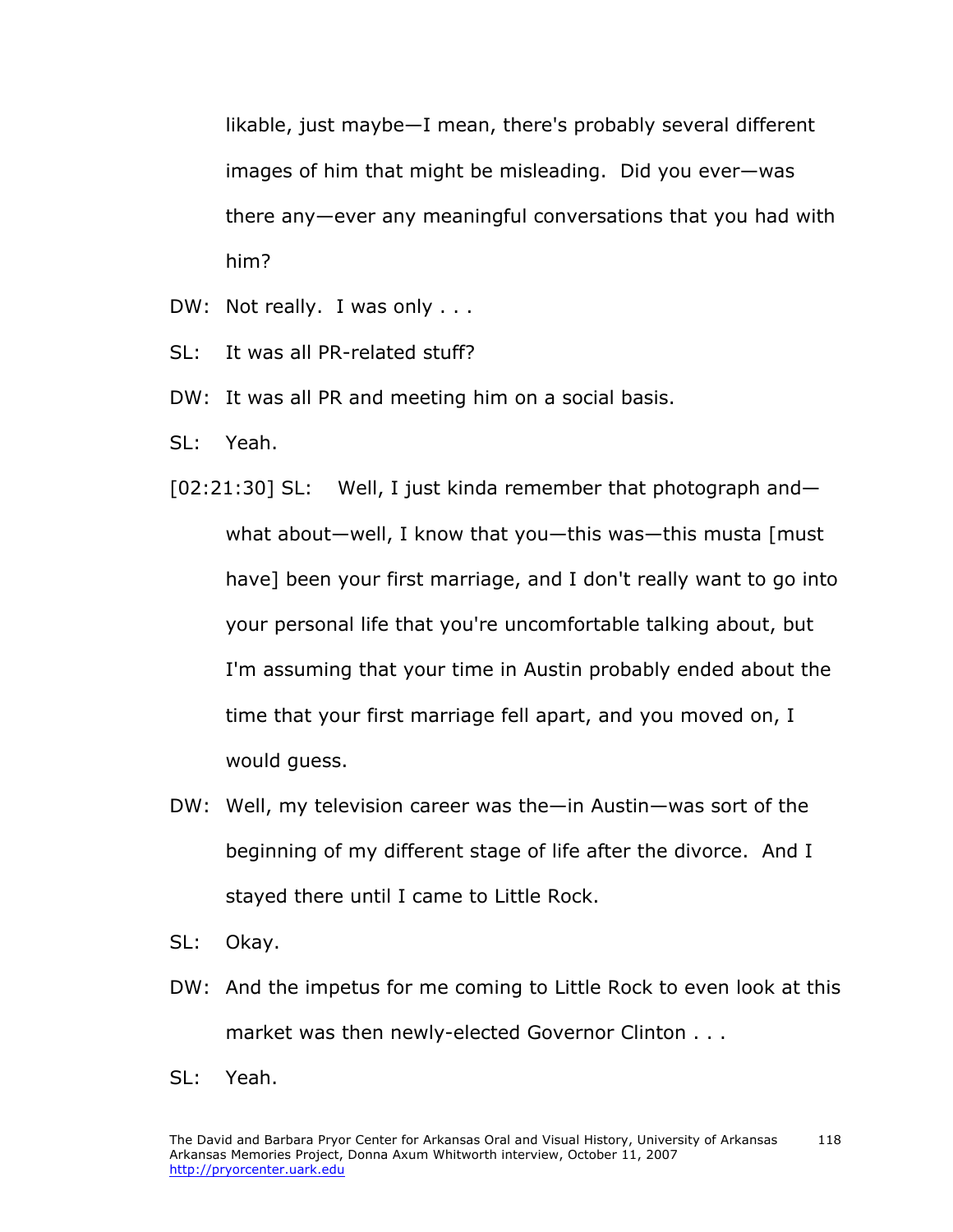DW: . . . who sent me a letter saying, "I have been—just been elected governor of Arkansas, and I'd like for some Arkansans who have distinguished themselves to come and join me on inaugural day. Hillary and I would like to invite you to my inauguration." I'd never met either one of 'em. And so I thought, "Well, this sounds like fun. This sounds interesting. I think I'll go." And so I did, and that's the first time I met the two of them. And, you know, Hillary was—had her hair—the long, wavy hair and the big, thick glasses. And it was back in those days. And he was very charismatic and fun and intellectual, and reminded me very much of the Kennedys.

[02:23:12] SL: There was that Kennedyesque excitement . . . DW: Yeah.

- SL: . . . around he and Hillary.
- [00:00:00] DW: So there was an opportunity at Channel 7 in Little Rock to do *Good Morning Arkansas*, so I moved.
- SL: Now, let's see—would that have been . . .
- DW: [Nineteen] sixty-nine.
- SL: Jim Pitcock?
- DW: No. Yeah, Jim Pitcock. No, that was [19]79. Jim Pitcock was news director.
- SL: Yeah. And so you did a good morning show for them. Is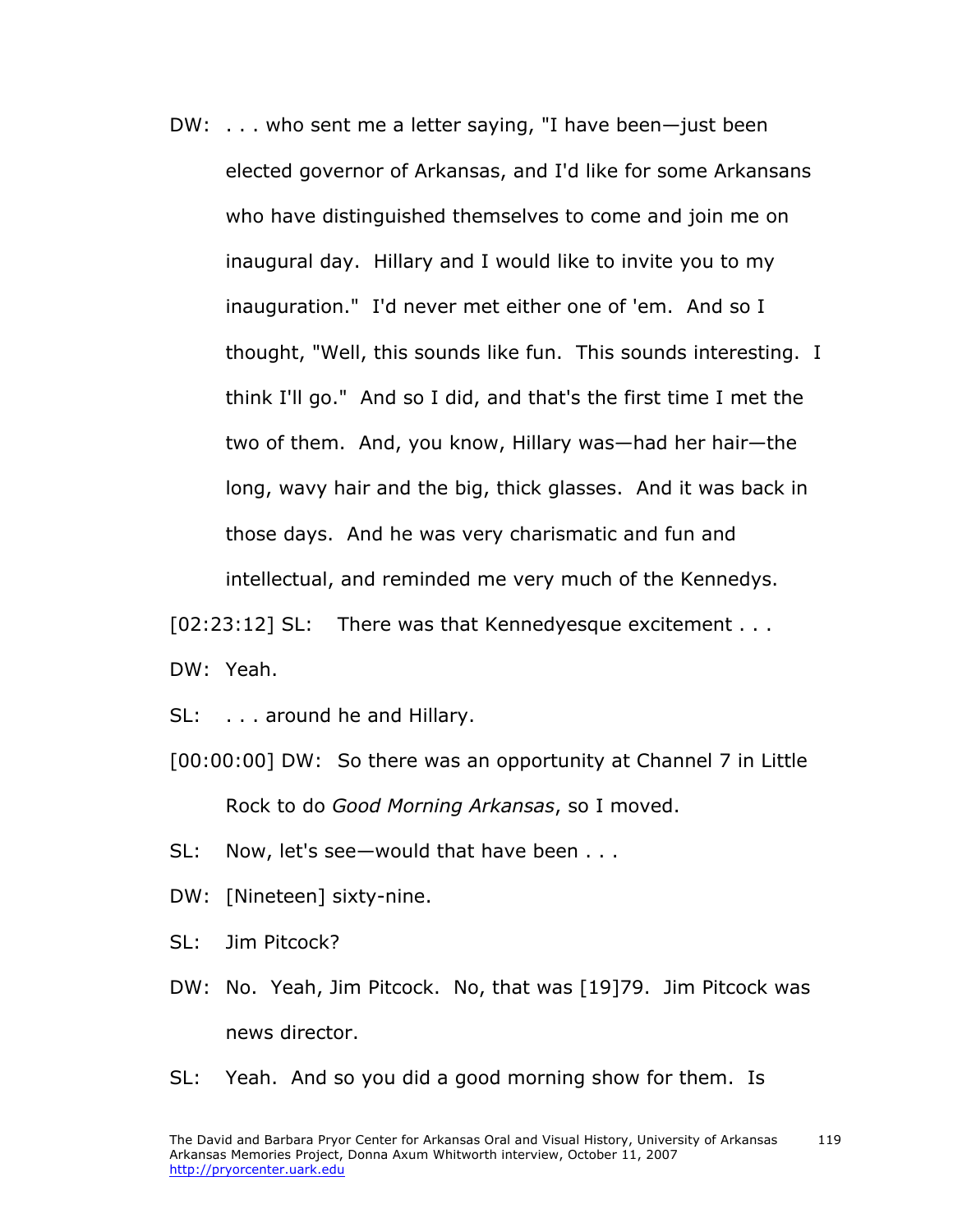that . . .

- DW: I did that for about four or five years, and some documentaries, and a lot of parades and special events and . . .
- [02:23:48] SL: Do you have any—were there any shows—morning shows that you have particularly fond memories of?
- DW: Well, they were certainly five days a week. I had some wonderful guests. None of them come to mind right now. [*Laughter*] Except maybe Art Linkletter was on the Little Rock show.
- SL: Uh-huh. What was he like?
- DW: Oh, such a gentleman—wonderful gentleman. And just cute and sweet, and I just loved him.
- SL: Well, how did you land him here? I mean, how'd that happen?
- DW: He was coming to Little Rock for some reason.
- SL: And he agreed to . . .
- DW: He agreed to be on the show. You know, I did things like book promotions or concert promotions or . . .
- SL: So what time did you have to go to work—do the morning show?
- DW: I had to be there, I think—seven thirty or eight.
- SL: That's not bad.
- DW: It was live.
- SL: That's not bad. Let's see, that would have been probably just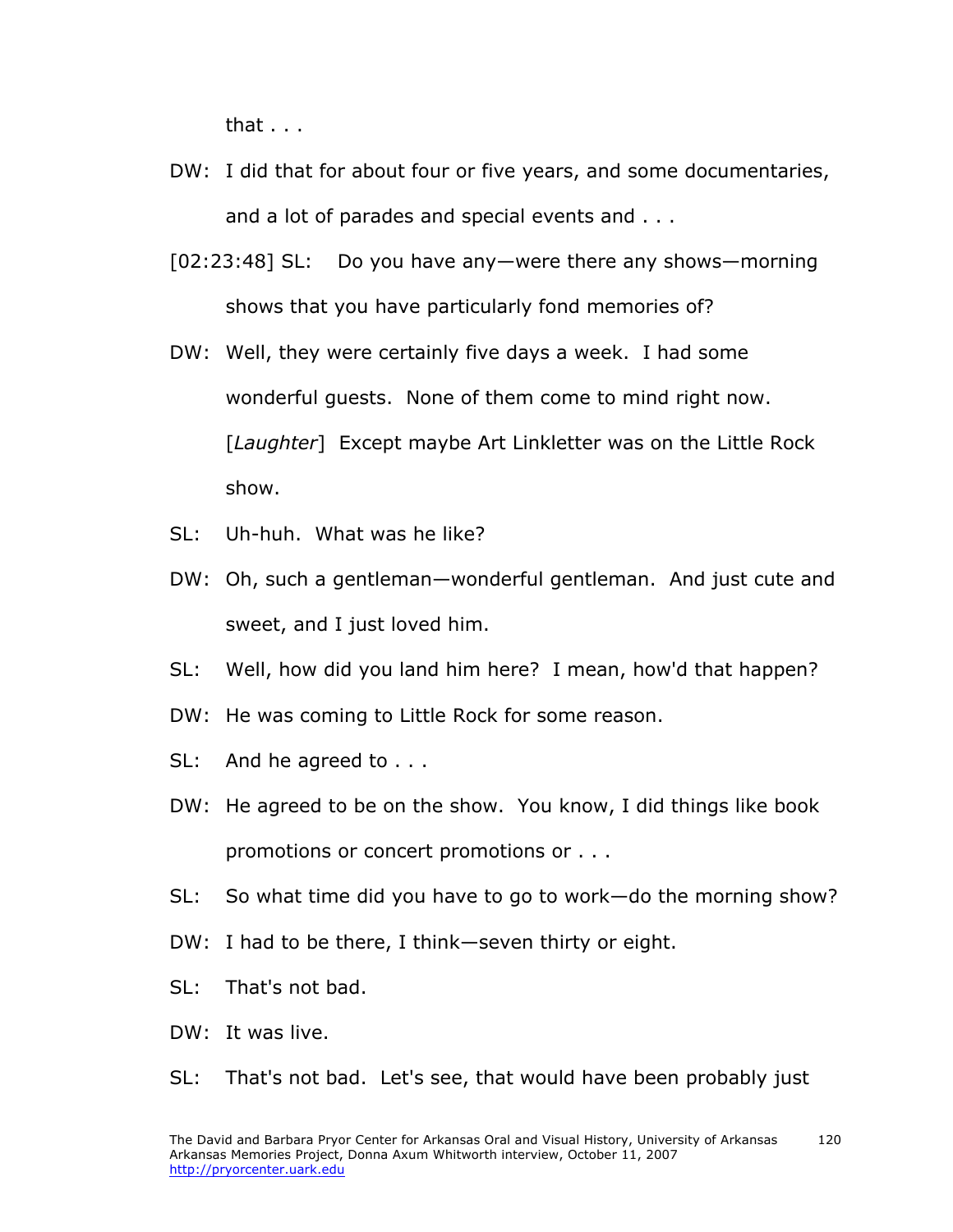about the time three-quarter inch was moving to beta, maybe,

or . . . .

[02:25:05] DW: I don't know. I was not in the control room.

[*Laughs*]

- SL: Yeah—not in the control room. I'm tryin' to think—what about Mr. Pitcock? How was it working with him?
- DW: Well, he was head of the news department, and I was . . .
- SL: Did you . . .
- DW: . . . public affairs. Occasionally I would go out and do a little feature clip for the news but not too frequently. I was not really under his wing.
- SL: Uh-huh. Who did you kind of—who did you report to?
- DW: Well, Dale Nicholson.
- SL: Dale Nicholson. What a guy.
- DW: General manager.
- SL: Yeah. Well, say a little somethin' about Dale.
- DW: Well, he was fun. You know, I had remembered him when I was growing up and seeing television for the first time on the Little Rock channels, and he was fun to work with.
- [02:26:05] SL: Did you learn—what did you learn doin' the morning show?
- DW: Well, it was a lot of the same that I had done in Austin. A lot of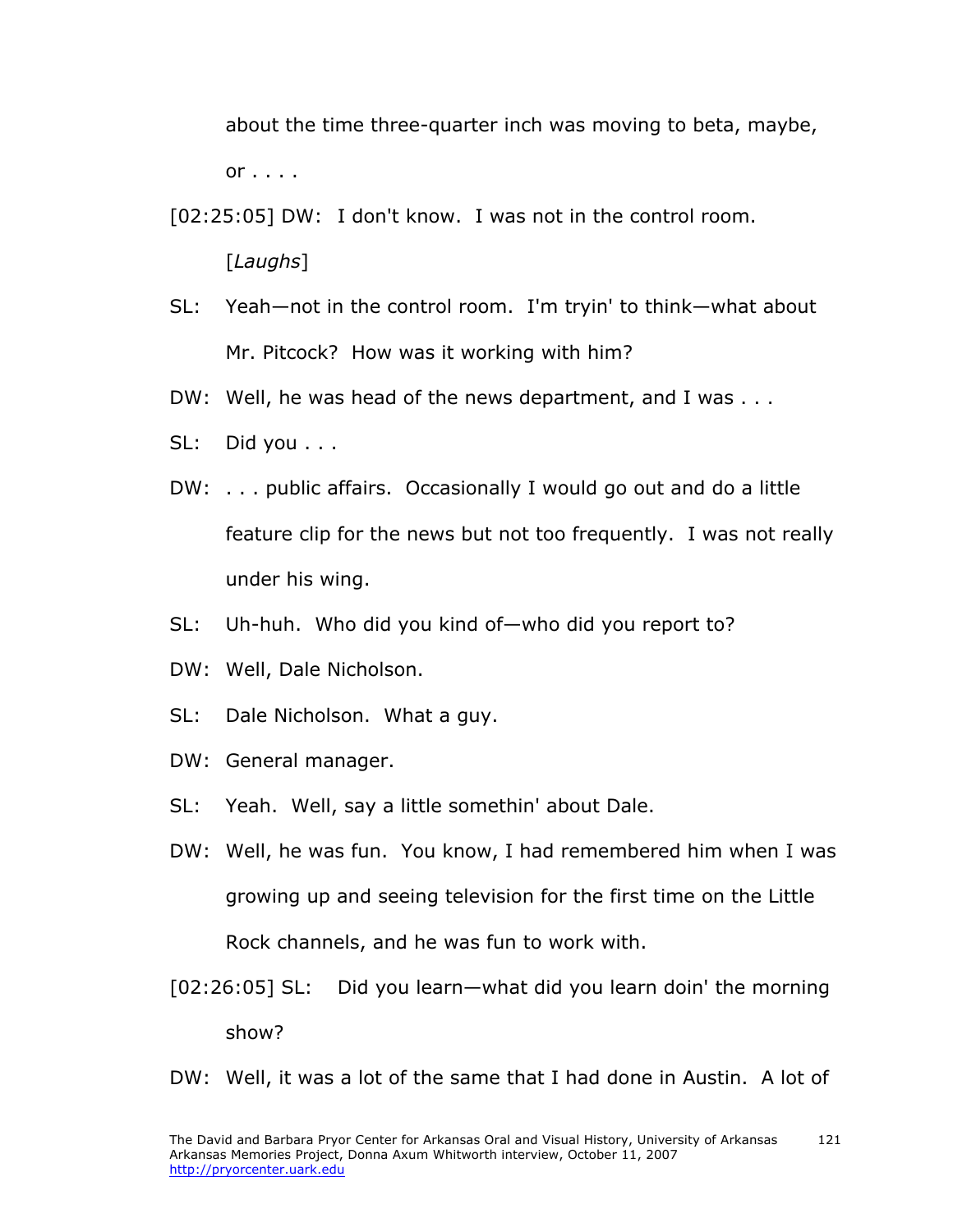the same things. Well, one of the things that I loved was getting out in Arkansas in addition to the morning shows and doing the specials and doing on-location things and rubbin' shoulders with the average Arkansans and being back at the festivals and . . .

- SL: Right.
- DW: It's like the old Forestry Queen days, you know?
- SL: Yeah, yeah, it was.
- DW: I loved reconnecting with the state.
- SL: Well, now, you mentioned somethin' about documentary stuff. Did you do some documentary-style things or were they . . .
- DW: We did a few things. And we did some special programming in regard to the Miss Arkansas Pageant. Like an hour-long special that was entertainment-type things.
- SL: Ah. I'll bet you were—well that—kind of a natural.
- DW: Yeah. Yeah
- SL: I mean, what a great resource you'd be to do that—produce that.
- DW: But in 1983, I met my husband, Bryan Whitworth. And we married in [19]84, and I moved to Bartlesville, Oklahoma, and that was the end of my television career.
- SL: Yeah. Well, so . . .
- DW: And I became a corporate wife.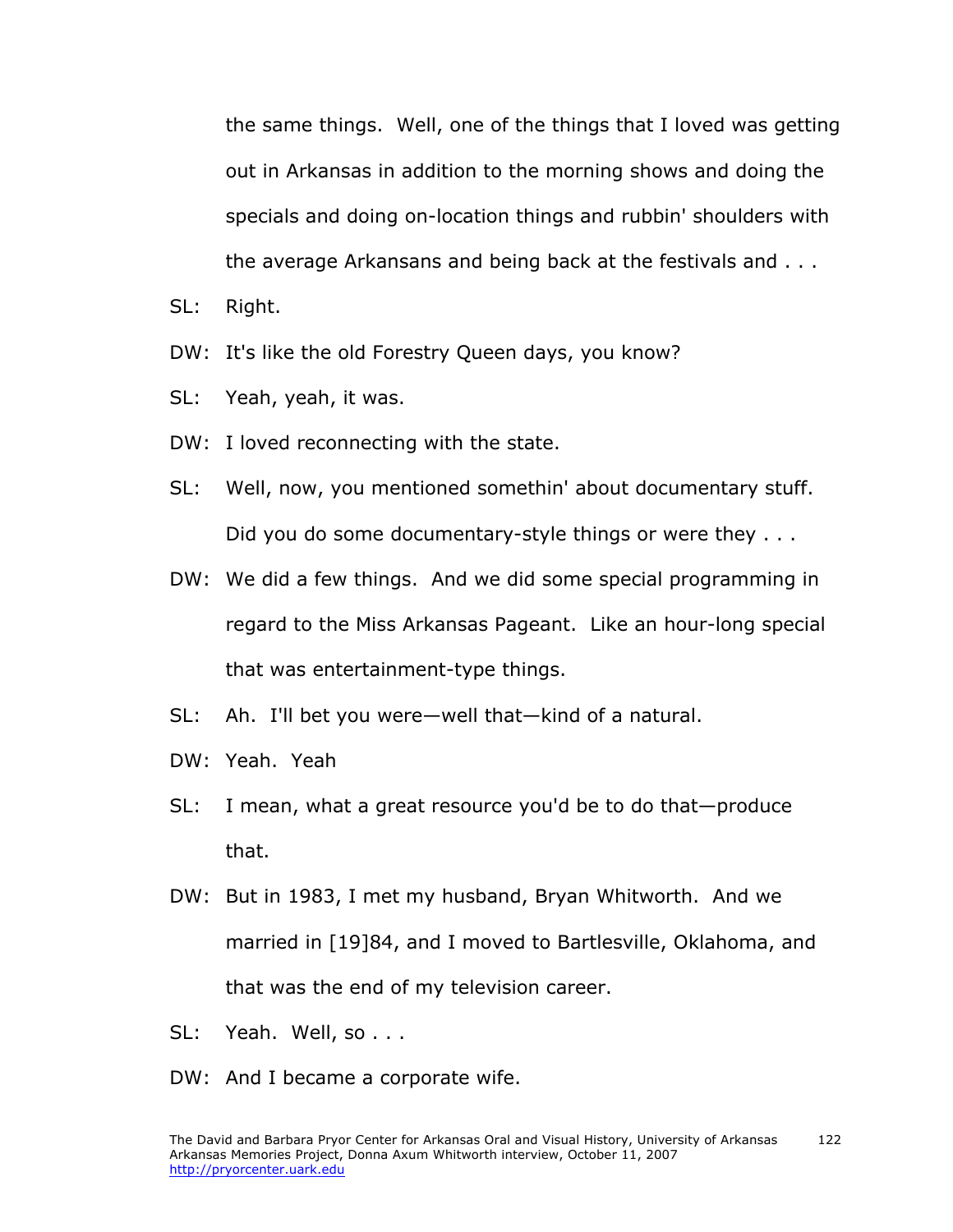SL: Yes.

DW: And continued to apply all the skills that I had learned in the corporate world.

[02:27:30] SL: Mh-hmm. Well, what was Bartlesville like?

- DW: Bartlesville is small-town America, about thirty-five thousand, with an international corporation located there. It was Phillips Petroleum at that point. Now it's ConocoPhillips. And one of the areas that Bryan was over was international government relations. So that meant from [19]84 until the time he retired, we went to all the national political conventions.
- SL: Right.
- DW: Democratic and Republican. Loved it.
- SL: Well, of course.
- DW: I just loved it. It was just a continuation of everything that I had learned.
- SL: Is there much difference between Democratic and Republican national conventions?
- DW: A lot of similarities in many ways, but the people are the difference.
- SL: Uh-huh.
- DW: Absolutely. The look of the people, the style of the people, the political focus. Very different.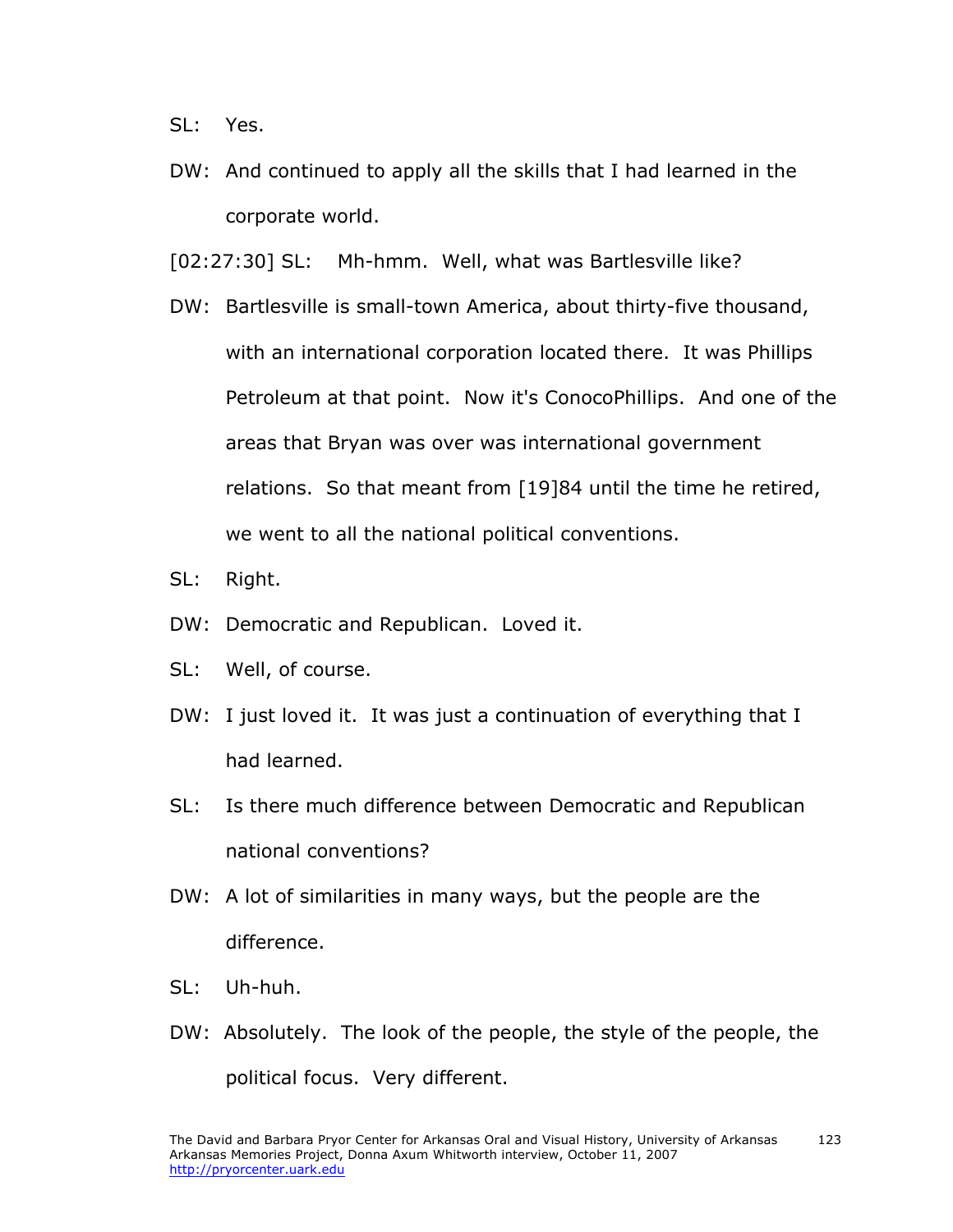- [02:28:33] SL: Well, I'm not gonna ask what your preferences are or which you prefer, but was there any particular national convention that stands out in your mind?
- DW: Well, of course. [*Laughs*]

SL: Yes?

- DW: New York. [*Laughter*]
- SL: Yeah.
- DW: Yeah, we were there when Bill Clinton was nominated. And we were there for his first inauguration. So that was—it was quite a celebration because his story was a great success story coming from Hope, Arkansas. It's, again, that same mentality that you rise above your circumstances to who you're supposed to become. It's sort of in your psyche. It's in your mind, and you look for opportunities to make it happen, and he did. And he's still contributing greatly to the world today with his foundation.
- SL: How exciting to act—were you on the floor?
- DW: No.
- SL: You were—those are just delicates—delegates that . . .
- DW: Those are delegates that are allowed on the floor. But we were there as a part of the corporate strata. But very interesting to watch it.
- SL: Yeah.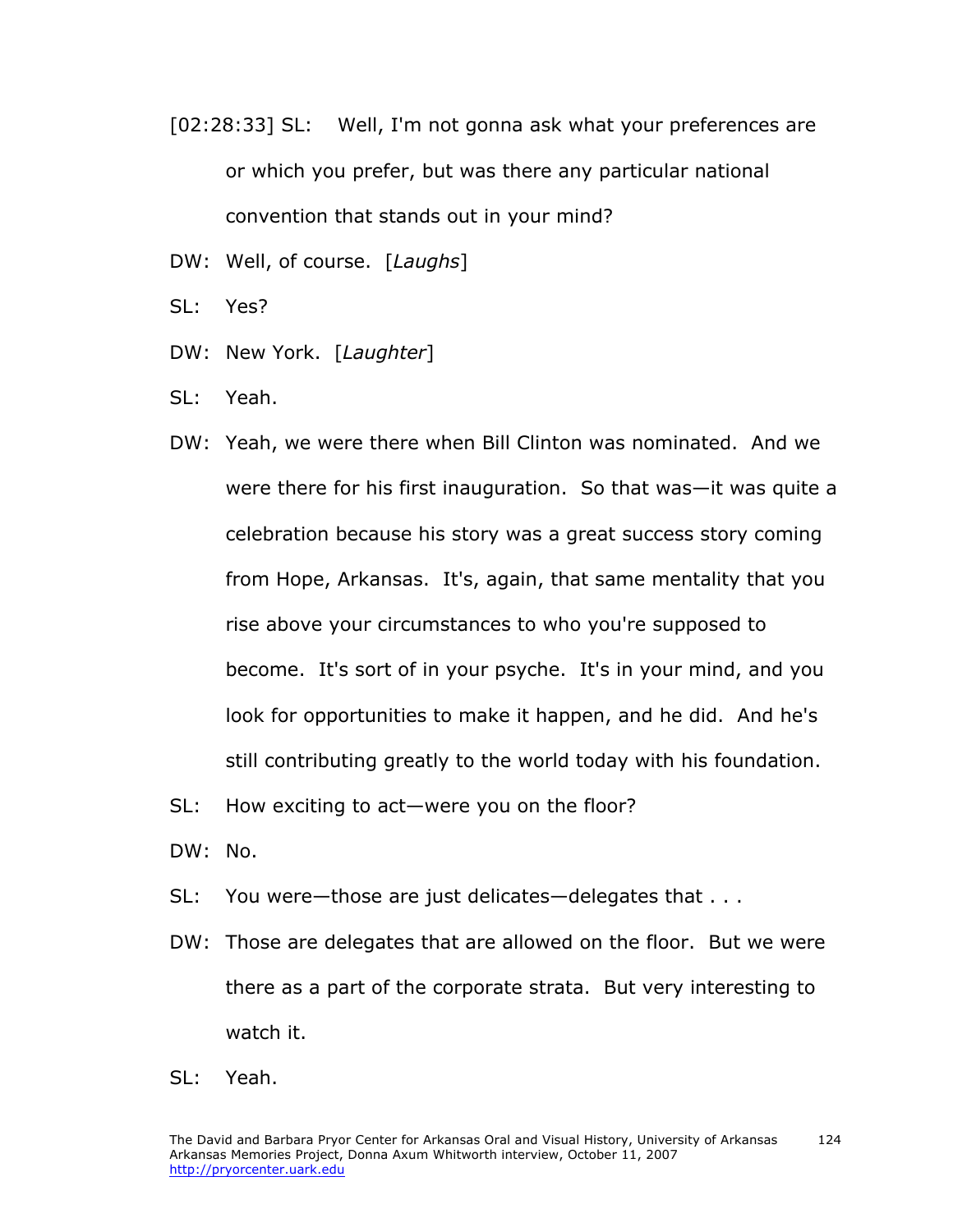- DW: And the flavor and excitement—you know, it's like a pep rally at a football game. And to hear all the speeches and the speakers and I just love it. [*Laughs*] I do.
- SL: Yeah, I hear you. I hear you. It's in your blood.
- DW: Yeah.
- [02:30:17] SL: Well, let's talk—so how do you—you've enjoyed the corporate wife role?
- DW: Yes.
- SL: You enjoyed that a lot.
- DW: Yes.
- SL: You felt like you were able to contribute to the ...
- DW: I know how to work a room.
- SL: Yeah. Any favorite moments, outside of the national conventions in the corporate world that you partic . . .
- DW: Well, I think the inaugurations and the inaugural events. The galas and the people that I've met associated with those. And spending the night in the White House and . . .
- SL: Oh, you got to do that?
- DW: Got to do that.
- SL: Oh, that's so cool.
- DW: That was pretty cool.
- SL: Which bedroom?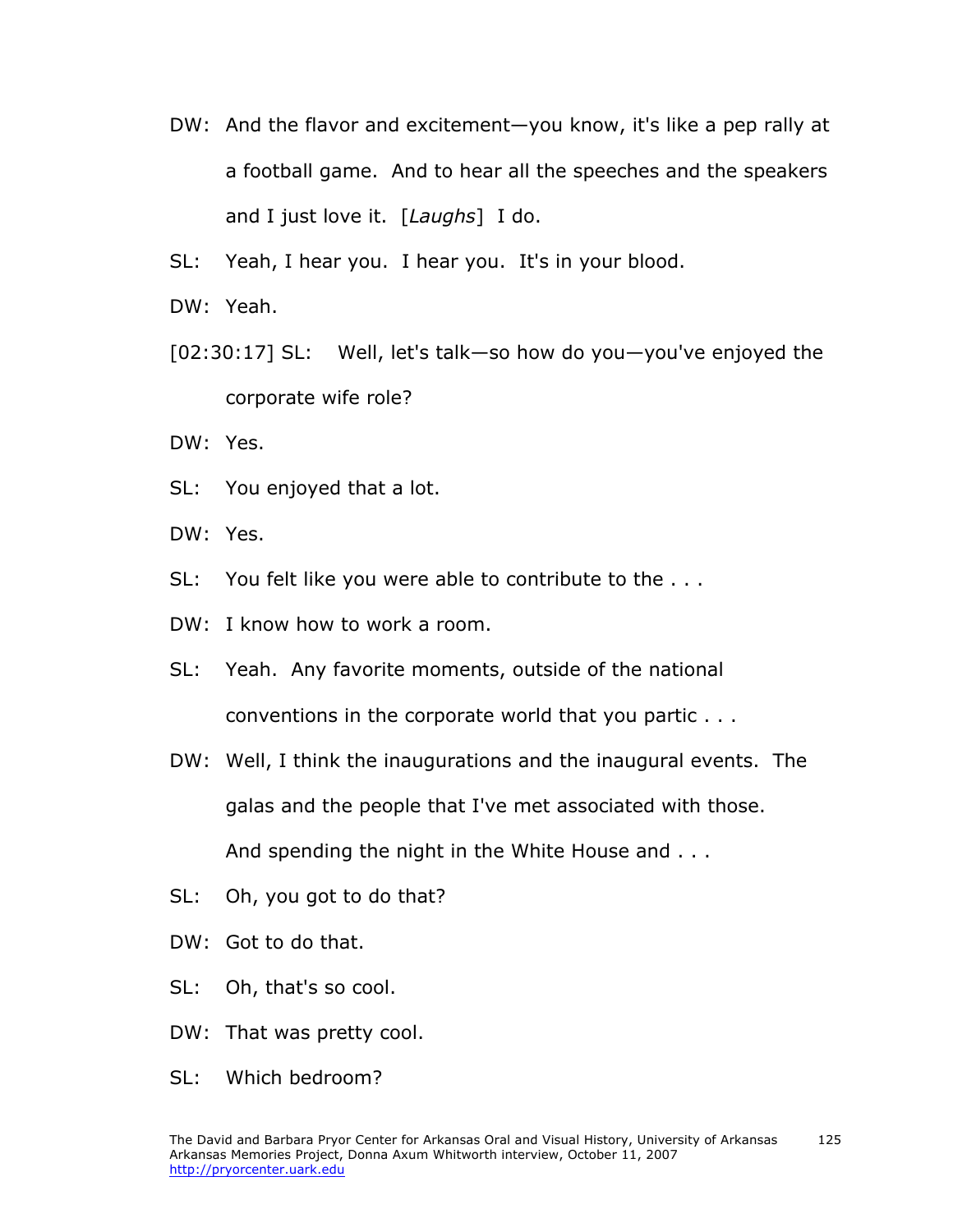DW: The Queen's Bedroom.

- SL: Queen's Bedroom.
- DW: Across from the Lincoln Bedroom.
- SL: Across from the famous Lincoln Bedroom.

DW: Yes.

- SL: Wow. Wow.
- [02:31:16] DW: So I—it's a connection with American history for me. It's—the political process is so Americana. Being Miss America is such an American icon, and just—it just all works together for me to—and I just love to be a part of it and be engaged in it.
- SL: Well, you know, I would guess being Miss America you really represent everybody.

DW: Yes.

SL: So you can kinda rise above the politics in a way, and also at the same time, meet, represent, and be a part of the common folk where . . .

DW: Yeah.

- SL: . . . you kinda get the best of both worlds.
- DW: The best of all worlds.
- SL: Uh-huh. And you know, I would think that you would be fairly valuable for insight and advice and—just because of all your travels and all the events and all the people and folks that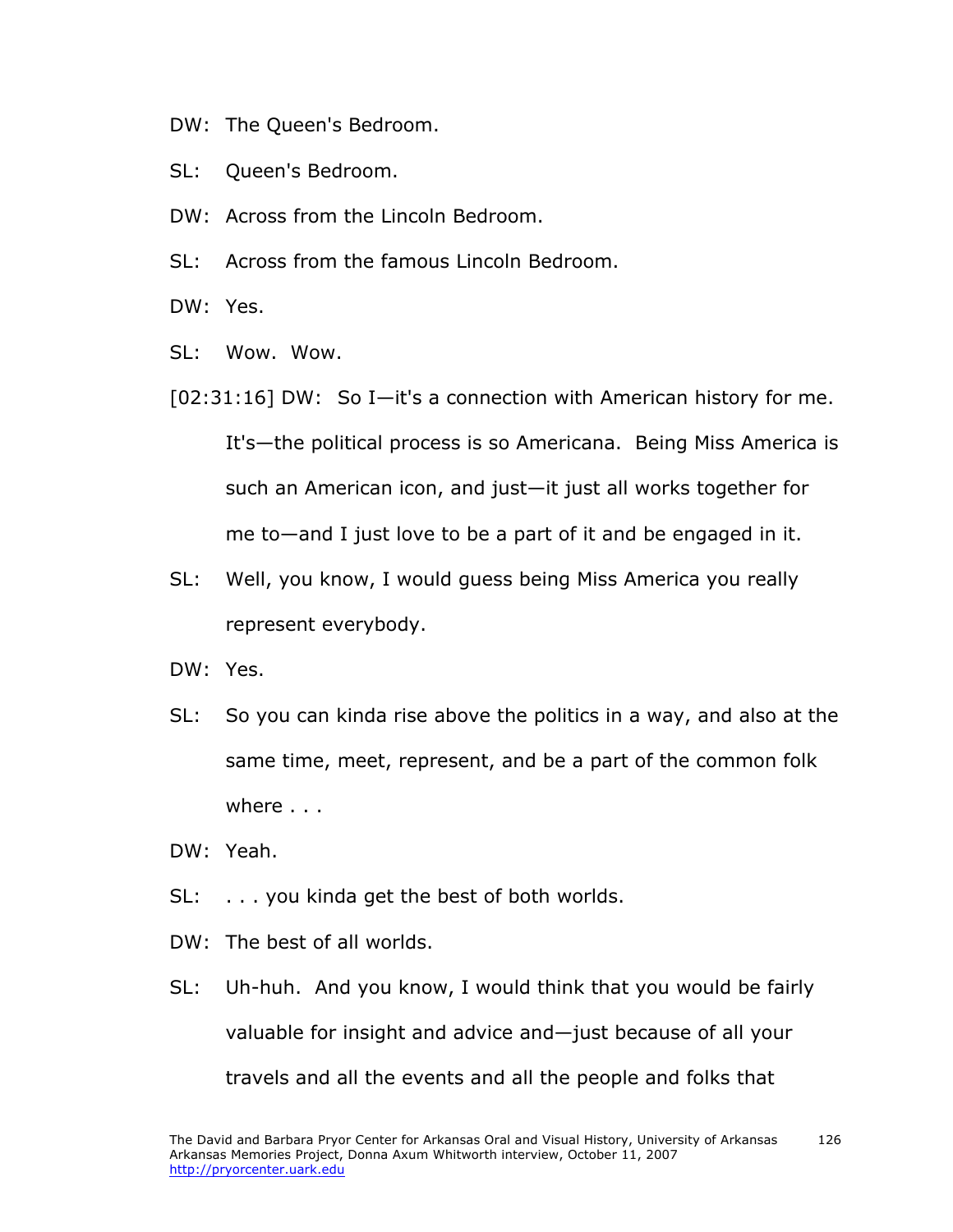you've been a part of . . .

- DW: Well . . .
- SL: . . . and meant something to. I mean . . .
- [02:32:20] DW: Well, I think it's imperative that we all stay abreast of international affairs and national affairs and make some decisions—concrete decisions based on the best information that we have about politics and what's going on and what the lawmakers are doing and how important that is to our world. Our world has changed so dramatically in the last ten years.
- SL: Yeah.
- DW: It's not the world I grew up in.
- SL: It is not.
- DW: And we have to be on our toes. We have to be looking forward, making decisions. We can't be complacent anymore.
- SL: So is your husband retired now? Is he ...
- DW: He is working for a law firm in New York City, Wachtell, Lipton, Rosen, and Katz. And he does work for ConocoPhillips through that law firm.
- SL: Uh-huh. Now, I know that you sit on several boards, don't you,  $or \ldots$
- DW: Seven.
- SL: Seven? [*Laughs*] Is that enough?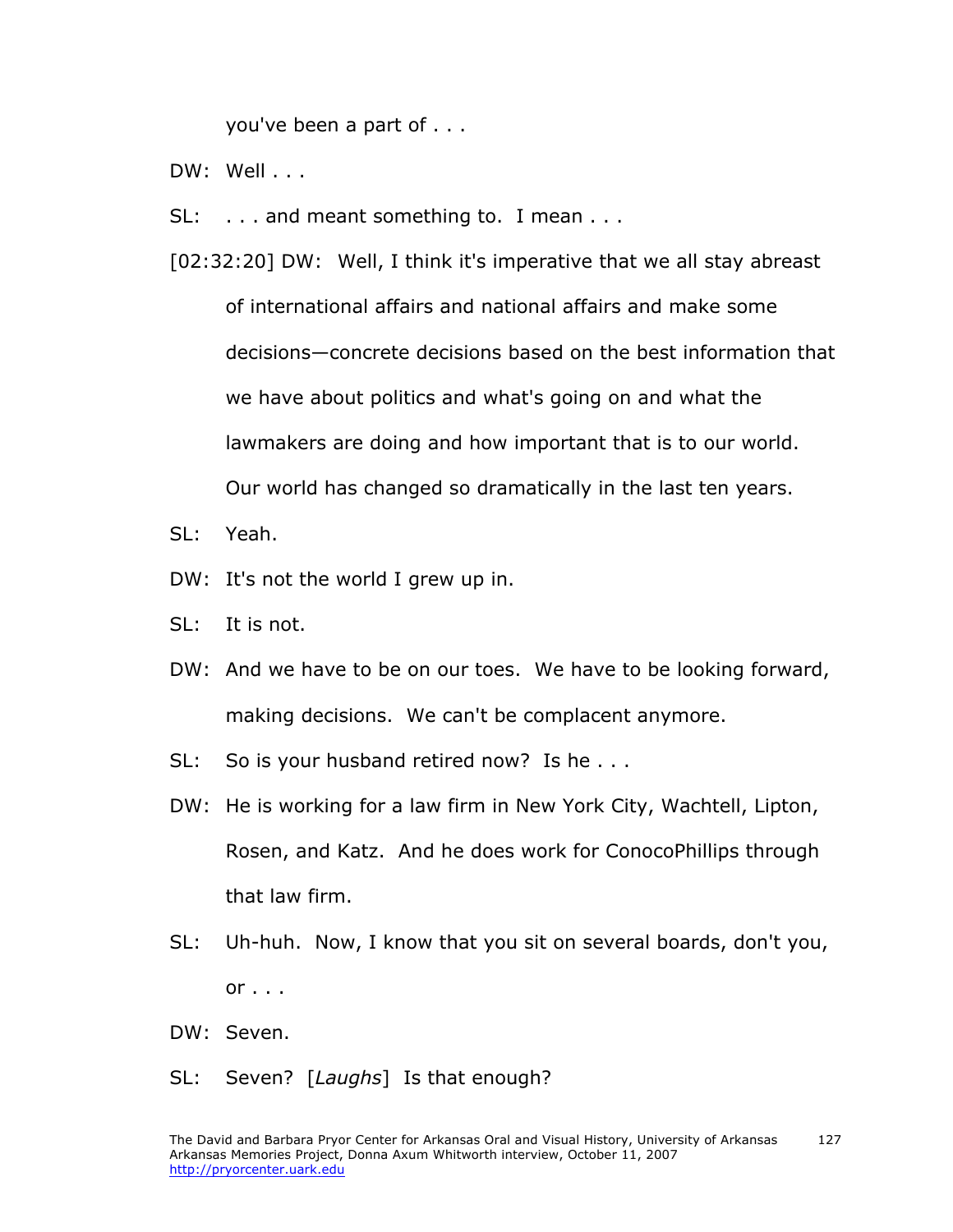## DW: Too many.

## SL: Too many?

- DW: According to my husband.
- SL: Yes. Do you have a favorite or is that not a good thing to say?
- DW: Well, I've been on—I was the first Miss America elected to the Miss America board in 2004. And I must say that my heart is really in that board work, and it's extensive board work because we are very actively involved in the function of the pageant. I am also on the executive committee of the Van Cliburn International Piano Competition there in Fort Worth. And Van came to El Dorado when I was a senior in high school right and played after he won that Russian Tchaikovsky Competition. So he's a favorite friend.

[02:34:06] SL: That's another circle.

- DW: It's another circle. I'm on the executive board of the Fort Worth Symphony and the TCU College of Fine Arts advisory board. So you can see I select things that are related to arts, arts education, education, Miss America, and, of course, my work here with the university has been extensive—since the first campaign we ever had, the Campaign for Books. I was on that committee in [19]82 and . . .
- SL: Is that right? So you got to work with Coach and Dave on that.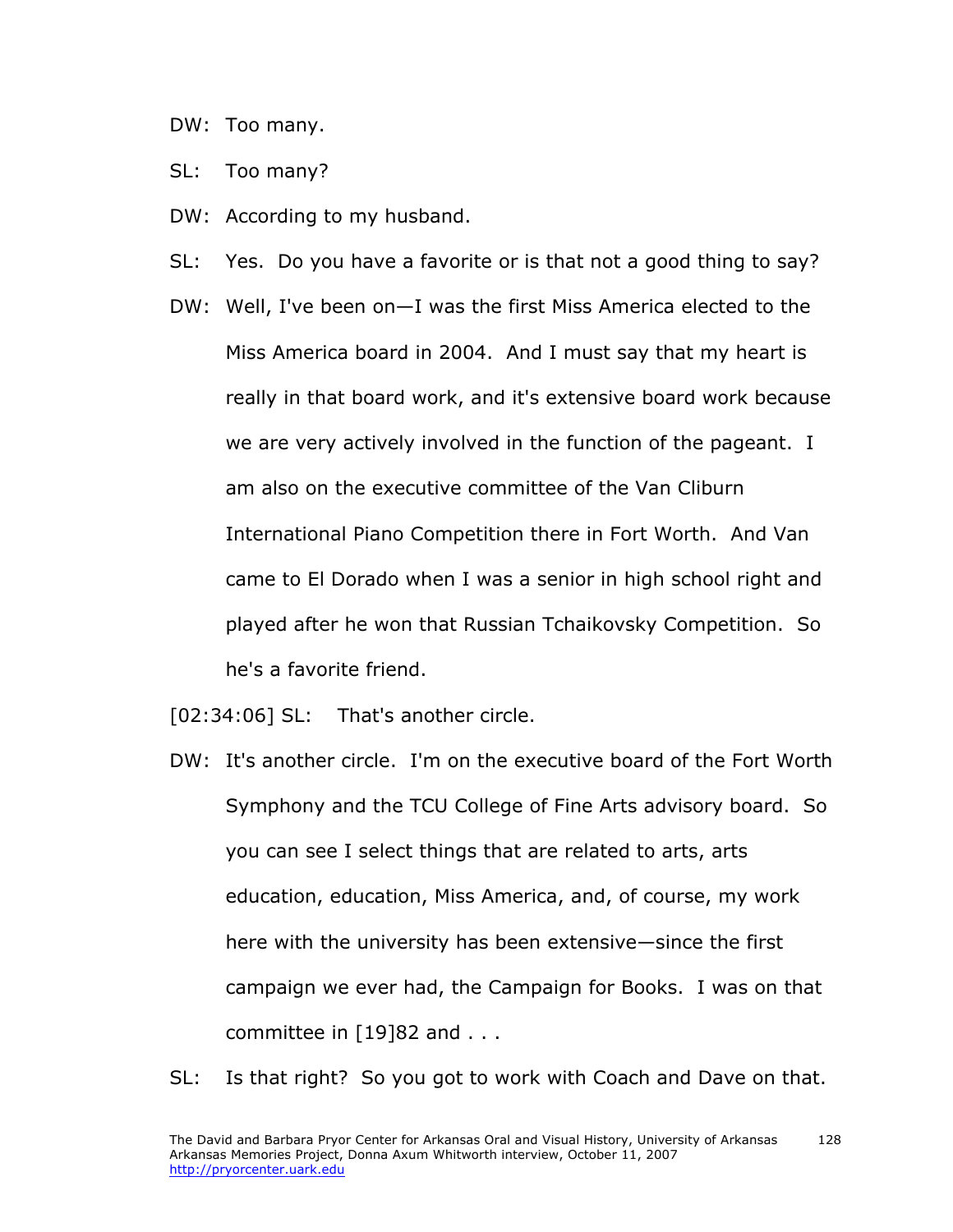That's good.

- DW: Yes, yes. And then, of course, we just finished that fabulous Campaign for the Twenty-First Century, and I was on that steering committee and . . .
- SL: I loved that. Yeah.
- DW: . . . campaign to save Old Main. My heart is in Fayetteville, and I want to continue to keep my fingers involved in things here. I want to make education great at Arkansas.
- [02:34:55] SL: Well, we're on the same page on that. I saw somewhere in your résumé the Kennedy Center, also.
- DW: Yes.
- SL: Now, tell me about that.
- DW: Well, President Clinton appointed me to the President's Advisory Committee on the Arts for the Kennedy Center . . .
- SL: And . . .
- DW: . . . in 1994. And I served on that committee until he went out of office. And then each new president then selects their own committee.
- SL: Right.
- DW: But I rotated onto the National Committee for the Performing Arts, and I have been on that since 2000. And just going off now as chairman of the executive committee of that.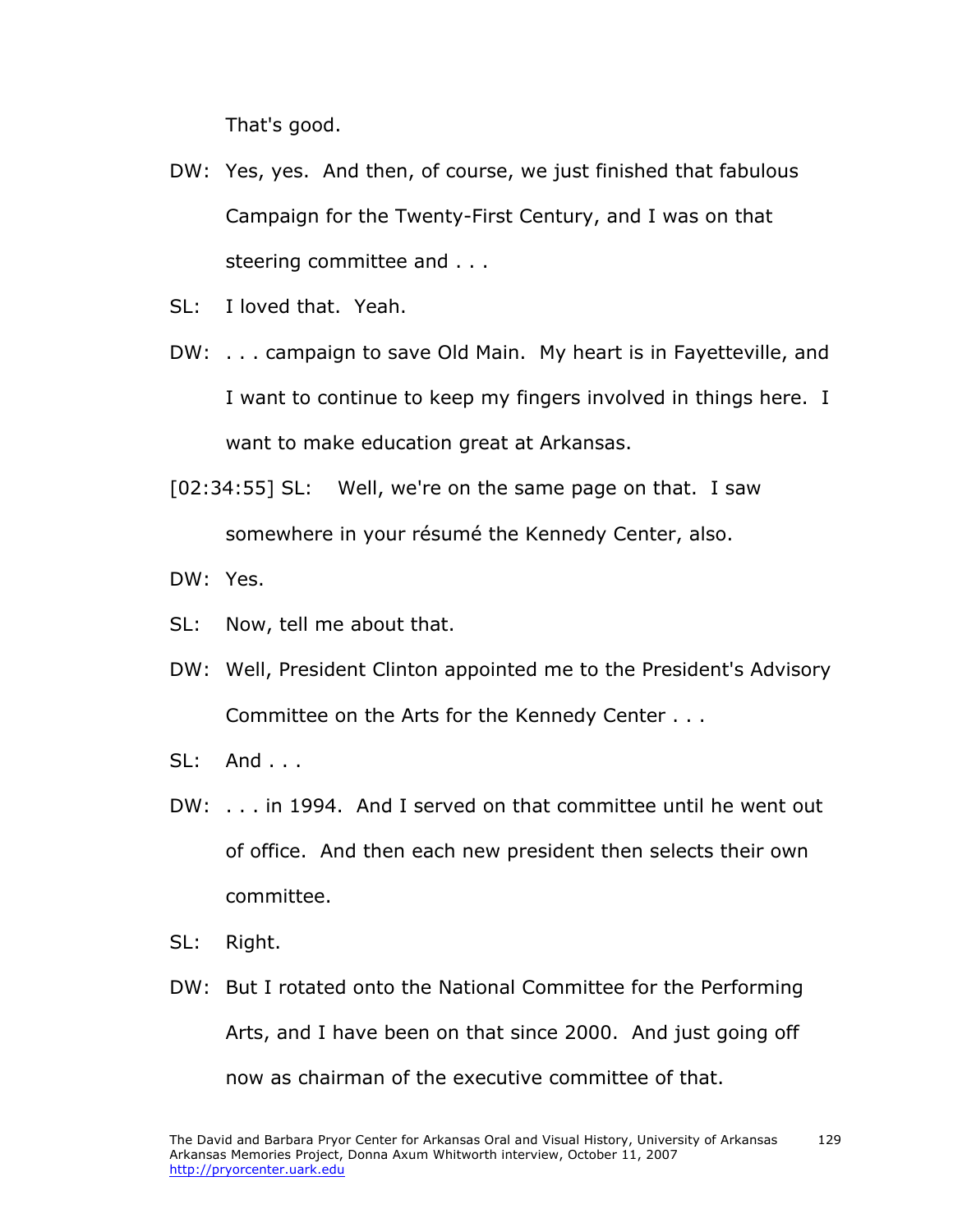[02:35:30] SL: Well, so, was that-that's got to be fun.

- DW: I love the Kennedy Center.
- SL: My gosh!
- DW: Yeah, it's great!
- SL: I mean, as centers go, that's . . .
- DW: And it's the opportunity, once again, to meet people from all over the country, outstanding people who are arts patrons in their own community. And to be a part of the fabulous—the people of the board of trustees at the Kennedy Center.
- SL: Yes.
- DW: The nation's performing arts center—National Symphony Orchestra. I just love it. [*Laughs*] I just—I'd only do things that give me joy and excitement, and we all need that.
- SL: Yeah.
- [Tape stopped]
- [02:36:05] SL: So we were really kind of going over your résumé of all the boards and organizations you've been a part of. And there was another one that circles back around with your religious involvement and commitments. What was that one, now?
- DW: Well, my husband and I are members of Travis Avenue Baptist Church, and I'm a member of the choir there and participate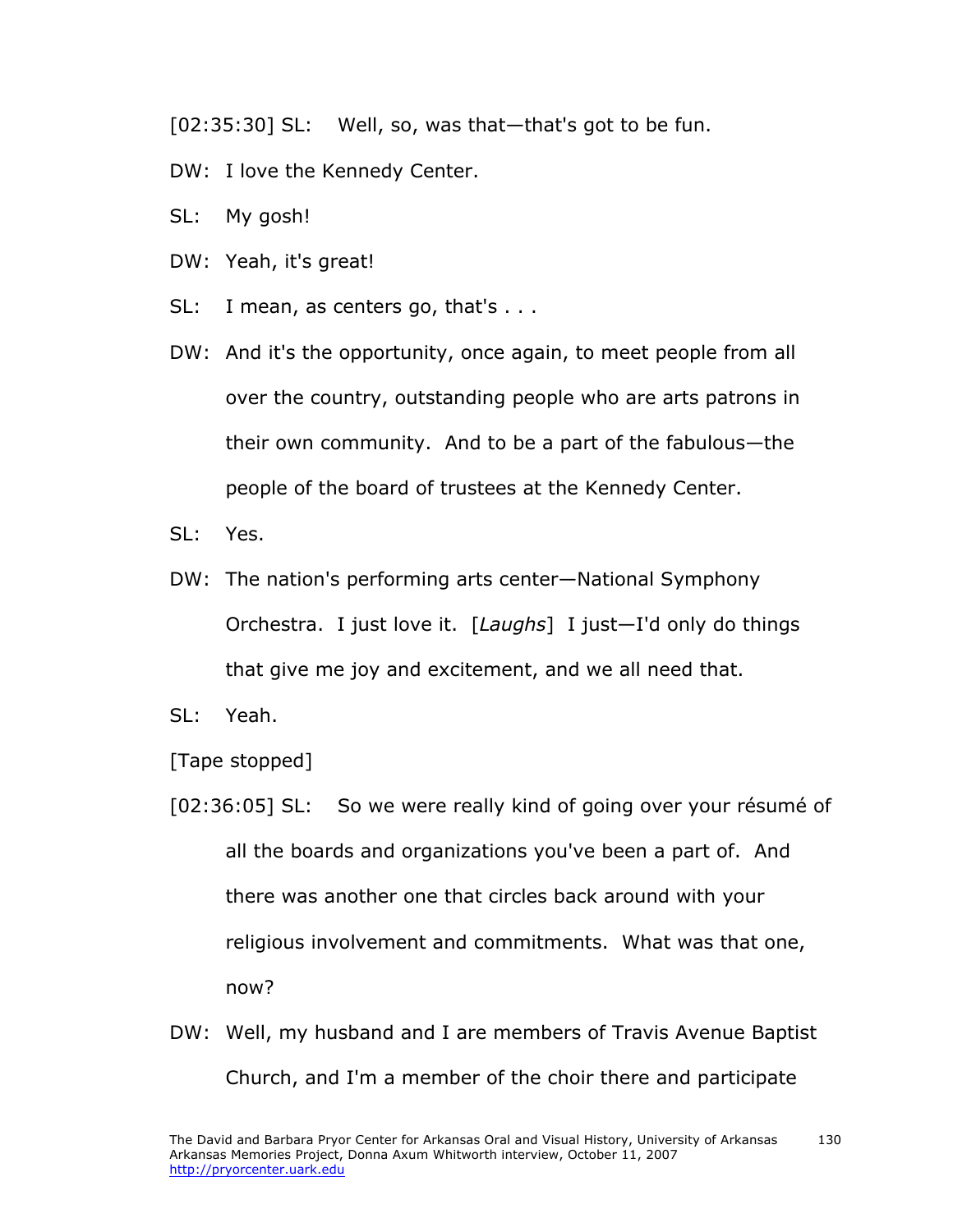there. But also in Fort Worth is the Southwestern Baptist Theological Seminary. And, of course, I've heard of that all of my life, and having the opportunity to live in Fort Worth gave me the opportunity to participate on their advisory committee. And so I do that, and I'm working with Mrs. Patterson—Mrs. Paige Patterson, the president's wife, to establish a women's auxiliary. And I've given a scholarship there in that regard. And also working on the centennial committee. The seminary is a hundred years old next year.

- [02:37:05] SL: [*Sighs*] You know, I have to believe that you're a role model in so many ways, but this religious commitment that you have surely has to be inspirational to women in general. I mean, surely they come to you and they see . . .
- DW: It just feels right. It just feels right for me. I mean, I grew up goin' to church and singin' in the choir and being a part of a church family. And there's just something missing in my soul and spirit if that participation is not there. And it's just extra joy to be able to participate on the seminary level, where the training of so many types of staff and ministers goes on, and they go out around the world—and missionaries and—it's just great opportunity for me to learn more.
- SL: I remember earlier in our talk—you've mentioned that every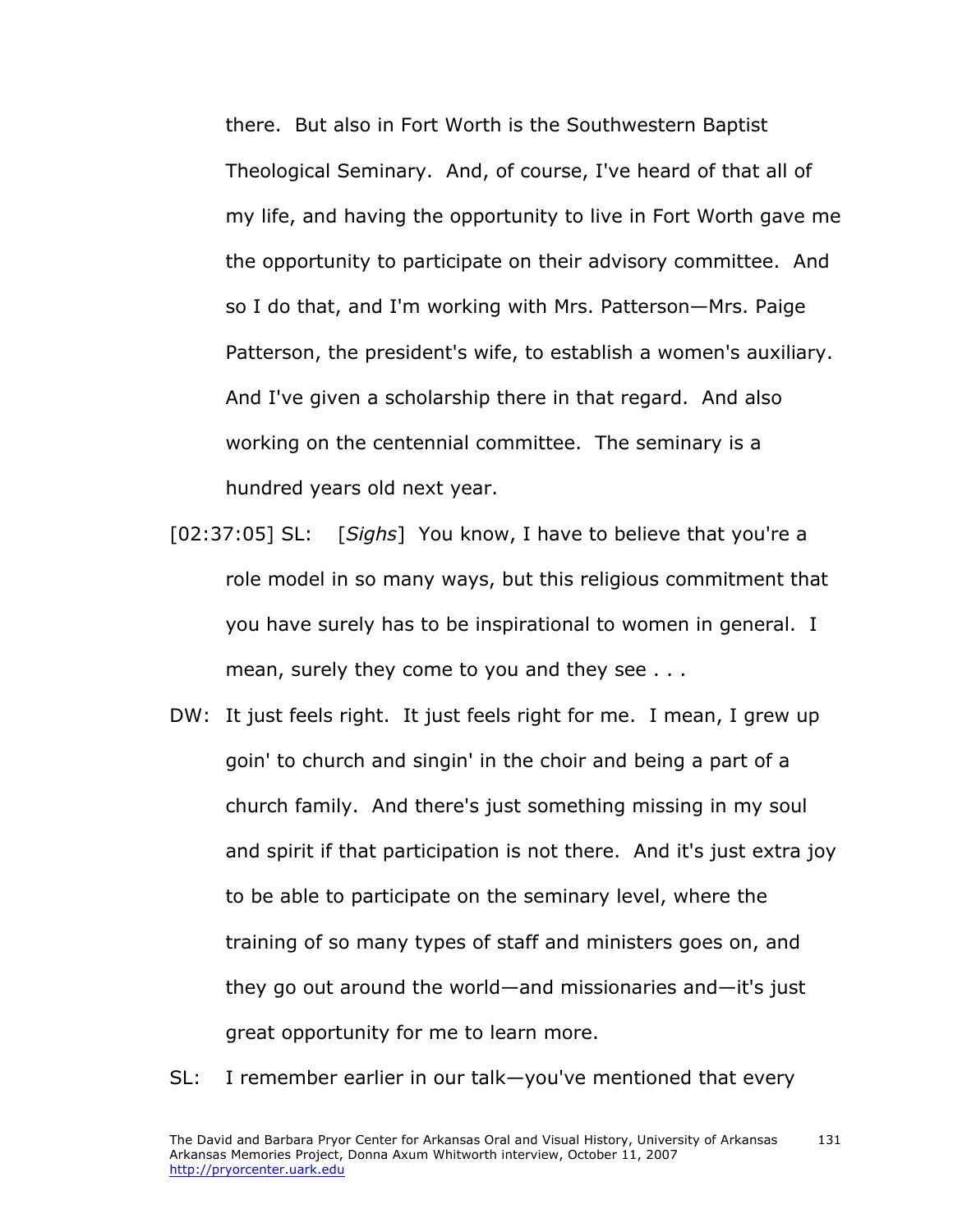time that you went to another—moved to another city, the first thing you did was get affiliated with the local church . . .

DW: Right.

- SL: . . . and get involved with their—and I don't think we've ever talked about any of your work in Little Rock what— $d \ldots$
- [02:38:24] DW: Immanuel Baptist Church.
- SL: Yeah.
- DW: It was the old church, which is now part of the children's hospital.
- SL: Okay.
- DW: And I think they tore down a part of it, which was sad for me, but Immanuel Baptist Church was my church home, and sang in the choir. I sang a lotta solos there. In fact, there was someone else that was rather famous that sang with us from time to time, and that was President Clinton.
- SL: Well, can he sing?
- DW: Well, certainly he can!
- SL: He can? Really? He can hold a tune and . . .
- DW: I'd never heard him sing. I was, of course, in the second soprano section. [*SL laughs*] But I think he was in the bass section or something, but . . .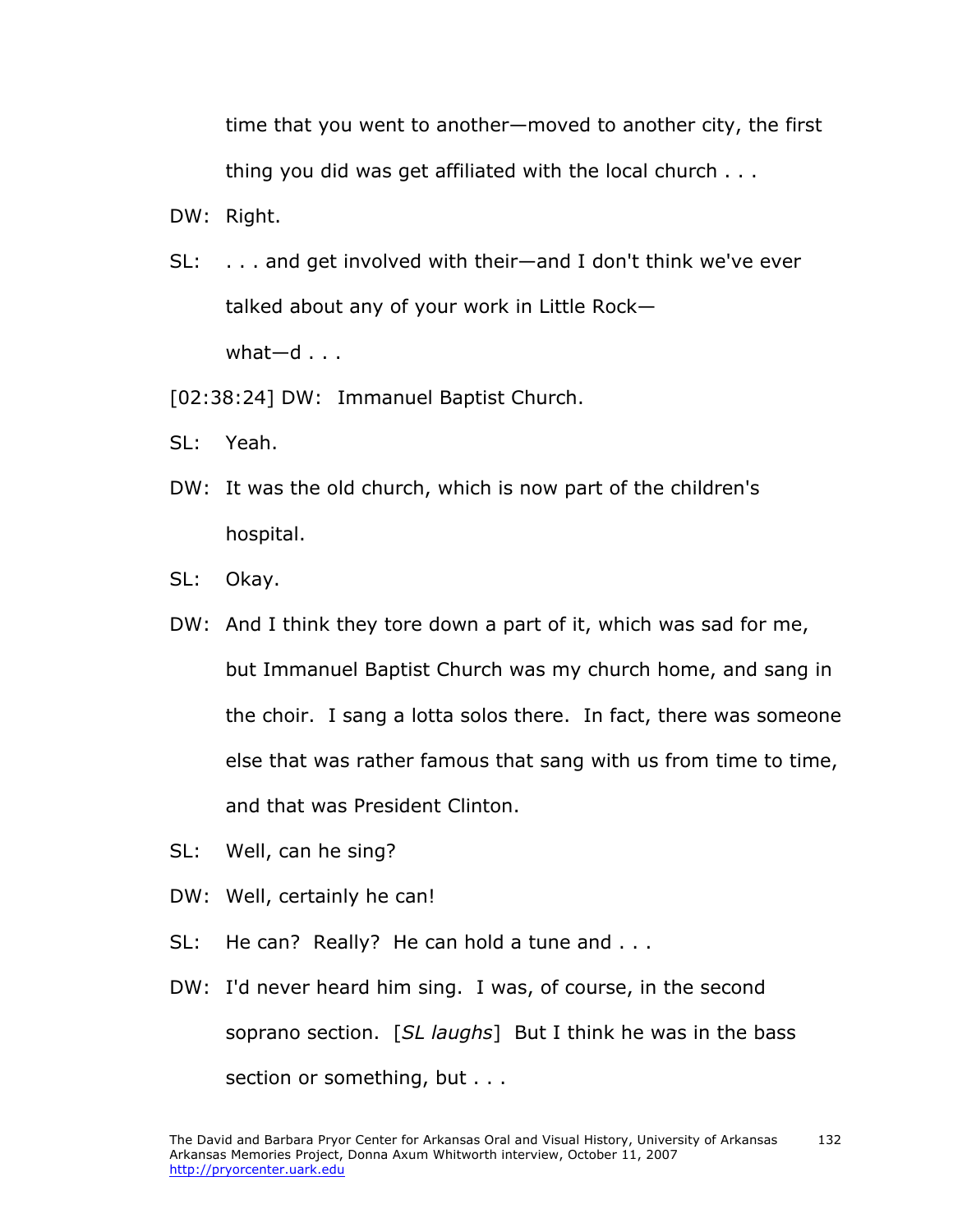SL: Uh-huh.

- DW: . . . a baritone or whatever. But Danny Thomason would take him the choir music from rehearsal every Wednesday night to the governor's mansion, and he'd come robe up with us on Sunday morning and sing.
- $[02:39:11]$  SL: That's a great story.
- DW: And W. O. Vaught was our pastor and had such a terrific impact on me, and I think on Bill and Hillary, also.
- SL: So  $h$ —is he still alive or is he  $\ldots$
- DW: No, he is deceased.
- SL: He has passed on.
- DW: He took me to the Holy Lands . . .
- SL: Oh, he did?
- DW: . . . with ano—with a large group from our church. Yeah.
- SL: Wow. Well, how does your religious commitment mesh with the legacy of being Miss America? I mean, does it . . .
- DW: Well, I think that being Miss America is a wonderful opportunity to show the love of Christ through you. Through your heart, through your soul, through your interaction with people. And there have been many fine, young, Christian women that have served as Miss America—I will tell you that—and serve there today. And I think that's part of God's plan, too, because we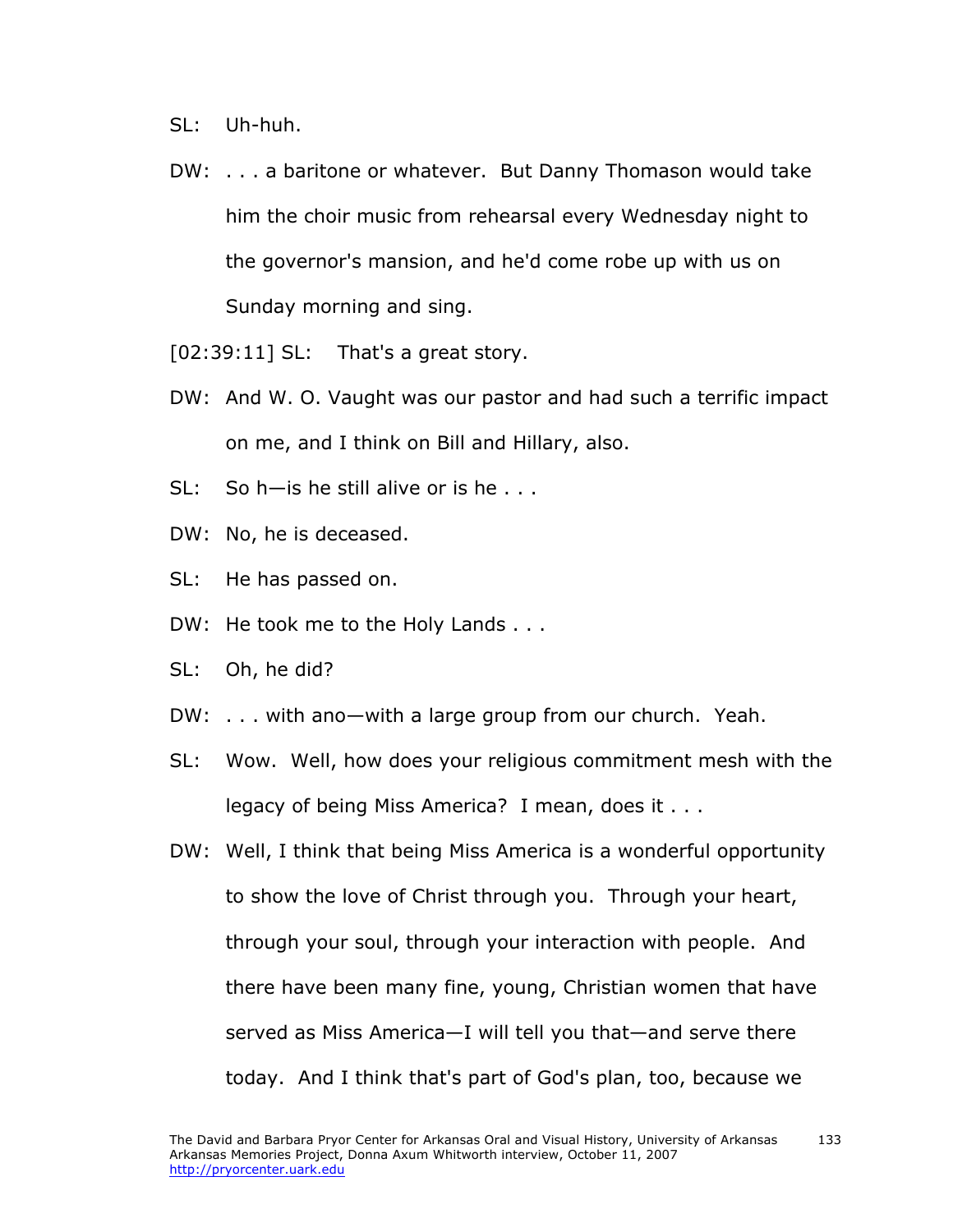touch people at all walks of life at all levels of—have lots of problems. And on many, many occasions when I would be speaking—past the year that I was Miss America, doing women's seminars—I would have women come up that were just desperate and want to talk to me, and young people. And so I felt like I was sort of put in the role of a counselor as well. And so, you know, I was certainly seeking guidance and wisdom in the words that I was imparting to these people, too, because I was certainly not a professional counselor in any way. But just kind of have to be open to the direction.

- [02:41:00] SL: Well, I think you probably have excellent instinct on—in your ability to enga—read the people in front of you and pay attention to them and . . .
- DW: And how important it is for us that are given this responsibility to always be looking for that opportunity and feeling that need and feeling that hurt and feeling that plea, and knowing that you need to set aside some quality time with this individual to help 'em over a difficult period. And then what an honor it is to be able to do that in any way. And, you know, and to get the letters that you get from them.
- SL: [*Sighs*] Are we—well, let's just kinda—let me review in my head all the things that we've talked about. I always worry that we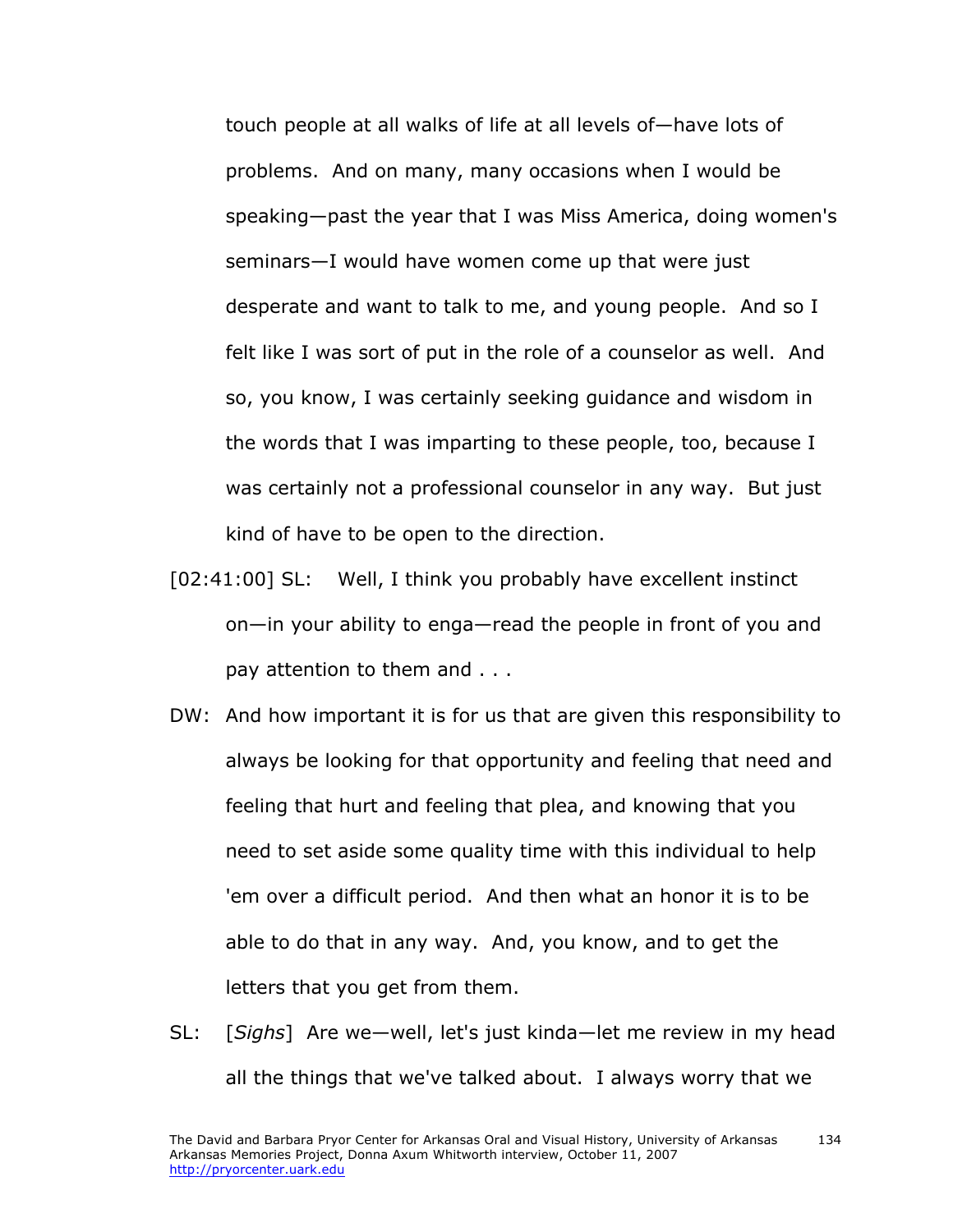have missed something major that we should talk about, and I'm just wondering—you've got to help me here. Is there anything that we haven't talked about that you think we need to talk about or we should talk about or that would be of interest to the folks in Arkansas or your grandchildren or—is there anything else that we haven't touched on that we should be touched on?

[02:42:20] DW: Well, I think I've led a pretty normal life. [*SL laughs*] I always [*laughter*] think of myself as a very normal person. You know, I cook, I clean house, and, you know, I do everything everybody else does. But I have just been given extraordinary opportunities in my life—extraordinary platforms to do good. And you can choose to do good, or not do anything at all, or do bad things. But the burden is always on the doing of good for other people and leaving a positive legacy. And I guess if I wanted to say anything in closing, it would be that I don't want to drop out of sight. I don't want to sit on the couch and read books and watch TV and that's all I do. I want to be engaged. I want to be out there. I want to be involved in making things better and leaving it better for the next generation—better for the state of Arkansas. Although I live in Texas now, my heart is in Arkansas. You know, you're my people. These are my roots. These are my *deep* roots. This is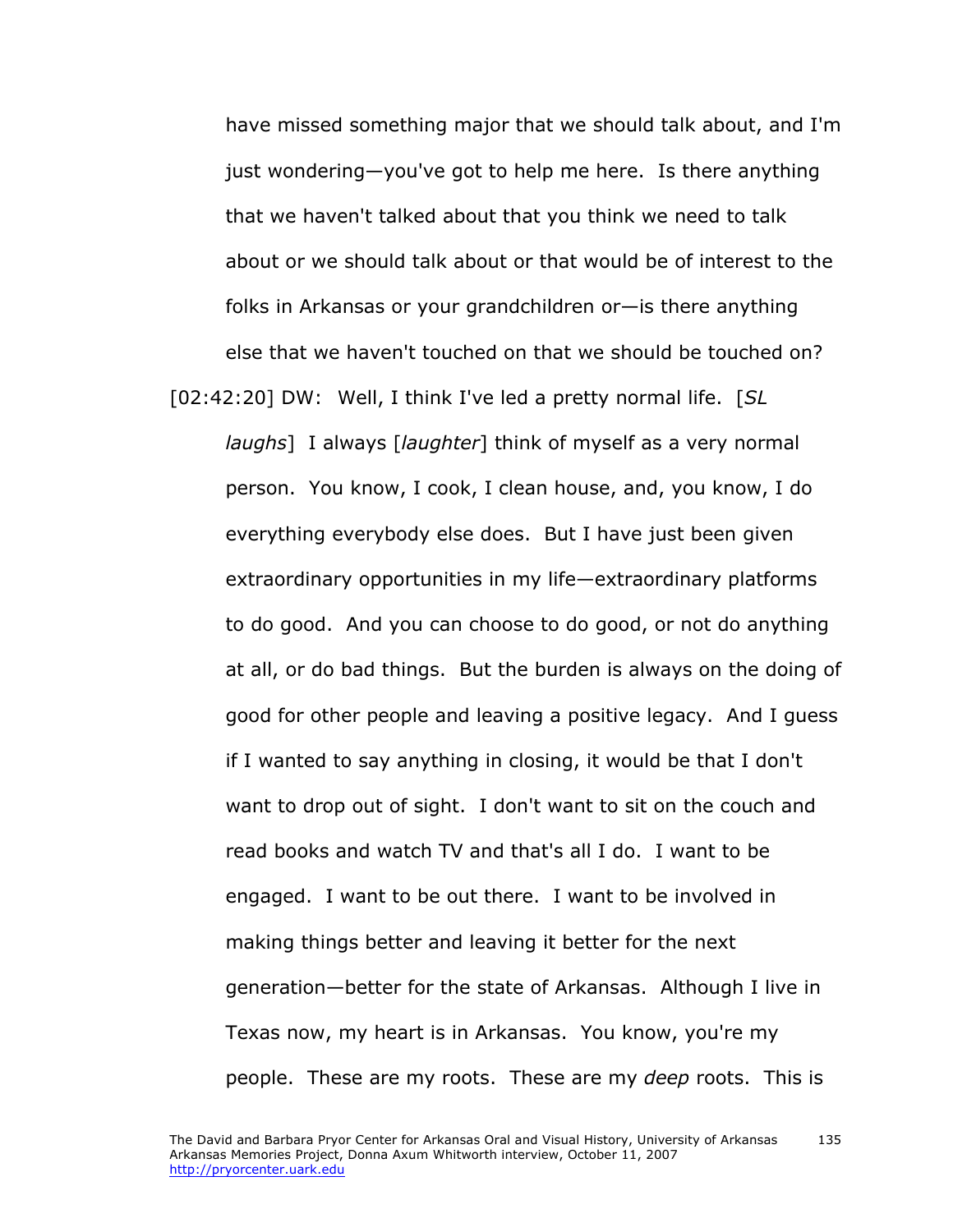where my love is. And I'm always looking for ways to improve my state and my people, and that has got to be rooted in education and our economic base. And the third part of that is it's got to be rooted in the belief that we can excel. It's that same small-box mentality that's got to grow. You know, why did I believe that I could step out with the best and accomplish?

- [02:44:07] SL: Well, you know, I think it has a lot to do with your mom and dad and the neighborhood you grew up in and the environment that . . .
- DW: Absolutely.
- SL: . . . you were in. And I think something got planted in you—or I think you were given something anyway, but I think that was nurtured.
- DW: And I'm still looking for what I'm supposed to do when I grow up. [*SL laughs*] I'm still looking for the next step—the next thing that I want to accomplish or achieve, because I think when you stop doing that, you regress. You really start to lose a little part of yourself. You lose your energy level, your joy, your sense of accomplishment. And my family will say, "Why don't you just quit some of that stuff and just sit back and relax and put your feet up?" That's not what gives me joy. You know, I have to balance that a little bit so that I have the stamina to do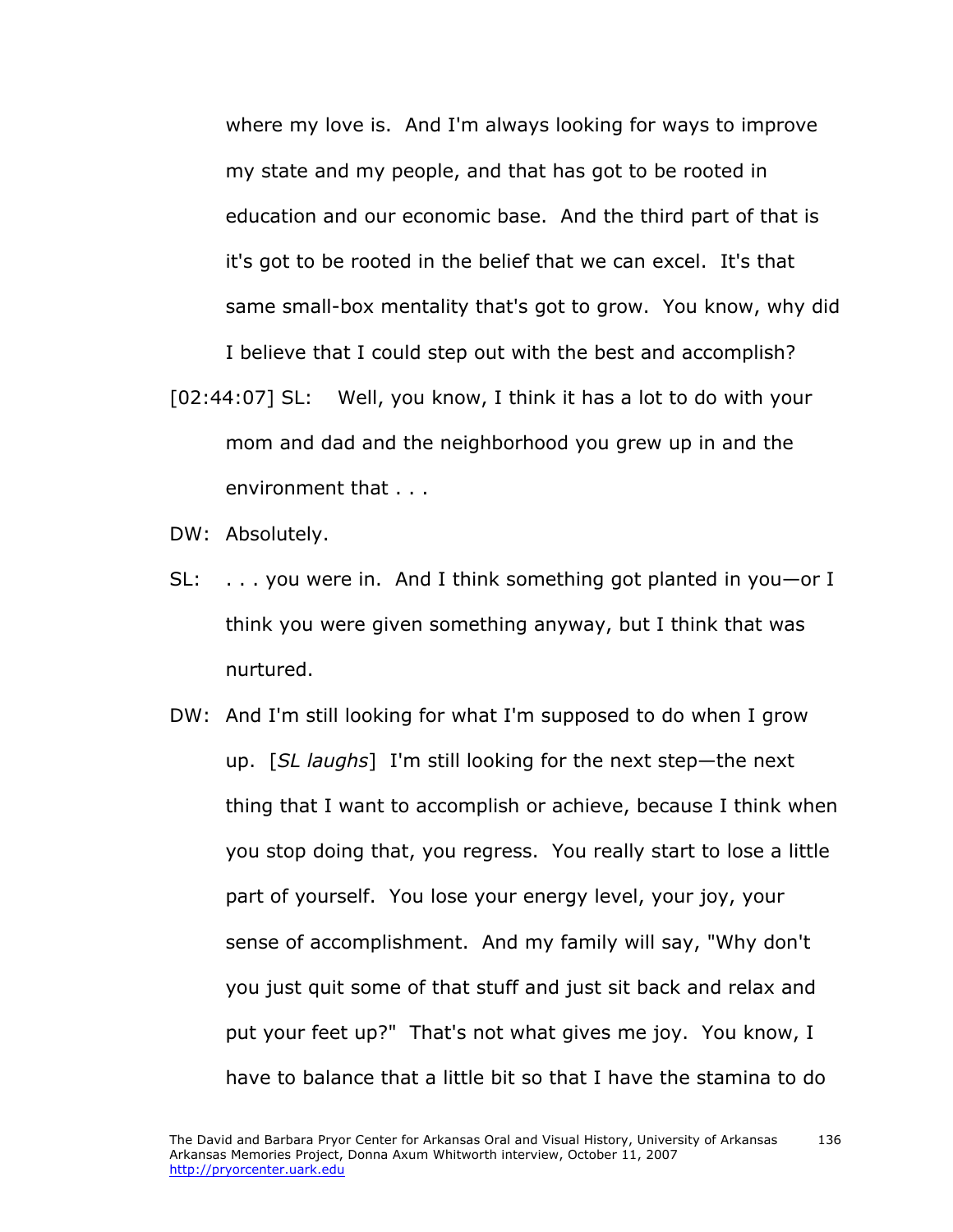that. But I've just got this burning desire to make things better.

- SL: Well, by all accounts, you're very good at doing that.
- DW: Thanks.
- SL: Yeah. Anything else? Joy?
- [02:45:22] TM: I was—you know, you mentioned about the change in the world since—you know, from when you were crowned to now. And what—you know, talk about some of the challenges that we're faced with today, and potentially any, you know, any answers or any insights you might have to any things that are you know, the way culture or just almost anything is goin' today, that might pop out—where you might see an answer to somethin' if that makes any sense.
- DW: I think we are continued to be plagued by challenges with diversity and multiculturalism within the United States. And it's no longer just trying to relate and accept and integrate with the black population, but it's all the cultures of the world—now they're at our doorstep and in our institutions and in our universities. And trying to become more internationally interactive in our thinking. We're in a global world. We have to react in a global way. At the same time, we have to preserve who we are as Americans so that we don't water down the American value system and belief system. I think that violence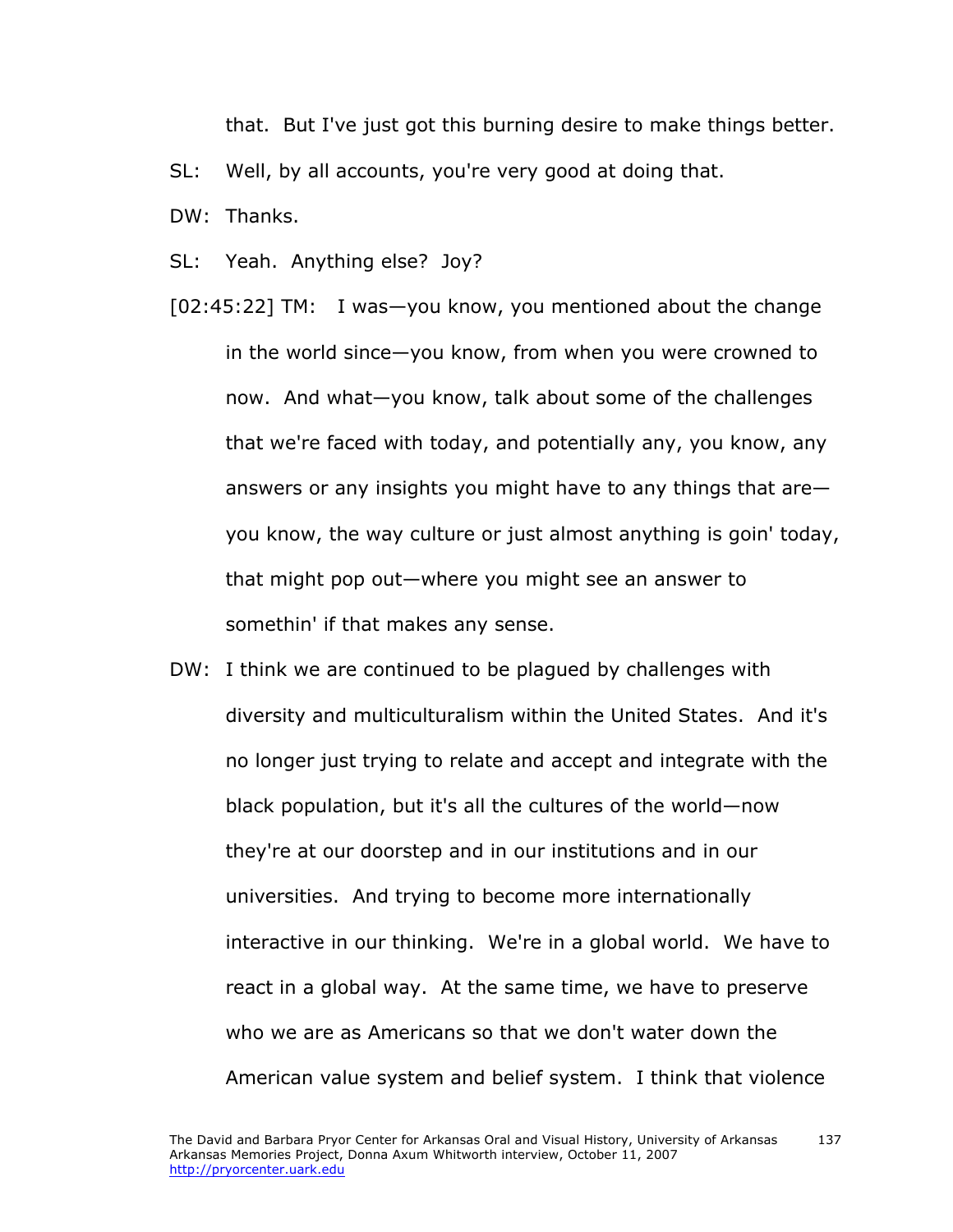is a very intricate part of our society. We see it almost daily on television. That was never an issue when I was growing  $up$ never. Never an issue—violence in public schools. We just live in a world where we're always having to watch our backs, which is sad. But we've got to be vigilant and we've got to make the correct political changes in leadership and policy and international policy to stay in control of who we are as Americans.

- [02:47:19] SL: Yeah. I—it's hard for me not to jump in, but it does seem as if the American role in the world has been—has diminished in some way—or its influence. I don't know. It seemed like we used to inspire, and I just don't see that out there internationally anymore. I'm just—I don't know if it's any one administration's fault or it's the way the world is turning  $or \ldots$
- DW: I think that it's important that we continue to stress moral integrity in our country. And moral values, and unfortunately, too much of the media is exploiting the opposite. And that is the impression the world has of us as a people. That's the impression we have as a people, and how easy it is to let down our value system just one inch at a time, particularly among our young people. Who are our role models among our young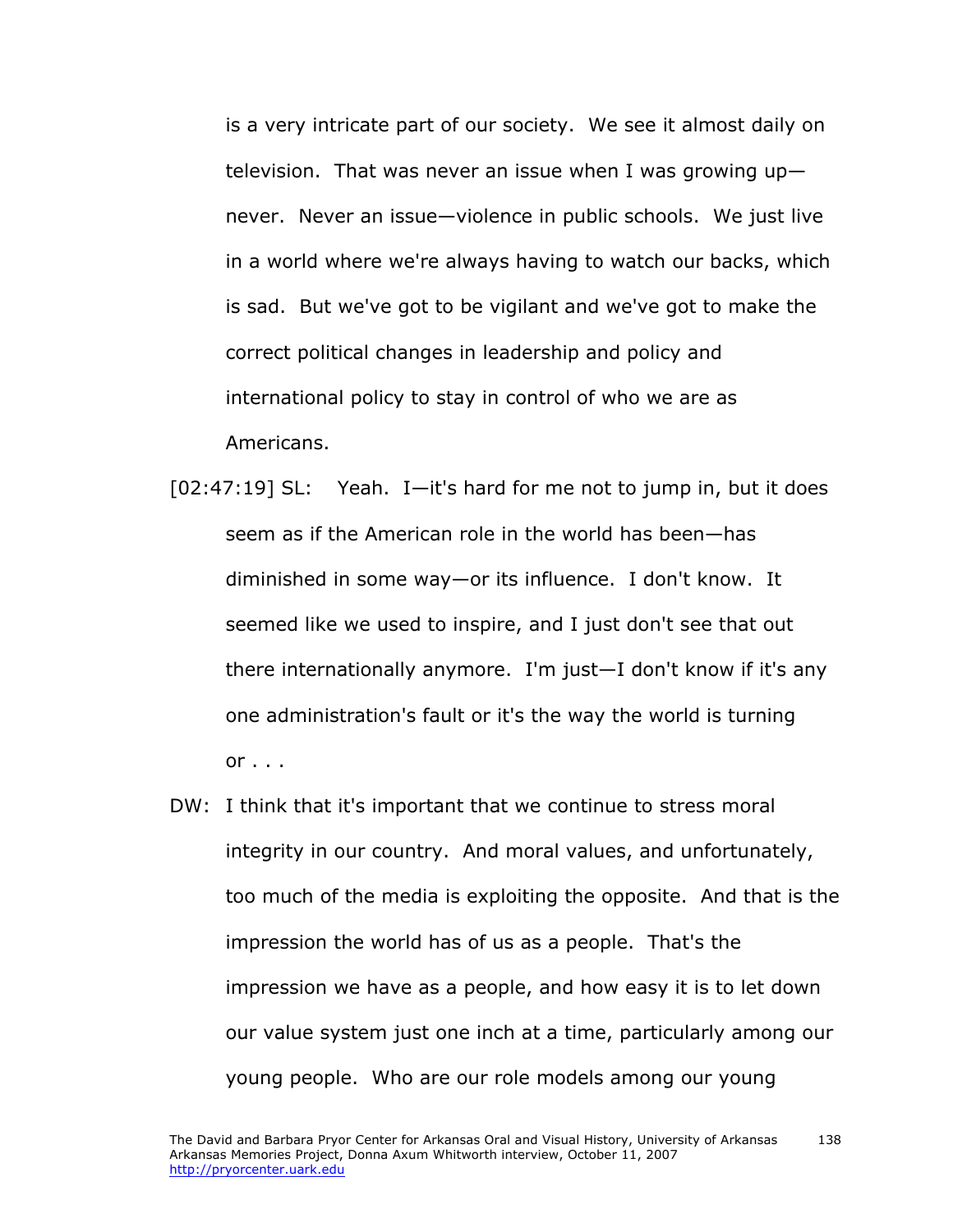people? Can we ask that question? Who are our role models for those of us who are adults or older adults?

- SL: There's a difference. That's a good question.
- TM: That's some good stuff, too. Good.
- SL: Joy? Are we okay? Anything that I've been neglect about?
- JE: Nothing.
- SL: What do you think? Are you feeling good about this?
- DW: I hope I've said the right things in the right manner.
- SL: Oh! [*Laughter*]
- DW: I've tried to choose my words wisely.
- JE: I haven't heard anything about your children.
- [02:49:11] DW: Oh, that's right.
- SL: Well, let's talk about your family.
- DW: Let's talk about my family.
- SL: Yeah, let's do that.
- DW: All right. Let me sit up.
- SL: Yeah.
- TM: We're focused here. This stuff looks so good. I'm going to sit here and shoot all day. [*Laughter*] Okay, we're rolling.
- [02:49:37] SL: All right. So we haven't touched anything about your children and your family side of your life. We've been so caught up in the Miss America, we've . . .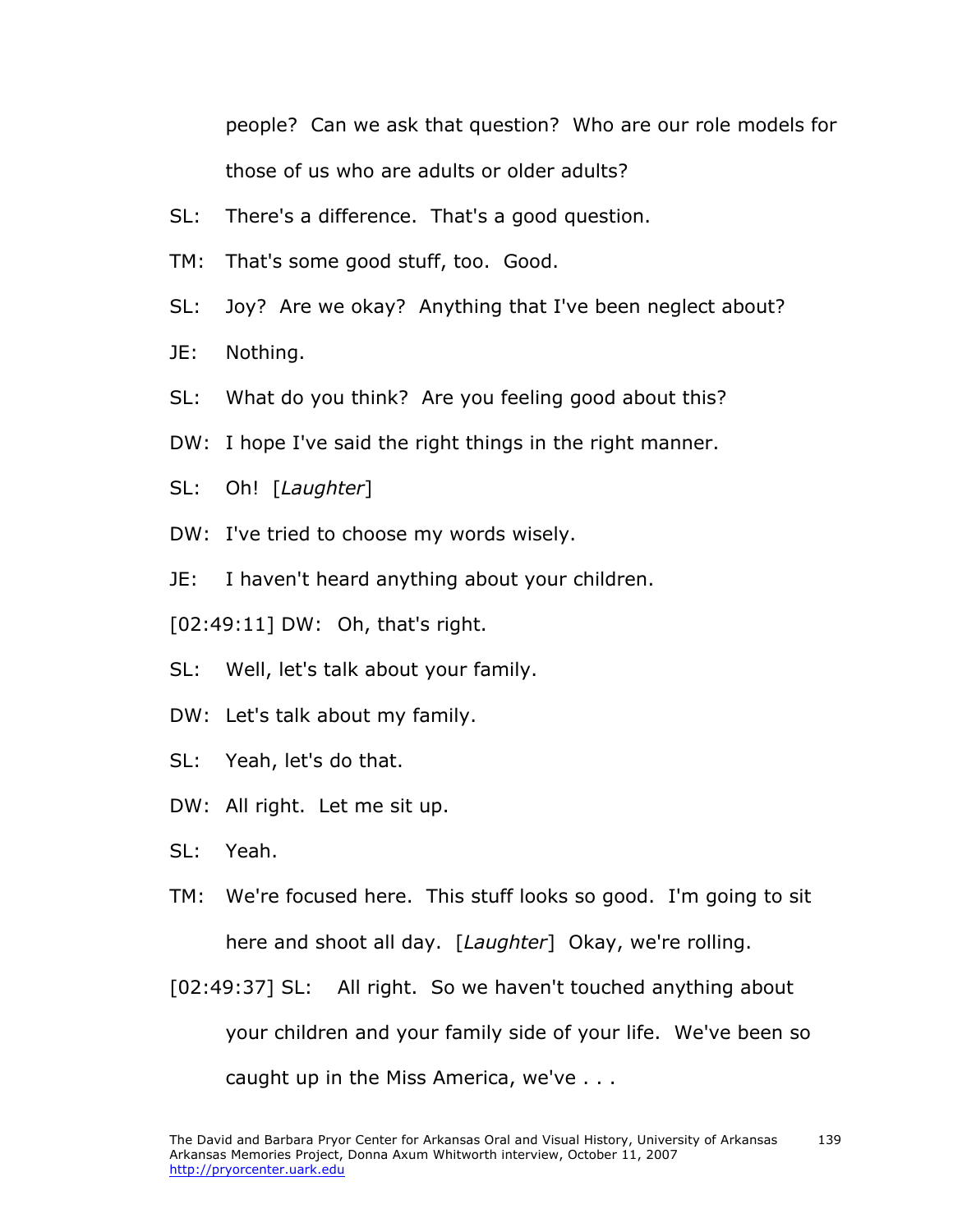DW: Well, that's the normal, fun side of my life that I enjoy a great deal. I have a daughter, Lisa, who is a graduate of the University of Arkansas. She was Lisa Mutscher, and now she's Mikus. She and her husband, James, live in Austin, and have two sons that are terrific. Their names are Matthew and Will, and they're sort of the joy of my life. My son, Gus, lives in Arlington, Virginia, and works in McLean as a financial analyst. And he's a graduate of the University of Texas. His wife, Amy, is a graduate of UT as well, and they have two sons. So I have four grandsons—no granddaughters on the horizon. Cade and Andrew live in Washington with them, and so they're a great joy, too. So I have four grandsons. And my husband, Bryan, has three daughters, and together we have ten grandchildren.

SL: Wow!

DW: He has six, and I have four.

- SL: And do you guys go about spoiling those grandchildren as best you can?
- [02:50:50] DW: Well, of course we do, within the parameters of parental consent, you know? [*SL laughs*] But they're great fun. My grandmother name is Nana. So I'm Nana to four grandsons.
- SL: That's great. That's really good. Anything you wanna say to them? Do you want to say anything—hi to them or any advice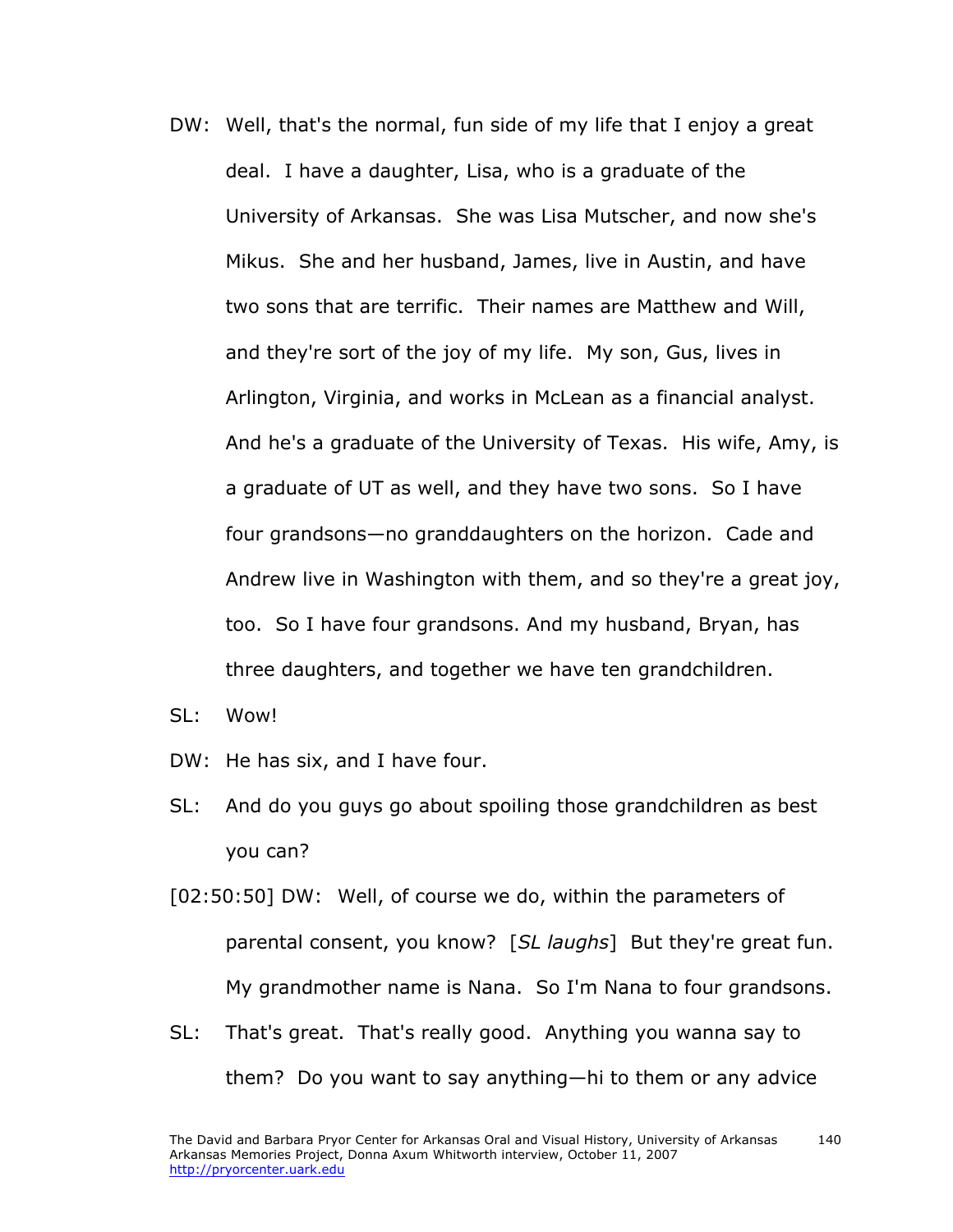you would pass on to them? I mean, you've already given them about, you know, a few pages of advice in indirect ways—not really addressed to them, but . . .

DW: Well, I think I would say to my grandchildren and my children as well that the importance of finding, one, your spiritual base; secondly, your—the s—your center of who you are and pursue that throughout your life, and explore the God-given talents that you have been given. Always have a positive attitude about things, regardless of what life hands you. And there are some difficult times. For instance, my daughter has been through open-heart surgery. And you know, some physical problems there, but you know, life will have its ups and downs. And it's all relative, as I always say to my kids. It's relative to the highest high and the lowest low you've had, so measure it accordingly. And I would say to them there are two things you need to know in life: what you want and what you don't want, and both are equally as important.

SL: Okay.

[02:52:23] JE: What are holidays like? Do you have big family . . . DW: We don't have 'em all at once. No. [*Laughter*] It would be

twenty, twenty-five people. [*Laughter*] There's just no way.

SL: I hear that.